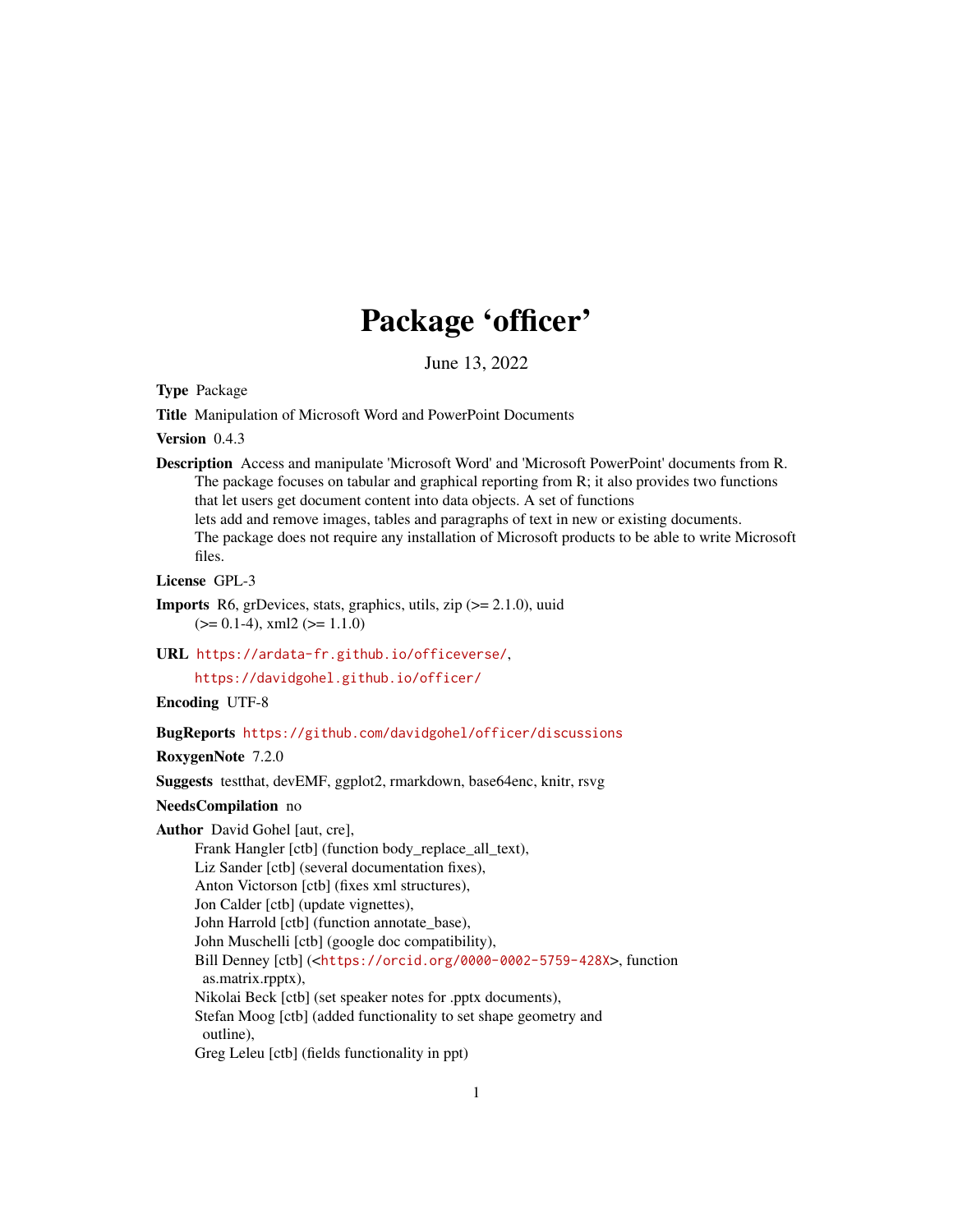Maintainer David Gohel <david.gohel@ardata.fr> Repository CRAN Date/Publication 2022-06-12 22:20:02 UTC

# R topics documented:

| $\overline{4}$                                                                                                     |
|--------------------------------------------------------------------------------------------------------------------|
| 5                                                                                                                  |
| 5                                                                                                                  |
| 6                                                                                                                  |
| $\overline{7}$                                                                                                     |
| 8                                                                                                                  |
| 9                                                                                                                  |
| 10                                                                                                                 |
| 11                                                                                                                 |
| 12                                                                                                                 |
| 12                                                                                                                 |
| 13                                                                                                                 |
| 14<br>$body\_add\_caption$                                                                                         |
| 15                                                                                                                 |
| 16                                                                                                                 |
| 17                                                                                                                 |
| 18                                                                                                                 |
| 19                                                                                                                 |
| 20                                                                                                                 |
| 21                                                                                                                 |
| 22                                                                                                                 |
| 23                                                                                                                 |
| 23                                                                                                                 |
| 24                                                                                                                 |
| 25                                                                                                                 |
| 26                                                                                                                 |
| 27                                                                                                                 |
| 28                                                                                                                 |
| 28                                                                                                                 |
| 29                                                                                                                 |
| 31                                                                                                                 |
| 32                                                                                                                 |
|                                                                                                                    |
| 33                                                                                                                 |
| 34                                                                                                                 |
| 35                                                                                                                 |
| 36                                                                                                                 |
| 37                                                                                                                 |
| 38<br>docx show chunk $\ldots \ldots \ldots \ldots \ldots \ldots \ldots \ldots \ldots \ldots \ldots \ldots \ldots$ |
| 39                                                                                                                 |
| 39                                                                                                                 |
| 40                                                                                                                 |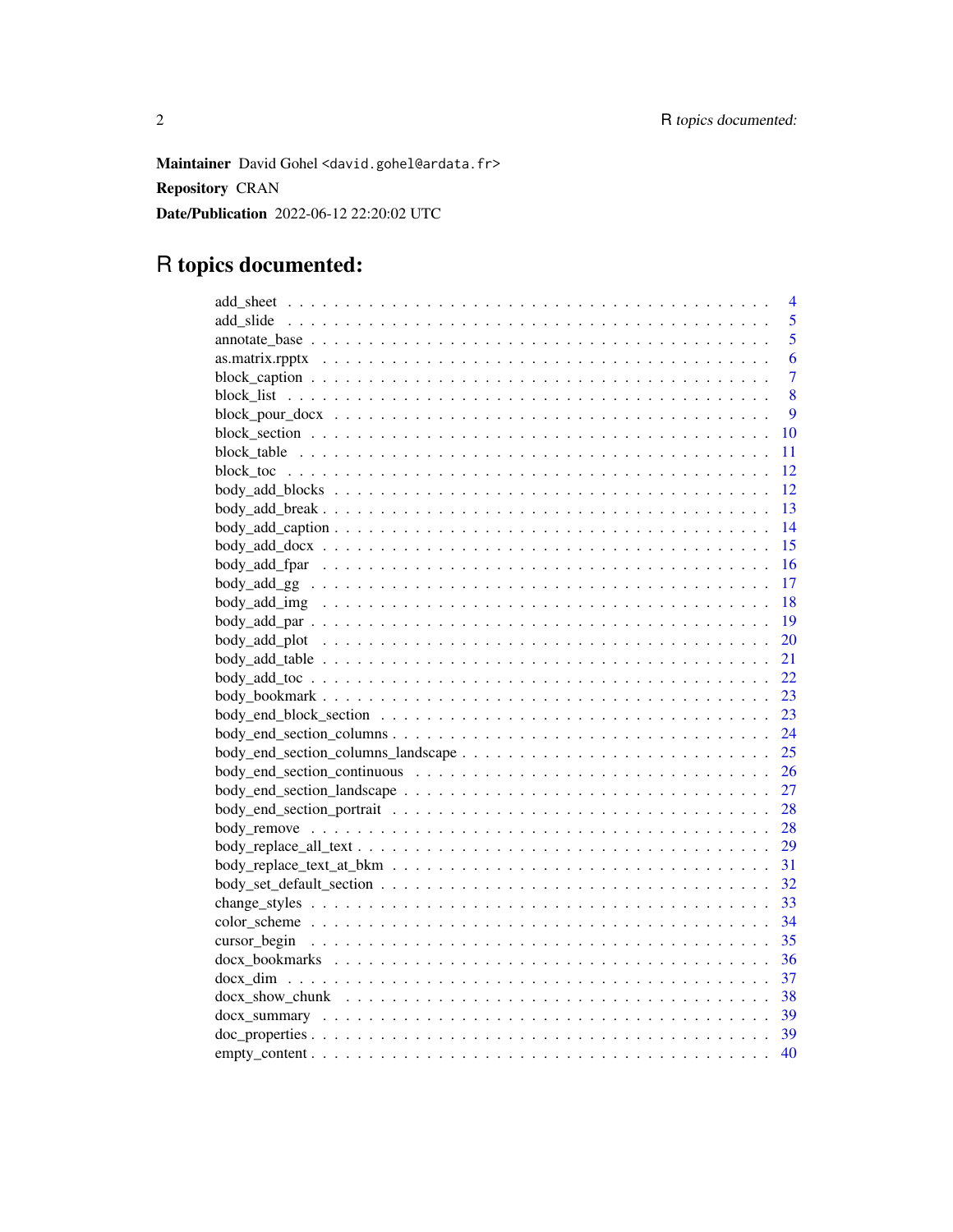|                 | 41 |
|-----------------|----|
| fpar            | 42 |
|                 | 43 |
|                 | 44 |
|                 | 46 |
|                 | 47 |
| ftext           | 50 |
|                 | 51 |
|                 | 52 |
|                 |    |
|                 |    |
|                 |    |
|                 | 54 |
|                 | 55 |
|                 | 56 |
|                 | 56 |
|                 | 57 |
|                 | 58 |
|                 | 58 |
|                 | 59 |
|                 | 60 |
|                 | 61 |
|                 | 62 |
|                 | 63 |
|                 | 64 |
|                 | 65 |
|                 | 66 |
|                 | 66 |
|                 | 68 |
|                 | 70 |
|                 | 71 |
|                 | 72 |
|                 | 76 |
|                 | 77 |
|                 | 78 |
|                 | 79 |
|                 | 79 |
|                 | 81 |
| read docx       | 82 |
| read pptx       | 83 |
| read xlsx       | 84 |
| remove slide    | 85 |
| run autonum     | 85 |
|                 | 87 |
|                 | 88 |
| run footnote    | 88 |
| run_footnoteref | 89 |
| run linebreak   | 90 |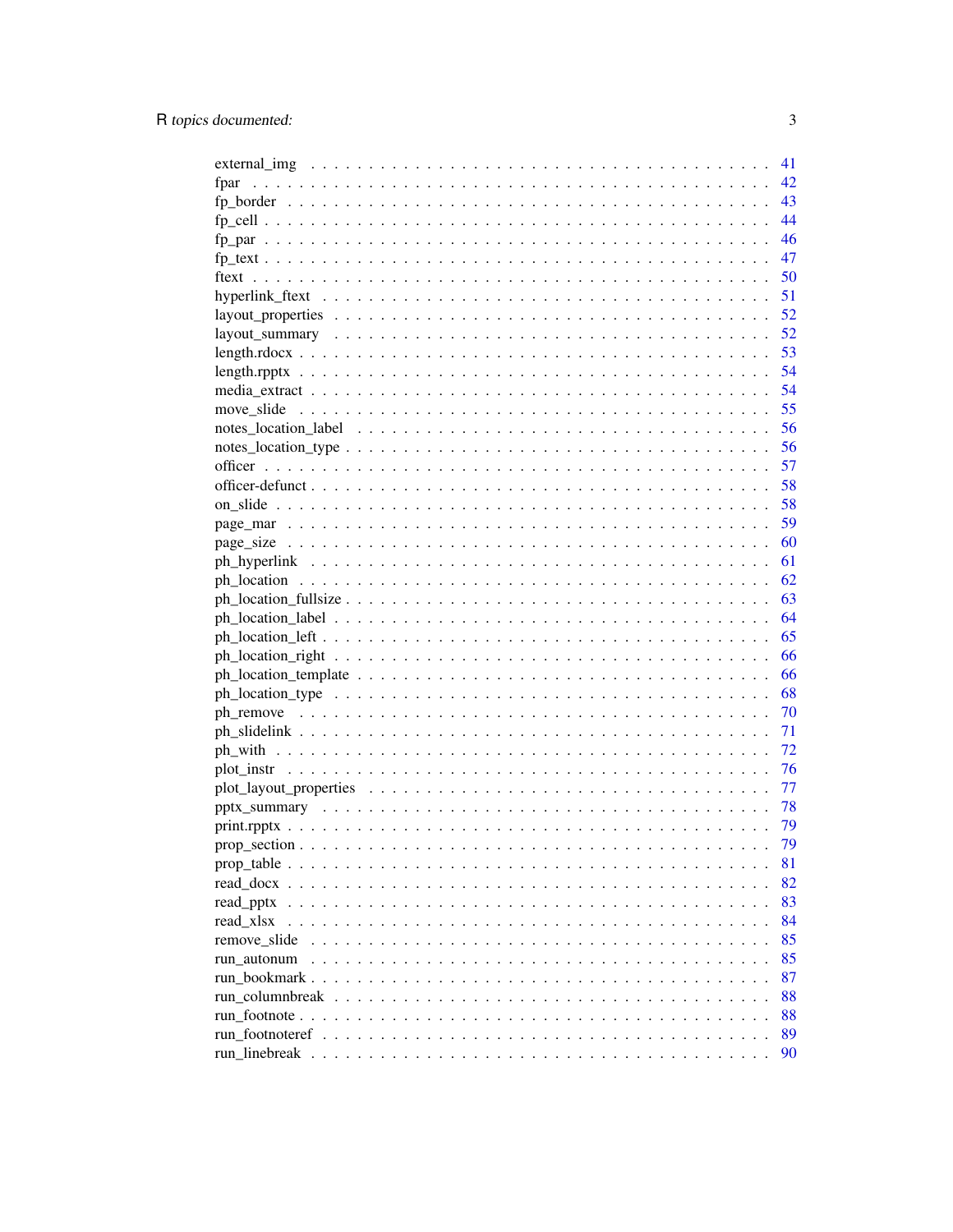<span id="page-3-0"></span>

| 91  |
|-----|
| 92  |
| -93 |
| 94  |
| 94  |
|     |
|     |
|     |
|     |
|     |
|     |
|     |
|     |
|     |
|     |
|     |
|     |
|     |
|     |
|     |
|     |

#### **Index** the contract of the contract of the contract of the contract of the contract of the contract of the contract of the contract of the contract of the contract of the contract of the contract of the contract of the co

add\_sheet *Add a sheet*

# Description

Add a sheet into an xlsx worksheet.

# Usage

add\_sheet(x, label)

# Arguments

| X     | rxlsx object |
|-------|--------------|
| label | sheet label  |

# Examples

my\_ws <- read\_xlsx() my\_pres <- add\_sheet(my\_ws, label = "new sheet")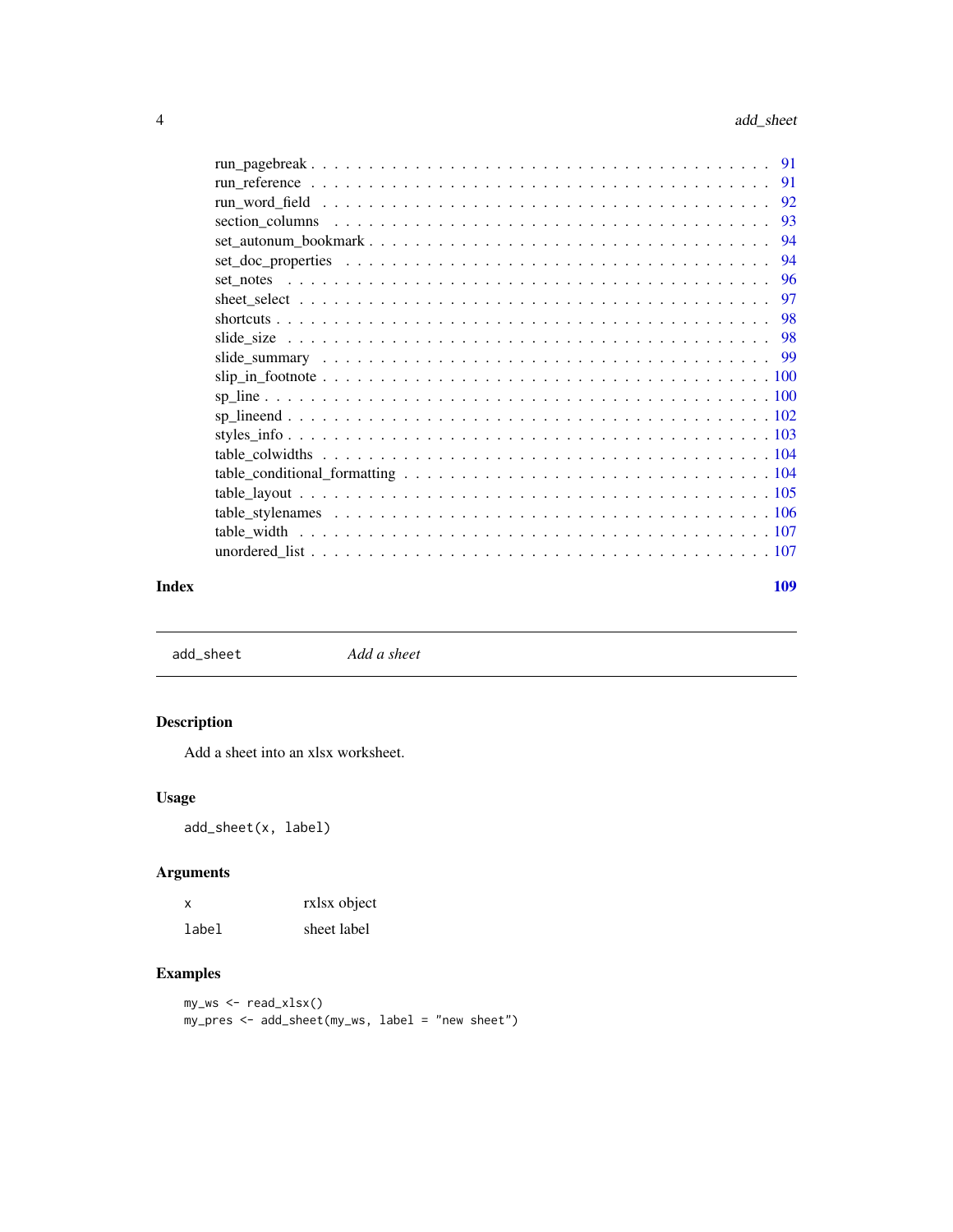<span id="page-4-0"></span>

Add a slide into a pptx presentation.

# Usage

```
add\_slide(x, layout = "Title and Content", master = "Office Them")
```
#### Arguments

| $\boldsymbol{\mathsf{x}}$ | an rpptx object                            |
|---------------------------|--------------------------------------------|
| layout                    | slide layout name to use                   |
| master                    | master layout name where layout is located |

# See Also

```
print.rpptx(), read_pptx(), plot_layout_properties(), ph_with(), layout_summary()
Other functions slide manipulation: move_slide(), on_slide(), remove_slide(), set_notes()
```
#### Examples

```
my_pres <- read_pptx()
layout_summary(my_pres)
my_pres <- add_slide(my_pres,
  layout = "Two Content", master = "Office Theme")
```
<span id="page-4-1"></span>annotate\_base *Placeholder parameters annotation*

# Description

generates a slide from each layout in the base document to identify the placeholder indexes, types, names, master names and layout names.

This is to be used when need to know what parameters should be used with ph\_location\* calls. The parameters are printed in their corresponding shapes.

Note that if there are duplicated ph\_label, you should not use ph\_location\_label.

# Usage

```
annotate_base(path = NULL, output_file = "annotated_layout.pptx")
```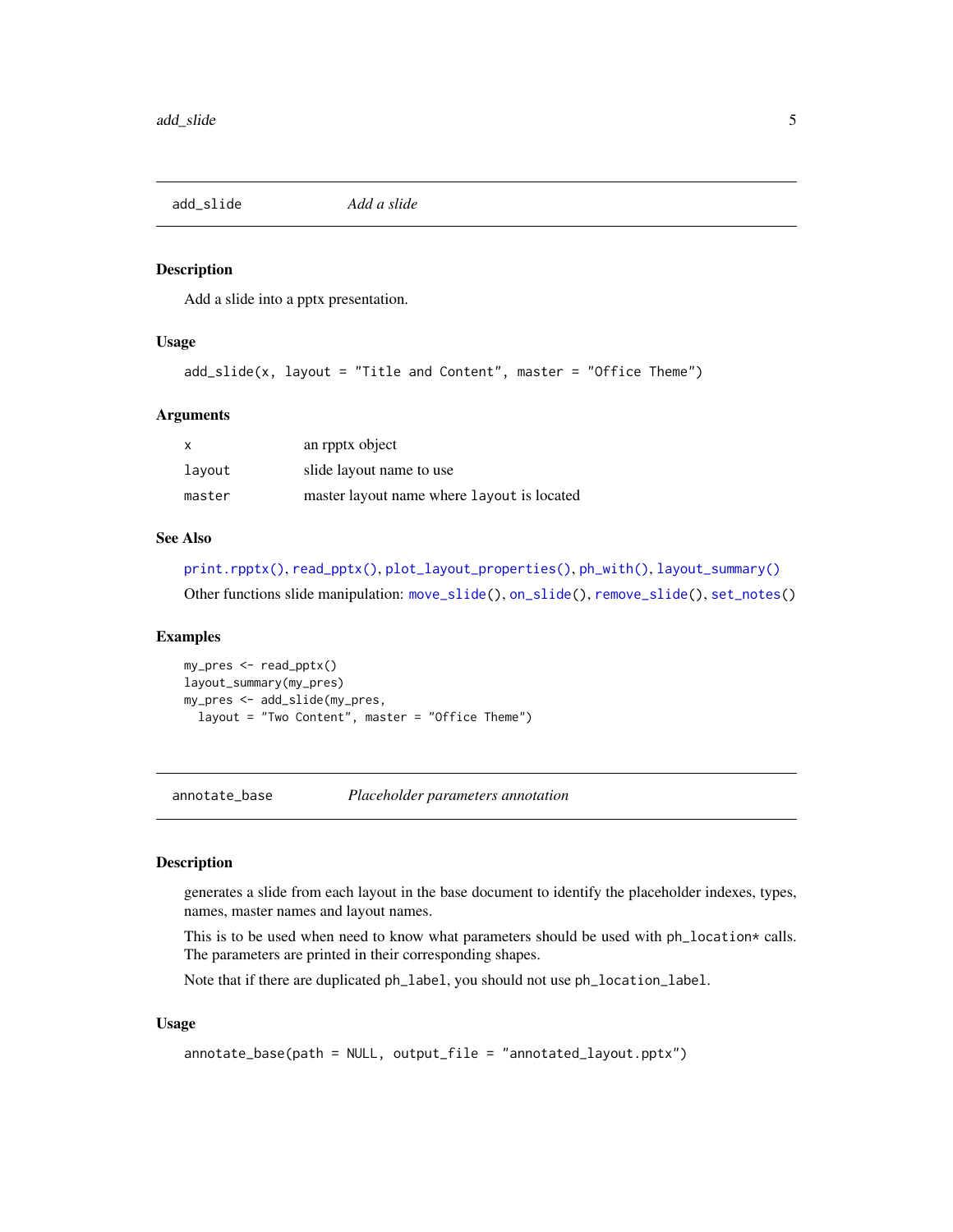<span id="page-5-0"></span>6 as.matrix.rpptx

# Arguments

| path        | path to the pptx file to use as base document or NULL to use the officer default |
|-------------|----------------------------------------------------------------------------------|
| output_file | filename to store the annotated powerpoint file or NULL to suppress generation   |

# Value

rpptx object of the annotated PowerPoint file

#### See Also

```
Other functions for reading presentation informations: color_scheme(), doc_properties(), layout_properties(),
layout_summary(), length.rpptx(), plot_layout_properties(), slide_size(), slide_summary()
```
#### Examples

```
# To generate an anotation of the default base document with officer:
annotate_base(output_file = tempfile(fileext = ".pptx"))
# To generate an annotation of the base document 'mydoc.pptx' and place the
# annotated output in 'mydoc_annotate.pptx'
# annotate_base(path = 'mydoc.pptx', output_file='mydoc_annotate.pptx')
```
as.matrix.rpptx *PowerPoint table to matrix*

# Description

Convert the data in an a 'PowerPoint' table to a matrix or all data to a list of matrices.

# Usage

```
## S3 method for class 'rpptx'
as.matrix(
 x,
  ...,
 slide_id = NA_integer_,
 id = NA_character_,
 span = c(NA_character_, "fill")
)
```
# Arguments

|                         | The rpptx object to convert (as created by officer:: $read_{\text{pptx}}()$ )                                      |
|-------------------------|--------------------------------------------------------------------------------------------------------------------|
| $\cdot$ $\cdot$ $\cdot$ | Ignored                                                                                                            |
| slide id                | The slide number to load from (NA indicates first slide with a table, NULL<br>indicates all slides and all tables) |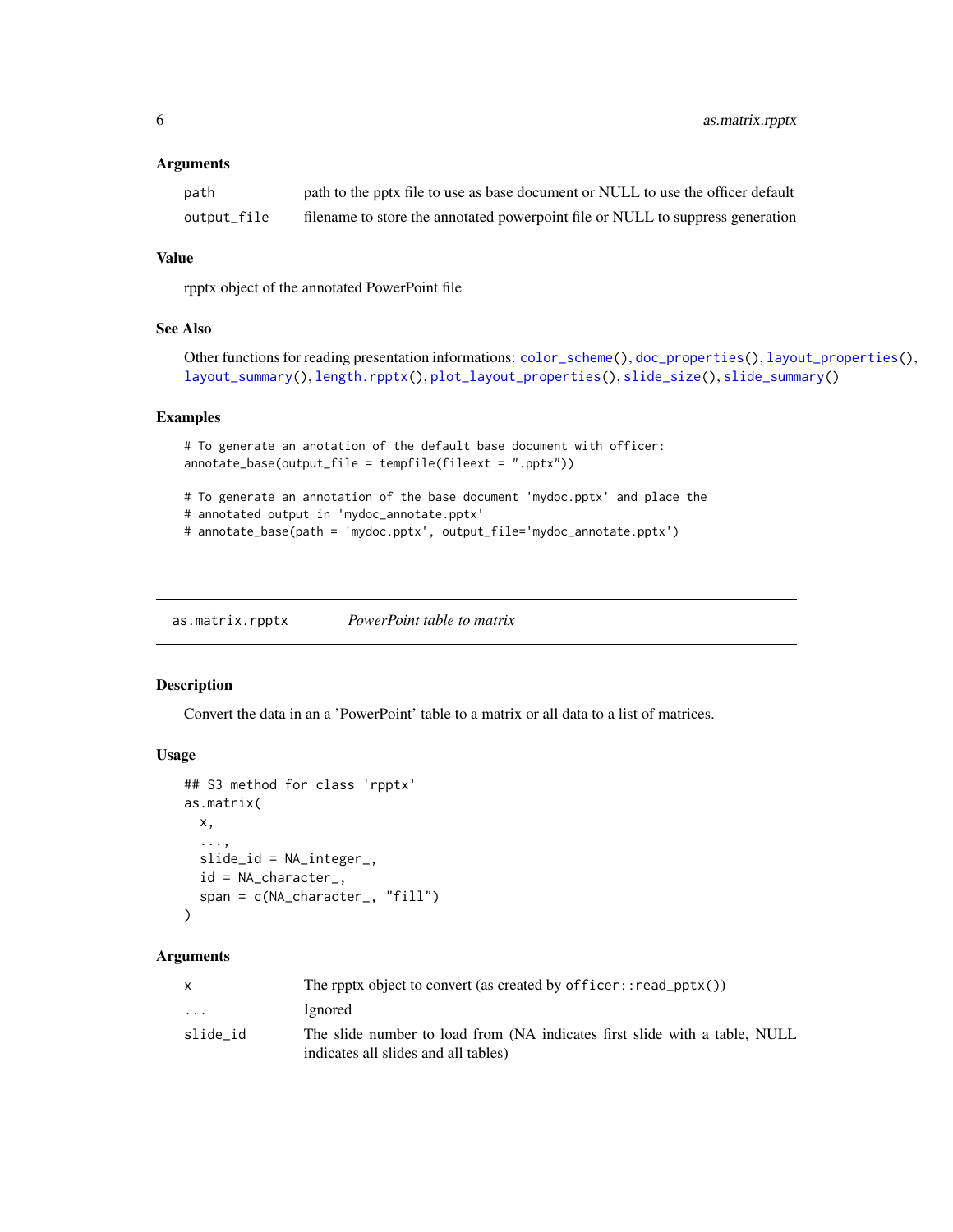# <span id="page-6-0"></span>block\_caption 7

| id   | The table ID to load from (ignored it is, null(slide id), NA indicates to load<br>the first table from the slide id)                        |
|------|---------------------------------------------------------------------------------------------------------------------------------------------|
| span | How should col_span/row_span values be handled? NA means to leave the value<br>as NA, and "fill" means to fill matrix cells with the value. |

# Value

A matrix with the data, or if slide\_id=NULL, a list of matrices

# Examples

```
library(officer)
pptx_file <- system.file(package="officer", "doc_examples", "example.pptx")
z <- read_pptx(pptx_file)
as.matrix(z, slide_id = NULL)
```
<span id="page-6-1"></span>block\_caption *Caption block*

# Description

Create a representation of a caption that can be used for cross reference.

# Usage

```
block_caption(label, style, autonum = NULL)
```
# Arguments

| label   | a scalar character representing label to display |
|---------|--------------------------------------------------|
| style   | paragraph style name                             |
| autonum | an object generated with function run_autonum    |

# See Also

Other block functions for reporting: [block\\_list\(](#page-7-1)), [block\\_pour\\_docx\(](#page-8-1)), [block\\_section\(](#page-9-1)), [block\\_table\(](#page-10-1)), [block\\_toc\(](#page-11-1)), [fpar\(](#page-41-1)), [plot\\_instr\(](#page-75-1)), [unordered\\_list\(](#page-106-1))

```
library(officer)
```

```
run_num <- run_autonum(seq_id = "tab", pre_label = "tab. ",
  bkm = "mtcars_table")
caption <- block_caption("mtcars table",
  style = "Normal",
  autonum = run_num
)
```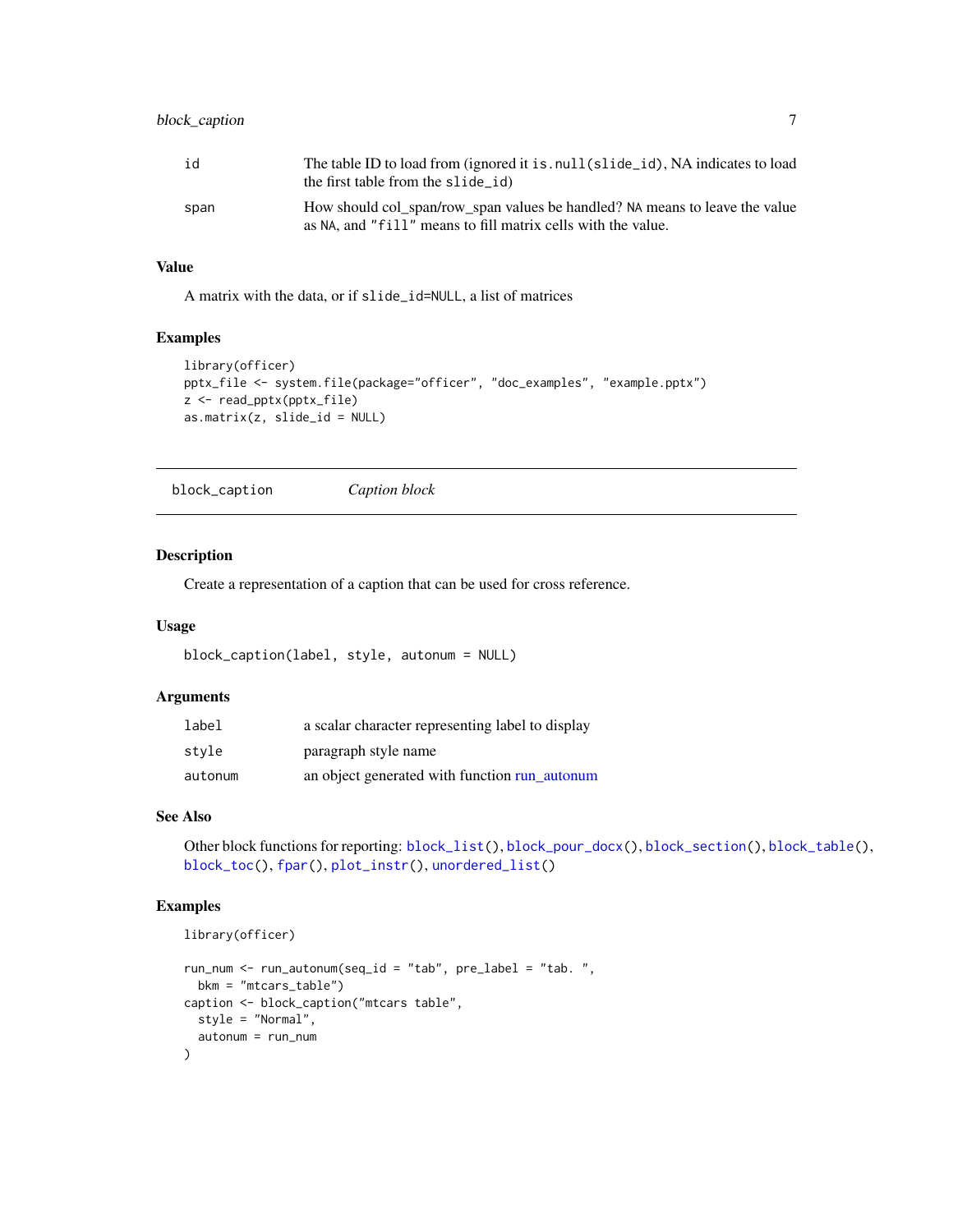```
doc_1 < - read_docx()
doc_1 <- body_add(doc_1, "A title", style = "heading 1")
doc_1 <- body_add(doc_1, "Hello world!", style = "Normal")
doc_1 <- body_add(doc_1, caption)
doc_1 <- body_add(doc_1, mtcars, style = "table_template")
print(doc_1, target = tempfile(fileext = ".docx"))
```
<span id="page-7-1"></span>block\_list *List of blocks*

#### Description

A list of blocks can be used to gather several blocks (paragraphs, tables, ...) into a single object. The result can be added into a Word document or a PowerPoint presentation.

#### Usage

block\_list(...)

# Arguments

... a list of blocks. When output is only for Word, objects of class [external\\_img\(\)](#page-40-1) can also be used in fpar construction to mix text and images in a single paragraph. Supported objects are: [block\\_caption\(\)](#page-6-1), [block\\_pour\\_docx\(\)](#page-8-1), [block\\_section\(\)](#page-9-1), [block\\_table\(\)](#page-10-1), [block\\_toc\(\)](#page-11-1), [fpar\(\)](#page-41-1), [plot\\_instr\(\)](#page-75-1).

#### See Also

```
ph_with(), body_add_blocks(), fpar()
```
Other block functions for reporting: [block\\_caption\(](#page-6-1)), [block\\_pour\\_docx\(](#page-8-1)), [block\\_section\(](#page-9-1)), [block\\_table\(](#page-10-1)), [block\\_toc\(](#page-11-1)), [fpar\(](#page-41-1)), [plot\\_instr\(](#page-75-1)), [unordered\\_list\(](#page-106-1))

```
# block list ------
```

```
img.file <- file.path( R.home("doc"), "html", "logo.jpg" )
ft\_blue\_bold \leftarrow fp\_text(color = "#006699", bold = TRUE)fpt_red_italic <- fp_text(color = "#C32900", italic = TRUE)
```

```
## This can be only be used in a MS word output as pptx does
## not support paragraphs made of text and images.
## (actually it can be used but image will not appear in the
## pptx output)
value <- block_list(
 fpar(ftext("hello world", fpt_blue_bold)),
```
<span id="page-7-0"></span>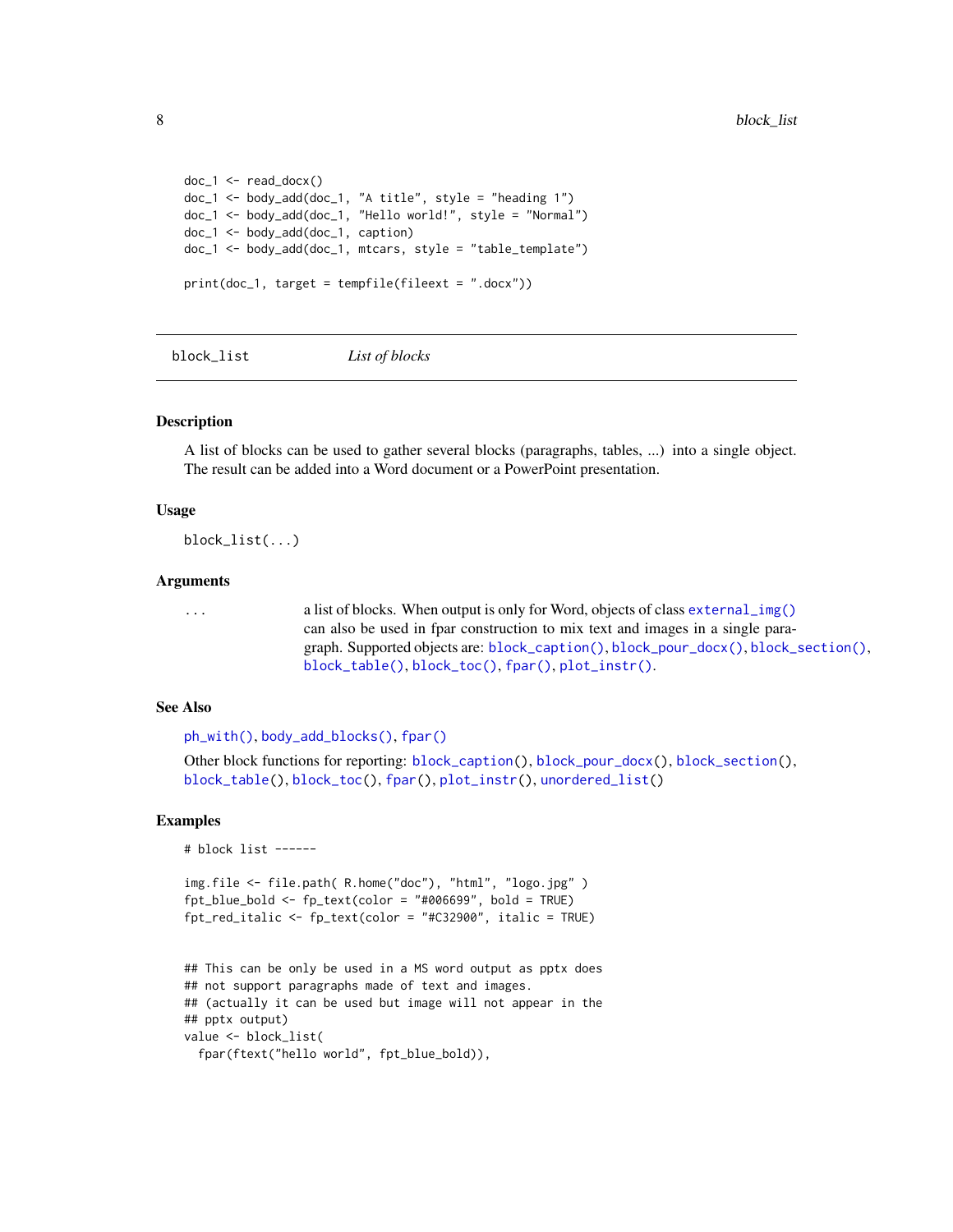```
fpar(ftext("hello", fpt_blue_bold), " ",
       ftext("world", fpt_red_italic)),
  fpar(
    ftext("hello world", fpt_red_italic),
         external_img(
            src = img.file, height = 1.06, width = 1.39))value
doc <- read_docx()
doc <- body_add(doc, value)
print(doc, target = tempfile(fileext = ".docx"))
value <- block_list(
  fpar(ftext("hello world", fpt_blue_bold)),
  fpar(ftext("hello", fpt_blue_bold), " ",
       ftext("world", fpt_red_italic)),
  fpar(
    ftext("blah blah blah", fpt_red_italic)))
value
doc <- read_pptx()
doc <- add_slide(doc)
doc <- ph_with(doc, value, location = ph_location_type(type = "body"))
print(doc, target = tempfile(fileext = ".pptx"))
```
<span id="page-8-1"></span>

| block_pour_docx | External Word document placeholder |  |
|-----------------|------------------------------------|--|
|-----------------|------------------------------------|--|

Pour the content of a docx file in the resulting docx from an 'R Markdown' document.

# Usage

```
block_pour_docx(file)
```
#### Arguments

file external docx file path

### See Also

Other block functions for reporting: [block\\_caption\(](#page-6-1)), [block\\_list\(](#page-7-1)), [block\\_section\(](#page-9-1)), [block\\_table\(](#page-10-1)), [block\\_toc\(](#page-11-1)), [fpar\(](#page-41-1)), [plot\\_instr\(](#page-75-1)), [unordered\\_list\(](#page-106-1))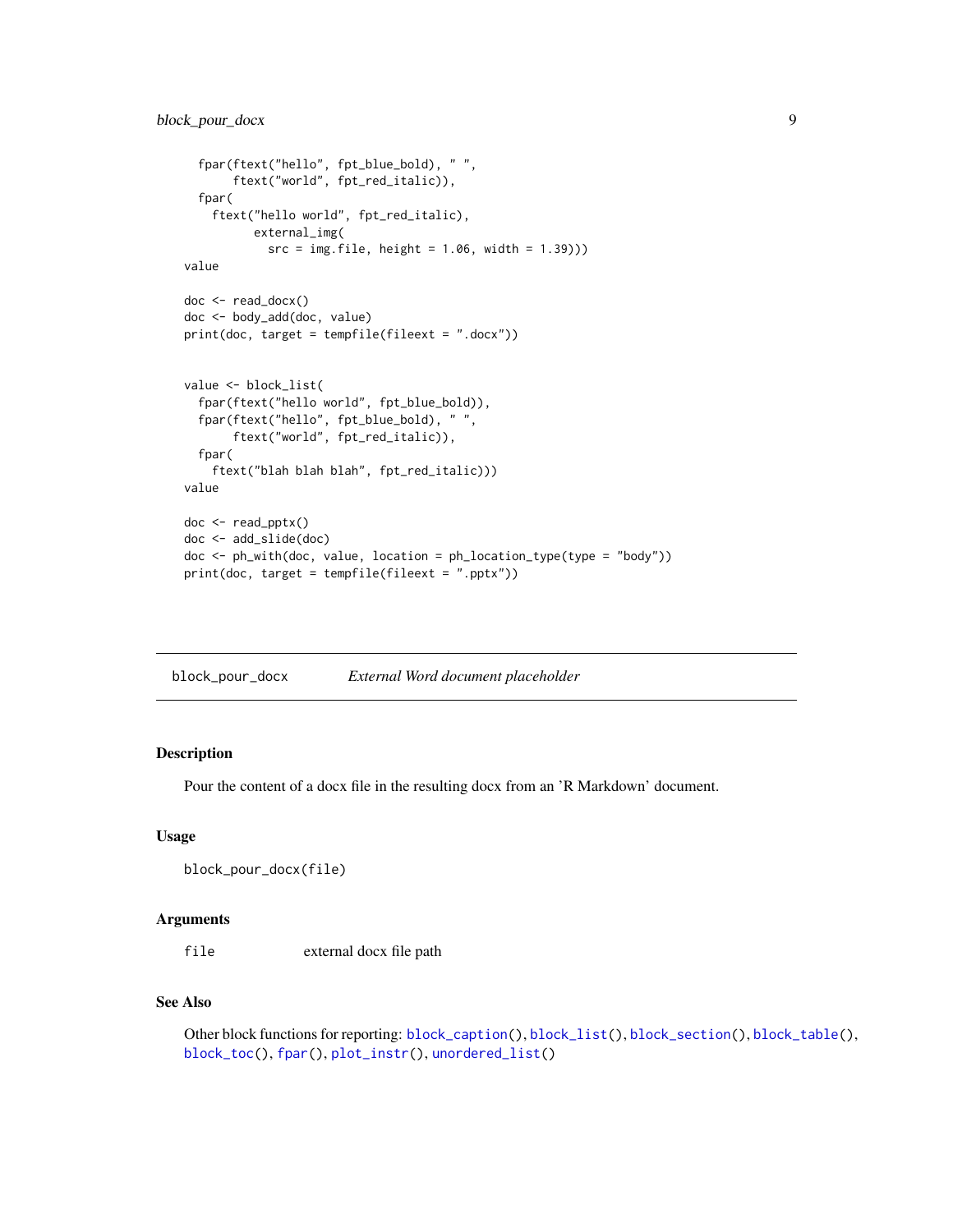# Examples

```
library(officer)
docx <- tempfile(fileext = ".docx")
doc < - read\_docx()doc <- body_add(doc, iris[1:20,], style = "table_template")
print(doc, target = docx)
target <- tempfile(fileext = ".docx")
doc_1 < - read_docx()
doc_1 <- body_add(doc_1, block_pour_docx(docx))
print(doc_1, target = target)
```
<span id="page-9-1"></span>block\_section *Section for 'Word'*

# **Description**

Create a representation of a section.

A section affects preceding paragraphs or tables; i.e. a section starts at the end of the previous section (or the beginning of the document if no preceding section exists), and stops where the section is declared.

When a new landscape section is needed, it is recommended to add a block\_section with type = "continuous", to add the content to be appened in the new section and finally to add a block\_section with page\_size = page\_size(orient = "landscape").

#### Usage

block\_section(property)

# Arguments

property section properties defined with function [prop\\_section](#page-78-2)

#### See Also

Other block functions for reporting: [block\\_caption\(](#page-6-1)), [block\\_list\(](#page-7-1)), [block\\_pour\\_docx\(](#page-8-1)), [block\\_table\(](#page-10-1)), [block\\_toc\(](#page-11-1)), [fpar\(](#page-41-1)), [plot\\_instr\(](#page-75-1)), [unordered\\_list\(](#page-106-1))

```
ps <- prop_section(
  page_size = page_size(orient = "landscape"),
  page_margins = page_mar(top = 2),
  type = "continuous"
)
block_section(ps)
```
<span id="page-9-0"></span>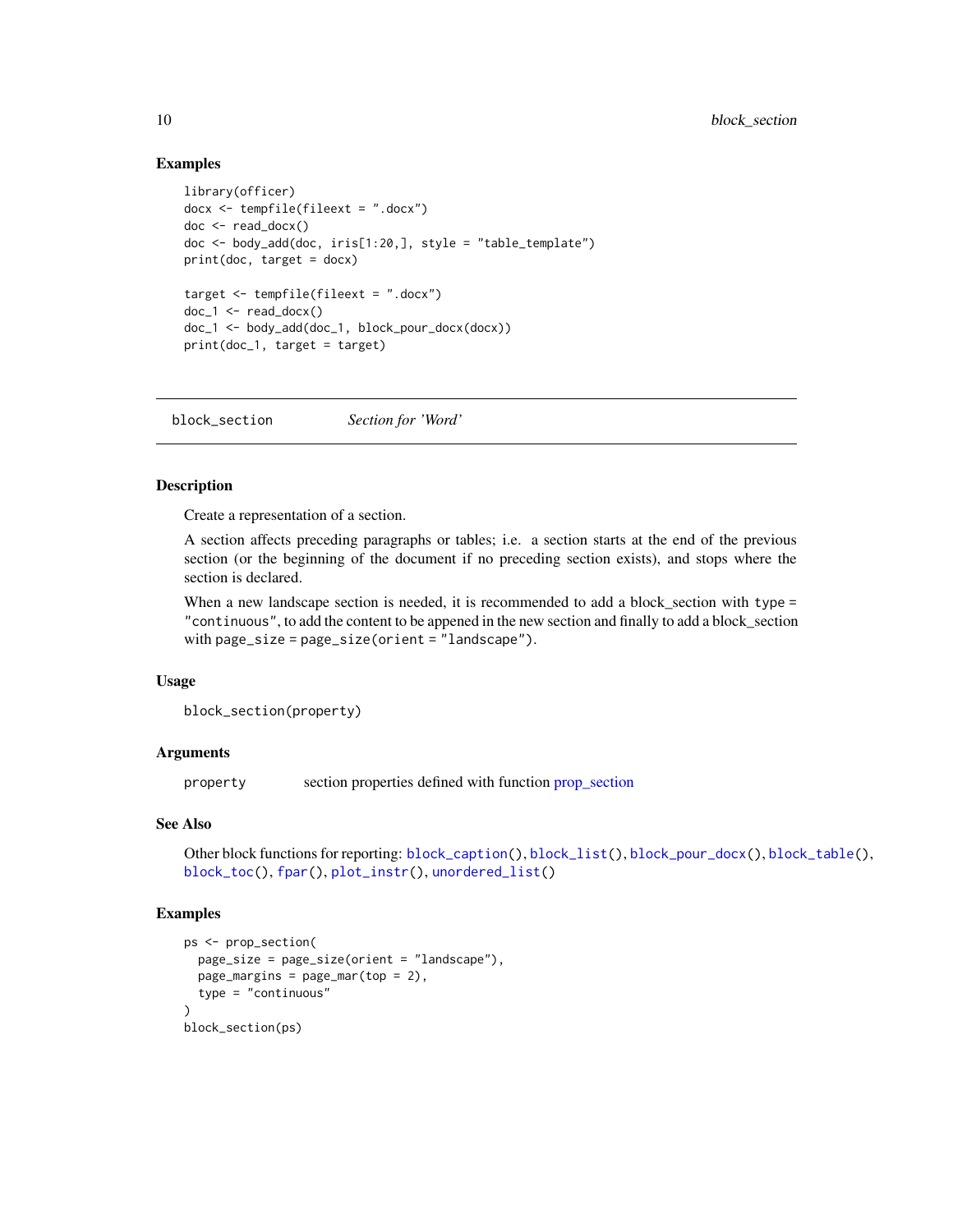<span id="page-10-1"></span><span id="page-10-0"></span>block\_table *Table block*

# Description

Create a representation of a table

# Usage

```
block_table(x, header = TRUE, properties = prop_table(), alignment = NULL)
```
# Arguments

| x          | a data. frame to add as a table                                                                                                                                                                                                                                                                             |
|------------|-------------------------------------------------------------------------------------------------------------------------------------------------------------------------------------------------------------------------------------------------------------------------------------------------------------|
| header     | display header if TRUE                                                                                                                                                                                                                                                                                      |
| properties | table properties, see prop_table(). Table properties are not handled identically<br>between Word and PowerPoint output format. They are fully supported with<br>Word but for PowerPoint (which does not handle as many things as Word for<br>tables), only conditional formatting properties are supported. |
| alignment  | alignment for each columns, 'l' for left, 'r' for right and 'c' for center. Default<br>to NULL.                                                                                                                                                                                                             |

# See Also

# [prop\\_table\(\)](#page-80-1)

Other block functions for reporting: [block\\_caption\(](#page-6-1)), [block\\_list\(](#page-7-1)), [block\\_pour\\_docx\(](#page-8-1)), [block\\_section\(](#page-9-1)), [block\\_toc\(](#page-11-1)), [fpar\(](#page-41-1)), [plot\\_instr\(](#page-75-1)), [unordered\\_list\(](#page-106-1))

```
block\_table(x = head(iris))block\_table(x = mtrans, header = TRUE,properties = prop_table(
   tcf = table_conditional_formatting(
      first_row = TRUE, first_column = TRUE)
  ))
```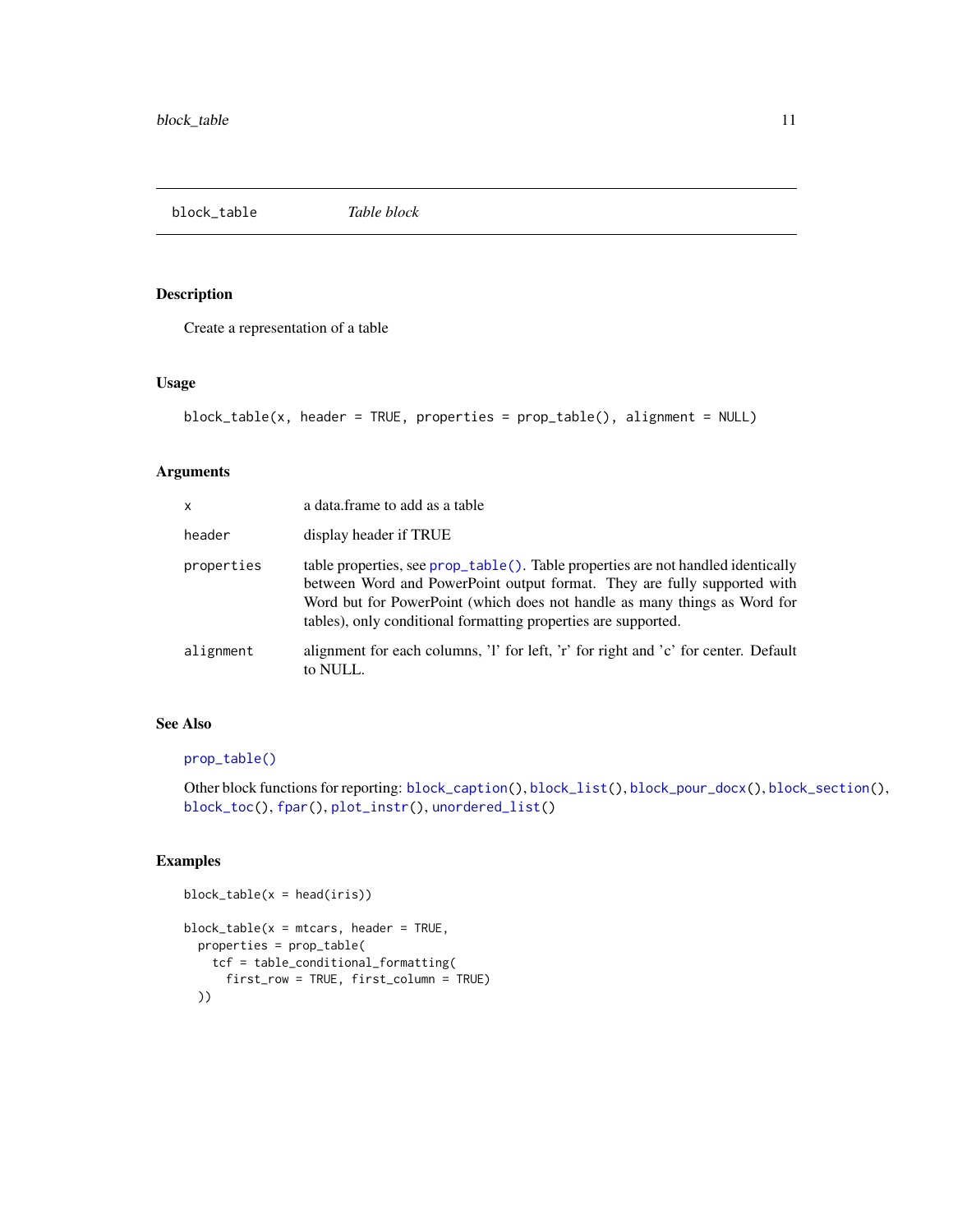<span id="page-11-1"></span><span id="page-11-0"></span>

Create a representation of a table of content for Word documents.

# Usage

block\_toc(level = 3, style = NULL, seq\_id = NULL, separator = ";")

#### Arguments

| level     | max title level of the table                                                                                                                                                                  |
|-----------|-----------------------------------------------------------------------------------------------------------------------------------------------------------------------------------------------|
| style     | optional. If not NULL, its value is used as style in the document that will be<br>used to build entries of the TOC.                                                                           |
| seq_id    | optional. If not NULL, its value is used as sequence identifier in the document<br>that will be used to build entries of the TOC. See also run_autonum() to specify<br>a sequence identifier. |
| separator | optional. Some configurations need "," (i.e. from Canada) separator instead of<br>"."                                                                                                         |

# See Also

Other block functions for reporting: [block\\_caption\(](#page-6-1)), [block\\_list\(](#page-7-1)), [block\\_pour\\_docx\(](#page-8-1)), [block\\_section\(](#page-9-1)), [block\\_table\(](#page-10-1)), [fpar\(](#page-41-1)), [plot\\_instr\(](#page-75-1)), [unordered\\_list\(](#page-106-1))

# Examples

block\_toc(level = 2) block\_toc(style = "Table Caption")

<span id="page-11-2"></span>body\_add\_blocks *Add a list of blocks into a 'Word' document*

# Description

add a list of blocks produced by block\_list into into an rdocx object.

# Usage

```
body_add_blocks(x, blocks, pos = "after")
```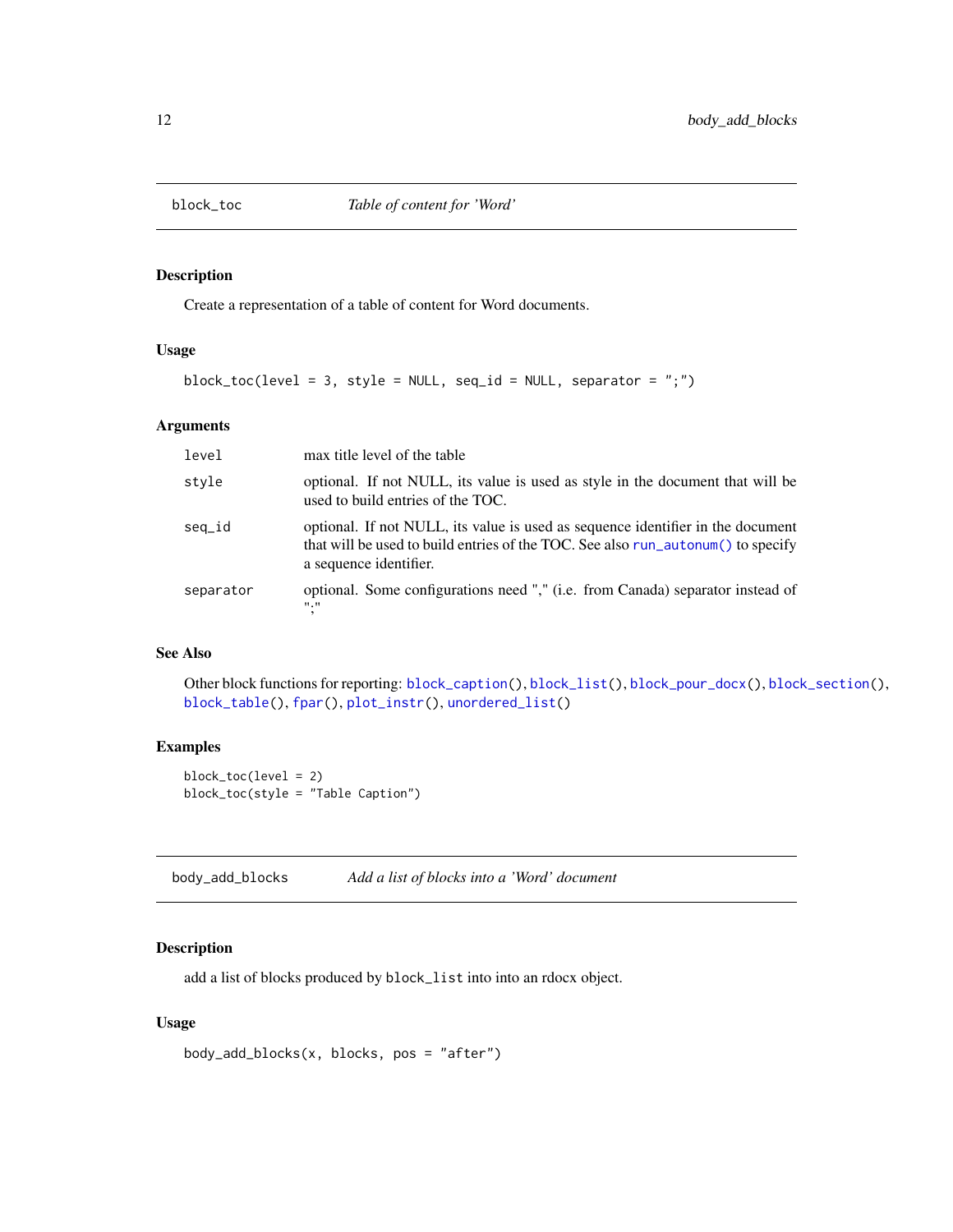# <span id="page-12-0"></span>Arguments

| $\mathsf{X}$ | an rdocx object                                                                            |
|--------------|--------------------------------------------------------------------------------------------|
| blocks       | set of blocks to be used as footnote content returned by function block_list().            |
| pos          | where to add the new element relative to the cursor, one of "after", "before",<br>$"on"$ . |

# See Also

```
Other functions for adding content: body_add_break(), body_add_caption(), body_add_docx(),
body_add_fpar(), body_add_gg(), body_add_img(), body_add_par(), body_add_plot(), body_add_table(),
body_add_toc()
```
# Examples

```
library(officer)
img.file <- file.path( R.home("doc"), "html", "logo.jpg" )
bl <- block_list(
  fpar(ftext("hello", shortcuts$fp_bold(color="red"))),
  fpar(
    ftext("hello world", shortcuts$fp_bold()),
   external_img(src = img.file, height = 1.06, width = 1.39),
   fp_p = fp_par(text.align = "center")
 )
)
doc_1 < - read_docx()
doc_1 <- body_add_blocks(doc_1, blocks = bl)
print(doc_1, target = tempfile(fileext = ".docx"))
```
<span id="page-12-1"></span>body\_add\_break *Add a page break in a 'Word' document*

# Description

add a page break into an rdocx object

#### Usage

```
body_add_break(x, pos = "after")
```
#### Arguments

| $\mathsf{x}$ | an rdocx object                                                                         |
|--------------|-----------------------------------------------------------------------------------------|
| pos          | where to add the new element relative to the cursor, one of "after", "before",<br>"on". |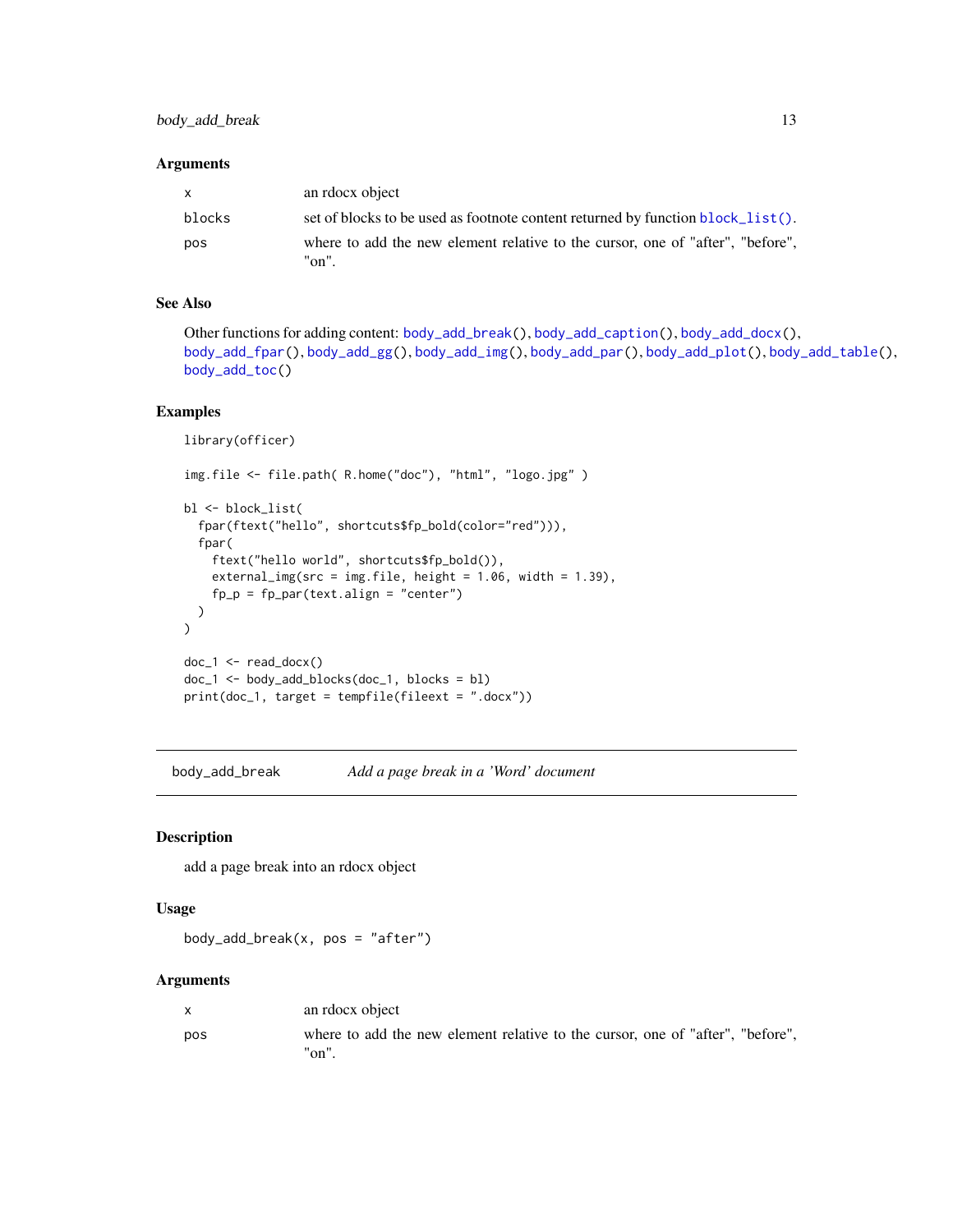# See Also

```
Other functions for adding content: body_add_blocks(), body_add_caption(), body_add_docx(),
body_add_fpar(), body_add_gg(), body_add_img(), body_add_par(), body_add_plot(), body_add_table(),
body_add_toc()
```
#### Examples

```
doc <- read_docx()
doc <- body_add_break(doc)
print(doc, target = tempfile(fileext = ".docx"))
```
<span id="page-13-1"></span>body\_add\_caption *Add Word caption in a 'Word' document*

# Description

Add a Word caption into an rdocx object.

# Usage

```
body\_add\_caption(x, value, pos = "after")
```
#### Arguments

|       | an rdocx object                                                                         |
|-------|-----------------------------------------------------------------------------------------|
| value | an object returned by <b>block_caption()</b>                                            |
| pos   | where to add the new element relative to the cursor, one of "after", "before",<br>"on". |

#### See Also

```
Other functions for adding content: body_add_blocks(), body_add_break(), body_add_docx(),
body_add_fpar(), body_add_gg(), body_add_img(), body_add_par(), body_add_plot(), body_add_table(),
body_add_toc()
```

```
doc <- read_docx()
```

```
if( capabilities(what = "png") )
  doc <- body_add_plot(doc,
   value = plot_instr(
      code = {barplot(1:5, col = 2:6)},
      style = "centered" )
run_num <- run_autonum(seq_id = "fig", pre_label = "Figure ",
  bkm = "barplot")
caption <- block_caption("a barplot", style = "Normal",
  autonum = run_num )
```
<span id="page-13-0"></span>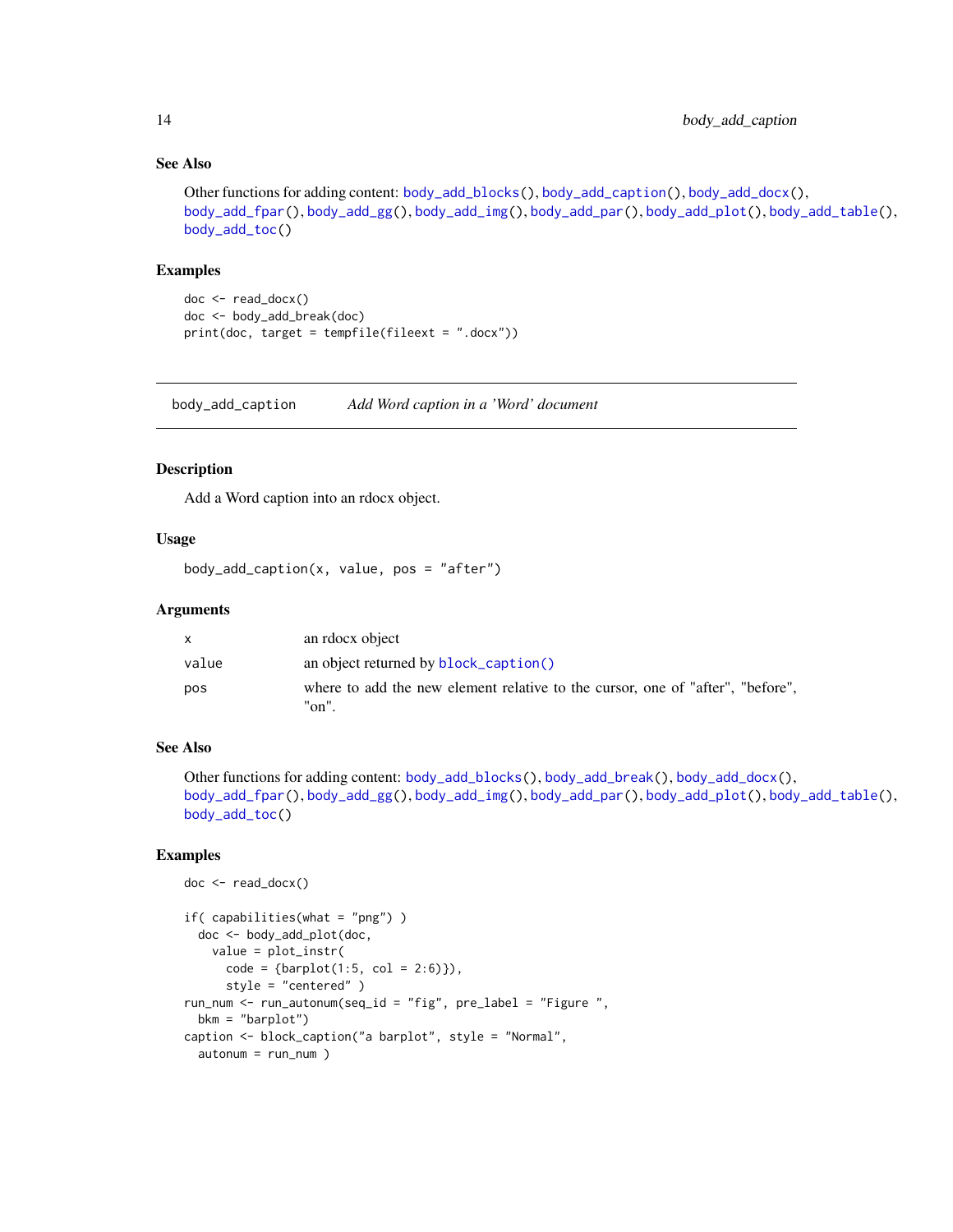```
doc <- body_add_caption(doc, caption)
print(doc, target = tempfile(fileext = ".docx") )
```
<span id="page-14-1"></span>body\_add\_docx *Add an external docx in a 'Word' document*

# Description

Add content of a docx into an rdocx object.

# Usage

 $body\_add\_docx(x, src, pos = "after")$ 

#### Arguments

| X   | an rdocx object                                                                            |
|-----|--------------------------------------------------------------------------------------------|
| src | docx filename                                                                              |
| pos | where to add the new element relative to the cursor, one of "after", "before",<br>$"on"$ . |

#### Note

The function is using a 'Microsoft Word' feature: when the document will be edited, the content of the file will be inserted in the main document.

This feature is unlikely to work as expected if the resulting document is edited by another software.

# See Also

```
Other functions for adding content: body_add_blocks(), body_add_break(), body_add_caption(),
body_add_fpar(), body_add_gg(), body_add_img(), body_add_par(), body_add_plot(), body_add_table(),
body_add_toc()
```

```
file1 <- tempfile(fileext = ".docx")
file2 <- tempfile(fileext = ".docx")
file3 <- tempfile(fileext = ".docx")
x <- read_docx()
x <- body_add_par(x, "hello world 1", style = "Normal")
print(x, target = file1)
x \leftarrow \text{read\_docx}()x \le -\text{body\_add\_par}(x, \text{ "hello world } 2", \text{ style = "Normal"})print(x, target = file2)
x \leftarrow \text{read\_docx(path = file1)}x \leftarrow body\_add\_break(x)x \le - body_add_docx(x, src = file2)
print(x, target = file3)
```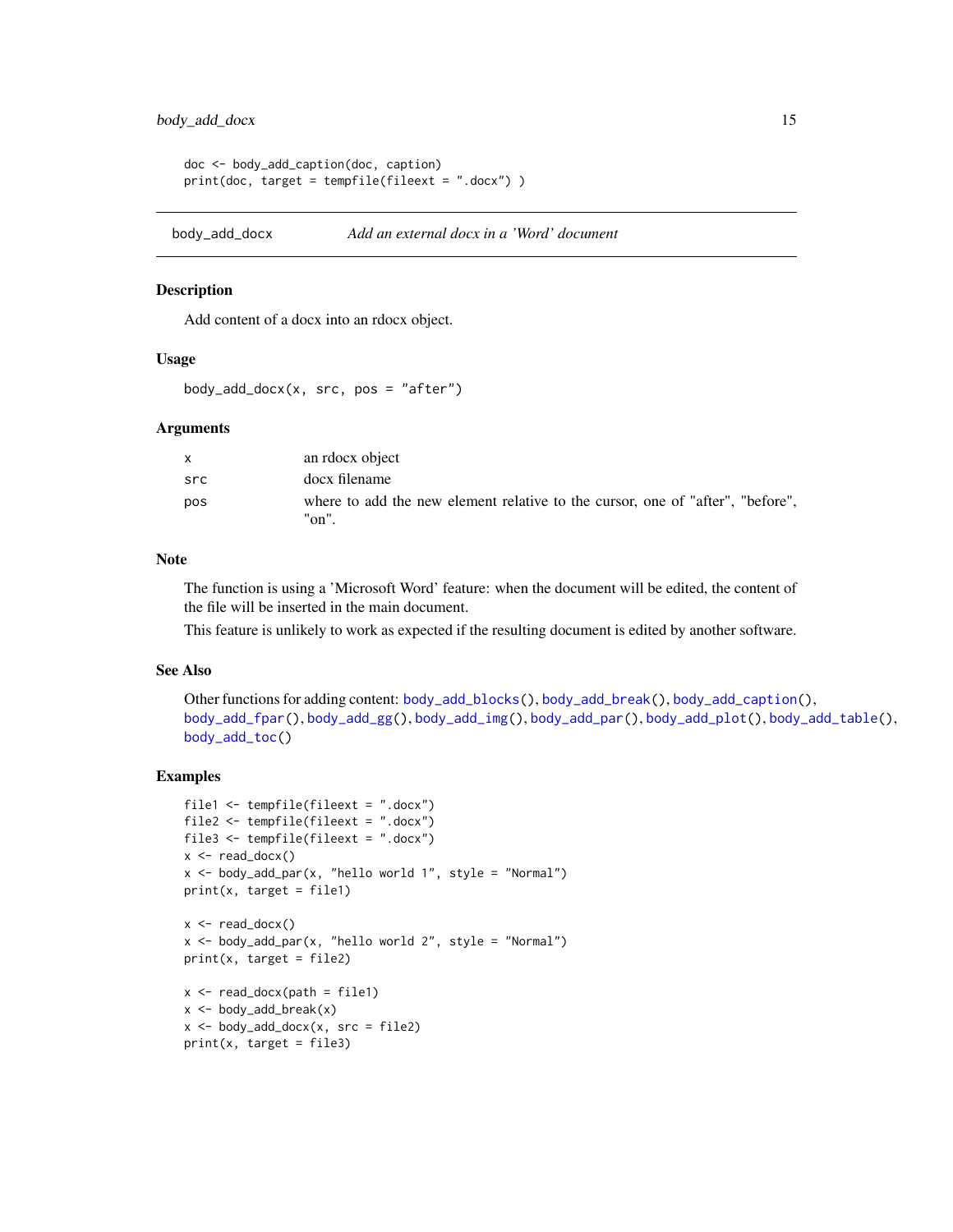<span id="page-15-1"></span><span id="page-15-0"></span>

Add an fpar (a formatted paragraph) into an rdocx object.

# Usage

```
body\_add\_fpar(x, value, style = NULL, pos = "after")
```
#### Arguments

| $\boldsymbol{\mathsf{x}}$ | a docx device                                                                                                                                                                                                                                      |
|---------------------------|----------------------------------------------------------------------------------------------------------------------------------------------------------------------------------------------------------------------------------------------------|
| value                     | a character                                                                                                                                                                                                                                        |
| style                     | paragraph style. If NULL, paragraph settings from fpar will be used. If not<br>NULL, it must be a paragraph style name (located in the template provided as<br>read_docx(path = )); in that case, paragraph settings from fpar will be<br>ignored. |
| pos                       | where to add the new element relative to the cursor, one of "after", "before",<br>"on".                                                                                                                                                            |

# See Also

#### [fpar](#page-41-1)

Other functions for adding content: [body\\_add\\_blocks\(](#page-11-2)), [body\\_add\\_break\(](#page-12-1)), [body\\_add\\_caption\(](#page-13-1)), [body\\_add\\_docx\(](#page-14-1)), [body\\_add\\_gg\(](#page-16-1)), [body\\_add\\_img\(](#page-17-1)), [body\\_add\\_par\(](#page-18-1)), [body\\_add\\_plot\(](#page-19-1)), [body\\_add\\_table\(](#page-20-1)), [body\\_add\\_toc\(](#page-21-1))

```
bold_face <- shortcuts$fp_bold(font.size = 30)
bold_redface <- update(bold_face, color = "red")
fpar_ <- fpar(ftext("Hello ", prop = bold_face),
              ftext("World", prop = bold_redface ),
              ftext(", how are you?", prop = bold_face ) )
doc <- read_docx()
doc <- body_add_fpar(doc, fpar_)
print(doc, target = tempfile(fileext = ".docx"))
# a way of using fpar to center an image in a Word doc ----
rlogo <- file.path( R.home("doc"), "html", "logo.jpg" )
img_in_par <- fpar(
  external\_img(src = rlogo, height = 1.06/2, width = 1.39/2),hyperlink_ftext(
   href = "https://cran.r-project.org/index.html",
```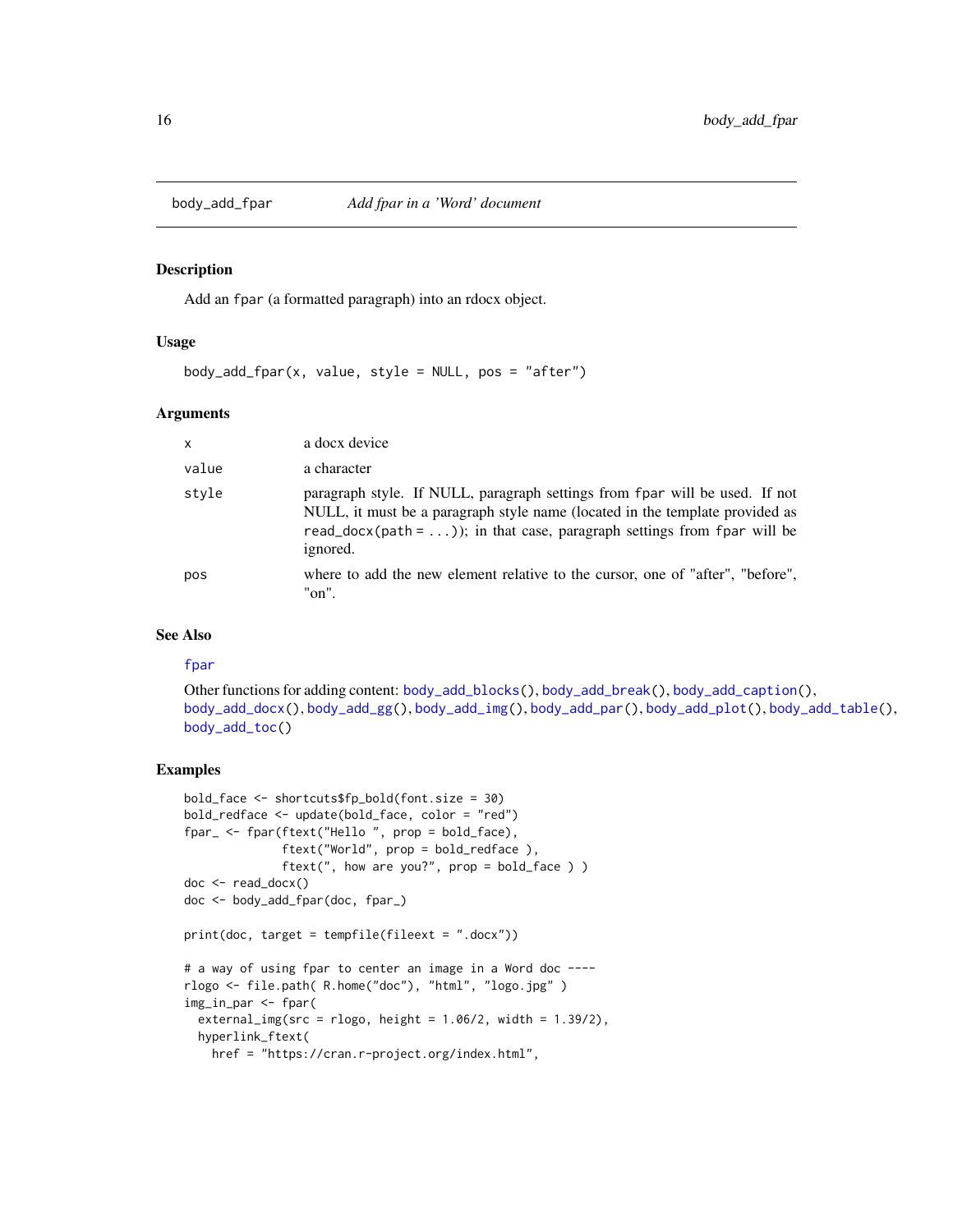# <span id="page-16-0"></span>body\_add\_gg 17

```
text = "cran", prop = bold_redface),fp_p = fp_par(text.align = "center"))
doc <- read_docx()
doc <- body_add_fpar(doc, img_in_par)
print(doc, target = tempfile(fileext = ".docx") )
```
<span id="page-16-1"></span>

#### body\_add\_gg *Add a 'ggplot' in a 'Word' document*

# Description

add a ggplot as a png image into an rdocx object.

# Usage

```
body_add_gg(
  x,
  value,
  width = 6,
  height = 5,
  res = 300,
  style = "Normal",
  scale = 1,
  ...
\mathcal{L}
```
# Arguments

| x      | an rdocx object                                  |
|--------|--------------------------------------------------|
| value  | ggplot object                                    |
| width  | height in inches                                 |
| height | height in inches                                 |
| res    | resolution of the png image in ppi               |
| style  | paragraph style                                  |
| scale  | Multiplicative scaling factor, same as in ggsave |
|        | Arguments to be passed to png function.          |

# See Also

Other functions for adding content: [body\\_add\\_blocks\(](#page-11-2)), [body\\_add\\_break\(](#page-12-1)), [body\\_add\\_caption\(](#page-13-1)), [body\\_add\\_docx\(](#page-14-1)), [body\\_add\\_fpar\(](#page-15-1)), [body\\_add\\_img\(](#page-17-1)), [body\\_add\\_par\(](#page-18-1)), [body\\_add\\_plot\(](#page-19-1)), [body\\_add\\_table\(](#page-20-1)), [body\\_add\\_toc\(](#page-21-1))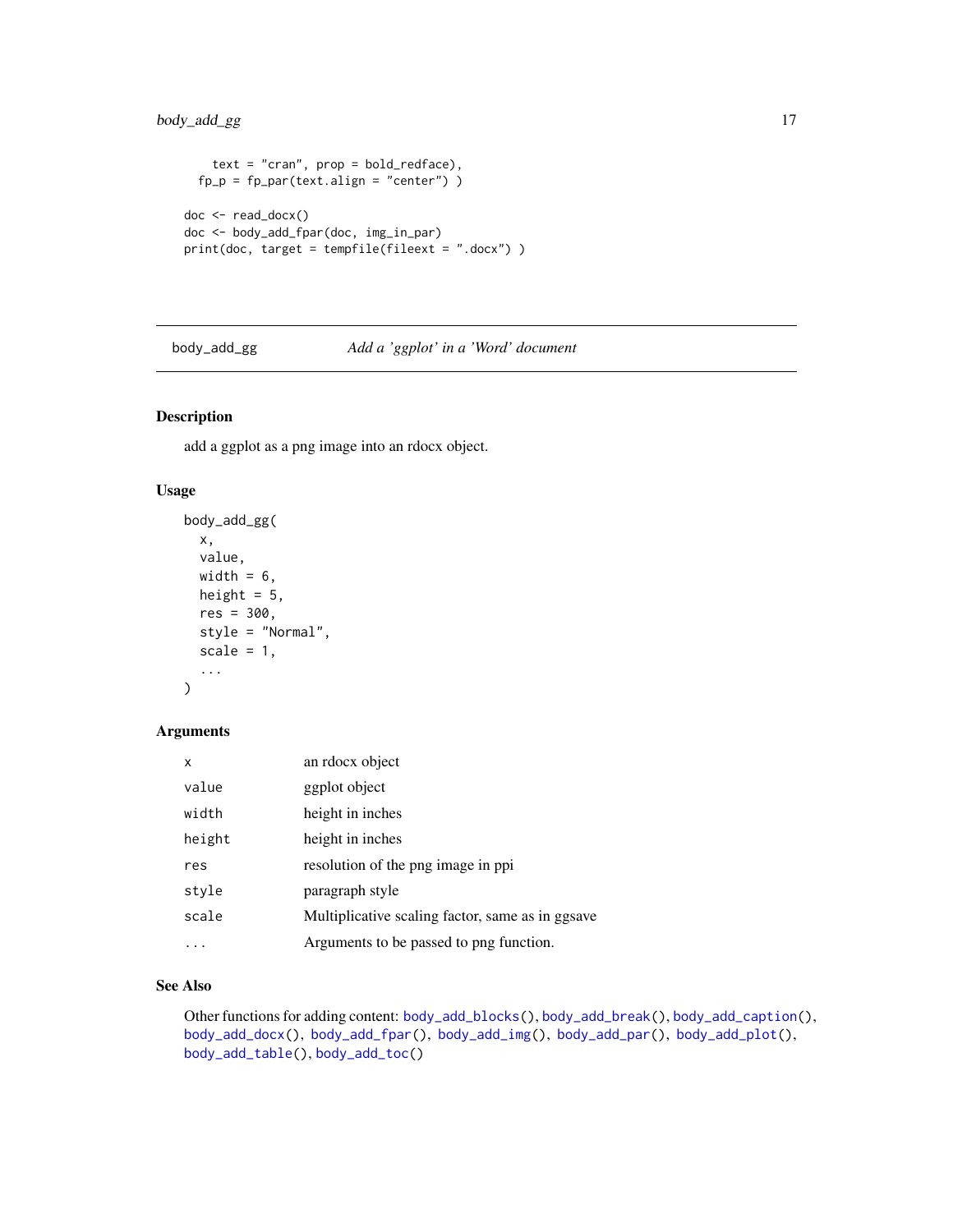# Examples

```
if( require("ggplot2") ){
 doc <- read_docx()
 gg\_plot \leftarrow ggplot(data = iris) +geom_point(mapping = aes(Sepal.Length, Petal.Length))
 if( capabilities(what = "png") )
   doc <- body_add_gg(doc, value = gg_plot, style = "centered" )
 print(doc, target = tempfile(fileext = ".docx") )
}
```
<span id="page-17-1"></span>body\_add\_img *Add an image in a 'Word' document*

# Description

add an image into an rdocx object.

#### Usage

```
body_add_img(x, src, style = NULL, width, height, pos = "after")
```
# Arguments

| $\mathsf{x}$ | an rdocx object                                                                         |
|--------------|-----------------------------------------------------------------------------------------|
| src          | image filename, the basename of the file must not contain any blank.                    |
| style        | paragraph style                                                                         |
| width        | height in inches                                                                        |
| height       | height in inches                                                                        |
| pos          | where to add the new element relative to the cursor, one of "after", "before",<br>"on". |

# See Also

Other functions for adding content: [body\\_add\\_blocks\(](#page-11-2)), [body\\_add\\_break\(](#page-12-1)), [body\\_add\\_caption\(](#page-13-1)), [body\\_add\\_docx\(](#page-14-1)), [body\\_add\\_fpar\(](#page-15-1)), [body\\_add\\_gg\(](#page-16-1)), [body\\_add\\_par\(](#page-18-1)), [body\\_add\\_plot\(](#page-19-1)), [body\\_add\\_table\(](#page-20-1)), [body\\_add\\_toc\(](#page-21-1))

<span id="page-17-0"></span>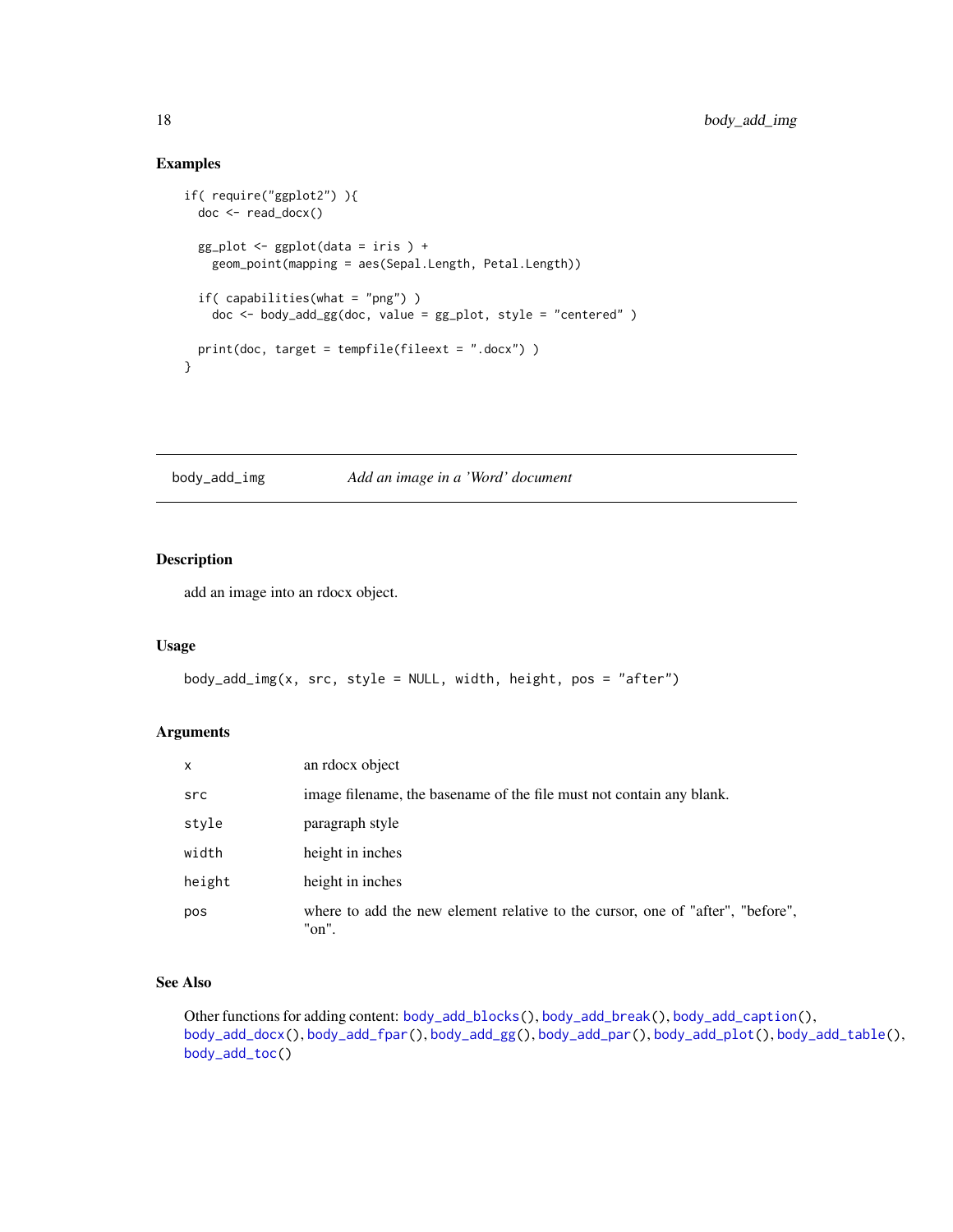# <span id="page-18-0"></span>body\_add\_par 19

# Examples

```
doc <- read_docx()
img.file <- file.path( R.home("doc"), "html", "logo.jpg" )
if( file.exists(img.file) ){
  doc \le body_add_img(x = doc, src = img.file, height = 1.06, width = 1.39)
}
print(doc, target = tempfile(fileext = ".docx"))
```
<span id="page-18-1"></span>body\_add\_par *Add paragraphs of text in a 'Word' document*

#### Description

add a paragraph of text into an rdocx object

# Usage

 $body\_add\_par(x, value, style = NULL, pos = "after")$ 

# Arguments

| $\mathsf{x}$ | a docx device                                                                           |
|--------------|-----------------------------------------------------------------------------------------|
| value        | a character                                                                             |
| style        | paragraph style name                                                                    |
| pos          | where to add the new element relative to the cursor, one of "after", "before",<br>"on". |

# See Also

```
Other functions for adding content: body_add_blocks(), body_add_break(), body_add_caption(),
body_add_docx(), body_add_fpar(), body_add_gg(), body_add_img(), body_add_plot(), body_add_table(),
body_add_toc()
```

```
doc <- read_docx()
doc <- body_add_par(doc, "A title", style = "heading 1")
doc <- body_add_par(doc, "Hello world!", style = "Normal")
doc <- body_add_par(doc, "centered text", style = "centered")
print(doc, target = tempfile(fileext = ".docx") )
```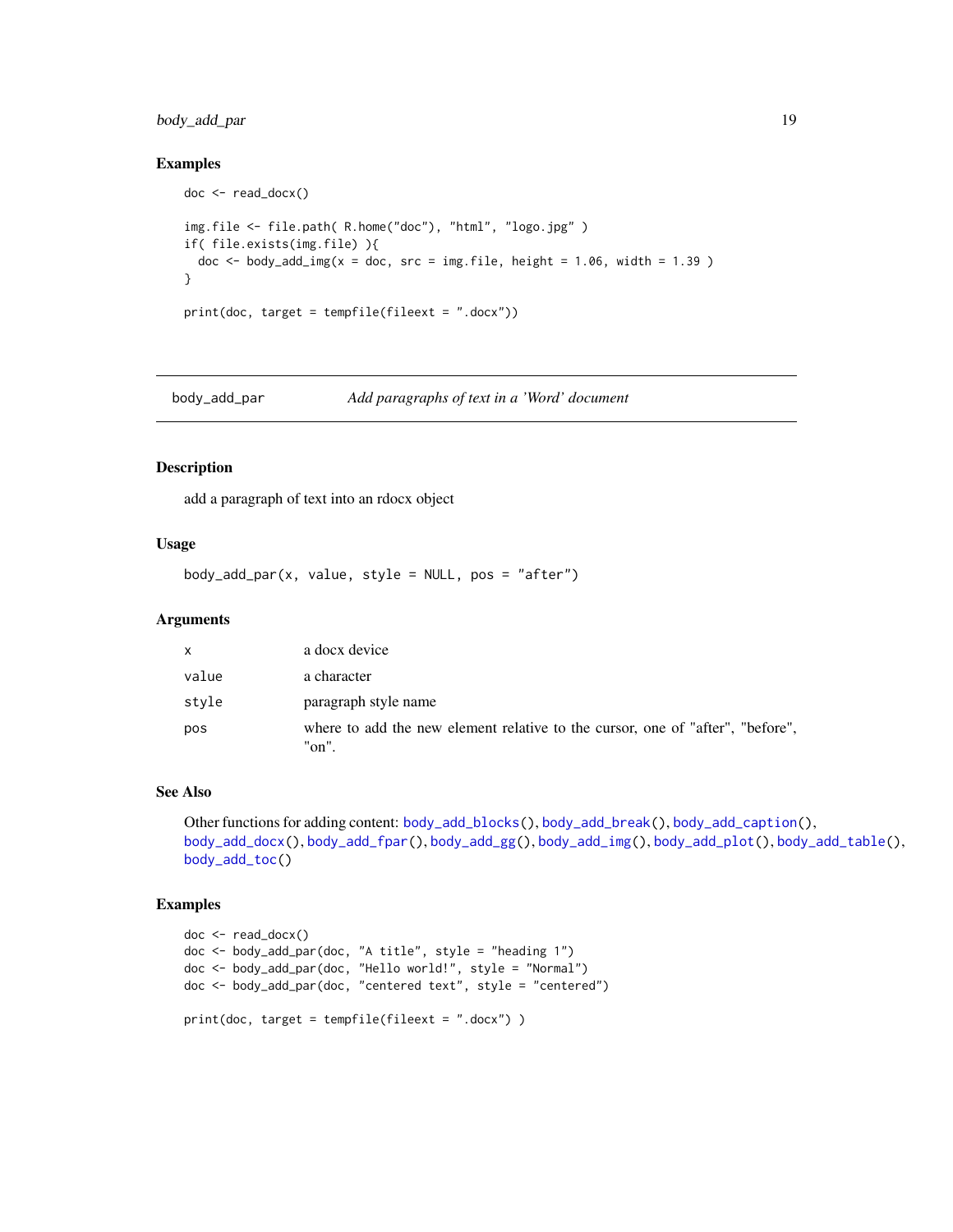<span id="page-19-1"></span><span id="page-19-0"></span>

Add a plot as a png image into an rdocx object.

# Usage

```
body_add_plot(
  x,
  value,
 width = 6,
 height = 5,
 res = 300,style = "Normal",
  ...
)
```
#### Arguments

| x      | an rdocx object                         |
|--------|-----------------------------------------|
| value  | plot instructions, see $plot_instr()$ . |
| width  | height in inches                        |
| height | height in inches                        |
| res    | resolution of the png image in ppi      |
| style  | paragraph style                         |
|        | Arguments to be passed to png function. |

# See Also

Other functions for adding content: [body\\_add\\_blocks\(](#page-11-2)), [body\\_add\\_break\(](#page-12-1)), [body\\_add\\_caption\(](#page-13-1)), [body\\_add\\_docx\(](#page-14-1)), [body\\_add\\_fpar\(](#page-15-1)), [body\\_add\\_gg\(](#page-16-1)), [body\\_add\\_img\(](#page-17-1)), [body\\_add\\_par\(](#page-18-1)), [body\\_add\\_table\(](#page-20-1)), [body\\_add\\_toc\(](#page-21-1))

```
doc <- read_docx()
if( capabilities(what = "png") )
  doc <- body_add_plot(doc,
   value = plot_instr(
      code = {barplot(1:5, col = 2:6)},
      style = "centered" )
print(doc, target = tempfile(fileext = ".docx") )
```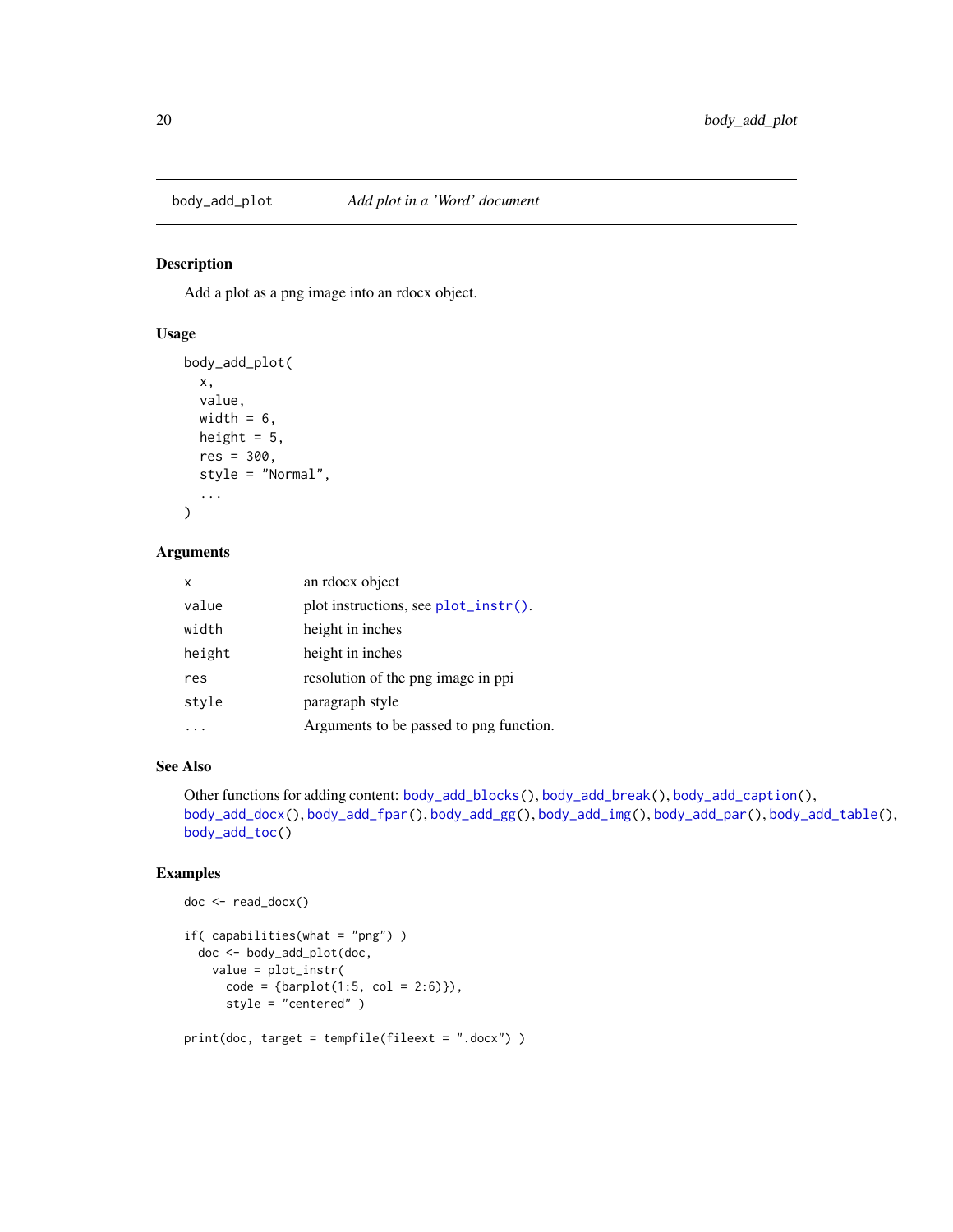<span id="page-20-1"></span><span id="page-20-0"></span>body\_add\_table *Add table in a 'Word' document*

# Description

Add a table into an rdocx object.

# Usage

```
body_add_table(
 x,
 value,
  style = NULL,
 pos = "after",
 header = TRUE,
  alignment = NULL,
  align_table = "center",
  stylenames = table_stylenames(),
  first_row = TRUE,
  first_column = FALSE,
  last_row = FALSE,
  last_column = FALSE,
 no_hband = FALSE,
 no_vband = TRUE
)
```
# Arguments

| $\times$     | a docx device                                                                                                                                                                                 |
|--------------|-----------------------------------------------------------------------------------------------------------------------------------------------------------------------------------------------|
| value        | a data.frame to add as a table                                                                                                                                                                |
| style        | table style                                                                                                                                                                                   |
| pos          | where to add the new element relative to the cursor, one of after", "before", "on".                                                                                                           |
| header       | display header if TRUE                                                                                                                                                                        |
| alignment    | columns alignement, argument length must match with columns length, values<br>must be "l" (left), "r" (right) or "c" (center).                                                                |
| align_table  | table alignment within document, value must be "left", "center" or "right"                                                                                                                    |
| stylenames   | columns styles defined by table_stylenames()                                                                                                                                                  |
| first_row    | Specifies that the first column conditional formatting should be applied. Details<br>for this and other conditional formatting options can be found at http://officeopenxml.com/WPtblLook.php |
| first_column | Specifies that the first column conditional formatting should be applied.                                                                                                                     |
| last_row     | Specifies that the first column conditional formatting should be applied.                                                                                                                     |
| last_column  | Specifies that the first column conditional formatting should be applied.                                                                                                                     |
| no_hband     | Specifies that the first column conditional formatting should be applied.                                                                                                                     |
| no_vband     | Specifies that the first column conditional formatting should be applied.                                                                                                                     |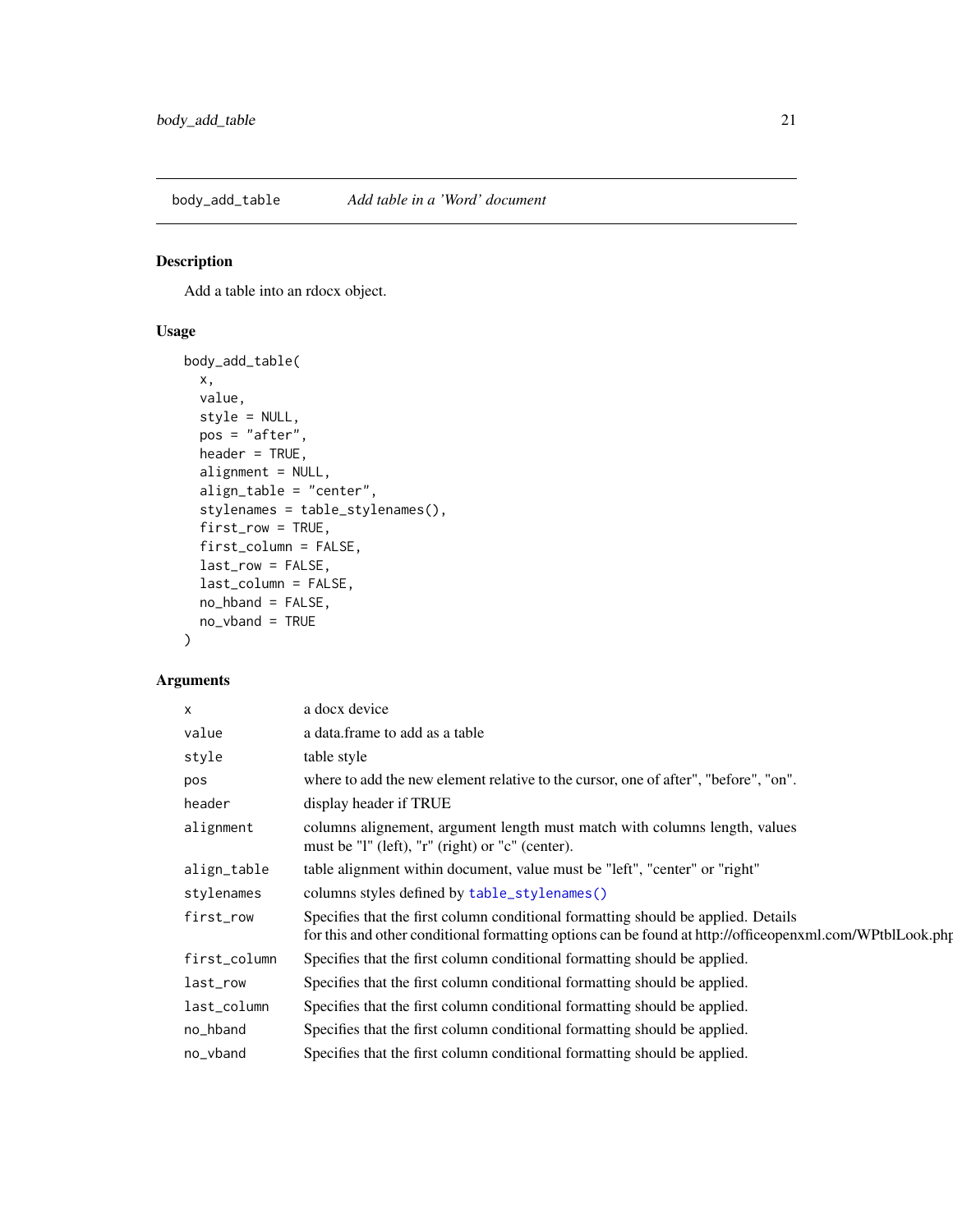# See Also

```
Other functions for adding content: body_add_blocks(), body_add_break(), body_add_caption(),
body_add_docx(), body_add_fpar(), body_add_gg(), body_add_img(), body_add_par(), body_add_plot(),
body_add_toc()
```
#### Examples

```
doc <- read_docx()
doc <- body_add_table(doc, iris, style = "table_template")
print(doc, target = tempfile(fileext = ".docx") )
```
<span id="page-21-1"></span>body\_add\_toc *Add table of content in a 'Word' document*

# Description

Add a table of content into an rdocx object. The TOC will be generated by Word, if the document is not edited with Word (i.e. Libre Office) the TOC will not be generated.

# Usage

```
body_add_toc(x, level = 3, pos = "after", style = NULL, separator = ";")
```
# Arguments

| $\mathsf{x}$ | an rdocx object                                                                                 |
|--------------|-------------------------------------------------------------------------------------------------|
| level        | max title level of the table                                                                    |
| pos          | where to add the new element relative to the cursor, one of "after", "before",<br>"on".         |
| style        | optional, style in the document that will be used to build entries of the TOC.                  |
| separator    | optional. Some configurations need "," (i.e. from Canada) separator instead of<br><b>11, 11</b> |

# See Also

Other functions for adding content: [body\\_add\\_blocks\(](#page-11-2)), [body\\_add\\_break\(](#page-12-1)), [body\\_add\\_caption\(](#page-13-1)), [body\\_add\\_docx\(](#page-14-1)), [body\\_add\\_fpar\(](#page-15-1)), [body\\_add\\_gg\(](#page-16-1)), [body\\_add\\_img\(](#page-17-1)), [body\\_add\\_par\(](#page-18-1)), [body\\_add\\_plot\(](#page-19-1)), [body\\_add\\_table\(](#page-20-1))

```
doc <- read_docx()
doc <- body_add_toc(doc)
print(doc, target = tempfile(fileext = ".docx") )
```
<span id="page-21-0"></span>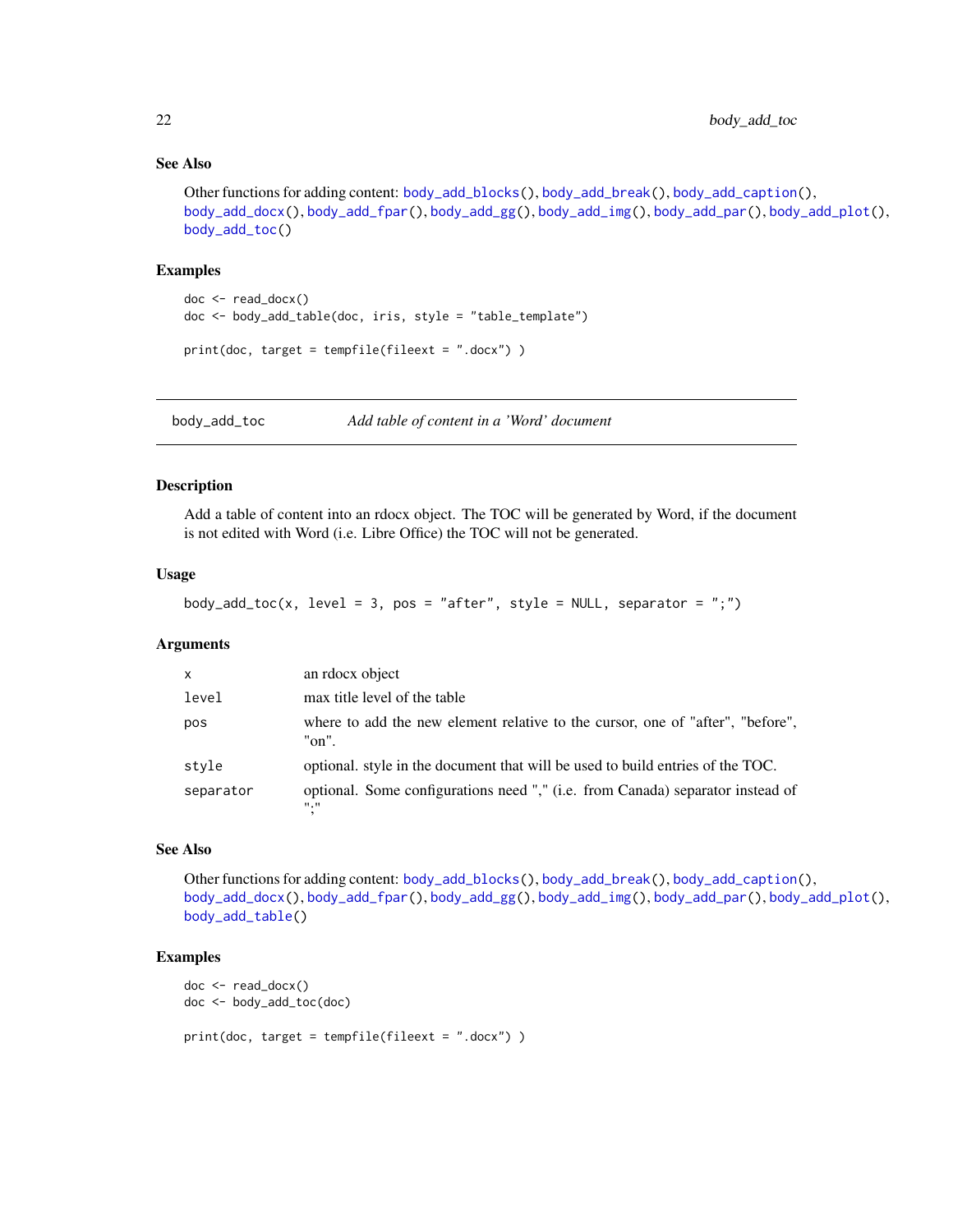<span id="page-22-0"></span>

Add a bookmark at the cursor location. The bookmark is added on the first run of text in the current paragraph.

# Usage

body\_bookmark(x, id)

# Arguments

| x  | an rdocx object |
|----|-----------------|
| id | bookmark name   |

# Examples

# cursor\_bookmark --- doc <- read\_docx() doc <- body\_add\_par(doc, "centered text", style = "centered") doc <- body\_bookmark(doc, "text\_to\_replace")

<span id="page-22-1"></span>body\_end\_block\_section

*Add any section*

# Description

Add a section to the document. You can define any section with a [block\\_section](#page-9-1) object. All other body\_end\_section\_\* are specialized, this one is highly flexible but it's up to the user to define the section properties.

# Usage

body\_end\_block\_section(x, value)

#### Arguments

| x     | an rdocx object        |
|-------|------------------------|
| value | a block_section object |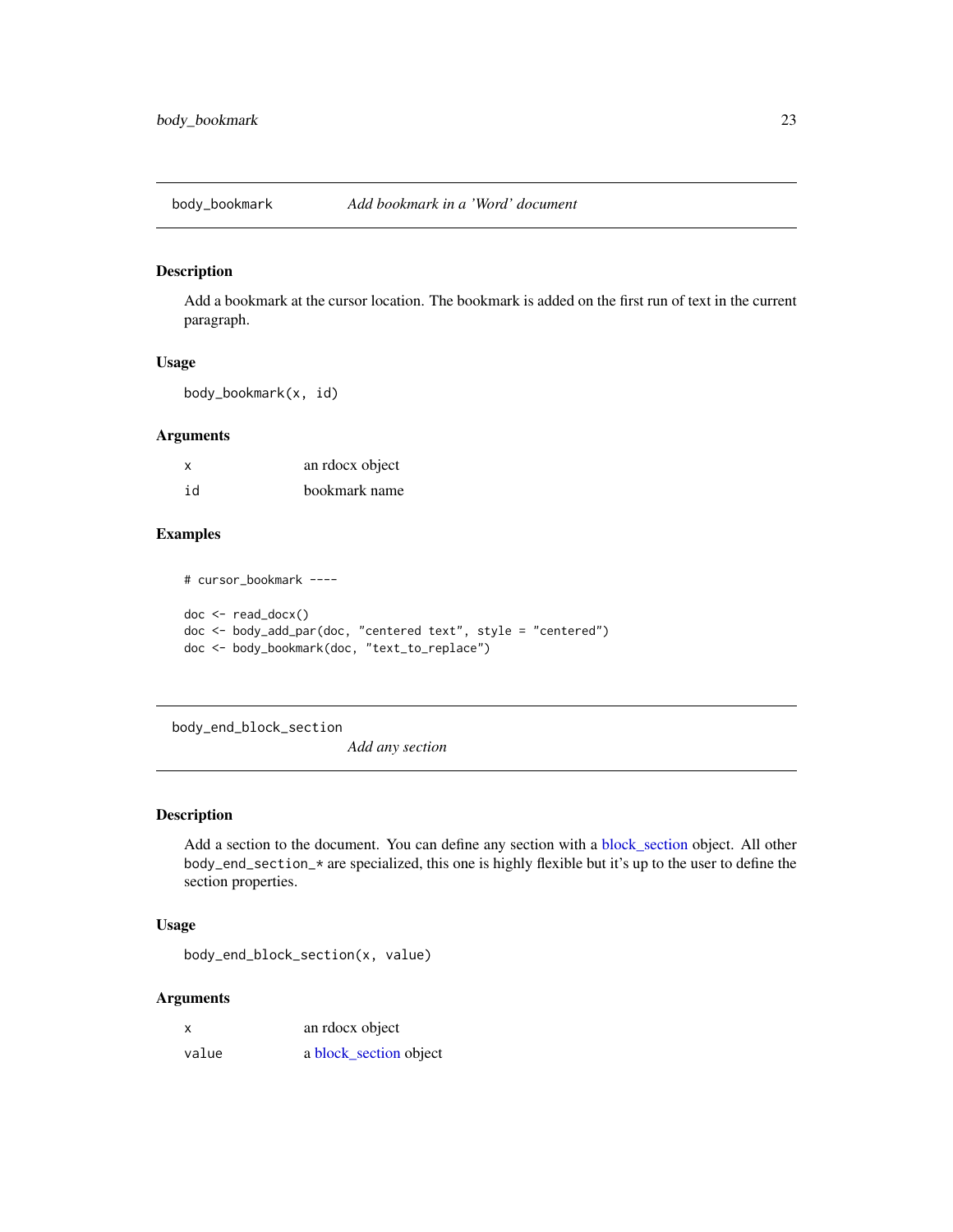# <span id="page-23-0"></span>Illustrations

# See Also

Other functions for Word sections: [body\\_end\\_section\\_columns\\_landscape\(](#page-24-1)), [body\\_end\\_section\\_columns\(](#page-23-1)), [body\\_end\\_section\\_continuous\(](#page-25-1)), [body\\_end\\_section\\_landscape\(](#page-26-1)), [body\\_end\\_section\\_portrait\(](#page-27-1)), [body\\_set\\_default\\_section\(](#page-31-1))

# Examples

```
library(officer)
str1 <- "Lorem ipsum dolor sit amet, consectetur adipiscing elit."
str1 <- rep(str1, 20)
str1 <- paste(str1, collapse = " ")
ps <- prop_section(
  page_size = page_size(orient = "landscape"),
  page\_margins = page\_mar(top = 2),
  type = "continuous"
)
doc_1 < - read_docx()
doc_1 <- body_add_par(doc_1, value = str1, style = "Normal")
doc_1 <- body_add_par(doc_1, value = str1, style = "Normal")
doc_1 <- body_end_block_section(doc_1, block_section(ps))
doc_1 <- body_add_par(doc_1, value = str1, style = "centered")
print(doc_1, target = tempfile(fileext = ".docx"))
```
<span id="page-23-1"></span>body\_end\_section\_columns

*Add multi columns section*

# Description

A section with multiple columns is added to the document.

You may prefer to use [body\\_end\\_block\\_section\(\)](#page-22-1) that is more flexible.

#### Usage

```
body_end_section_columns(x, widths = c(2.5, 2.5), space = 0.25, sep = FALSE)
```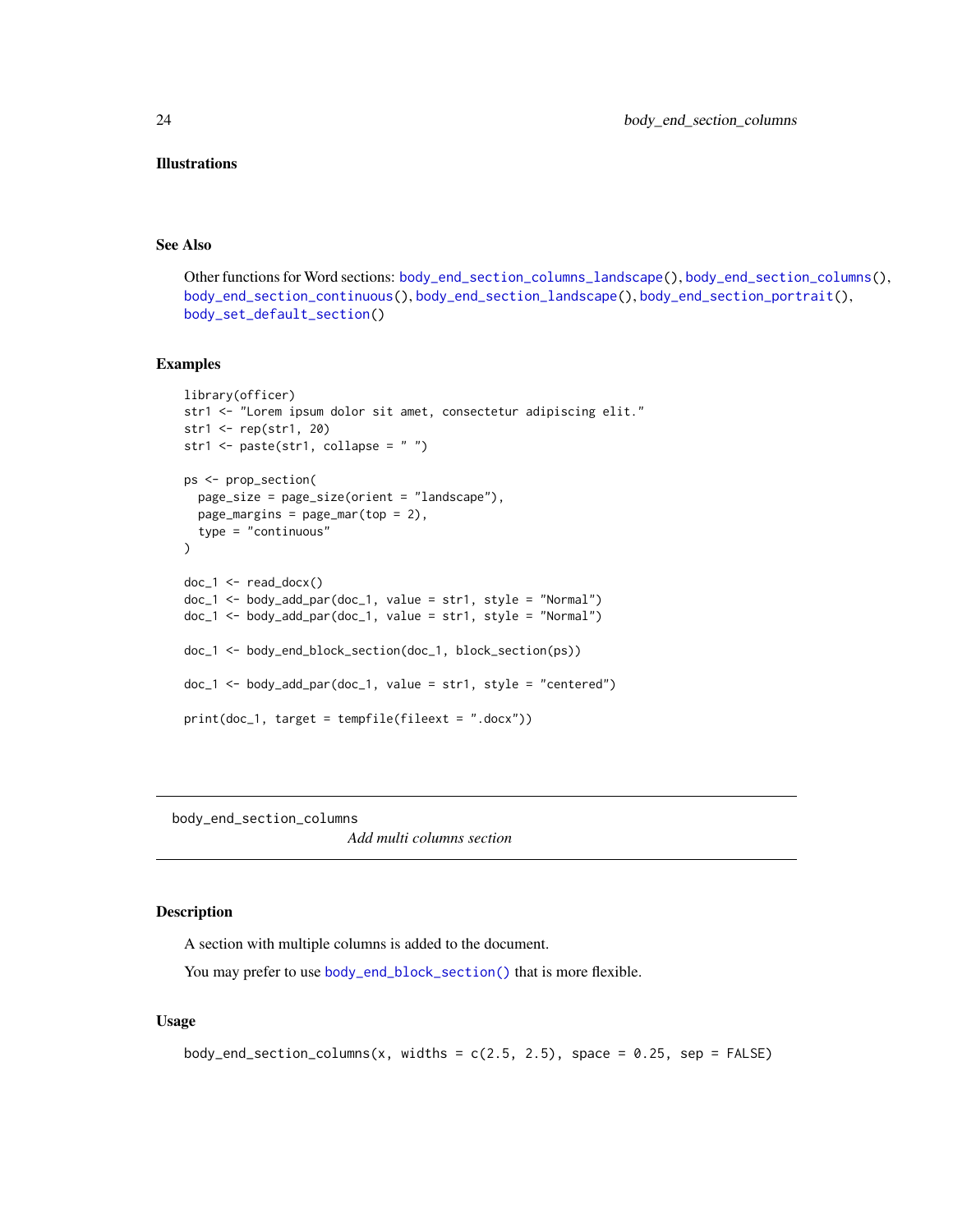# <span id="page-24-0"></span>Arguments

| X.     | an rdocx object                                                    |
|--------|--------------------------------------------------------------------|
| widths | columns widths in inches. If 3 values, 3 columns will be produced. |
| space  | space in inches between columns.                                   |
| sep    | if TRUE a line is separating columns.                              |

# See Also

Other functions for Word sections: [body\\_end\\_block\\_section\(](#page-22-1)), [body\\_end\\_section\\_columns\\_landscape\(](#page-24-1)), [body\\_end\\_section\\_continuous\(](#page-25-1)), [body\\_end\\_section\\_landscape\(](#page-26-1)), [body\\_end\\_section\\_portrait\(](#page-27-1)), [body\\_set\\_default\\_section\(](#page-31-1))

#### Examples

```
str1 <- "Lorem ipsum dolor sit amet, consectetur adipiscing elit."
str1 \leftarrow rep(str1, 5)
str1 <- paste(str1, collapse = " ")
doc_1 <- read_docx()
doc_1 <- body_add_par(doc_1, value = str1, style = "Normal")
doc_1 <- body_add_par(doc_1, value = str1, style = "Normal")
doc_1 <- body_end_section_columns(doc_1)
doc_1 < - body_add_par(doc_1, value = str1, style = "Normal")print(doc_1, target = tempfile(fileext = ".docx"))
```
<span id="page-24-1"></span>body\_end\_section\_columns\_landscape *Add a landscape multi columns section*

# Description

A landscape section with multiple columns is added to the document.

# Usage

```
body_end_section_columns_landscape(
 x,
 widths = c(2.5, 2.5),
 space = 0.25,
 sep = FALSE,
 w = 21/2.54,
 h = 29.7/2.54)
```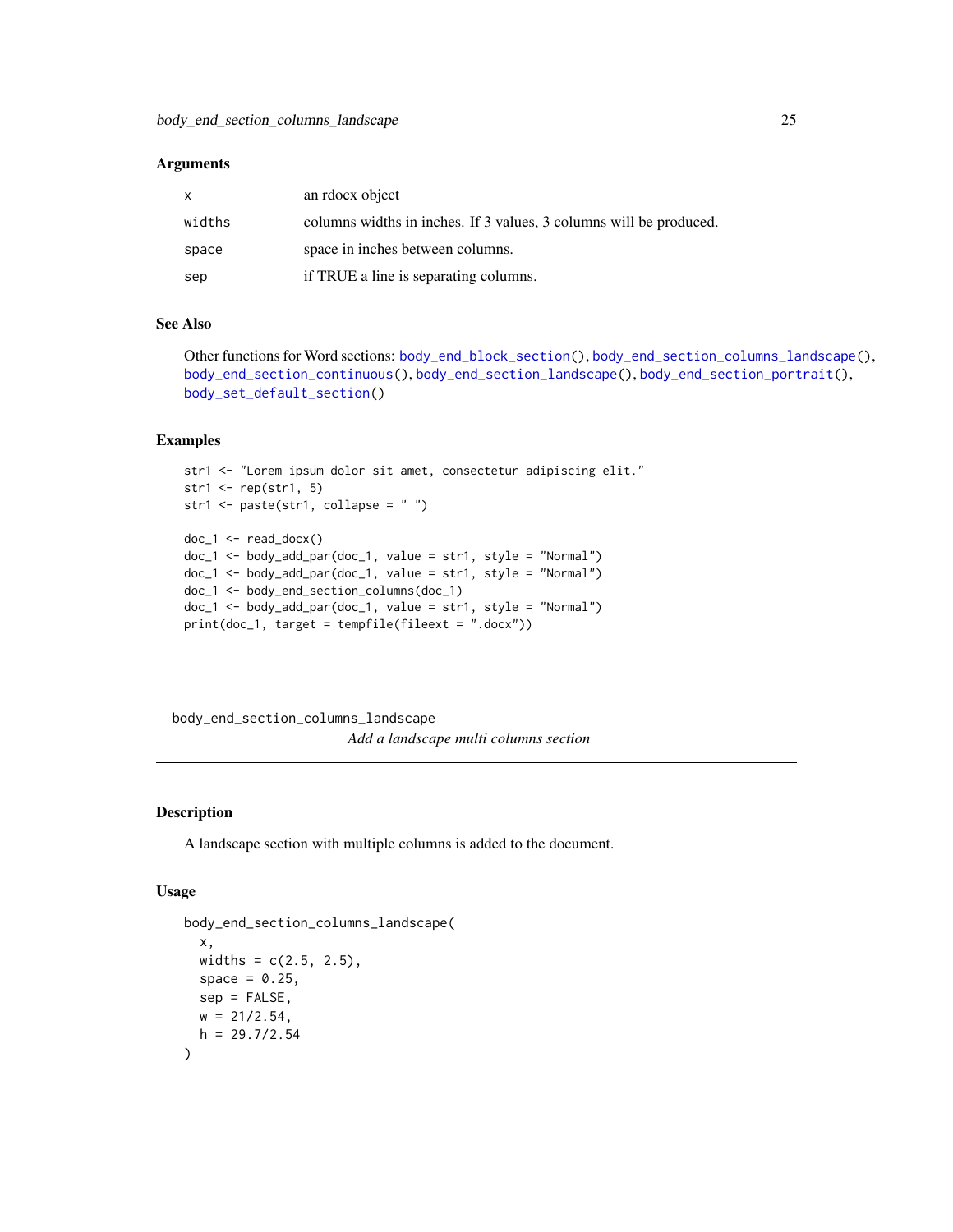# <span id="page-25-0"></span>Arguments

| $\mathsf{x}$ | an rdocx object                                                    |
|--------------|--------------------------------------------------------------------|
| widths       | columns widths in inches. If 3 values, 3 columns will be produced. |
| space        | space in inches between columns.                                   |
| sep          | if TRUE a line is separating columns.                              |
| w, h         | page width, page height (in inches)                                |

### See Also

```
Other functions for Word sections: body_end_block_section(), body_end_section_columns(),
body_end_section_continuous(), body_end_section_landscape(), body_end_section_portrait(),
body_set_default_section()
```
#### Examples

```
str1 <- "Lorem ipsum dolor sit amet, consectetur adipiscing elit."
str1 \leftarrow rep(str1, 5)
str1 <- paste(str1, collapse = " ")
doc_1 < - read_docx()
doc_1 <- body_add_par(doc_1, value = str1, style = "Normal")
doc_1 <- body_add_par(doc_1, value = str1, style = "Normal")
doc_1 < - body_end_section_columns_landscape(doc_1, widths = c(6, 2))
doc_1 < - body_add_par(doc_1, value = str1, style = "Normal")
print(doc_1, target = tempfile(fileext = ".docx"))
```
<span id="page-25-1"></span>body\_end\_section\_continuous

*Add continuous section*

# Description

Section break starts the new section on the same page. This type of section break is often used to change the number of columns without starting a new page.

### Usage

```
body_end_section_continuous(x)
```
#### Arguments

x an rdocx object

# See Also

Other functions for Word sections: [body\\_end\\_block\\_section\(](#page-22-1)), [body\\_end\\_section\\_columns\\_landscape\(](#page-24-1)), [body\\_end\\_section\\_columns\(](#page-23-1)), [body\\_end\\_section\\_landscape\(](#page-26-1)), [body\\_end\\_section\\_portrait\(](#page-27-1)), [body\\_set\\_default\\_section\(](#page-31-1))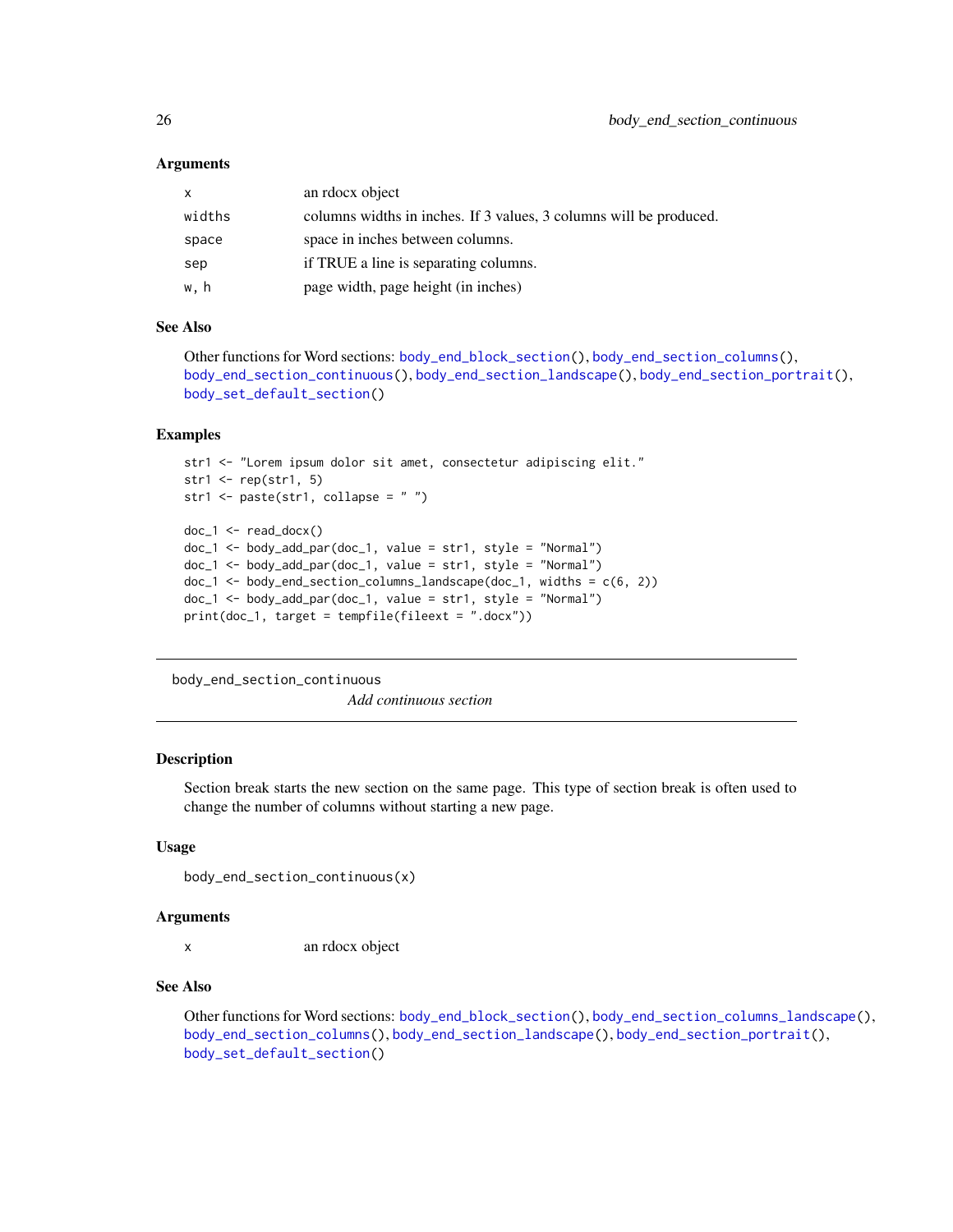#### <span id="page-26-0"></span>Examples

```
str1 <- "Lorem ipsum dolor sit amet, consectetur adipiscing elit."
str1 \leftarrow rep(str1, 5)
str1 <- paste(str1, collapse = " ")
str2 <- "Aenean venenatis varius elit et fermentum vivamus vehicula."
str2 \leftarrow rep(str2, 5)
str2 <- paste(str2, collapse = " ")
doc_1 < - read_docx()
doc_1 <- body_add_par(doc_1, value = "Default section", style = "heading 1")
doc_1 <- body_add_par(doc_1, value = str1, style = "Normal")
doc_1 <- body_add_par(doc_1, value = str2, style = "Normal")
doc_1 <- body_end_section_continuous(doc_1)
print(doc_1, target = tempfile(fileext = ".docx"))
```

```
body_end_section_landscape
```
*Add landscape section*

#### Description

A section with landscape orientation is added to the document.

#### Usage

body\_end\_section\_landscape(x,  $w = 21/2.54$ ,  $h = 29.7/2.54$ )

#### Arguments

| $\boldsymbol{\mathsf{x}}$ | an rdocx object                     |
|---------------------------|-------------------------------------|
| w.h                       | page width, page height (in inches) |

#### See Also

Other functions for Word sections: [body\\_end\\_block\\_section\(](#page-22-1)), [body\\_end\\_section\\_columns\\_landscape\(](#page-24-1)), [body\\_end\\_section\\_columns\(](#page-23-1)), [body\\_end\\_section\\_continuous\(](#page-25-1)), [body\\_end\\_section\\_portrait\(](#page-27-1)), [body\\_set\\_default\\_section\(](#page-31-1))

```
str1 <- "Lorem ipsum dolor sit amet, consectetur adipiscing elit."
str1 \le rep(str1, 5)
str1 \leftarrow paste(str1, collapse = "")
doc_1 < - read_docx()
doc_1 <- body_add_par(doc_1, value = str1, style = "Normal")
doc_1 <- body_end_section_landscape(doc_1)
print(doc_1, target = tempfile(fileext = ".docx"))
```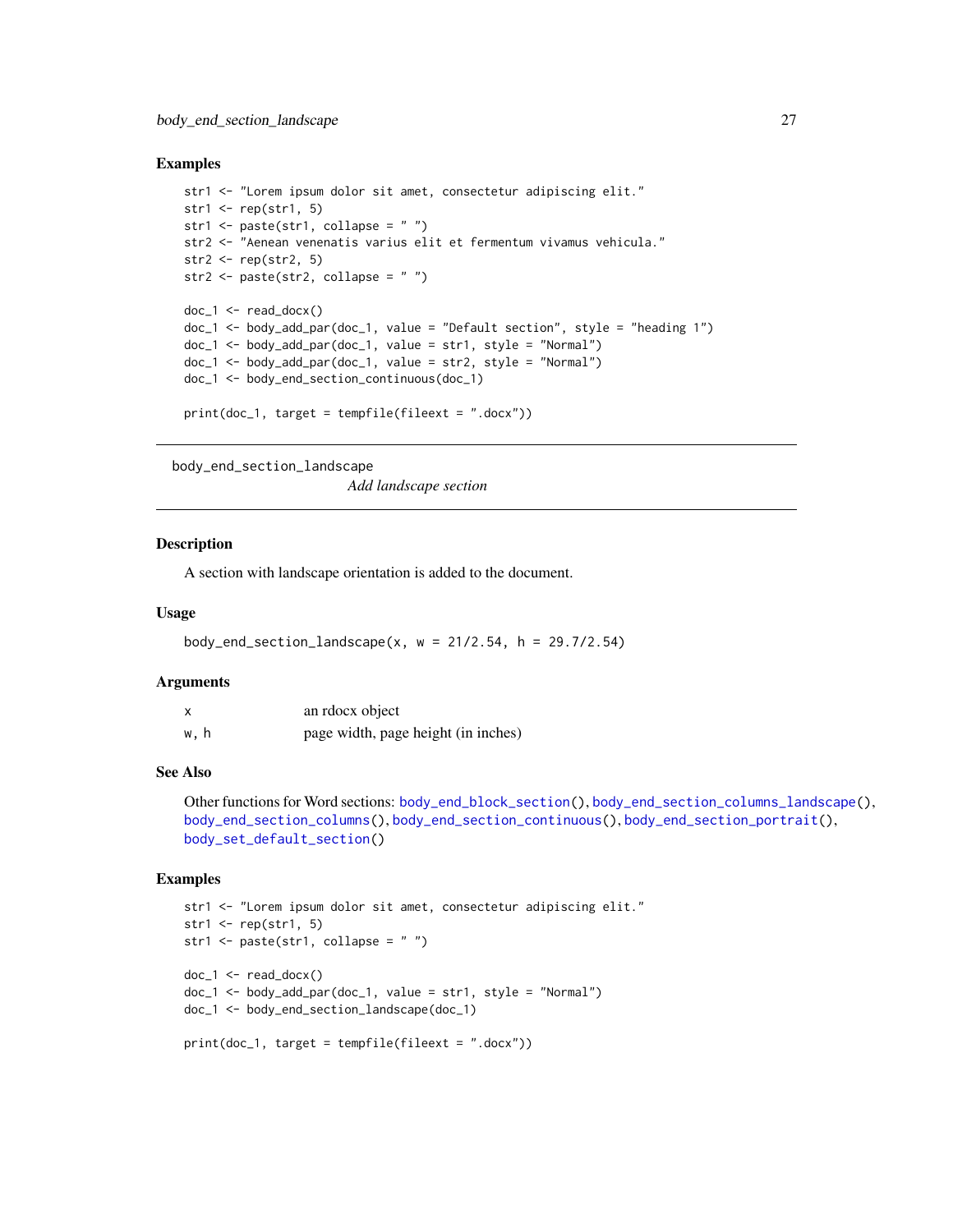<span id="page-27-1"></span><span id="page-27-0"></span>body\_end\_section\_portrait

*Add portrait section*

# Description

A section with portrait orientation is added to the document.

# Usage

```
body_end_section_portrait(x, w = 21/2.54, h = 29.7/2.54)
```
# Arguments

|      | an rdocx object                     |
|------|-------------------------------------|
| w, h | page width, page height (in inches) |

# See Also

Other functions for Word sections: [body\\_end\\_block\\_section\(](#page-22-1)), [body\\_end\\_section\\_columns\\_landscape\(](#page-24-1)), [body\\_end\\_section\\_columns\(](#page-23-1)), [body\\_end\\_section\\_continuous\(](#page-25-1)), [body\\_end\\_section\\_landscape\(](#page-26-1)), [body\\_set\\_default\\_section\(](#page-31-1))

# Examples

```
str1 <- "Lorem ipsum dolor sit amet, consectetur adipiscing elit."
str1 \leftarrow \text{rep}(\text{str1}, 5)str1 <- paste(str1, collapse = " ")
doc_1 < - read_docx()
doc_1 <- body_add_par(doc_1, value = str1, style = "Normal")
doc_1 <- body_end_section_portrait(doc_1)
doc_1 <- body_add_par(doc_1, value = str1, style = "Normal")
print(doc_1, target = tempfile(fileext = ".docx"))
```

| Remove an element in a 'Word' document<br>body_remove |  |  |
|-------------------------------------------------------|--|--|
|-------------------------------------------------------|--|--|

# Description

Remove element pointed by cursor from a 'Word' document.

# Usage

body\_remove(x)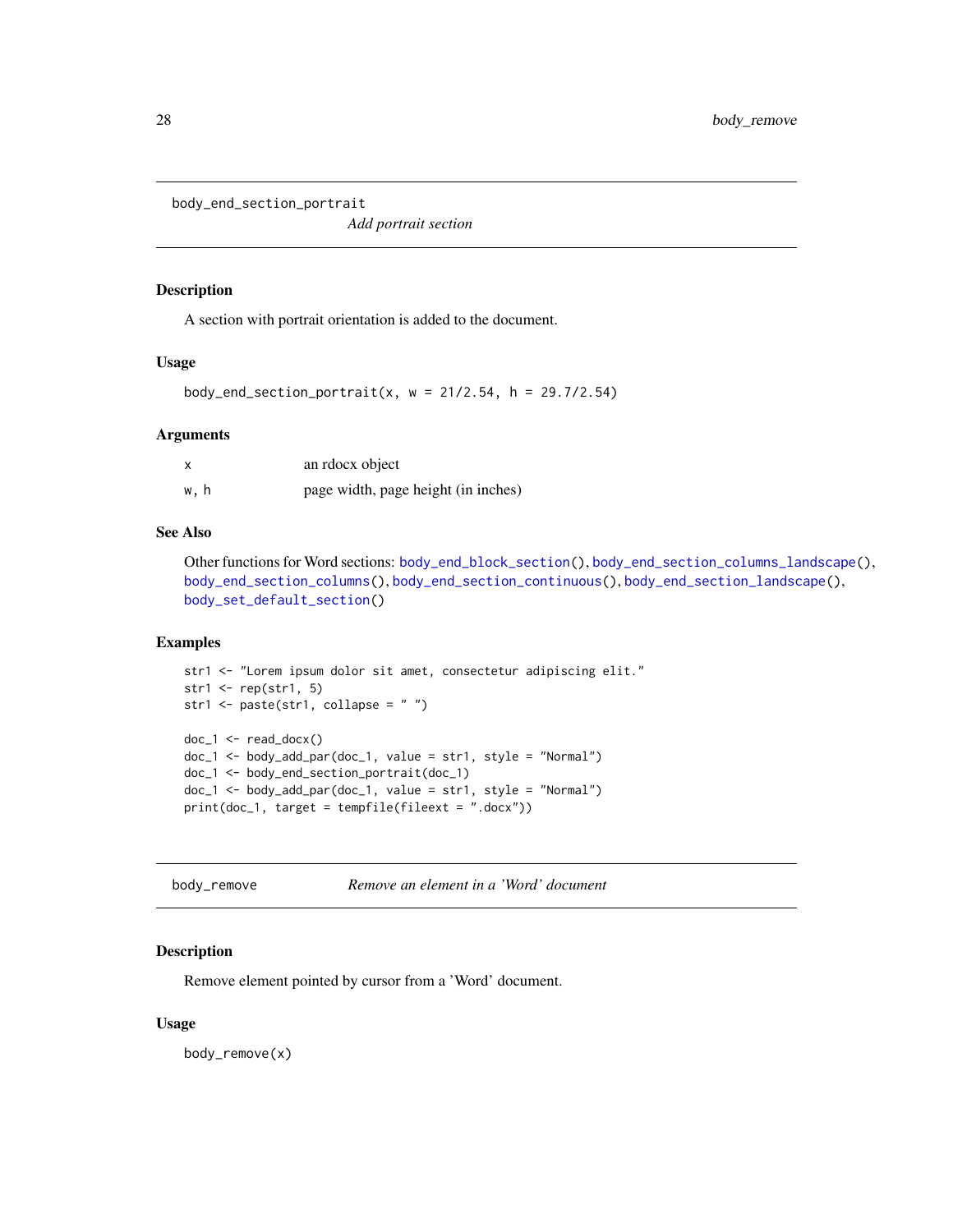#### <span id="page-28-0"></span>Arguments

x an rdocx object

# Examples

```
library(officer)
```

```
str1 <- rep("Lorem ipsum dolor sit amet, consectetur adipiscing elit. ", 20)
str1 <- paste(str1, collapse = "")
str2 <- "Drop that text"
str3 <- rep("Aenean venenatis varius elit et fermentum vivamus vehicula. ", 20)
str3 <- paste(str3, collapse = "")
my_doc <- read_docx()
my_doc <- body_add_par(my_doc, value = str1, style = "Normal")
my_doc <- body_add_par(my_doc, value = str2, style = "centered")
my_doc <- body_add_par(my_doc, value = str3, style = "Normal")
new_doc_file <- print(my_doc,
  target = tempfile(fileext = ".docx"))
my_doc <- read_docx(path = new_doc_file)
my_doc <- cursor_reach(my_doc, keyword = "that text")
my_doc <- body_remove(my_doc)
print(my_doc, target = tempfile(fileext = ".docx"))
```
body\_replace\_all\_text *Replace text anywhere in the document*

#### Description

Replace text anywhere in the document, or at a cursor.

Replace all occurrences of old\_value with new\_value. This method uses [grepl](#page-0-0)/[gsub](#page-0-0) for pattern matching; you may supply arguments as required (and therefore use [regex](#page-0-0) features) using the optional ... argument.

Note that by default, grepl/gsub will use fixed=FALSE, which means that old\_value and new\_value will be interepreted as regular expressions.

# Chunking of text

Note that the behind-the-scenes representation of text in a Word document is frequently not what you might expect! Sometimes a paragraph of text is broken up (or "chunked") into several "runs," as a result of style changes, pauses in text entry, later revisions and edits, etc. If you have not styled the text, and have entered it in an "all-at-once" fashion, e.g. by pasting it or by outputing it programmatically into your Word document, then this will likely not be a problem. If you are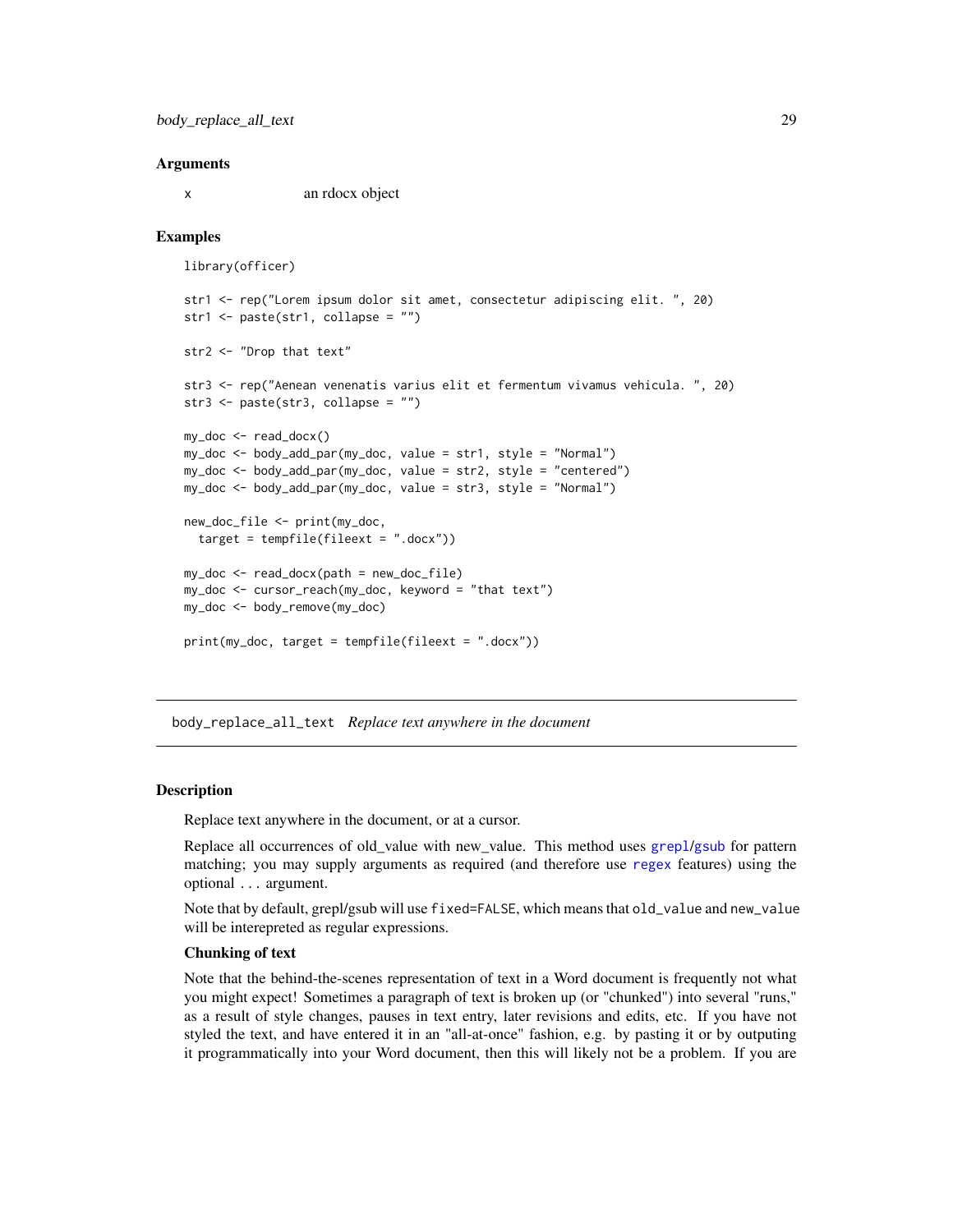working with a manually-edited document, however, this can lead to unexpected failures to find text.

You can use the officer function [docx\\_show\\_chunk](#page-37-1) to show how the paragraph of text at the current cursor has been chunked into runs, and what text is in each chunk. This can help troubleshoot unexpected failures to find text.

# Usage

```
body_replace_all_text(
  x,
 old_value,
 new_value,
  only_at_cursor = FALSE,
 warn = TRUE,...
)
headers_replace_all_text(
  x,
 old_value,
 new_value,
  only_at_cursor = FALSE,
  wan = TRUE,...
)
footers_replace_all_text(
  x,
  old_value,
 new_value,
  only_at_cursor = FALSE,
 warn = TRUE,...
\mathcal{L}
```
# Arguments

| $\times$  | a docx device                                                                                                                                                                   |
|-----------|---------------------------------------------------------------------------------------------------------------------------------------------------------------------------------|
| old_value | the value to replace                                                                                                                                                            |
| new_value | the value to replace it with                                                                                                                                                    |
|           | only_at_cursor if TRUE, only search-and-replace at the current cursor; if FALSE (default), search-<br>and-replace in the entire document (this can be slow on large documents!) |
| warn      | warn if old_value could not be found.                                                                                                                                           |
| .         | optional arguments to grepl/gsub (e.g. fixed=TRUE)                                                                                                                              |

# header\_replace\_all\_text

Replacements will be performed in each header of all sections.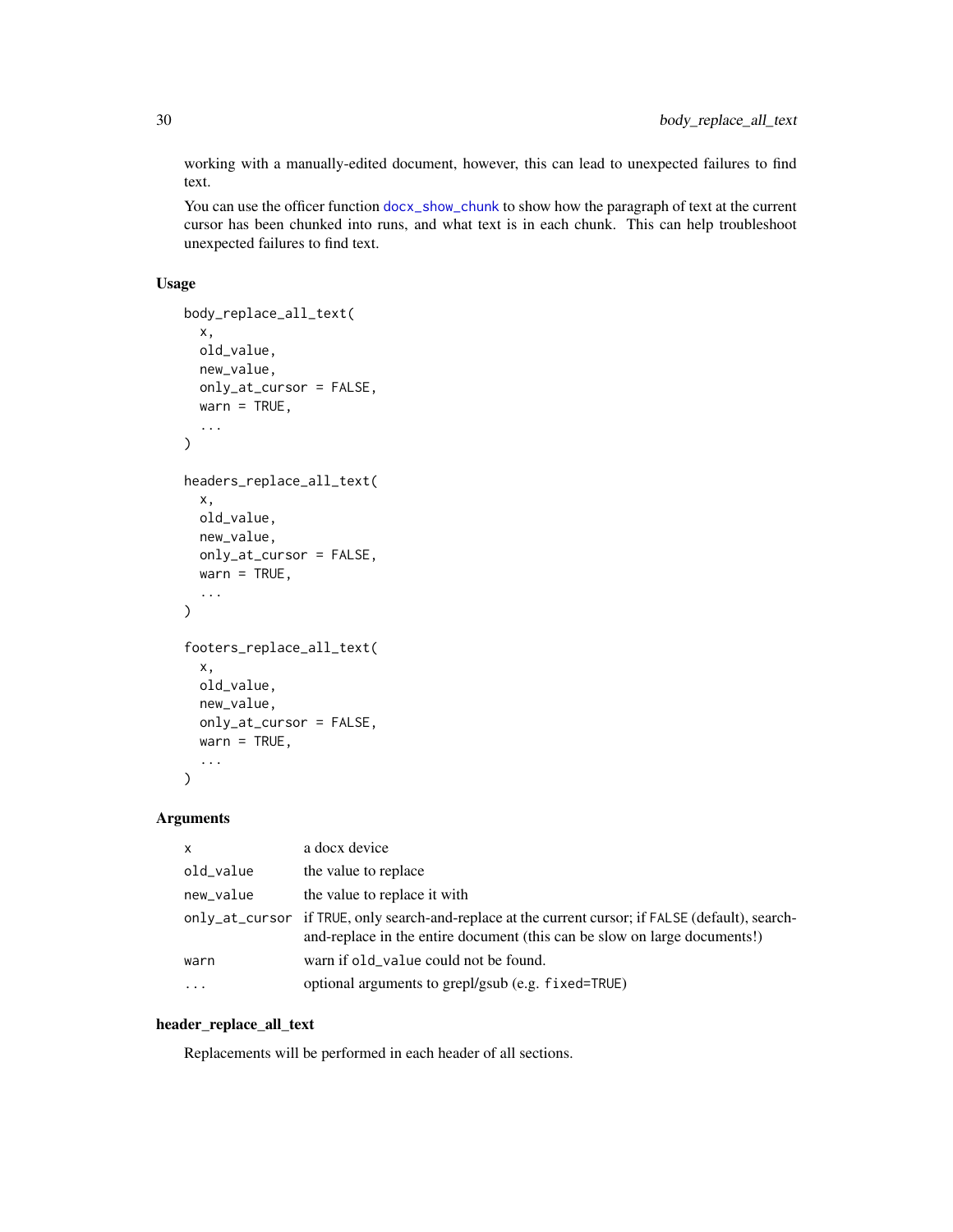<span id="page-30-0"></span>Replacements will be performed in each footer of all sections.

# Author(s)

Frank Hangler, <frank@plotandscatter.com>

# See Also

[grep](#page-0-0), [regex](#page-0-0), [docx\\_show\\_chunk](#page-37-1)

#### Examples

```
doc <- read_docx()
doc <- body_add_par(doc, "Placeholder one")
doc <- body_add_par(doc, "Placeholder two")
# Show text chunk at cursor
docx_show_chunk(doc) # Output is 'Placeholder two'
# Simple search-and-replace at current cursor, with regex turned off
doc <- body_replace_all_text(doc, old_value = "Placeholder",
 new_value = "new", only_at_cursor = TRUE, fixed = TRUE)docx_show_chunk(doc) # Output is 'new two'
# Do the same, but in the entire document and ignoring case
doc <- body_replace_all_text(doc, old_value = "placeholder",
 new_value = "new", only_at_cursor=FALSE, ignore.case = TRUE)
doc <- cursor_backward(doc)
docx_show_chunk(doc) # Output is 'new one'
# Use regex : replace all words starting with "n" with the word "example"
doc <- body_replace_all_text(doc, "\\bn.*?\\b", "example")
docx_show_chunk(doc) # Output is 'example one'
```
body\_replace\_text\_at\_bkm

*Replace text at a bookmark location*

# Description

Replace text content enclosed in a bookmark with different text. A bookmark will be considered as valid if enclosing words within a paragraph; i.e., a bookmark along two or more paragraphs is invalid, a bookmark set on a whole paragraph is also invalid, but bookmarking few words inside a paragraph is valid.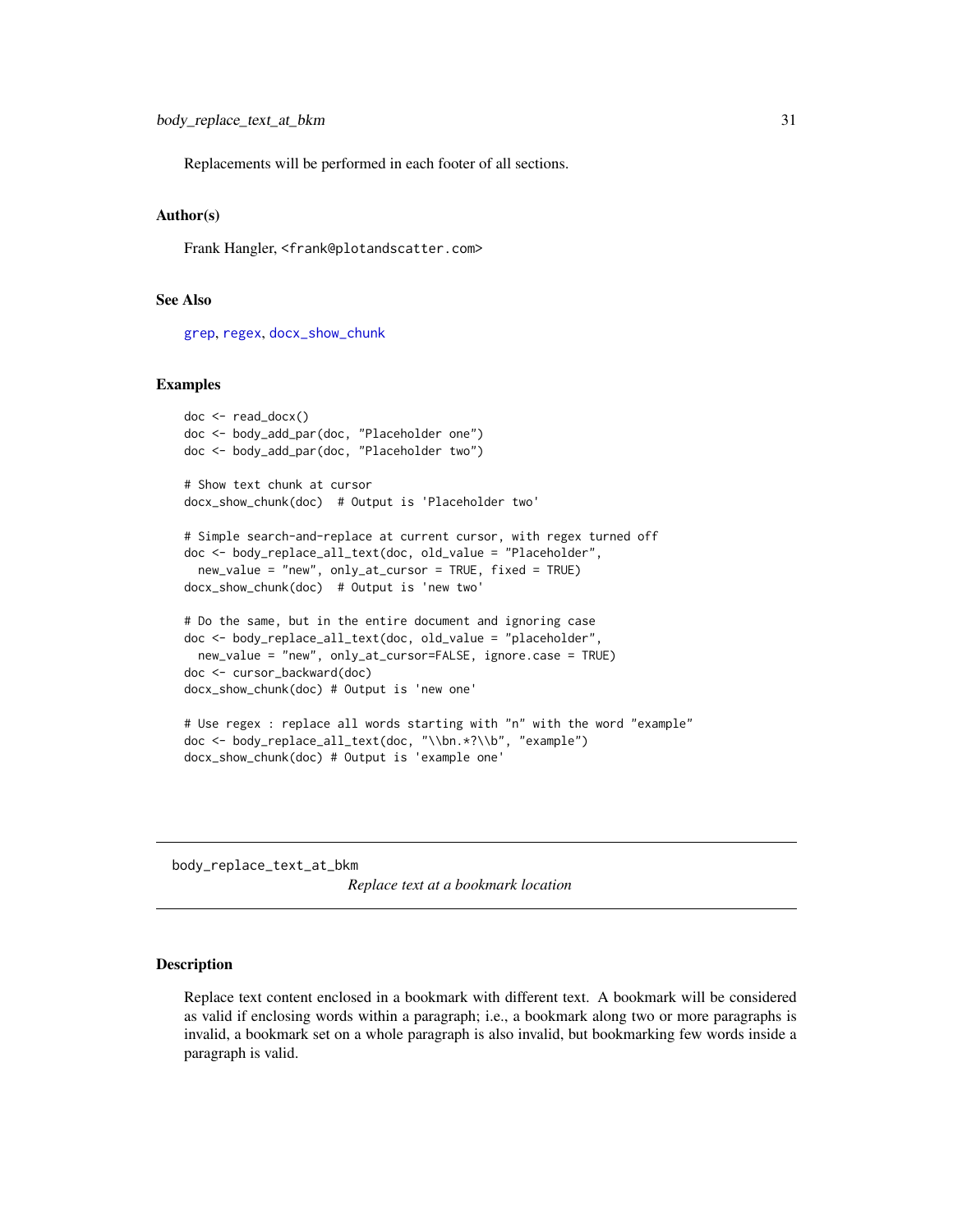# <span id="page-31-0"></span>Usage

```
body_replace_text_at_bkm(x, bookmark, value)
```
body\_replace\_img\_at\_bkm(x, bookmark, value)

headers\_replace\_text\_at\_bkm(x, bookmark, value)

headers\_replace\_img\_at\_bkm(x, bookmark, value)

footers\_replace\_text\_at\_bkm(x, bookmark, value)

footers\_replace\_img\_at\_bkm(x, bookmark, value)

# Arguments

| X        | a docx device                             |
|----------|-------------------------------------------|
| bookmark | bookmark id                               |
| value    | the replacement string, of type character |

# Examples

```
doc <- read_docx()
doc <- body_add_par(doc, "a paragraph to replace", style = "centered")
doc <- body_bookmark(doc, "text_to_replace")
doc <- body_replace_text_at_bkm(doc, "text_to_replace", "new text")
# demo usage of bookmark and images ----
template <- system.file(package = "officer", "doc_examples/example.docx")
img.file <- file.path( R.home("doc"), "html", "logo.jpg" )
doc <- read_docx(path = template)
doc <- headers_replace_img_at_bkm(x = doc, bookmark = "bmk_header",
                           value = external_img(src = img.file, width = .53, height = .7))
doc <- footers_replace_img_at_bkm(x = doc, bookmark = "bmk_footer",
                           value = external_img(src = img.file, width = .53, height = .7))
print(doc, target = tempfile(fileext = ".docx"))
```
<span id="page-31-1"></span>body\_set\_default\_section *Define Default Section*

# **Description**

Define default section of the document. You can define section propeerties (page size, orientation, ...) with a [prop\\_section](#page-78-2) object.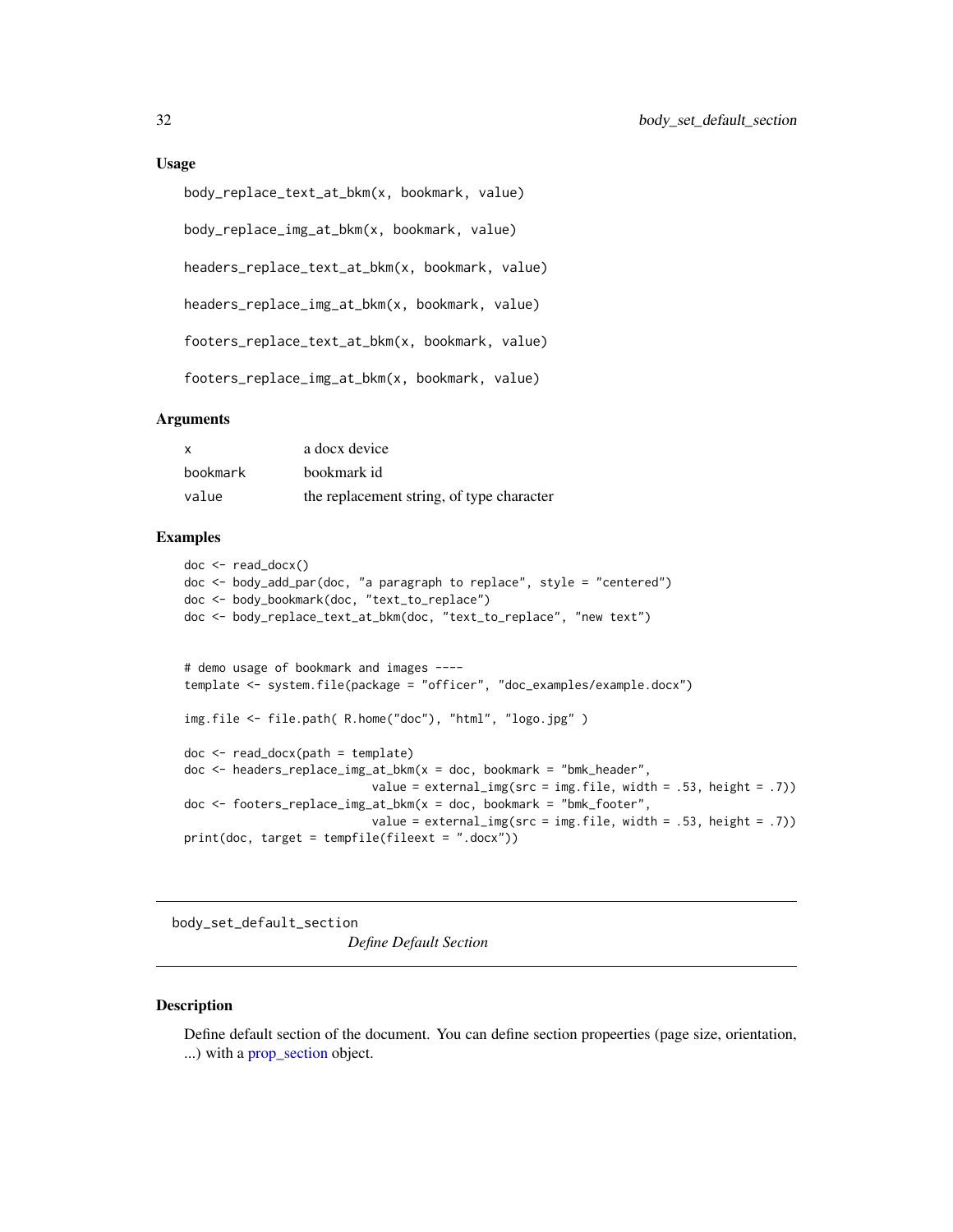# <span id="page-32-0"></span>change\_styles 33

#### Usage

body\_set\_default\_section(x, value)

#### Arguments

| X     | an rdocx object       |
|-------|-----------------------|
| value | a prop_section object |

# Illustrations

# See Also

```
Other functions for Word sections: body_end_block_section(), body_end_section_columns_landscape(),
body_end_section_columns(), body_end_section_continuous(), body_end_section_landscape(),
body_end_section_portrait()
```
# Examples

```
default_sect_properties <- prop_section(
   page_size = page_size(orient = "landscape"), type = "continuous",
   page_margins = page_mar(bottom = .75, top = 1.5, right = 2, left = 2)
  \lambdadoc_1 < - read_docx()
doc_1 <- body_add_table(doc_1, value = mtcars[1:10,], style = "table_template")
doc_1 <- body_add_par(doc_1, value = paste(rep(letters, 40), collapse = " "))
doc_1 <- body_set_default_section(doc_1, default_sect_properties)
print(doc_1, target = tempfile(fileext = ".docx"))
```
change\_styles *Replace styles in a 'Word' Document*

#### Description

Replace styles with others in a 'Word' document. This function can be used for paragraph, run/character and table styles.

#### Usage

change\_styles(x, mapstyles)

#### Arguments

| $\mathsf{X}$ | an rdocx object                                                                    |
|--------------|------------------------------------------------------------------------------------|
| mapstyles    | a named list, names are the replacement style, content (as a character vector) are |
|              | the styles to be replaced. Use styles_info() to display available styles.          |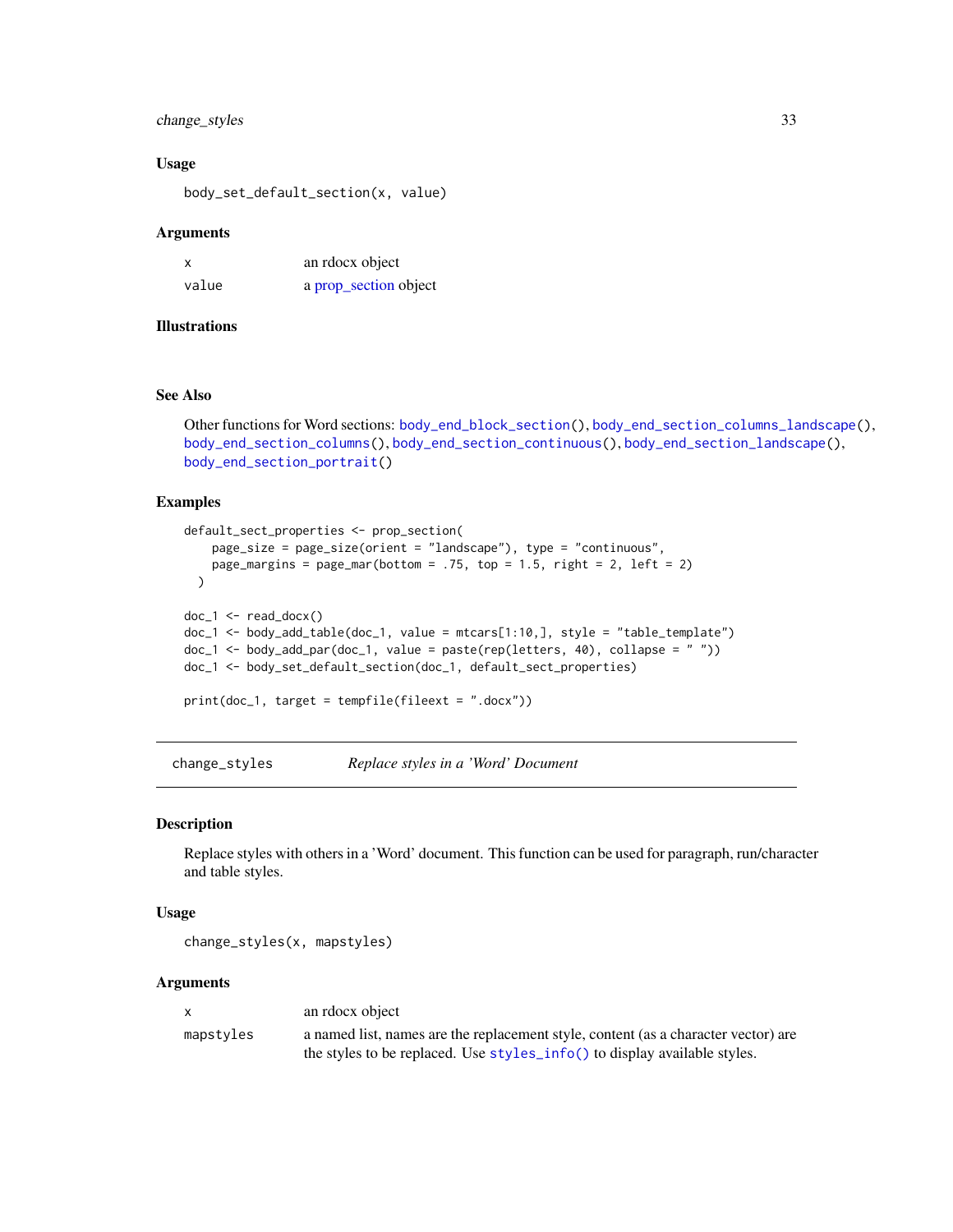# Examples

```
# creating a sample docx so that we can illustrate how
# to change styles
doc_1 <- read_docx()
doc_1 <- body_add_par(doc_1, "A title", style = "heading 1")
doc_1 <- body_add_par(doc_1, "Another title", style = "heading 2")
doc_1 <- body_add_par(doc_1, "Hello world!", style = "Normal")
file <- print(doc_1, target = tempfile(fileext = ".docx"))
# now we can illustrate how
# to change styles with `change_styles`
doc_2 <- read_docx(path = file)
mapstyles <- list(
  "centered" = c("Normal", "heading 2"),"strong" = "Default Paragraph Font"
\lambdadoc_2 <- change_styles(doc_2, mapstyles = mapstyles)
print(doc_2, target = tempfile(fileext = ".docx"))
```
<span id="page-33-1"></span>color\_scheme *Color scheme of a PowerPoint file*

## Description

Get the color scheme of a 'PowerPoint' master layout into a data.frame.

#### Usage

```
color_scheme(x)
```
#### Arguments

x an rpptx object

#### See Also

Other functions for reading presentation informations: [annotate\\_base\(](#page-4-1)), [doc\\_properties\(](#page-38-1)), [layout\\_properties\(](#page-51-2)), [layout\\_summary\(](#page-51-1)), [length.rpptx\(](#page-53-1)), [plot\\_layout\\_properties\(](#page-76-1)), [slide\\_size\(](#page-97-1)), [slide\\_summary\(](#page-98-1))

```
x \leftarrow \text{read\_pptx()}color\_scheme ( x = x )
```
<span id="page-33-0"></span>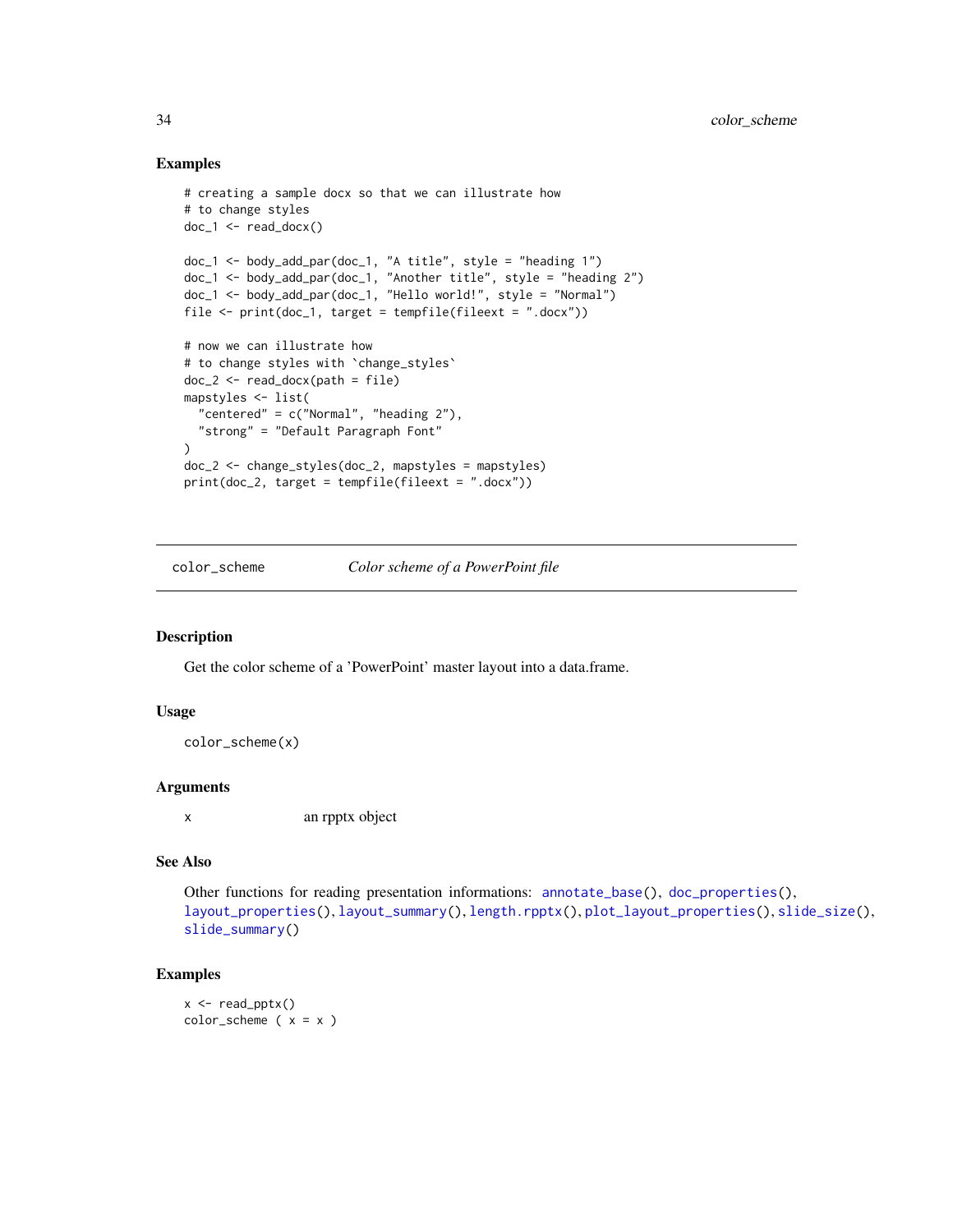<span id="page-34-0"></span>A set of functions is available to manipulate the position of a virtual cursor. This cursor will be used when inserting, deleting or updating elements in the document.

#### Usage

```
cursor_begin(x)
cursor_bookmark(x, id)
cursor_end(x)
cursor_reach(x, keyword)
cursor_forward(x)
cursor_backward(x)
```
#### Arguments

| $\mathsf{x}$ | a docx device                               |
|--------------|---------------------------------------------|
| id           | bookmark id                                 |
| keyword      | keyword to look for as a regular expression |

# cursor\_begin

Set the cursor at the beginning of the document, on the first element of the document (usually a paragraph or a table).

#### cursor\_bookmark

Set the cursor at a bookmark that has previously been set.

# cursor\_end

Set the cursor at the end of the document, on the last element of the document.

# cursor\_reach

Set the cursor on the first element of the document that contains text specified in argument keyword. The argument keyword is a regexpr pattern.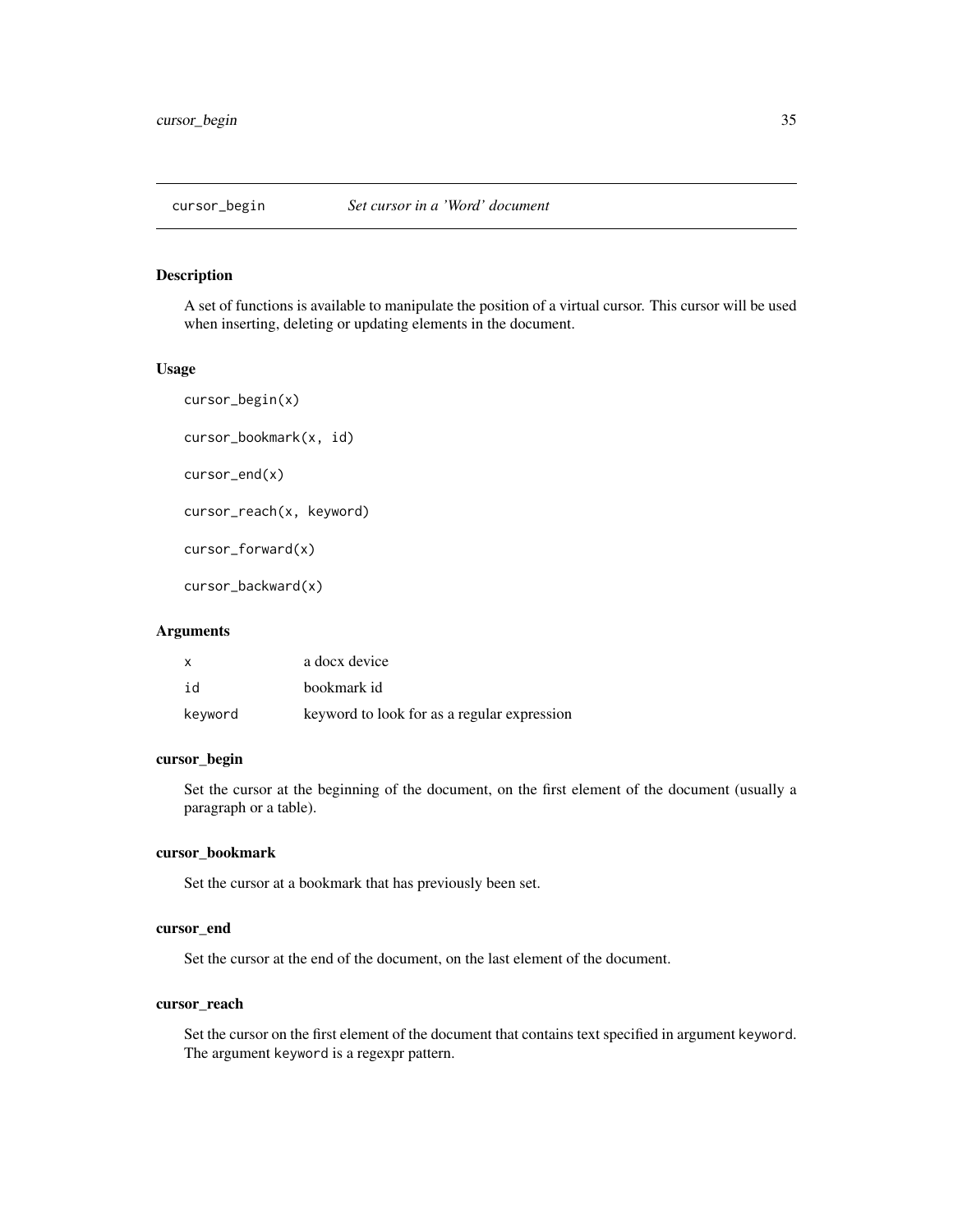#### <span id="page-35-0"></span>cursor\_forward

Move the cursor forward, it increments the cursor in the document.

#### cursor\_backward

Move the cursor backward, it decrements the cursor in the document.

#### Examples

library(officer)

```
doc <- read_docx()
doc <- body_add_par(doc, "paragraph 1", style = "Normal")
doc <- body_add_par(doc, "paragraph 2", style = "Normal")
doc <- body_add_par(doc, "paragraph 3", style = "Normal")
doc <- body_add_par(doc, "paragraph 4", style = "Normal")
doc <- body_add_par(doc, "paragraph 5", style = "Normal")
doc <- body_add_par(doc, "paragraph 6", style = "Normal")
doc <- body_add_par(doc, "paragraph 7", style = "Normal")
# default template contains only an empty paragraph
# Using cursor_begin and body_remove, we can delete it
doc <- cursor_begin(doc)
doc <- body_remove(doc)
doc <- cursor_reach(doc, keyword = "paragraph 4")
# move the cursor forward
doc <- cursor_forward(doc)
# move the cursor at the end of the document
doc <- cursor_end(doc)
# cursor_bookmark ----
doc <- read_docx()
doc <- body_add_par(doc, "centered text", style = "centered")
doc <- body_bookmark(doc, "text_to_replace")
doc <- body_add_par(doc, "A title", style = "heading 1")
doc <- body_add_par(doc, "Hello world!", style = "Normal")
doc <- cursor_bookmark(doc, "text_to_replace")
doc <- body_add_table(doc, value = iris, style = "table_template")
print(doc, target = tempfile(fileext = ".docx"))
```
docx\_bookmarks *List Word bookmarks*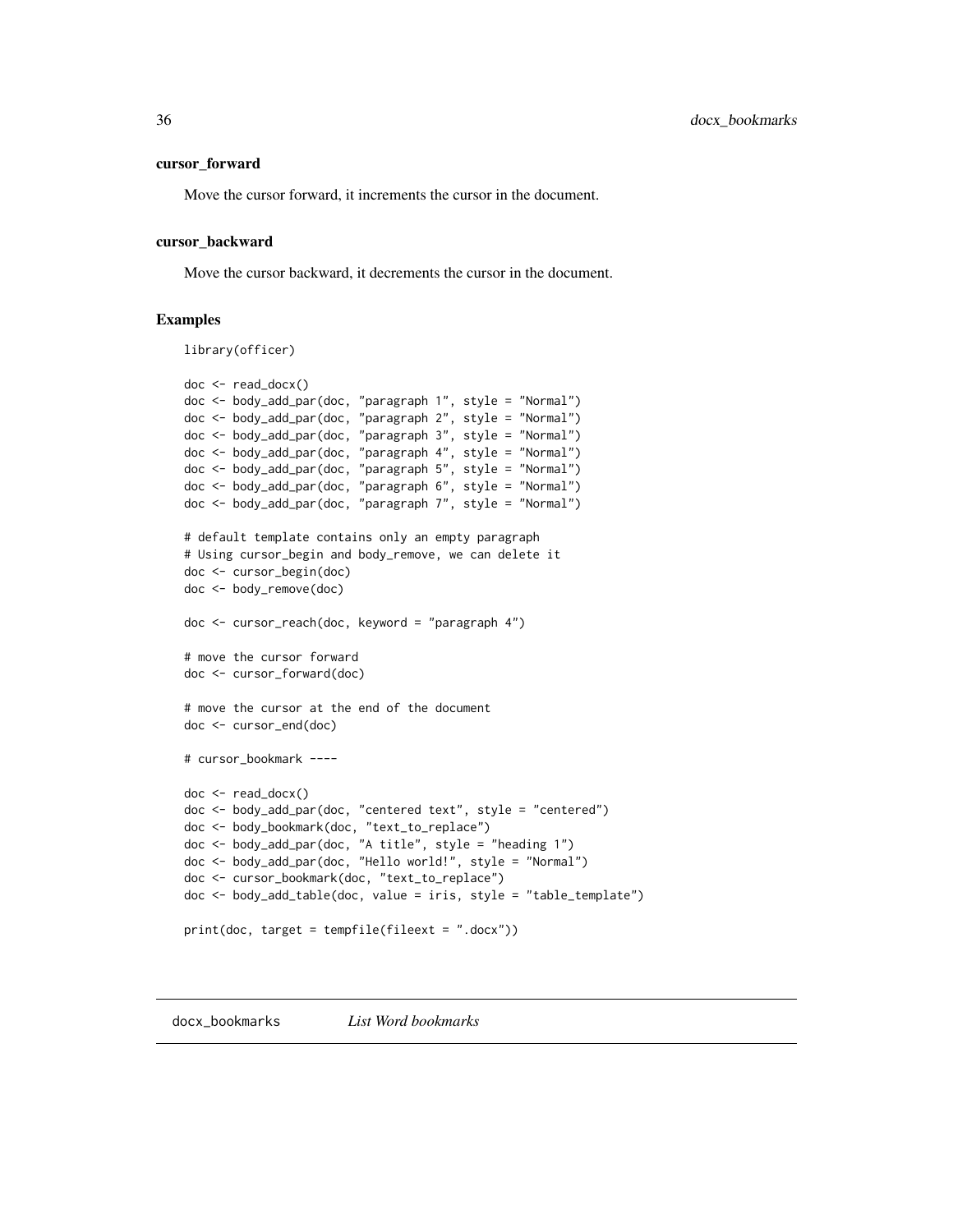#### docx\_dim 37

# Description

List bookmarks id that can be found in a 'Word' document.

## Usage

docx\_bookmarks(x)

## Arguments

x an rdocx object

# See Also

```
Other functions for Word document informations: doc_properties(), docx_dim(), length.rdocx(),
set_doc_properties(), styles_info()
```
# Examples

```
library(officer)
```

```
doc_1 < - read_docx()
doc_1 <- body_add_par(doc_1, "centered text", style = "centered")
doc_1 <- body_bookmark(doc_1, "text_to_replace_1")
doc_1 <- body_add_par(doc_1, "centered text", style = "centered")
doc_1 <- body_bookmark(doc_1, "text_to_replace_2")
docx_bookmarks(doc_1)
```
docx\_bookmarks(read\_docx())

<span id="page-36-0"></span>docx\_dim *'Word' page layout*

### Description

Get page width, page height and margins (in inches). The return values are those corresponding to the section where the cursor is.

### Usage

docx\_dim(x)

#### Arguments

x an rdocx object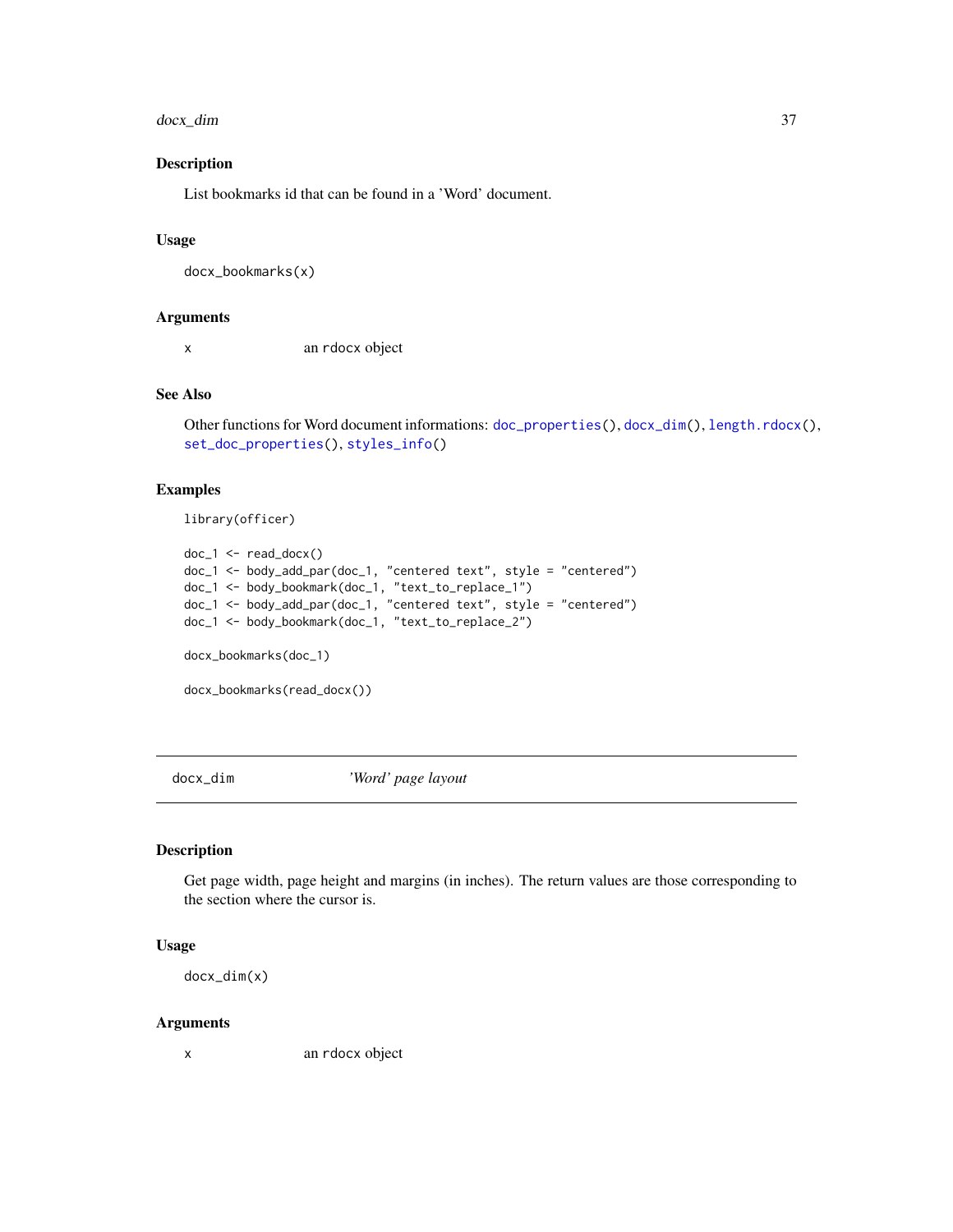# See Also

Other functions for Word document informations: [doc\\_properties\(](#page-38-0)), [docx\\_bookmarks\(](#page-35-0)), [length.rdocx\(](#page-52-0)), [set\\_doc\\_properties\(](#page-93-0)), [styles\\_info\(](#page-102-0))

### Examples

docx\_dim(read\_docx())

docx\_show\_chunk *Show underlying text tag structure*

# Description

Show the structure of text tags at the current cursor. This is most useful when trying to troubleshoot search-and-replace functionality using [body\\_replace\\_all\\_text](#page-28-0).

#### Usage

docx\_show\_chunk(x)

# Arguments

x a docx device

## See Also

[body\\_replace\\_all\\_text](#page-28-0)

```
doc <- read_docx()
doc <- body_add_par(doc, "Placeholder one")
doc <- body_add_par(doc, "Placeholder two")
# Show text chunk at cursor
docx_show_chunk(doc) # Output is 'Placeholder two'
```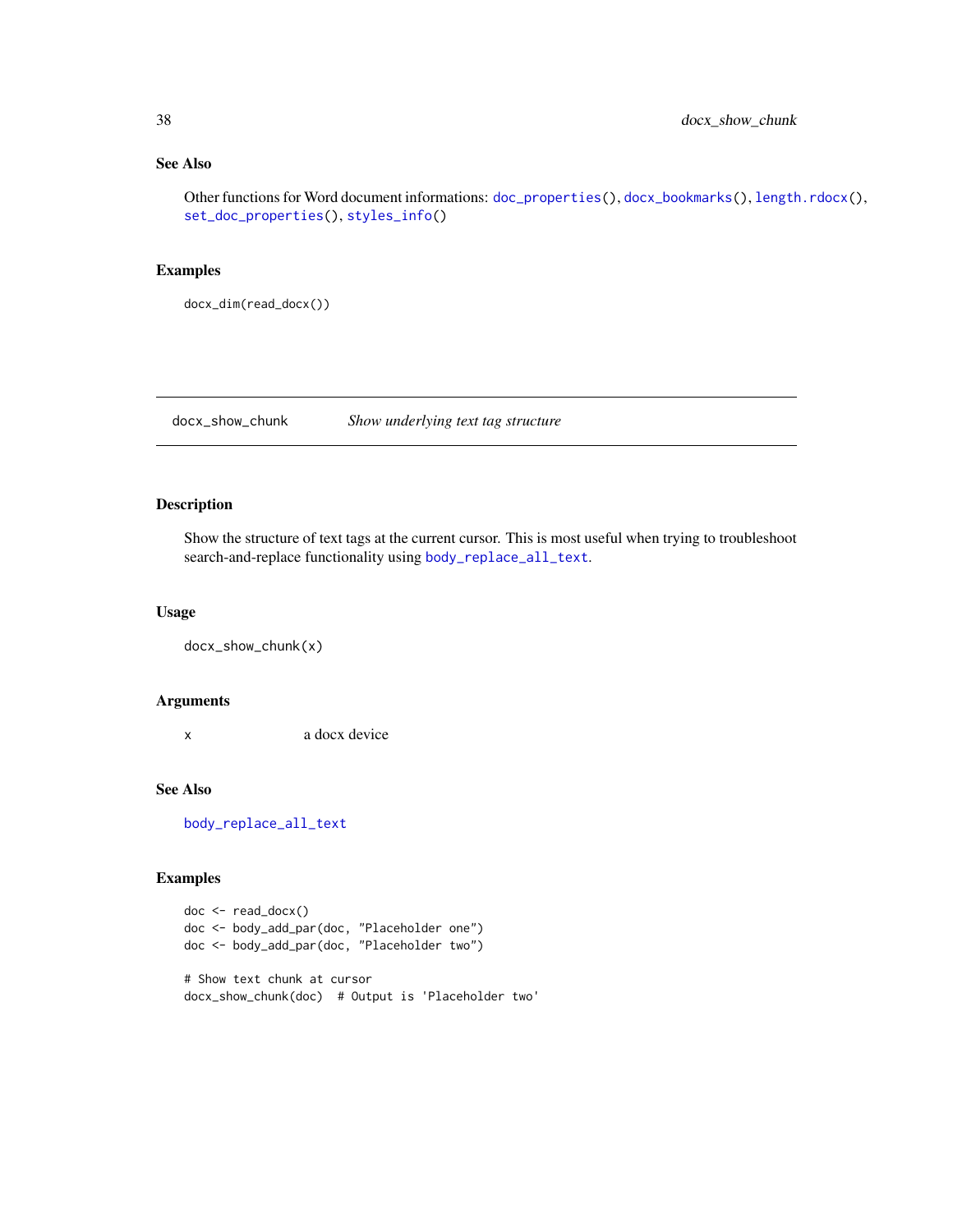read content of a Word document and return a data.frame representing the document.

## Usage

docx\_summary(x)

#### Arguments

x an rdocx object

## Note

Documents included with body\_add\_docx() will not be accessible in the results.

## Examples

```
example_pptx <- system.file(package = "officer",
  "doc_examples/example.docx")
doc <- read_docx(example_pptx)
docx_summary(doc)
```
<span id="page-38-0"></span>doc\_properties *Read document properties*

# Description

Read Word or PowerPoint document properties and get results in a data.frame.

### Usage

```
doc_properties(x)
```
### Arguments

x an rdocx or rpptx object

### Value

a data.frame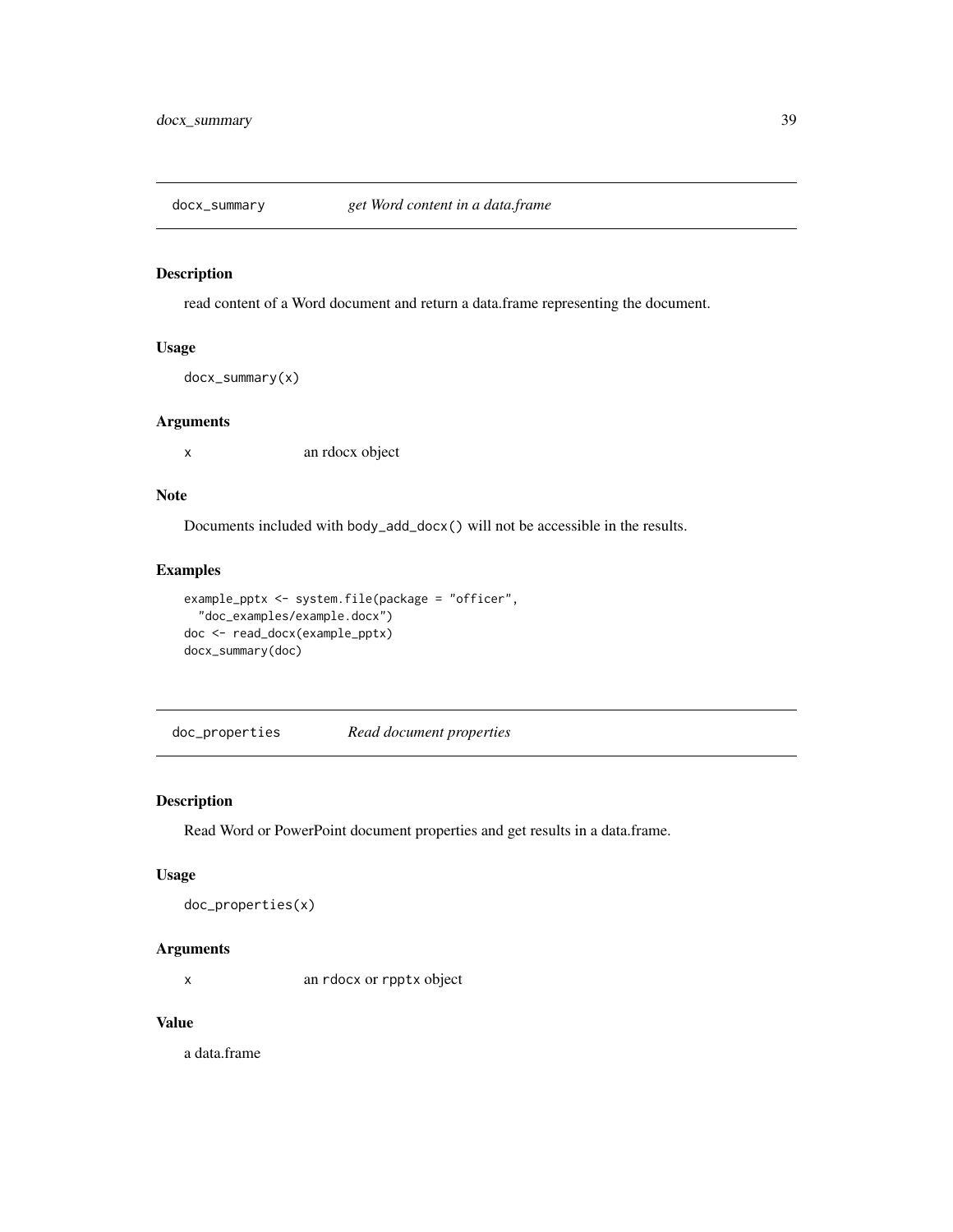## See Also

```
Other functions for Word document informations: docx_bookmarks(), docx_dim(), length.rdocx(),
set_doc_properties(), styles_info()
```
Other functions for reading presentation informations: [annotate\\_base\(](#page-4-0)), [color\\_scheme\(](#page-33-0)), [layout\\_properties\(](#page-51-0)), [layout\\_summary\(](#page-51-1)), [length.rpptx\(](#page-53-0)), [plot\\_layout\\_properties\(](#page-76-0)), [slide\\_size\(](#page-97-0)), [slide\\_summary\(](#page-98-0))

### Examples

```
x \leftarrow \text{read\_docx}()doc_properties(x)
```
empty\_content *Empty block for 'PowerPoint'*

### Description

Create an empty object to include as an empty placeholder shape in a presentation. This comes in handy when presentation are updated through R, but a user still wants to add some comments in this new content.

Empty content also works with layout fields (slide number and date) to preserve them: they are included on the slide and keep being updated by PowerPoint, i.e. update to the when the slide number when the slide moves in the deck, update to the date.

#### Usage

empty\_content()

#### See Also

[ph\\_with\(\)](#page-71-0), [body\\_add\\_blocks\(\)](#page-11-0)

```
fileout <- tempfile(fileext = ".pptx")
doc <- read_pptx()
doc <- add_slide(doc, layout = "Two Content",
 master = "Office Theme")
doc < -ph_with(x = doc, value = empty_count(n),location = ph_location_type(type = "title") )
doc <- add_slide(doc)
# add slide number as a computer field
doc <- ph_with(
  x = doc, value = empty_countent(),location = ph_location_type(type = "sldNum"))
print(doc, target = fileout )
```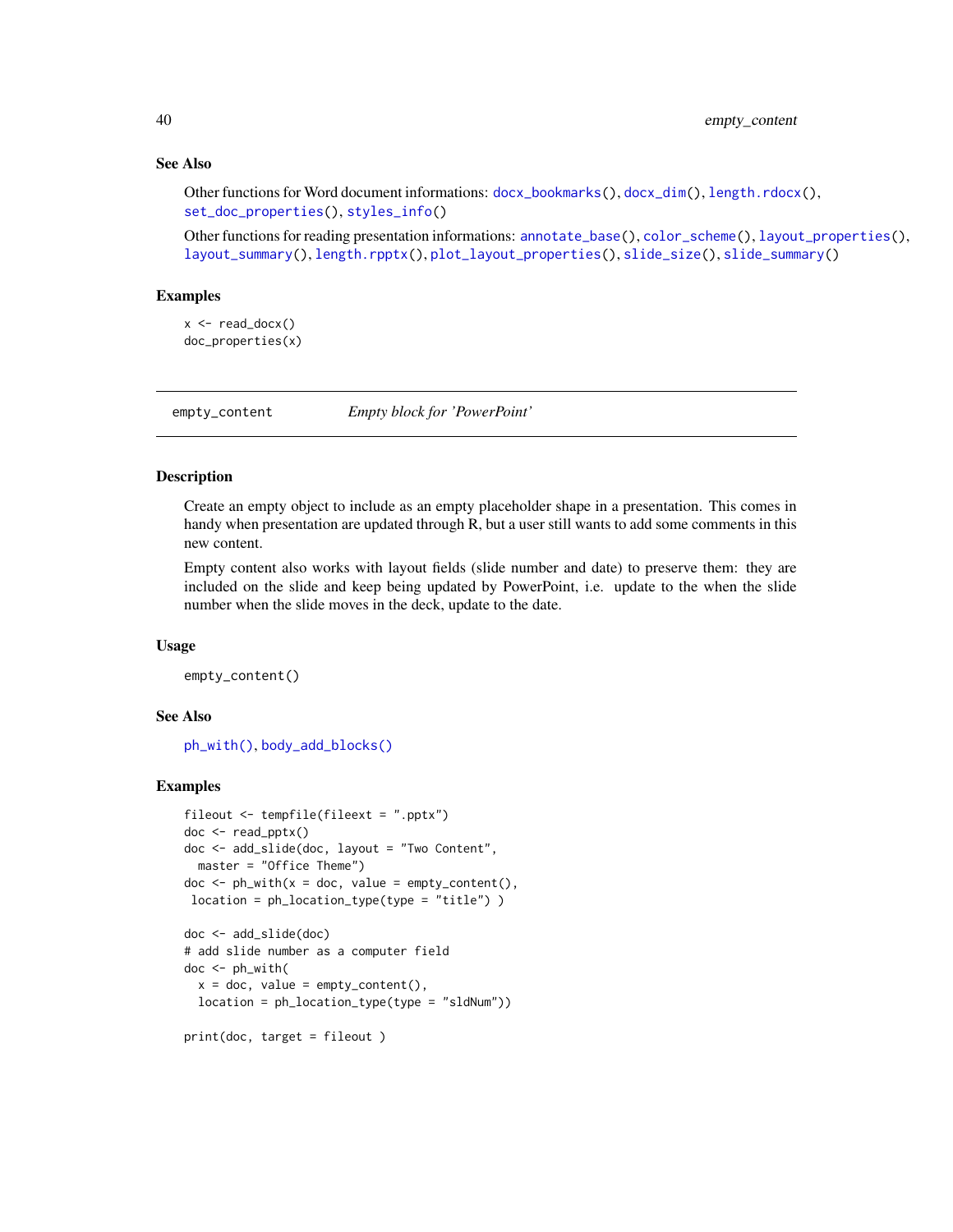<span id="page-40-0"></span>Wraps an image in an object that can then be embedded in a PowerPoint slide or within a Word paragraph.

The image is added as a shape in PowerPoint (it is not possible to mix text and images in a Power-Point form). With a Word document, the image will be added inside a paragraph.

#### Usage

```
external_img(src, width = 0.5, height = 0.2, alt = "")
```
### Arguments

| src    | image file path             |
|--------|-----------------------------|
| width  | height in inches.           |
| height | height in inches            |
| alt    | alternative text for images |

### usage

You can use this function in conjunction with [fpar](#page-41-0) to create paragraphs consisting of differently formatted text parts. You can also use this function as an *r chunk* in an R Markdown document made with package officedown.

#### See Also

[ph\\_with,](#page-71-0) [body\\_add,](#page-0-0) [fpar](#page-41-0)

```
Other run functions for reporting: ftext(), hyperlink_ftext(), run_autonum(), run_bookmark(),
run_columnbreak(), run_footnoteref(), run_footnote(), run_linebreak(), run_pagebreak(),
run_reference(), run_word_field()
```

```
# wrap r logo with external_img ----
srcfile <- file.path( R.home("doc"), "html", "logo.jpg" )
extimg <- external_img(src = srcfile, height = 1.06/2,
                       width = 1.39/2)
# pptx example ----
doc <- read_pptx()
doc <- add_slide(doc)
doc < -ph_with(x = doc, value = extimg,location = ph_location_type(type = "body"),
              use_loc_size = FALSE )
```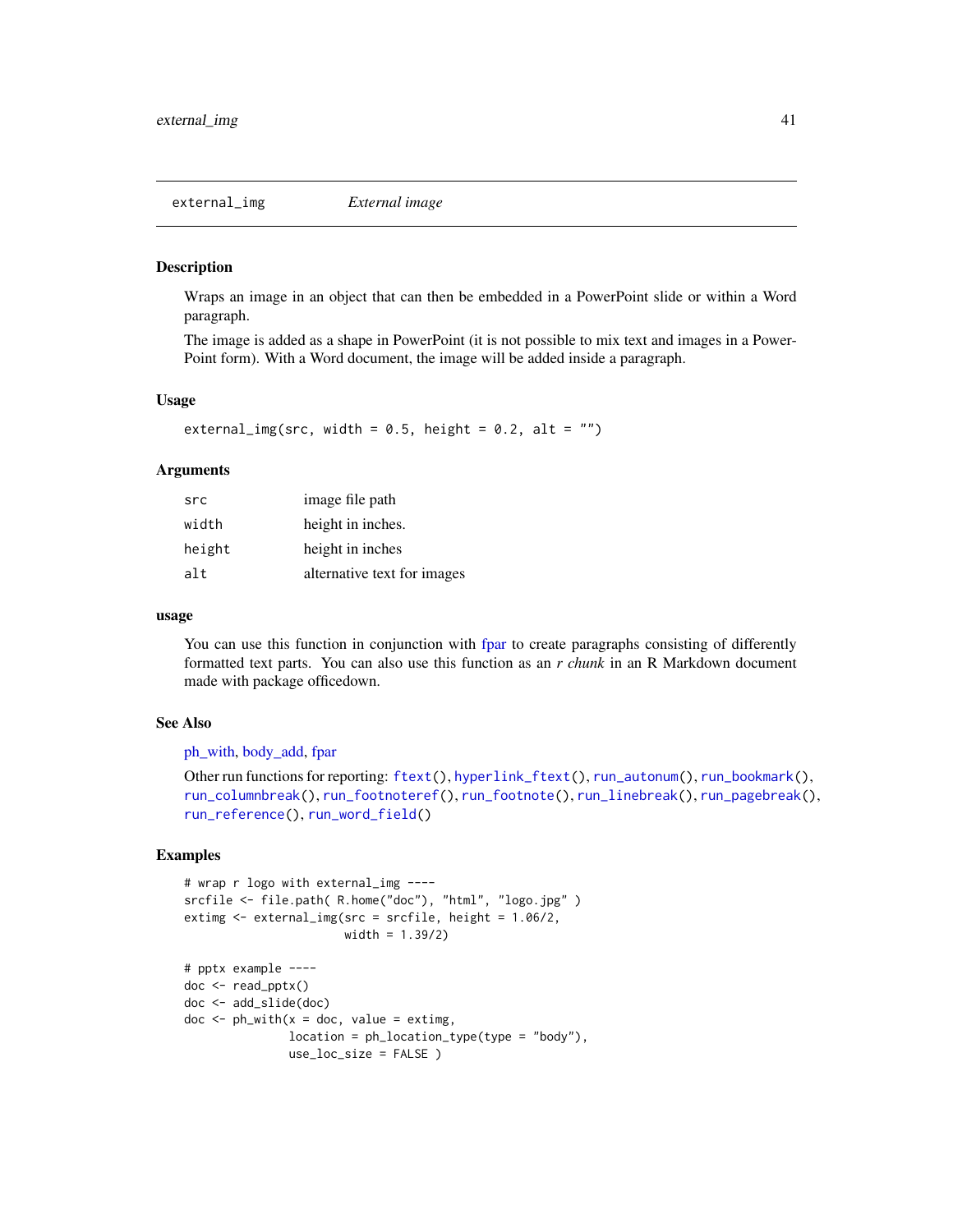```
42 fpart of the state of the state of the state of the state of the state of the state of the state of the state of the state of the state of the state of the state of the state of the state of the state of the state of th
```

```
print(doc, target = template(fileext = ".pptx"))fp_t \leftarrow fp_text(fromt.size = 20, color = "red")an_fpar <- fpar(extimg, ftext(" is cool!", fp_t))
# docx example ----
x \leftarrow \text{read\_docx}()x <- body_add(x, an_fpar)
print(x, target = template(fileext = ".docx"))
```
<span id="page-41-0"></span>

fpar *Formatted paragraph*

### **Description**

Create a paragraph representation by concatenating formatted text or images. The result can be inserted in a Word document or a PowerPoint presentation and can also be inserted in a [block\\_list\(\)](#page-7-0) call.

All its arguments will be concatenated to create a paragraph where chunks of text and images are associated with formatting properties.

fpar supports [ftext\(\)](#page-49-0), [external\\_img\(\)](#page-40-0), run\_\* functions (i.e. [run\\_autonum\(\)](#page-84-0), [run\\_seqfield\(\)](#page-91-1)) when output is Word, and simple strings.

Default text and paragraph formatting properties can also be modified with function update().

#### Usage

 $fpar(..., fp_p = fp_par(), fp_t = fp_text_lite(), values = NULL)$ 

## S3 method for class 'fpar' update(object,  $fp_p = NULL$ ,  $fp_t = NULL$ , ...)

### **Arguments**

| $\cdots$ | $\cot$ objects (ftext(), external_img())                                                                                                              |
|----------|-------------------------------------------------------------------------------------------------------------------------------------------------------|
| fp_p     | paragraph formatting properties, see fp_par()                                                                                                         |
| $f$ p_t  | default text formatting properties. This is used as text formatting properties<br>when simple text is provided as argument, see $fp_{\text{text}}($ . |
| values   | a list of cot objects. If provided, argument will be ignored.                                                                                         |
| object   | fpar object                                                                                                                                           |
|          |                                                                                                                                                       |

### See Also

[block\\_list\(\)](#page-7-0), [body\\_add\\_fpar\(\)](#page-15-0), [ph\\_with\(\)](#page-71-0)

Other block functions for reporting: [block\\_caption\(](#page-6-0)), [block\\_list\(](#page-7-0)), [block\\_pour\\_docx\(](#page-8-0)), [block\\_section\(](#page-9-0)), [block\\_table\(](#page-10-0)), [block\\_toc\(](#page-11-1)), [plot\\_instr\(](#page-75-0)), [unordered\\_list\(](#page-106-0))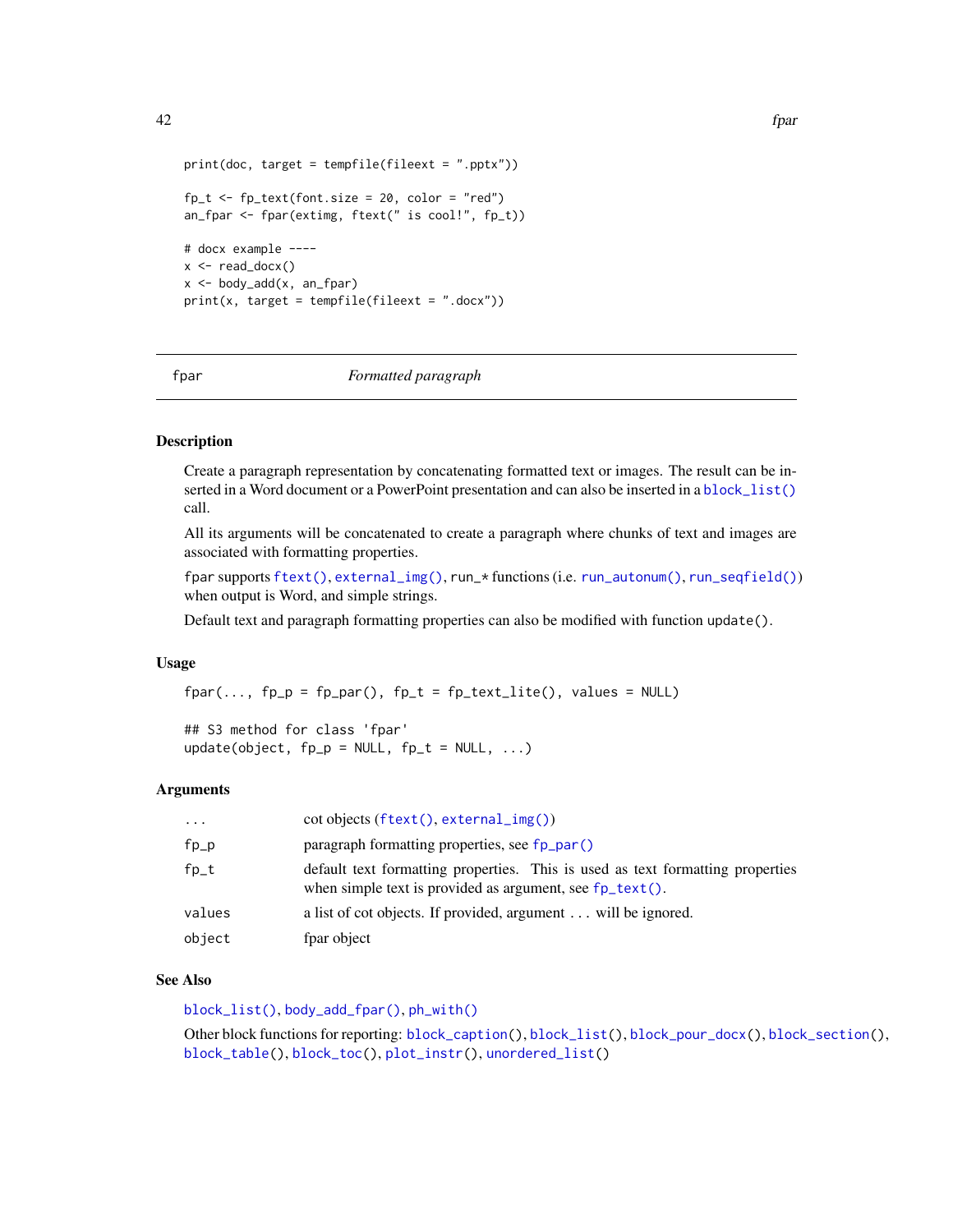#### fp\_border 43

### Examples

```
fpar(ftext("hello", shortcuts$fp_bold()))
# mix text and image -----
img.file <- file.path( R.home("doc"), "html", "logo.jpg" )
bold_face <- shortcuts$fp_bold(font.size = 12)
bold_redface <- update(bold_face, color = "red")
fpar-1 <- fpar("Hello World, ",
 ftext("how ", prop = bold_redface ),
  external_img(src = img.file, height = 1.06/2, width = 1.39/2),ftext(" you?", prop = bold_face ) )
fpar_1
img_in_par <- fpar(
  external_img(src = img.file, height = 1.06/2, width = 1.39/2),
  fp_p = fp_par(text.align = "center"))
```
<span id="page-42-0"></span>fp\_border *Border properties object*

#### Description

create a border properties object.

#### Usage

```
fp\_border(color = "black", style = "solid", width = 1)
```

```
## S3 method for class 'fp_border'
update(object, color, style, width, ...)
```
# Arguments

| color      | border color - single character value (e.g. "#000000" or "black")                 |
|------------|-----------------------------------------------------------------------------------|
| style      | border style - single character value : "none" or "solid" or "dotted" or "dashed" |
| width      | border width - an integer value : $0 \ge$ value                                   |
| object     | fp border object                                                                  |
| $\ddots$ . | further arguments - not used                                                      |

### See Also

Other functions for defining formatting properties: [fp\\_cell\(](#page-43-0)), [fp\\_par\(](#page-45-0)), [fp\\_text\(](#page-46-0))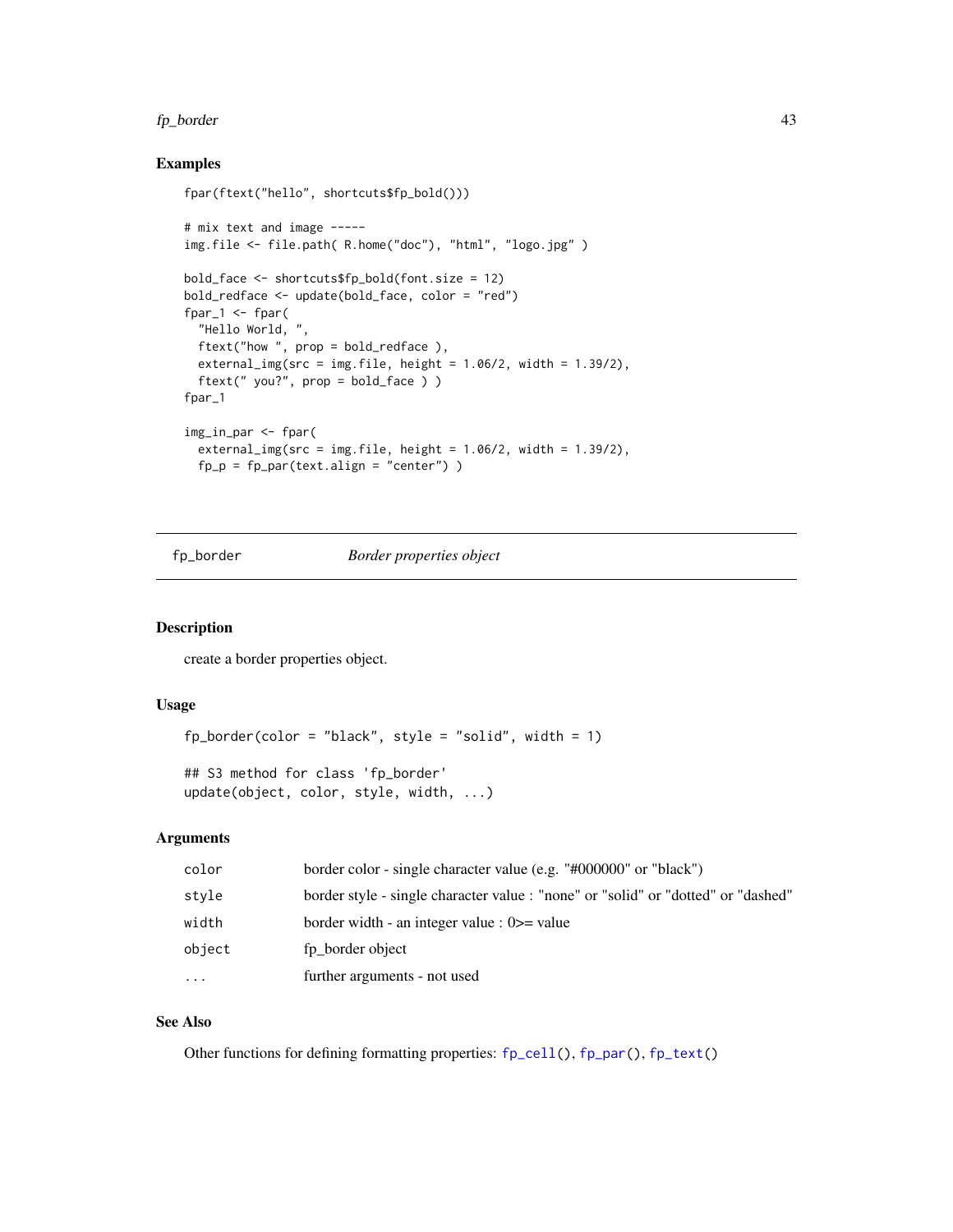# Examples

```
fp_border()
fp_border(color="orange", style="solid", width=1)
fp_border(color="gray", style="dotted", width=1)
# modify object ------
border <- fp_border()
update(border, style="dotted", width=3)
```
<span id="page-43-0"></span>fp\_cell *Cell formatting properties*

### Description

Create a fp\_cell object that describes cell formatting properties.

## Usage

```
fp_cell(
 border = fp\_border(width = 0),
 border.bottom,
 border.left,
 border.top,
 border.right,
 vertical.align = "center",
 margin = 0,
 margin.bottom,
 margin.top,
 margin.left,
 margin.right,
 background.color = "transparent",
  text.direction = "lrtb"
)
## S3 method for class 'fp_cell'
format(x, type = "wml", \dots)
## S3 method for class 'fp_cell'
print(x, \ldots)## S3 method for class 'fp_cell'
update(
 object,
 border,
 border.bottom,
 border.left,
 border.top,
```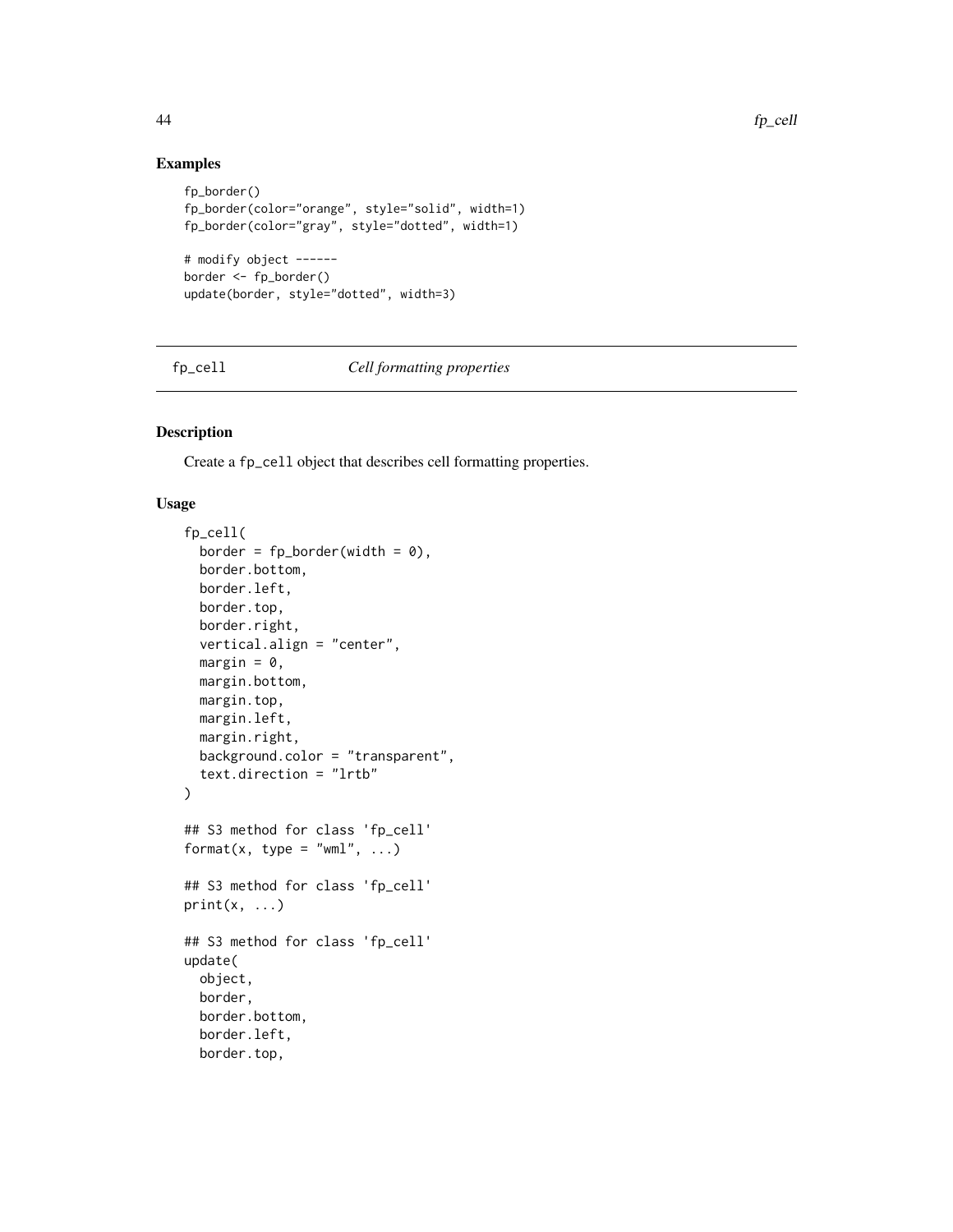#### $f_{\rm p\_cell}$  45

```
border.right,
 vertical.align,
 margin = 0,
 margin.bottom,
 margin.top,
 margin.left,
 margin.right,
 background.color,
  text.direction,
  ...
\mathcal{L}
```
# Arguments

| border           | shortcut for all borders.                                                                                                            |
|------------------|--------------------------------------------------------------------------------------------------------------------------------------|
|                  | border.bottom, border.left, border.top, border.right<br>fp_border for borders.                                                       |
|                  | vertical align cell content vertical alignment - a single character value, expected value is one<br>of "center" or "top" or "bottom" |
| margin           | shortcut for all margins.                                                                                                            |
|                  | margin.bottom, margin.top, margin.left, margin.right<br>cell margins - 0 or positive integer value.                                  |
| background.color |                                                                                                                                      |
|                  | cell background color - a single character value specifying a valid color (e.g.<br>"#000000" or "black").                            |
|                  | text.direction cell text rotation - a single character value, expected value is one of "lrtb", "tbrl",<br>"btlr".                    |
| x, object        | fp_cell object                                                                                                                       |
| type             | output type - one of 'wml', 'pml', 'html'.                                                                                           |
| $\cdot$          | further arguments - not used                                                                                                         |
|                  |                                                                                                                                      |

# See Also

Other functions for defining formatting properties: [fp\\_border\(](#page-42-0)), [fp\\_par\(](#page-45-0)), [fp\\_text\(](#page-46-0))

```
obj <- fp_cell(margin = 1)
update( obj, margin.bottom = 5 )
```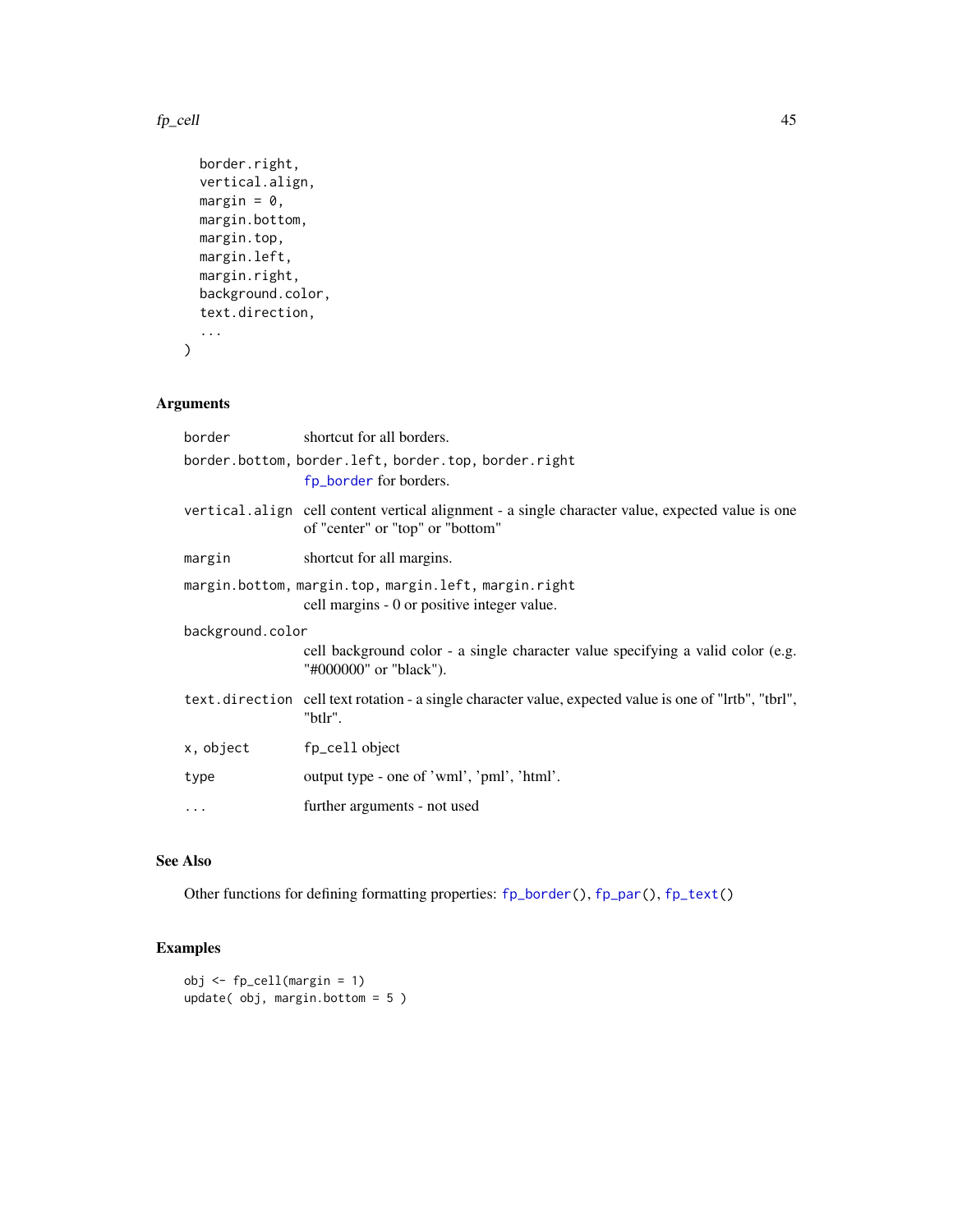<span id="page-45-0"></span>

Create a fp\_par object that describes paragraph formatting properties.

#### Usage

```
fp_par(
  text.align = "left",
  padding = 0,
 line_spacing = 1,
 border = fp\_border(width = 0),
 padding.bottom,
 padding.top,
 padding.left,
 padding.right,
 border.bottom,
 border.left,
 border.top,
 border.right,
  shading.color = "transparent",
 keep_with_next = FALSE
\mathcal{L}## S3 method for class 'fp_par'
print(x, \ldots)## S3 method for class 'fp_par'
update(
 object,
  text.align,
 padding,
 border,
 padding.bottom,
 padding.top,
 padding.left,
 padding.right,
  border.bottom,
 border.left,
 border.top,
 border.right,
  shading.color,
  ...
\mathcal{L}
```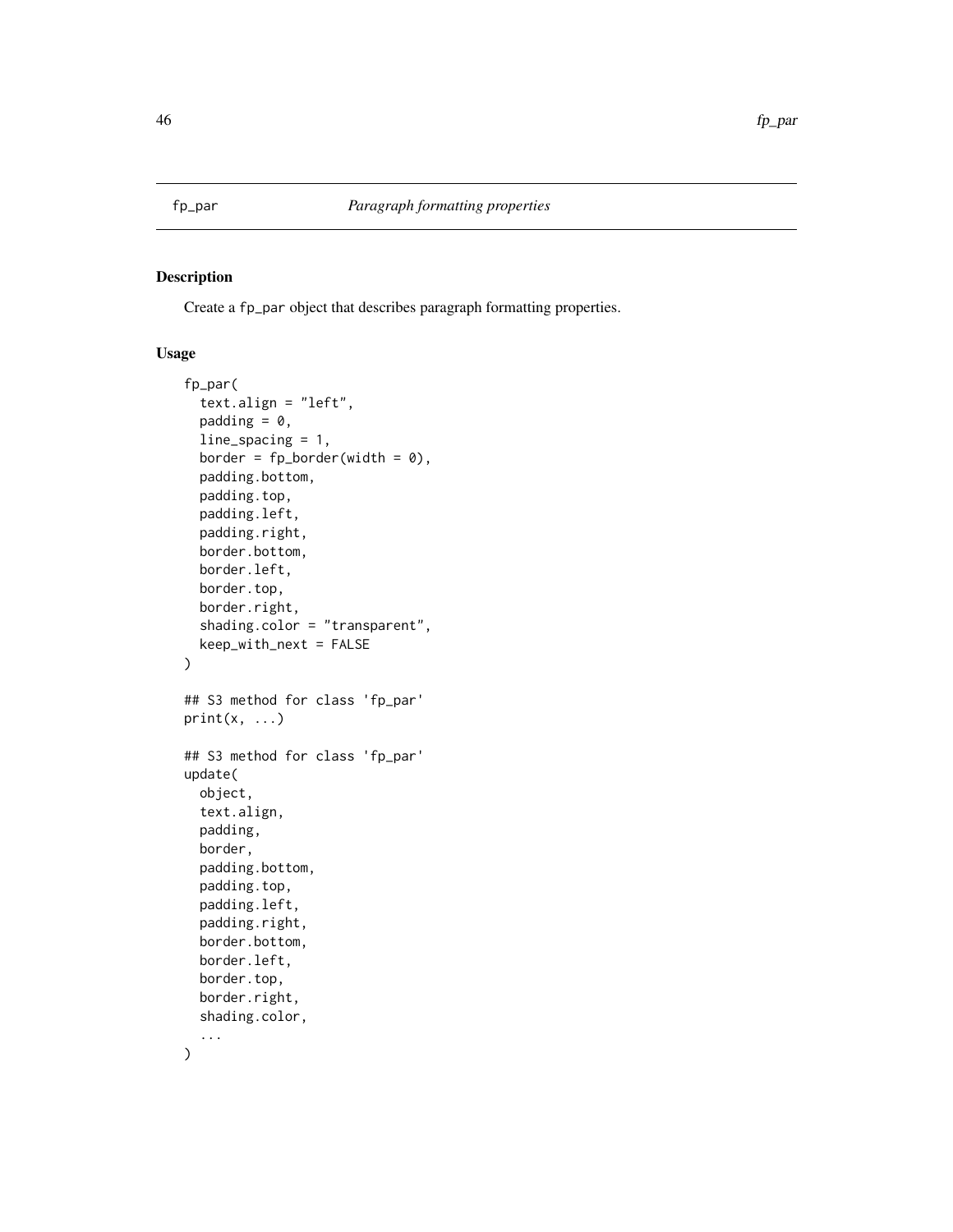#### $f_{\text{L}}$  text  $47$

## Arguments

| text.align    | text alignment - a single character value, expected value is one of 'left', 'right',<br>'center', 'justify'.                                                       |
|---------------|--------------------------------------------------------------------------------------------------------------------------------------------------------------------|
| padding       | paragraph paddings - 0 or positive integer value. Argument padding overwrites<br>arguments padding.bottom, padding.top, padding.left, padding.right.               |
| line_spacing  | line spacing, 1 is single line spacing, 2 is double line spacing.                                                                                                  |
| border        | shortcut for all borders.<br>padding.bottom, padding.top, padding.left, padding.right<br>paragraph paddings - 0 or positive integer value.                         |
|               | border.bottom, border.left, border.top, border.right<br>fp_border for borders. overwrite other border properties.                                                  |
| shading.color | shading color - a single character value specifying a valid color (e.g. "#000000"<br>or "black").                                                                  |
|               | keep_with_next a scalar logical. Specifies that the paragraph (or at least part of it) should be<br>rendered on the same page as the next paragraph when possible. |
| x, object     | fp_par object                                                                                                                                                      |
| .             | further arguments - not used                                                                                                                                       |
|               |                                                                                                                                                                    |

## Value

a fp\_par object

### See Also

# [fpar](#page-41-0)

Other functions for defining formatting properties: [fp\\_border\(](#page-42-0)), [fp\\_cell\(](#page-43-0)), [fp\\_text\(](#page-46-0))

# Examples

```
fp\_par(text.align = "center", padding = 5)obj <- fp_par(text.align = "center", padding = 1)
update( obj, padding.bottom = 5 )
```
<span id="page-46-0"></span>fp\_text *Text formatting properties*

# Description

Create a fp\_text object that describes text formatting properties.

Function fp\_text\_lite() is generating properties with only entries for the parameters users provided. The undefined properties will inherit from the default settings.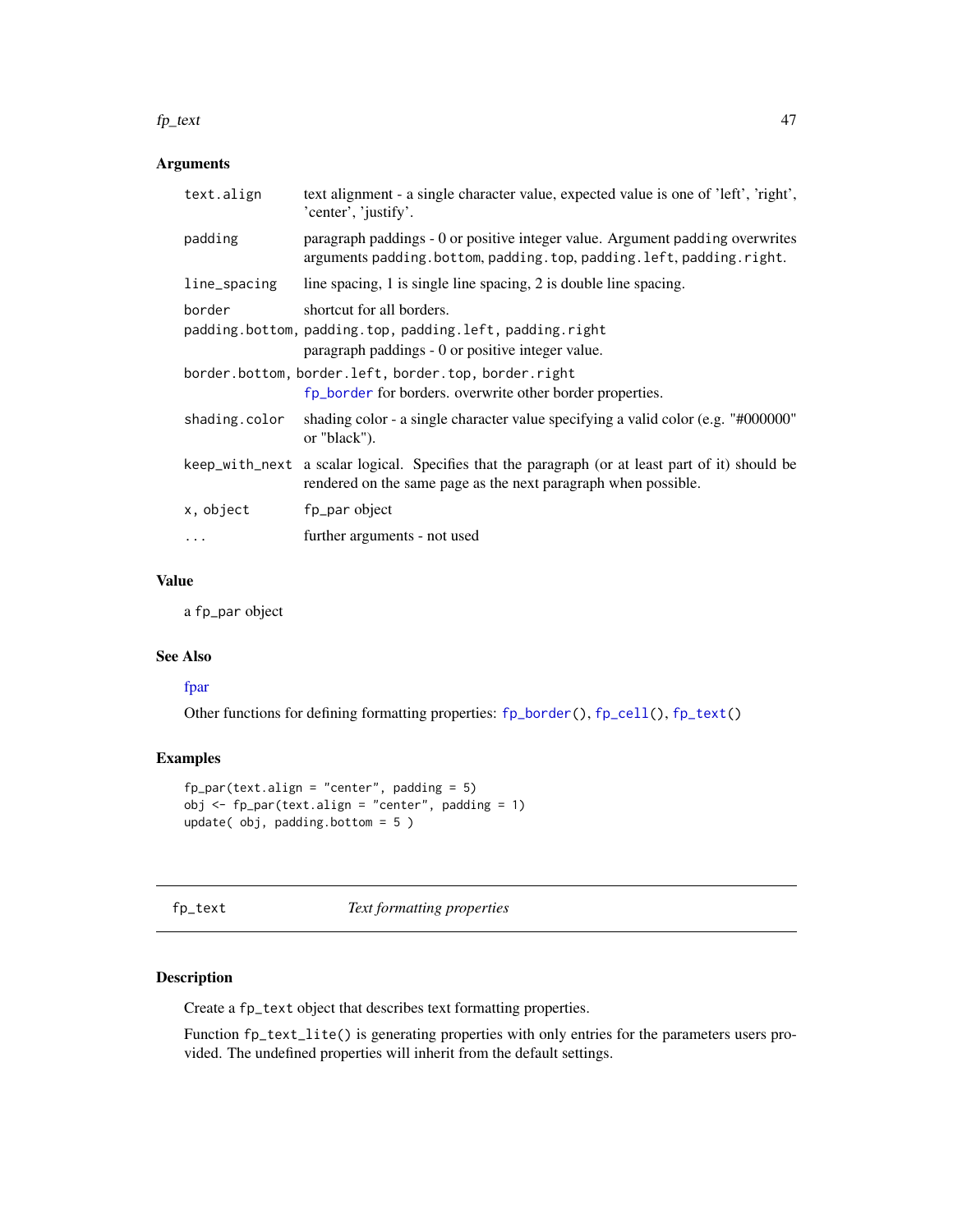48 fp\_text

### Usage

```
fp_text(
  color = "black",
  font.size = 10,
 bold = FALSE,italic = FALSE,
  underlined = FALSE,
  font.family = "Arial",
  cs.family = NULL,
  eastasia.family = NULL,
  hansi.family = NULL,
  vertical.align = "baseline",
  shading.color = "transparent"
\mathcal{L}fp_text_lite(
  color = NA,
  font.size = NA,
  font.family = NA,
  cs.family = NA,
  eastasia.family = NA,
  hansi.family = NA,
 bold = NA,italic = NA,
  underlined = NA,
  vertical.align = "baseline",
  shading.color = NA
)
## S3 method for class 'fp_text'
format(x, type = "wml", \dots)
## S3 method for class 'fp_text'
print(x, \ldots)## S3 method for class 'fp_text'
update(
 object,
  color,
  font.size,
  bold,
  italic,
  underlined,
  font.family,
  cs.family,
  eastasia.family,
  hansi.family,
  vertical.align,
```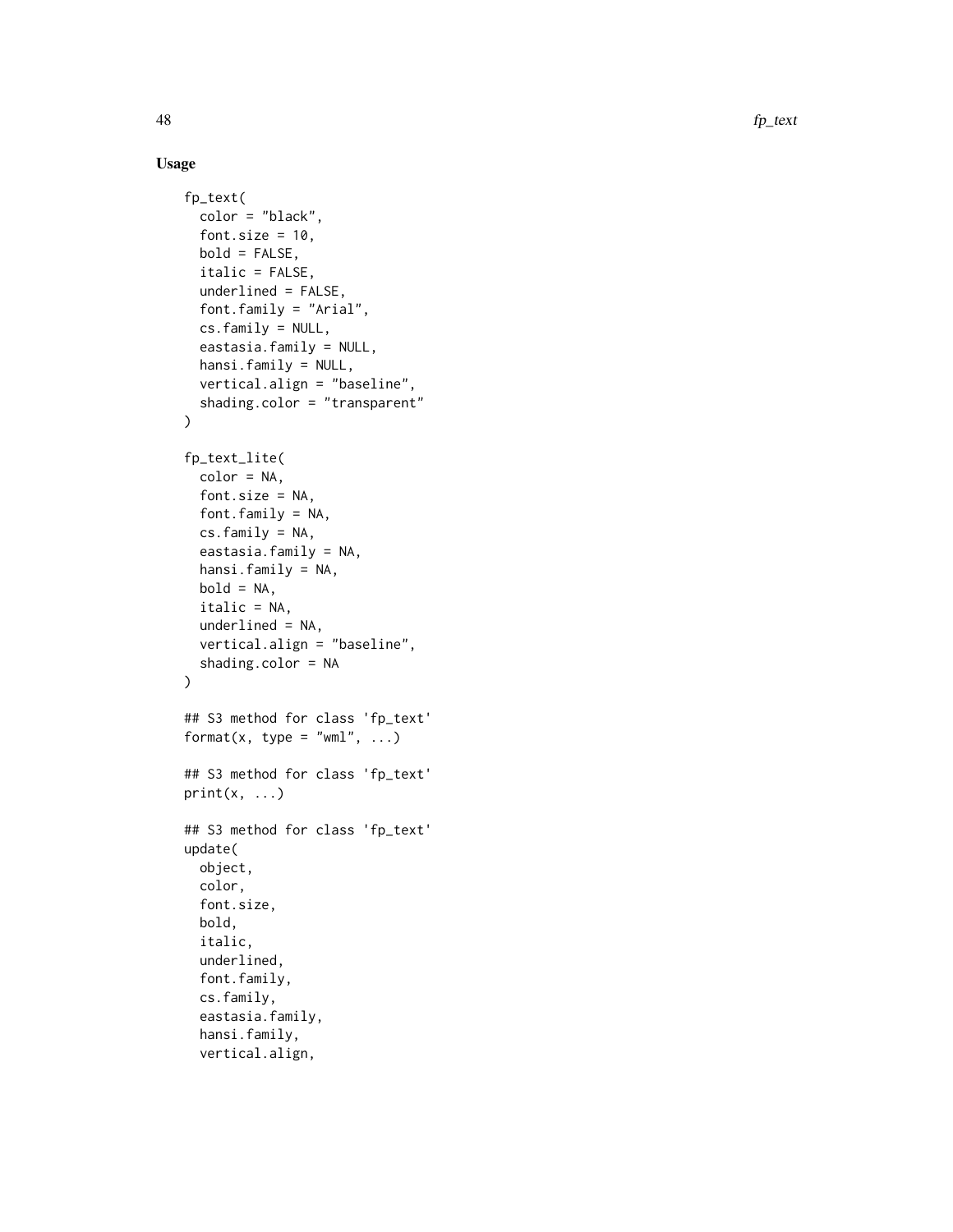#### $f_{\text{L}}$  text  $49$

shading.color,

...  $\mathcal{L}$ 

# Arguments

| color           | font color - a single character value specifying a valid color (e.g. "#000000" or<br>"black").                                                                           |  |
|-----------------|--------------------------------------------------------------------------------------------------------------------------------------------------------------------------|--|
| font.size       | font size (in point) - 0 or positive integer value.                                                                                                                      |  |
| bold            | is bold                                                                                                                                                                  |  |
| italic          | is italic                                                                                                                                                                |  |
| underlined      | is underlined                                                                                                                                                            |  |
| font.family     | single character value. Specifies the font to be used to format characters in the<br>Unicode range (U+0000-U+007F).                                                      |  |
| cs.family       | optional font to be used to format characters in a complex script Unicode range.<br>For example, Arabic text might be displayed using the "Arial Unicode MS" font.       |  |
| eastasia.family |                                                                                                                                                                          |  |
|                 | optional font to be used to format characters in an East Asian Unicode range.<br>For example, Japanese text might be displayed using the "MS Mincho" font.               |  |
| hansi.family    | optional. Specifies the font to be used to format characters in a Unicode range<br>which does not fall into one of the other categories.                                 |  |
|                 | vertical.align single character value specifying font vertical alignments. Expected value is one<br>of the following: default 'baseline' or 'subscript' or 'superscript' |  |
| shading.color   | shading color - a single character value specifying a valid color (e.g. "#000000"<br>or "black").                                                                        |  |
| X               | fp_text object                                                                                                                                                           |  |
| type            | output type - one of 'wml', 'pml', 'html'.                                                                                                                               |  |
| $\cdots$        | further arguments - not used                                                                                                                                             |  |
| object          | fp_text object to modify                                                                                                                                                 |  |
| format          | format type, wml for MS word, pml for MS PowerPoint and html.                                                                                                            |  |

# Value

a fp\_text object

# See Also

[ftext,](#page-49-0) [fpar](#page-41-0)

Other functions for defining formatting properties: [fp\\_border\(](#page-42-0)), [fp\\_cell\(](#page-43-0)), [fp\\_par\(](#page-45-0))

```
fp_text()
fp_text(color = "red")
fp_text(bold = TRUE, shading.color = "yellow")
print( fp_text (color="red", font.size = 12) )
```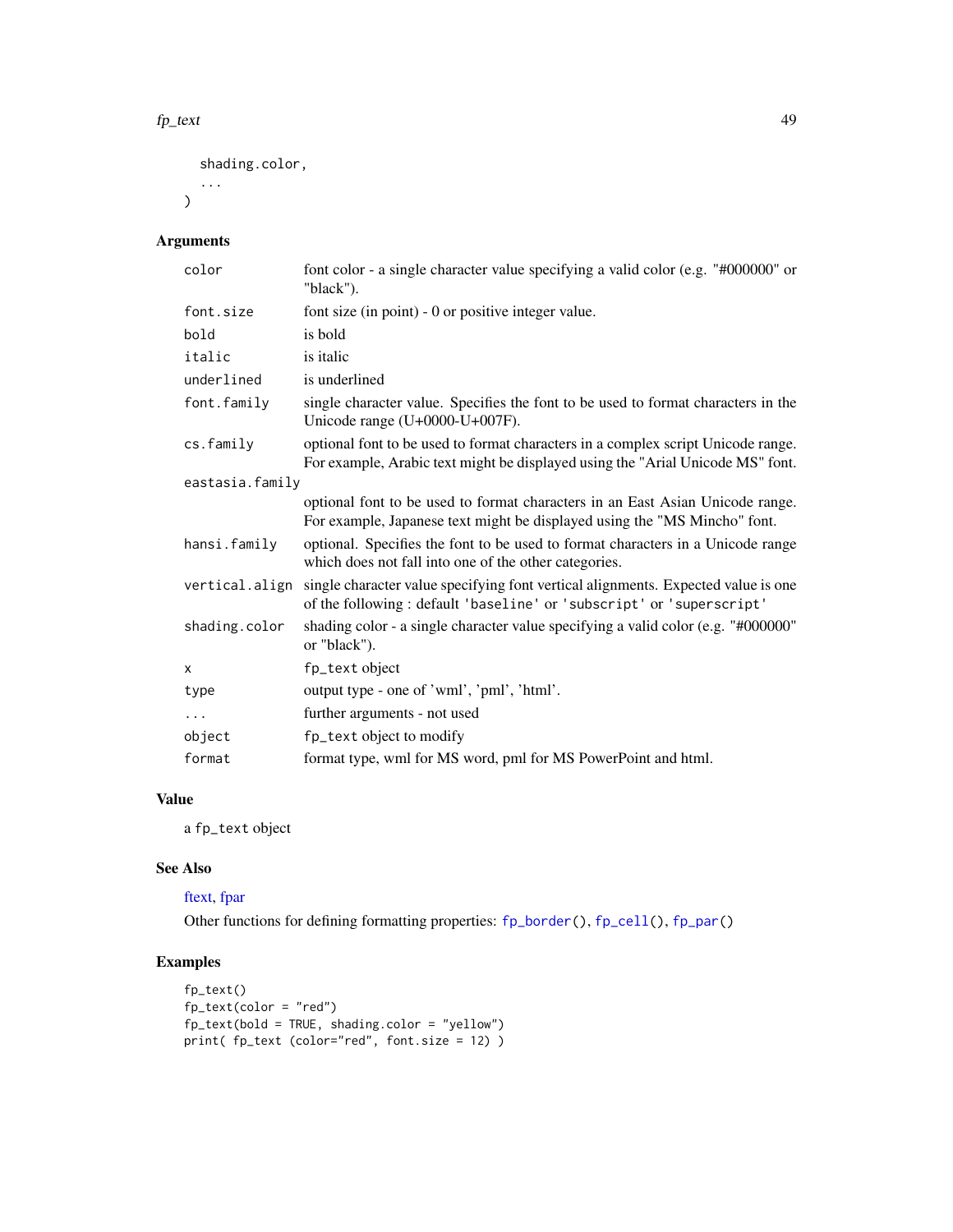<span id="page-49-0"></span>

Format a chunk of text with text formatting properties (bold, color, ...). The function allows you to create pieces of text formatted the way you want.

#### Usage

ftext(text, prop = NULL)

#### Arguments

| text | text value, a single character value                                         |
|------|------------------------------------------------------------------------------|
| prop | formatting text properties returned by fp_text. It also can be NULL in which |
|      | case, no formatting is defined (the default is applied).                     |

### usage

You can use this function in conjunction with [fpar](#page-41-0) to create paragraphs consisting of differently formatted text parts. You can also use this function as an *r chunk* in an R Markdown document made with package officedown.

### See Also

### [fp\\_text](#page-46-0)

```
Other run functions for reporting: external_img(), hyperlink_ftext(), run_autonum(), run_bookmark(),
run_columnbreak(), run_footnoteref(), run_footnote(), run_linebreak(), run_pagebreak(),
run_reference(), run_word_field()
```

```
ftext("hello", fp_text())
```

```
properties1 <- fp_text(color = "red")
properties2 <- fp_text(bold = TRUE, shading.color = "yellow")
ftext1 <- ftext("hello", properties1)
ftext2 <- ftext("World", properties2)
paragraph <- fpar(ftext1, " ", ftext2)
```

```
x \leftarrow \text{read\_docx}()x <- body_add(x, paragraph)
print(x, target = template(fileext = ".docx"))
```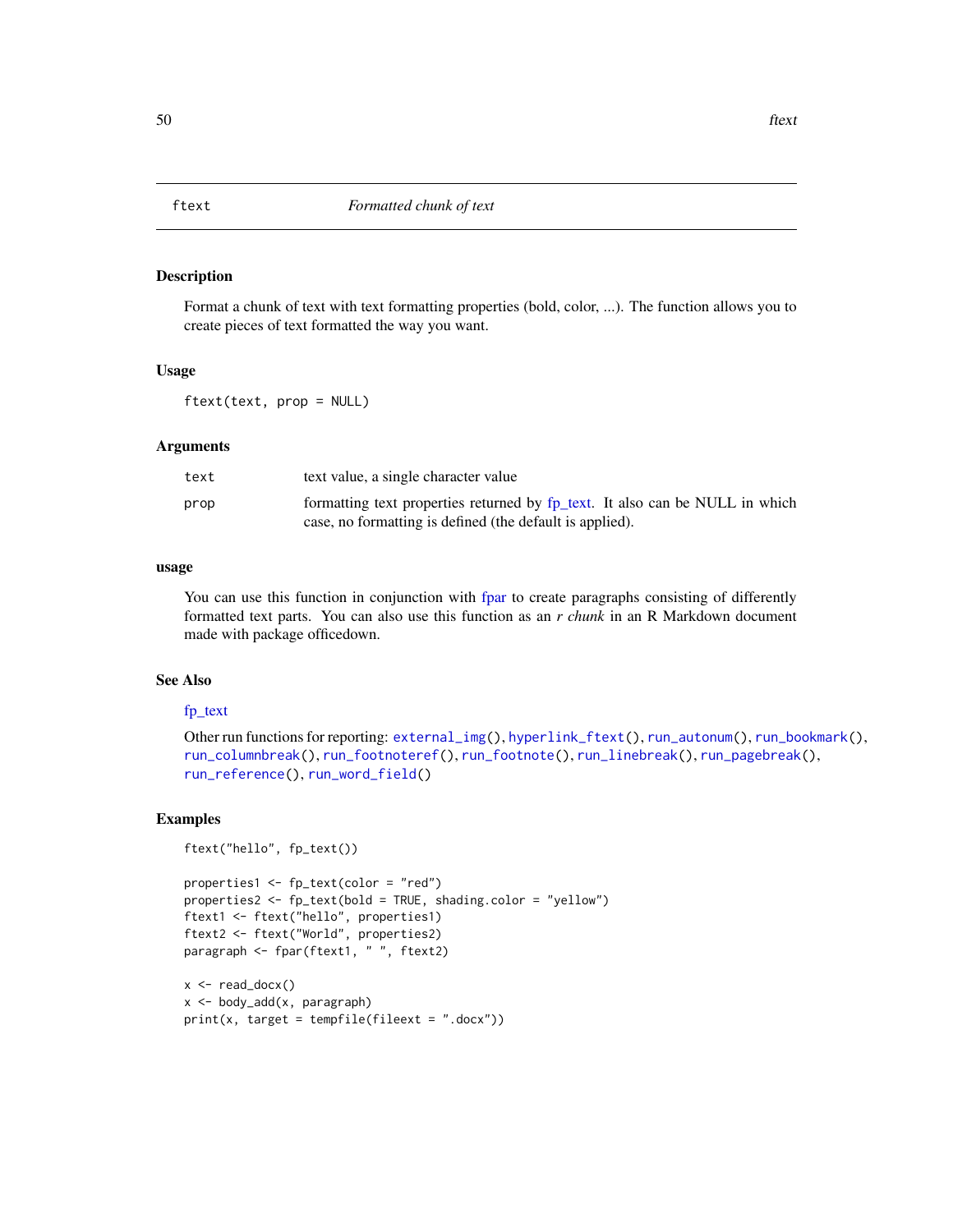<span id="page-50-0"></span>Format a chunk of text with text formatting properties (bold, color, ...), the chunk is associated with an hyperlink.

### Usage

```
hyperlink_ftext(text, prop = NULL, href)
```
### Arguments

| text | text value, a single character value                                                                                                     |
|------|------------------------------------------------------------------------------------------------------------------------------------------|
| prop | formatting text properties returned by fp_text. It also can be NULL in which<br>case, no formatting is defined (the default is applied). |
| href | URL value                                                                                                                                |

### usage

You can use this function in conjunction with [fpar](#page-41-0) to create paragraphs consisting of differently formatted text parts. You can also use this function as an *r chunk* in an R Markdown document made with package officedown.

### See Also

Other run functions for reporting: [external\\_img\(](#page-40-0)), [ftext\(](#page-49-0)), [run\\_autonum\(](#page-84-0)), [run\\_bookmark\(](#page-86-0)), [run\\_columnbreak\(](#page-87-0)), [run\\_footnoteref\(](#page-88-0)), [run\\_footnote\(](#page-87-1)), [run\\_linebreak\(](#page-89-0)), [run\\_pagebreak\(](#page-90-0)), [run\\_reference\(](#page-90-1)), [run\\_word\\_field\(](#page-91-0))

```
ft <- fp_text(font.size = 12, bold = TRUE)
hyperlink_ftext(
  href = "https://cran.r-project.org/index.html",
  text = "some text", prop = ft)
```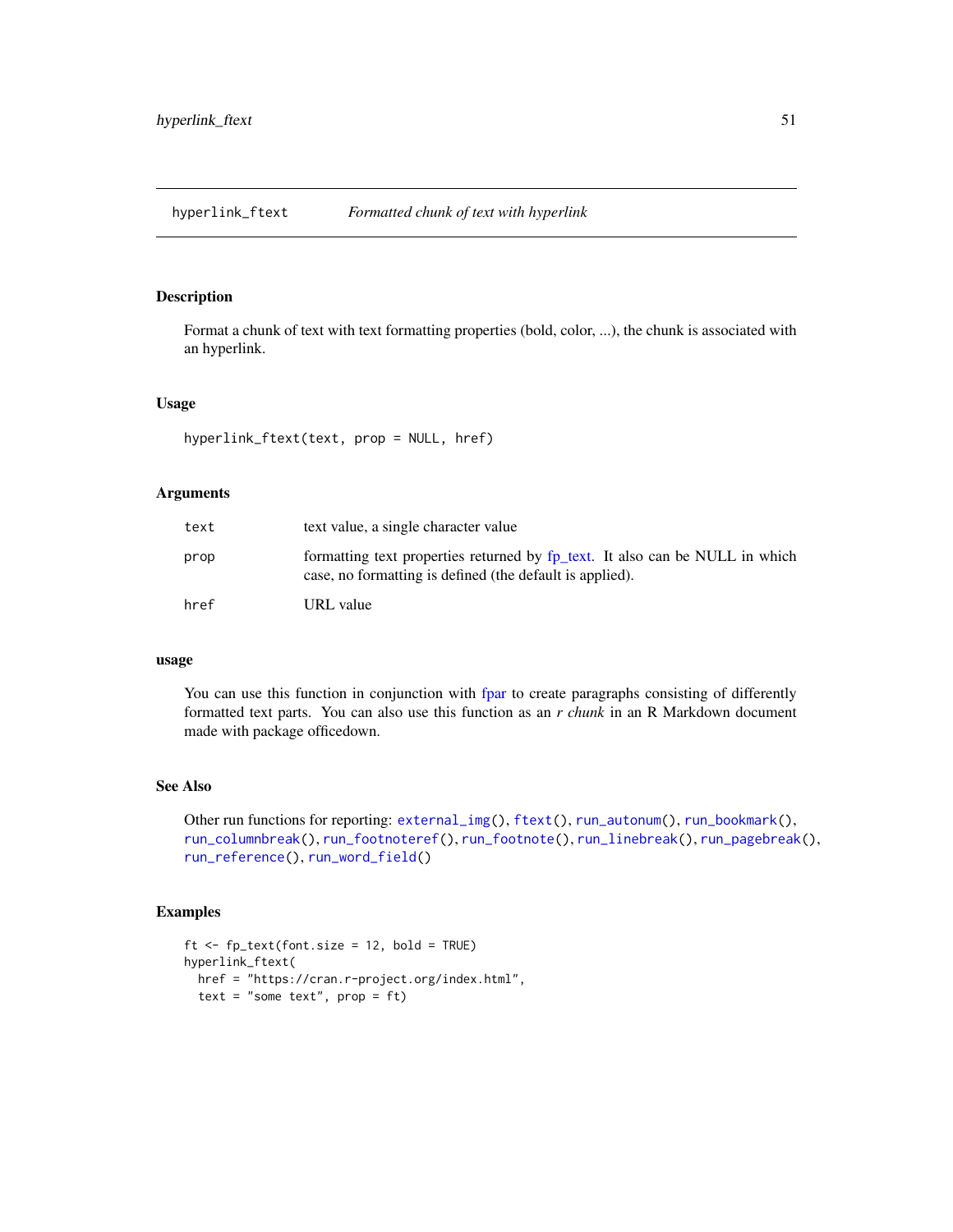<span id="page-51-0"></span>layout\_properties *Slide layout properties*

#### Description

Get information about a particular slide layout into a data.frame.

### Usage

 $layout\_properties(x, layout = NULL, master = NULL)$ 

### Arguments

| $\times$ | an rpptx object                            |
|----------|--------------------------------------------|
| lavout   | slide layout name to use                   |
| master   | master layout name where layout is located |

### See Also

Other functions for reading presentation informations: [annotate\\_base\(](#page-4-0)), [color\\_scheme\(](#page-33-0)), [doc\\_properties\(](#page-38-0)), [layout\\_summary\(](#page-51-1)), [length.rpptx\(](#page-53-0)), [plot\\_layout\\_properties\(](#page-76-0)), [slide\\_size\(](#page-97-0)), [slide\\_summary\(](#page-98-0))

### Examples

```
x \leftarrow \text{read\_pptx()}layout_properties (x = x, layout = "Title Slide", master = "Office Theme")
layout_properties (x = x, master = "Office Theme")
layout_properties (x = x, layout = "Two Content")
layout_properties ( x = x )
```
<span id="page-51-1"></span>layout\_summary *Presentation layouts summary*

### Description

Get informations about slide layouts and master layouts into a data.frame. This function returns a data.frame containing all layout and master names.

### Usage

layout\_summary(x)

#### Arguments

x an rpptx object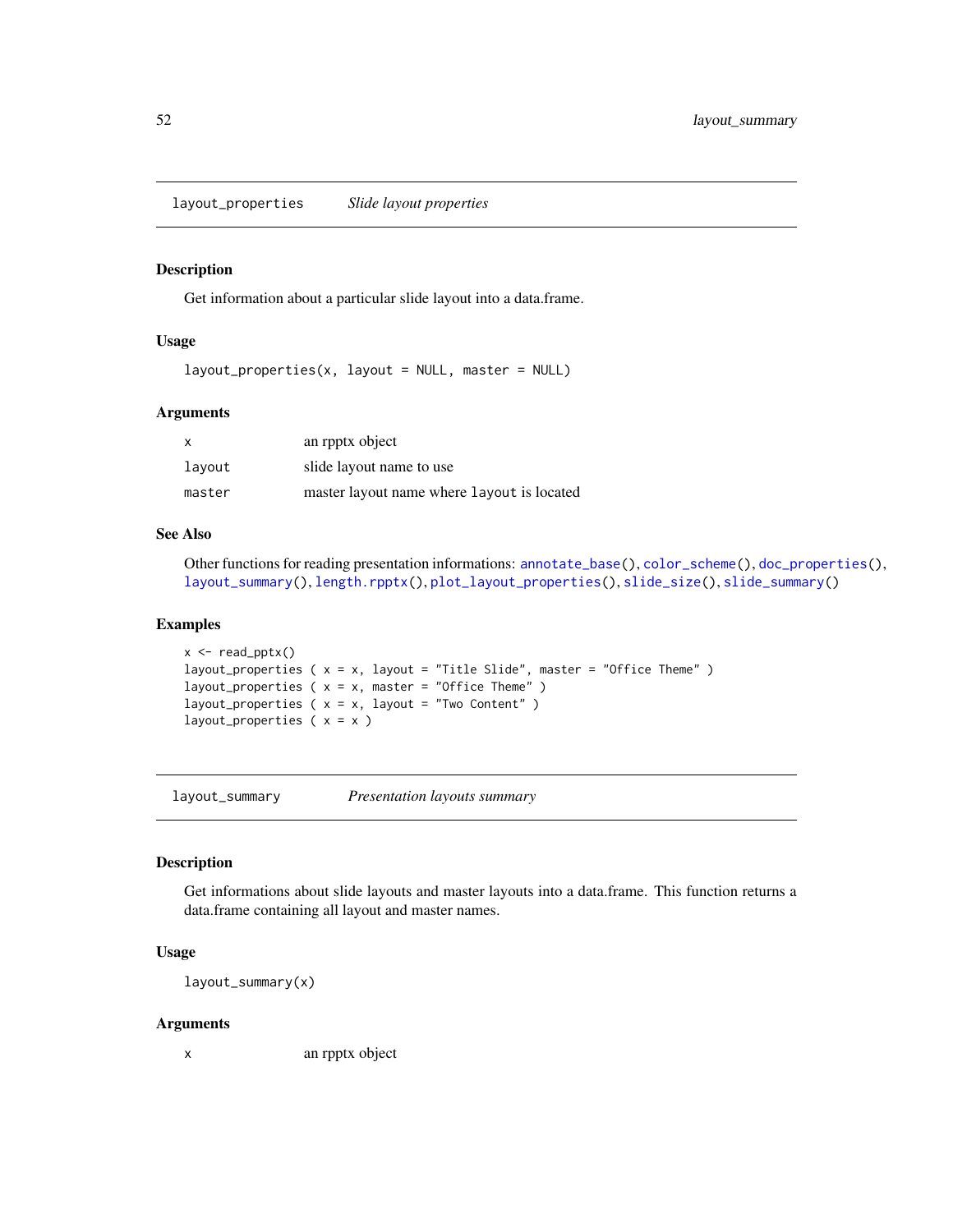# length.rdocx 53

## See Also

Other functions for reading presentation informations: [annotate\\_base\(](#page-4-0)), [color\\_scheme\(](#page-33-0)), [doc\\_properties\(](#page-38-0)), [layout\\_properties\(](#page-51-0)), [length.rpptx\(](#page-53-0)), [plot\\_layout\\_properties\(](#page-76-0)), [slide\\_size\(](#page-97-0)), [slide\\_summary\(](#page-98-0))

### Examples

my\_pres <- read\_pptx() layout\_summary ( x = my\_pres )

<span id="page-52-0"></span>length.rdocx *Number of blocks inside an rdocx object*

#### Description

return the number of blocks inside an rdocx object. This number also include the default section definition of a Word document - default Word section is an uninvisible element.

#### Usage

## S3 method for class 'rdocx' length(x)

#### Arguments

x an rdocx object

### See Also

Other functions for Word document informations: [doc\\_properties\(](#page-38-0)), [docx\\_bookmarks\(](#page-35-0)), [docx\\_dim\(](#page-36-0)), [set\\_doc\\_properties\(](#page-93-0)), [styles\\_info\(](#page-102-0))

```
# how many elements are there in an new document produced
# with the default template.
length( read_docx() )
```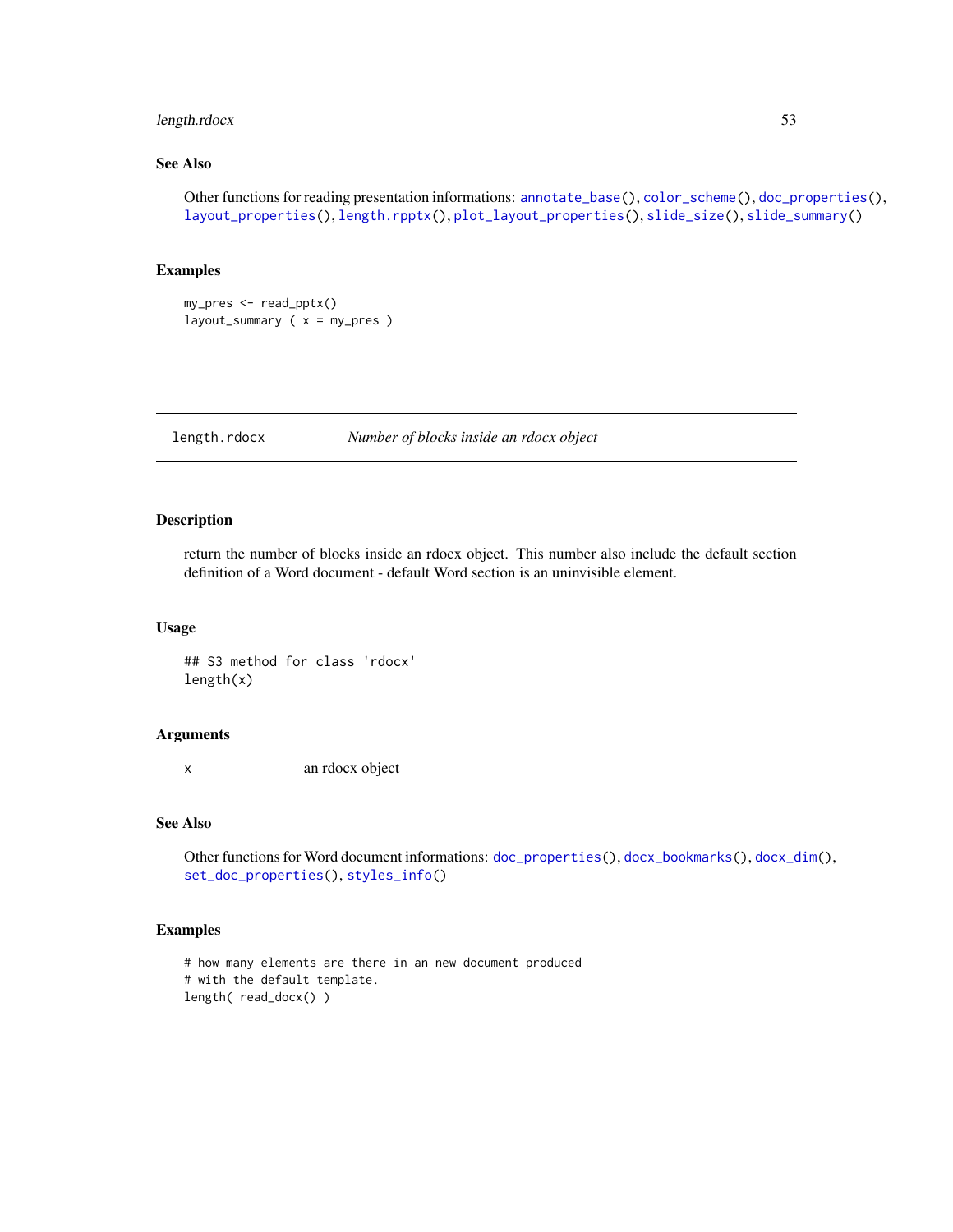<span id="page-53-0"></span>length.rpptx *Number of slides*

# Description

Function length will return the number of slides.

### Usage

## S3 method for class 'rpptx' length(x)

# Arguments

x an rpptx object

# See Also

Other functions for reading presentation informations: [annotate\\_base\(](#page-4-0)), [color\\_scheme\(](#page-33-0)), [doc\\_properties\(](#page-38-0)), [layout\\_properties\(](#page-51-0)), [layout\\_summary\(](#page-51-1)), [plot\\_layout\\_properties\(](#page-76-0)), [slide\\_size\(](#page-97-0)), [slide\\_summary\(](#page-98-0))

### Examples

```
my_pres <- read_pptx()
my_pres <- add_slide(my_pres)
my_pres <- add_slide(my_pres)
length(my_pres)
```
media\_extract *Extract media from a document object*

# Description

Extract files from a rpptx object.

# Usage

media\_extract(x, path, target)

#### Arguments

| X      | an rpptx object                       |
|--------|---------------------------------------|
| path   | media path, should be a relative path |
| target | target file                           |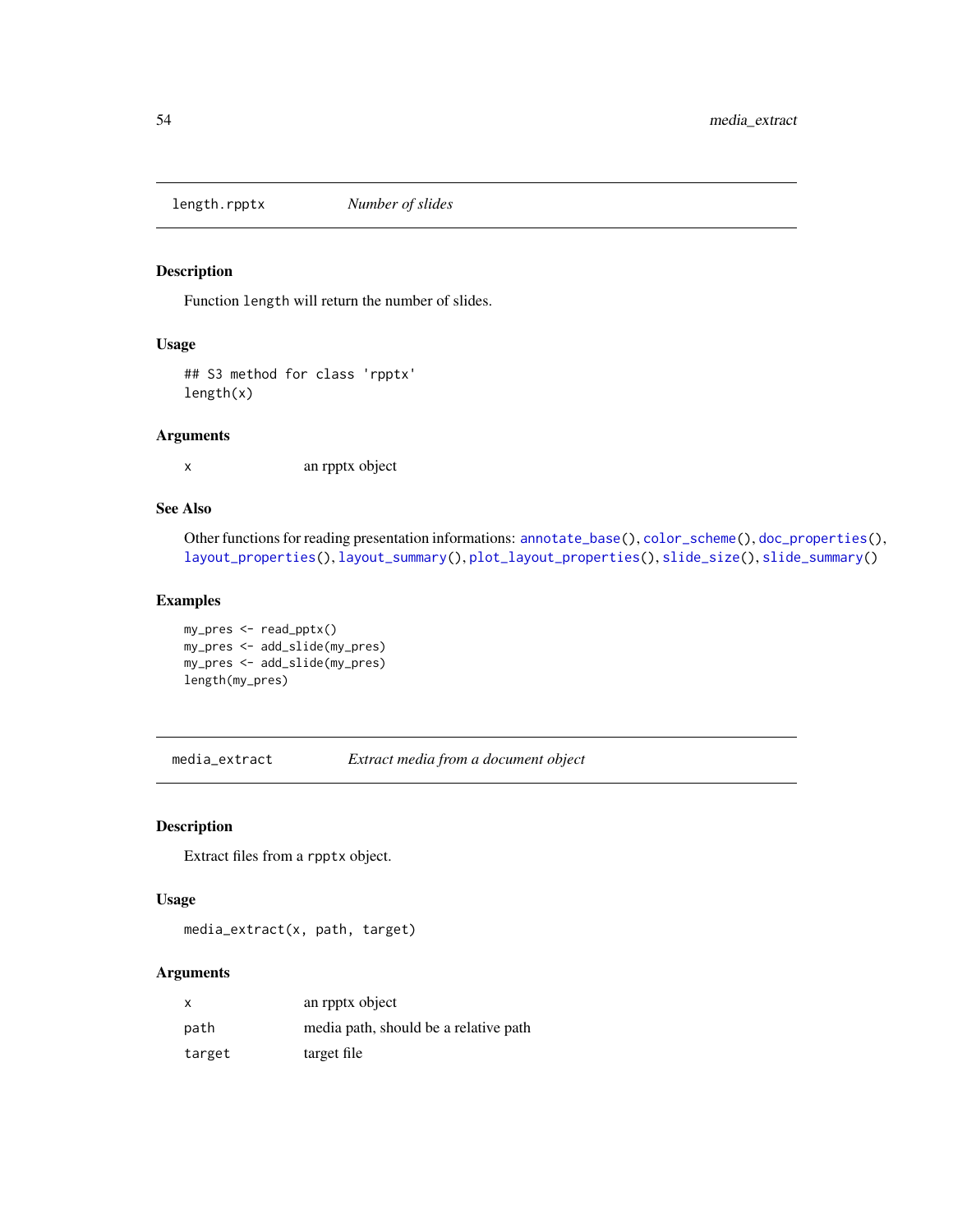# move\_slide 55

### Examples

```
example_pptx <- system.file(package = "officer",
  "doc_examples/example.pptx")
doc <- read_pptx(example_pptx)
content <- pptx_summary(doc)
image_row <- content[content$content_type %in% "image", ]
media_file <- image_row$media_file
png_file <- tempfile(fileext = ".png")
media_extract(doc, path = media_file, target = png_file)
```
<span id="page-54-0"></span>move\_slide *Move a slide*

# Description

Move a slide in a pptx presentation.

### Usage

move\_slide(x, index, to)

### Arguments

| $\times$ | an rpptx object                                 |
|----------|-------------------------------------------------|
| index    | slide index, default to current slide position. |
| to       | new slide index.                                |

### Note

cursor is set on the last slide.

#### See Also

# [read\\_pptx\(\)](#page-82-0)

Other functions slide manipulation: [add\\_slide\(](#page-4-1)), [on\\_slide\(](#page-57-0)), [remove\\_slide\(](#page-84-1)), [set\\_notes\(](#page-95-0))

```
x <- read_pptx()
x \leftarrow add\_slide(x)x \leq -ph\_with(x, "Hello world 1", location = ph\_location\_type())x \leftarrow add\_slide(x)x \leq -ph_with(x, "Hello world 2", location = ph\_location_type())x \le - move_slide(x, index = 1, to = 2)
```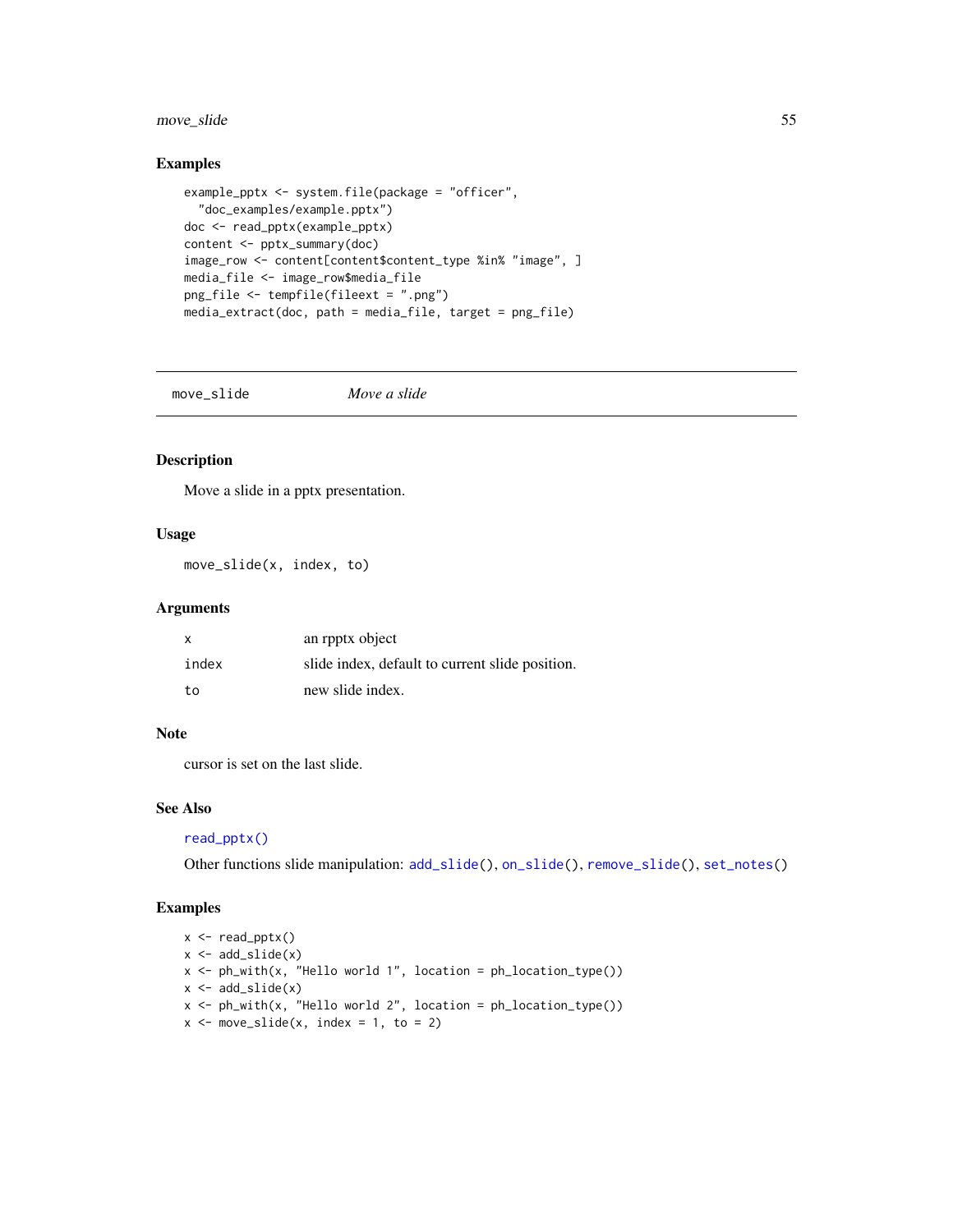The function will use the label of a placeholder to find the corresponding location in the slide notes.

# Usage

```
notes_location_label(ph_label, ...)
```
# Arguments

| ph_label | placeholder label of the used notes master |
|----------|--------------------------------------------|
| $\cdots$ | unused arguments                           |

notes\_location\_type *Location of a placeholder for notes*

# Description

The function will use the type name of the placeholder (e.g. body, hdr), to find the corresponding location.

# Usage

```
notes_location_type(type = "body", ...)
```
# Arguments

| type     | placeholder label of the used notes master |
|----------|--------------------------------------------|
| $\cdots$ | unused arguments                           |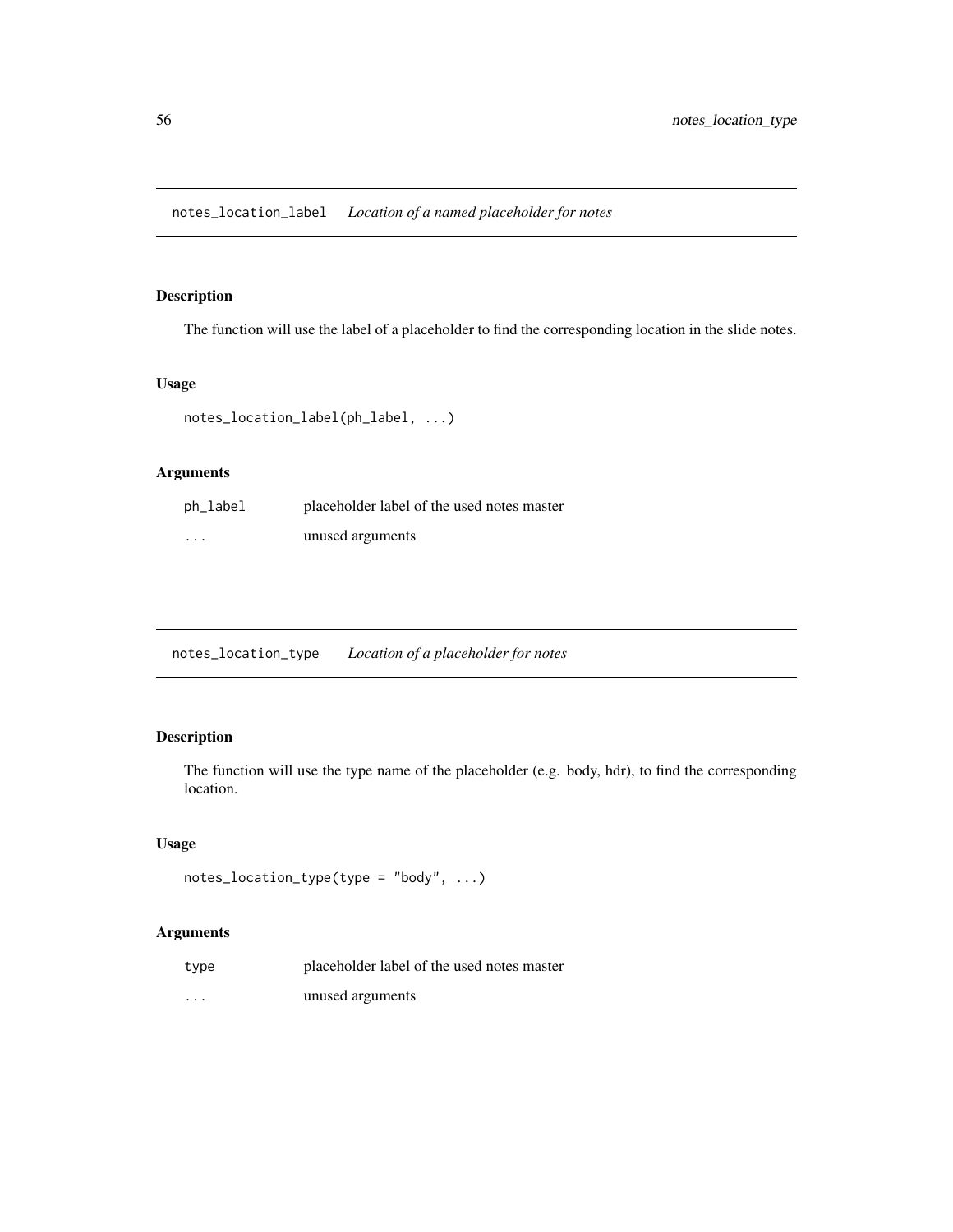The officer package facilitates access to and manipulation of 'Microsoft Word' and 'Microsoft PowerPoint' documents from R.

Examples of usage are:

- Create Word documents with tables, titles, TOC and graphics
- Importation of Word and PowerPoint files into data objects
- Write updated content back to a PowerPoint presentation
- Clinical reporting automation
- Production of reports from a shiny application

To start with officer, read about [read\\_docx\(\)](#page-81-0) and [read\\_pptx\(\)](#page-82-0).

The package is also providing several objects that can be printed in 'R Markdown' documents for advanced Word or PowerPoint reporting as [run\\_autonum\(\)](#page-84-0) and [block\\_caption\(\)](#page-6-0).

#### Author(s)

Maintainer: David Gohel <david.gohel@ardata.fr>

Other contributors:

- Frank Hangler <frank@plotandscatter.com> (function body\_replace\_all\_text) [contributor]
- Liz Sander <lsander@civisanalytics.com> (several documentation fixes) [contributor]
- Anton Victorson <anton@victorson.se> (fixes xml structures) [contributor]
- Jon Calder <jonmcalder@gmail.com> (update vignettes) [contributor]
- John Harrold <john.m.harrold@gmail.com> (function annotate\_base) [contributor]
- John Muschelli <muschellij2@gmail.com> (google doc compatibility) [contributor]
- Bill Denney <wdenney@humanpredictions.com> [\(ORCID\)](https://orcid.org/0000-0002-5759-428X) (function as.matrix.rpptx) [contributor]
- Nikolai Beck <beck.nikolai@gmail.com> (set speaker notes for .pptx documents) [contributor]
- Stefan Moog <moogs@gmx.de> (added functionality to set shape geometry and outline) [contributor]
- Greg Leleu <gregoire.leleu@gmail.com> (fields functionality in ppt) [contributor]

### See Also

The user documentation: <https://ardata-fr.github.io/officeverse/> and manuals [https:](https://davidgohel.github.io/officer/) [//davidgohel.github.io/officer/](https://davidgohel.github.io/officer/)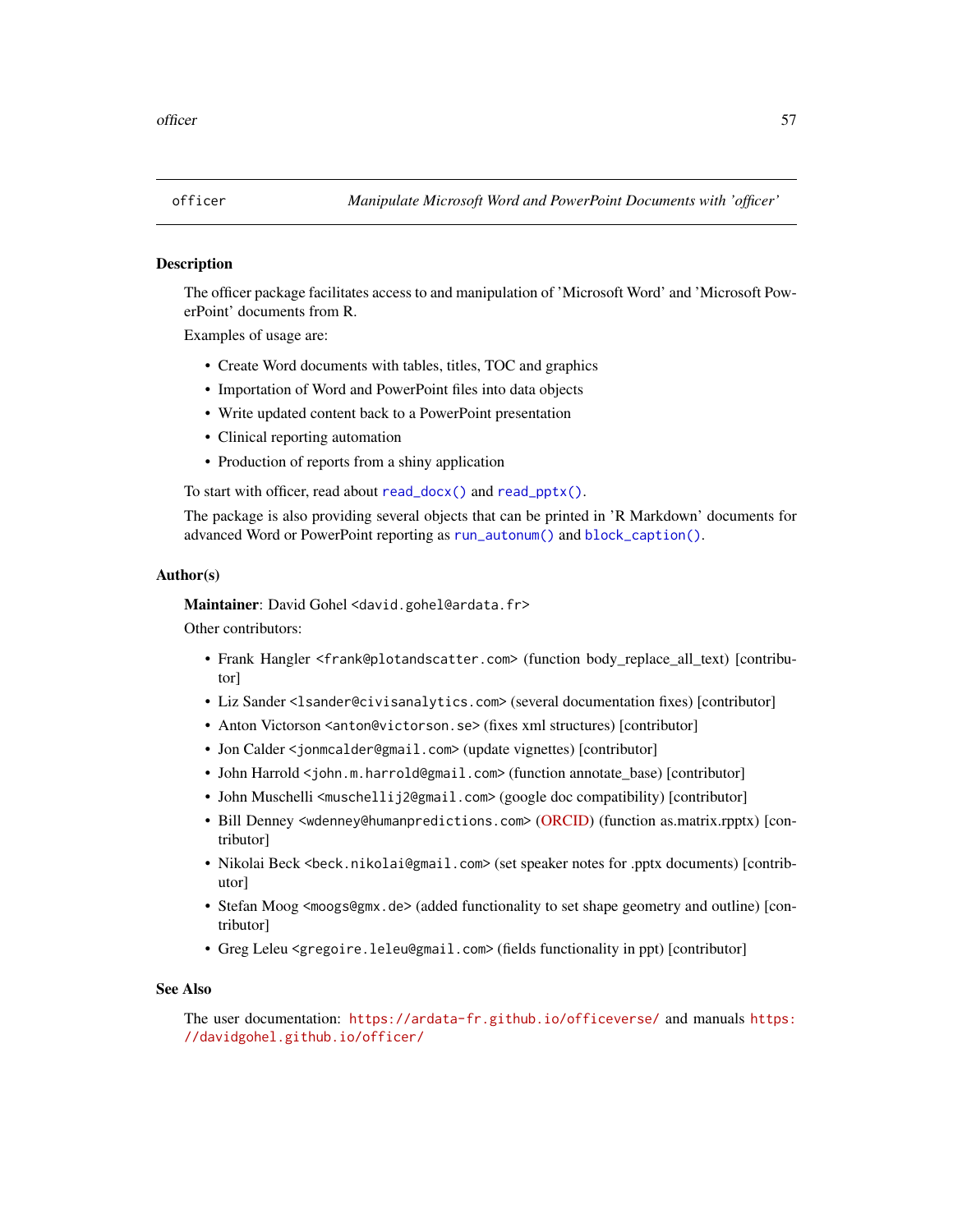Defunct Functions in Package officer

## Usage

```
slip_in_seqfield(...)
slip_in_column_break(...)
```
slip\_in\_xml(...)

slip\_in\_text(...)

### Arguments

... unused arguments

# Details

slip\_in\_seqfield() is replaced by run\_word\_field(). slip\_in\_column\_break() is replaced by run\_columnbreak(). slip\_in\_xml() is replaced by fpar(). slip\_in\_text() is replaced by fpar().

<span id="page-57-0"></span>on\_slide *Change current slide*

# Description

Change current slide index of an rpptx object.

# Usage

on\_slide(x, index)

# Arguments

| x     | an rpptx object |
|-------|-----------------|
| index | slide index     |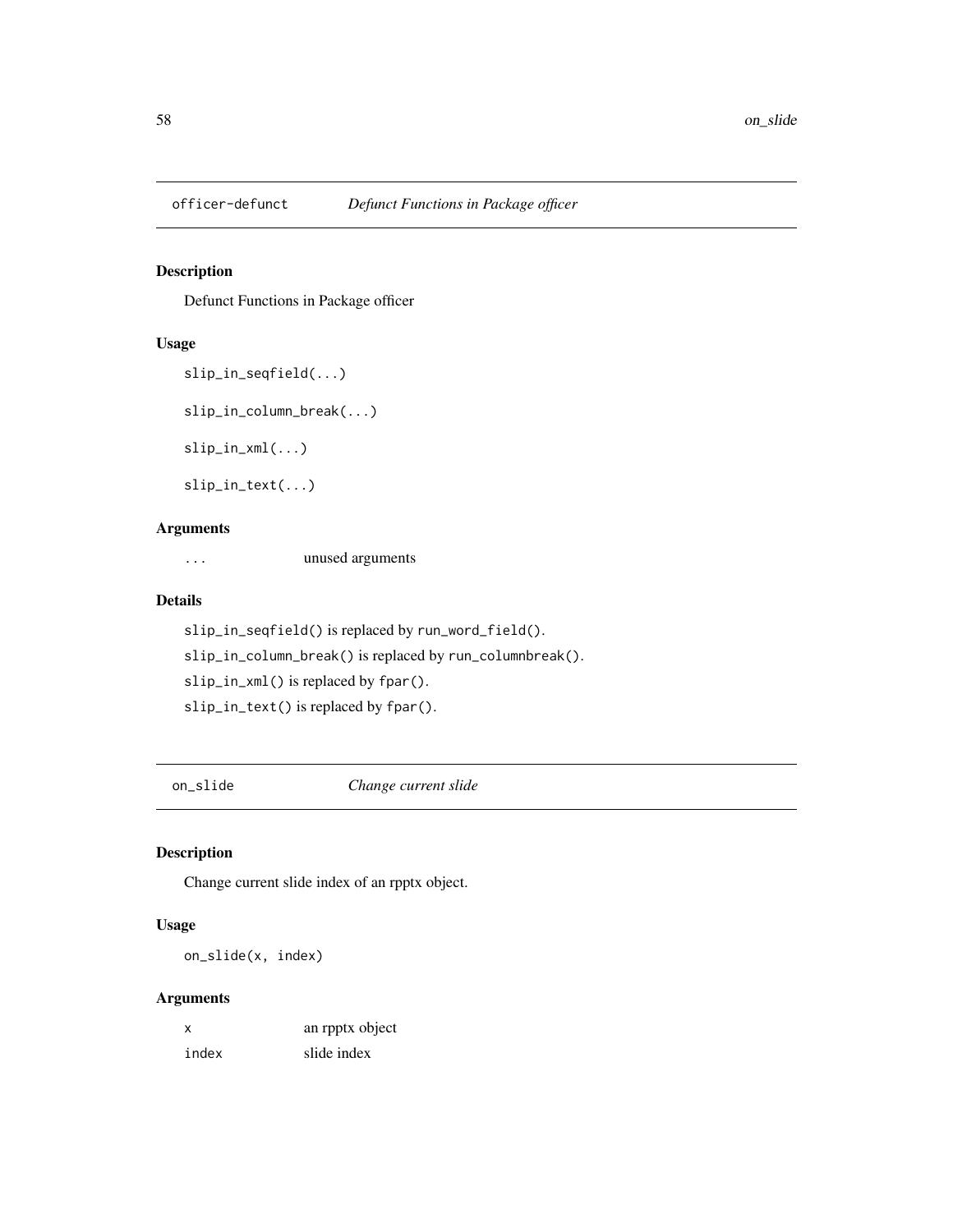page\_mar 59

#### See Also

[read\\_pptx\(\)](#page-82-0), [ph\\_with\(\)](#page-71-0)

Other functions slide manipulation: [add\\_slide\(](#page-4-1)), [move\\_slide\(](#page-54-0)), [remove\\_slide\(](#page-84-1)), [set\\_notes\(](#page-95-0))

#### Examples

```
doc <- read_pptx()
doc <- add_slide(doc, layout = "Title and Content", master = "Office Theme")
doc <- add_slide(doc, layout = "Title and Content", master = "Office Theme")
doc <- add_slide(doc, layout = "Title and Content", master = "Office Theme")
doc <- on_slide( doc, index = 1)
doc \leq ph_with(x = doc, "First title",
  location = ph_location_type(type="title"))
doc <- on_slide( doc, index = 3)
doc \leq ph_with(x = doc, "Third title",
  location = ph_location_type(type="title"))
file <- tempfile(fileext = ".pptx")
print(doc, target = file )
```
<span id="page-58-0"></span>page\_mar *Page margins object*

### Description

The margins for each page of a sectionThe function creates a representation of the dimensions of a page. The dimensions are defined by length, width and orientation. If the orientation is in landscape mode then the length becomes the width and the width becomes the length.

#### Usage

```
page_mar(
  bottom = 1,
  top = 1,
  right = 1,
  left = 1,
  header = 0.5,
  footer = 0.5,
  gutter = 0.5\lambda
```
### Arguments

bottom, top distance (in inches) between the bottom/top of the text margin and the bottom/top of the page. The text is placed at the greater of the value of this attribute and the extent of the header/footer text. A negative value indicates that the content should be measured from the bottom/topp of the page regardless of the footer/header, and so will overlap the footer/header. For example,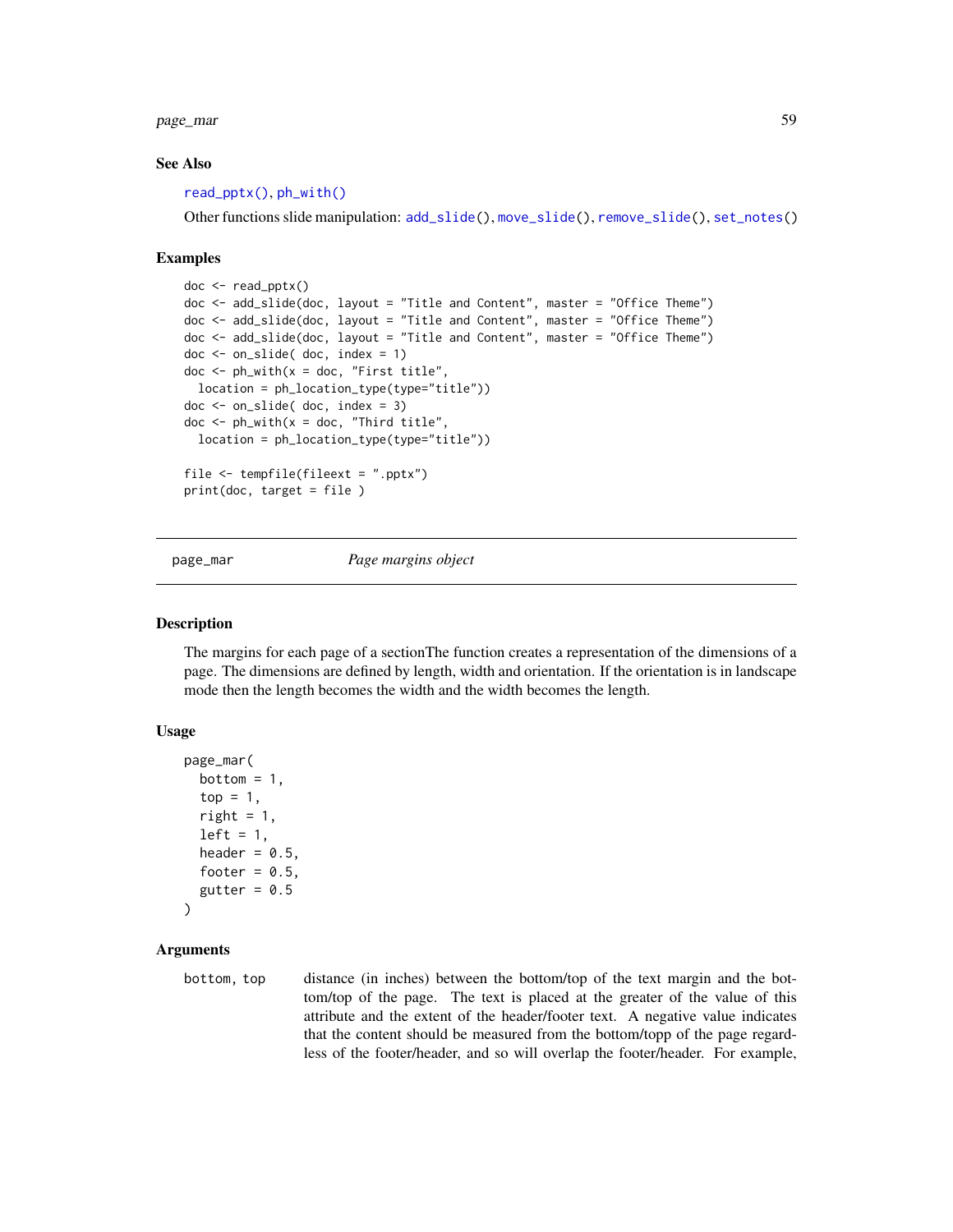|             | header= $-0.5$ , bottom=1 means that the footer must start one inch from the<br>bottom of the page and the main document text must start a half inch from the<br>bottom of the page. In this case, the text and footer overlap since bottom is<br>negative. |
|-------------|-------------------------------------------------------------------------------------------------------------------------------------------------------------------------------------------------------------------------------------------------------------|
| left, right | distance (in inches) from the left/right edge of the page to the left/right edge of<br>the text.                                                                                                                                                            |
| header      | distance (in inches) from the top edge of the page to the top edge of the header.                                                                                                                                                                           |
| footer      | distance (in inches) from the bottom edge of the page to the bottom edge of the<br>footer.                                                                                                                                                                  |
| gutter      | page gutter (in inches).                                                                                                                                                                                                                                    |

### See Also

Other functions for section definition: [page\\_size\(](#page-59-0)), [prop\\_section\(](#page-78-0)), [section\\_columns\(](#page-92-0))

## Examples

page\_mar()

<span id="page-59-0"></span>page\_size *Page size object*

### Description

The function creates a representation of the dimensions of a page. The dimensions are defined by length, width and orientation. If the orientation is in landscape mode then the length becomes the width and the width becomes the length.

## Usage

 $page\_size(width = 21/2.54, height = 29.7/2.54, orient = "portrait")$ 

# Arguments

| width, height | page width, page height (in inches).                     |
|---------------|----------------------------------------------------------|
| orient        | page orientation, either 'landscape', either 'portrait'. |

## See Also

Other functions for section definition: [page\\_mar\(](#page-58-0)), [prop\\_section\(](#page-78-0)), [section\\_columns\(](#page-92-0))

### Examples

page\_size(orient = "landscape")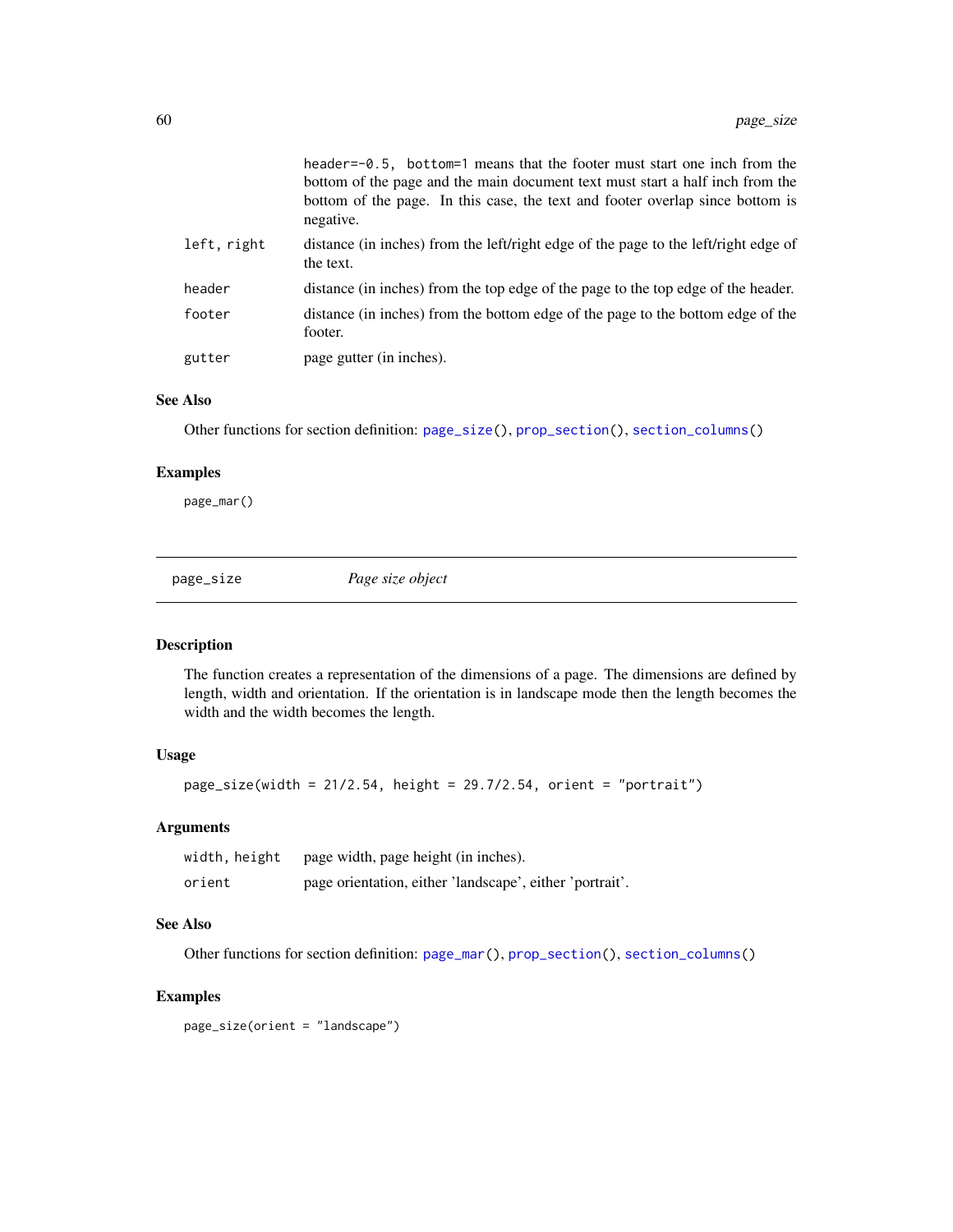<span id="page-60-0"></span>

Add hyperlink to a placeholder in the current slide.

### Usage

 $ph_{\text{hyperlink}(x, type = "body", id = 1, id_{\text{chr}} = NULL, ph_{\text{label}} = NULL}$ 

## Arguments

| $\mathsf{x}$ | an rpptx object                                                                                                                                                                                                                                                                                                |
|--------------|----------------------------------------------------------------------------------------------------------------------------------------------------------------------------------------------------------------------------------------------------------------------------------------------------------------|
| type         | placeholder type                                                                                                                                                                                                                                                                                               |
| id           | placeholder index (integer) for a duplicated type. This is to be used when a<br>placeholder type is not unique in the layout of the current slide, e.g. two place-<br>holders with type 'body'. To add onto the first, use $id = 1$ and $id = 2$ for the<br>second one. Values can be read from slide_summary. |
| id_chr       | deprecated.                                                                                                                                                                                                                                                                                                    |
| $ph$ abel    | label associated to the placeholder. Use column ph_label of result returned by<br>slide_summary.                                                                                                                                                                                                               |
| href         | hyperlink (do not forget http or https prefix)                                                                                                                                                                                                                                                                 |

#### See Also

#### [ph\\_with](#page-71-0)

Other functions for placeholders manipulation: [ph\\_remove\(](#page-69-0)), [ph\\_slidelink\(](#page-70-0))

```
fileout <- tempfile(fileext = ".pptx")
loc_manual <- ph_location(bg = "red", newlabel= "mytitle")
doc <- read_pptx()
doc <- add_slide(doc)
doc \leq ph_with(x = doc, "Un titre 1", location = loc_manual)
slide_summary(doc) # read column ph_label here
doc \le ph_hyperlink(x = doc, ph_label = "mytitle",
 href = "https://cran.r-project.org")
print(doc, target = fileout )
```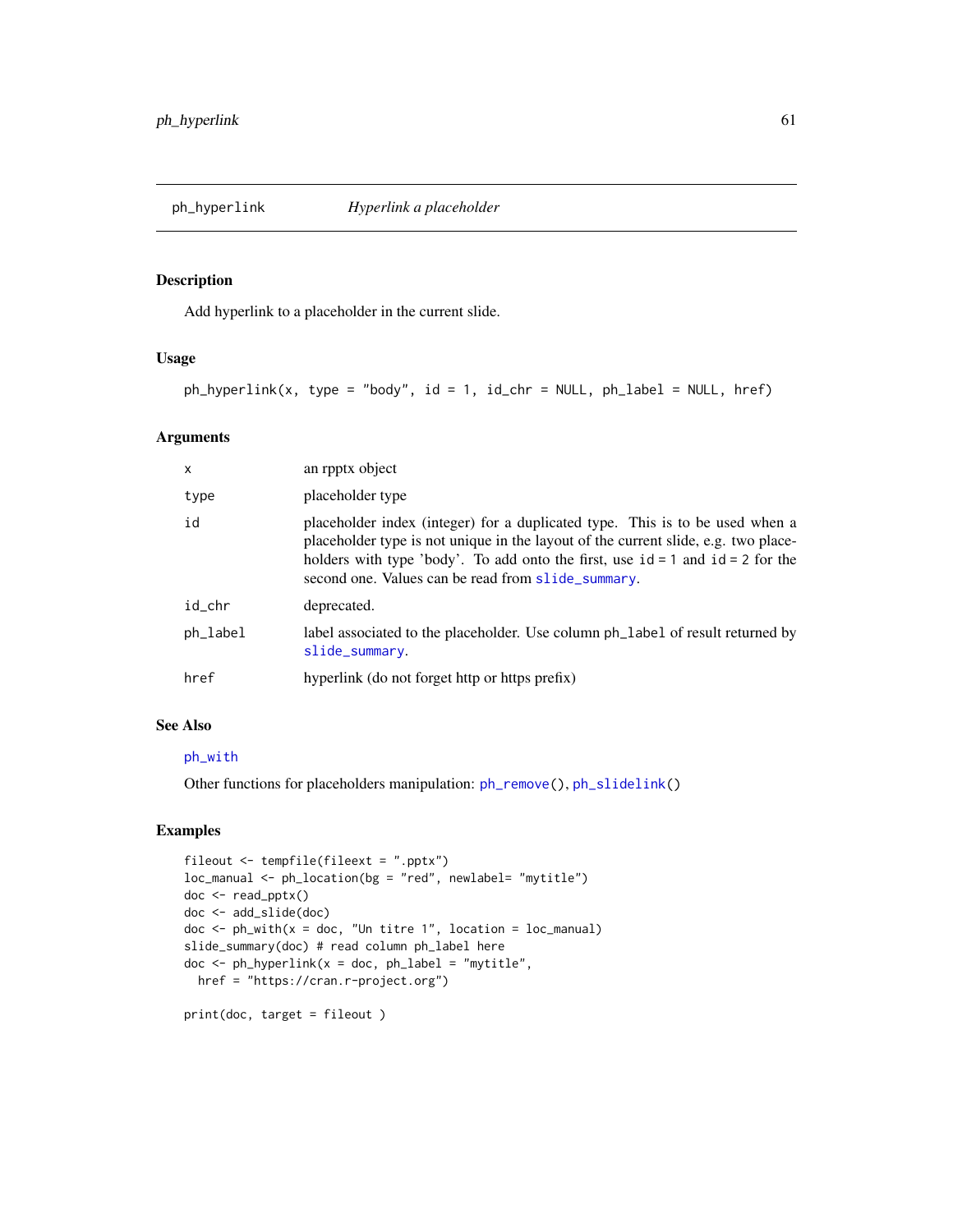The function will return a list that complies with expected format for argument location of function ph\_with.

# Usage

```
ph_location(
  left = 1,top = 1,
  width = 4,
  height = 3,
  newlabel = "",bg = NULL,rotation = NULL,
  ln = NULL,geom = NULL,
  ...
\mathcal{E}
```
# Arguments

left, top, width, height

|          | place holder coordinates in inches.                                       |
|----------|---------------------------------------------------------------------------|
| newlabel | a label for the placeholder. See section details.                         |
| bg       | background color                                                          |
| rotation | rotation angle                                                            |
| ln       | a sp_line() object specifying the outline style.                          |
| geom     | shape geometry, see http://www.datypic.com/sc/ooxml/t-a_ST_ShapeType.html |
| $\cdots$ | unused arguments                                                          |

### Details

The location of the bounding box associated to a placeholder within a slide is specified with the left top coordinate, the width and the height. These are defined in inches:

left left coordinate of the bounding box

top top coordinate of the bounding box

width width of the bounding box

height height of the bounding box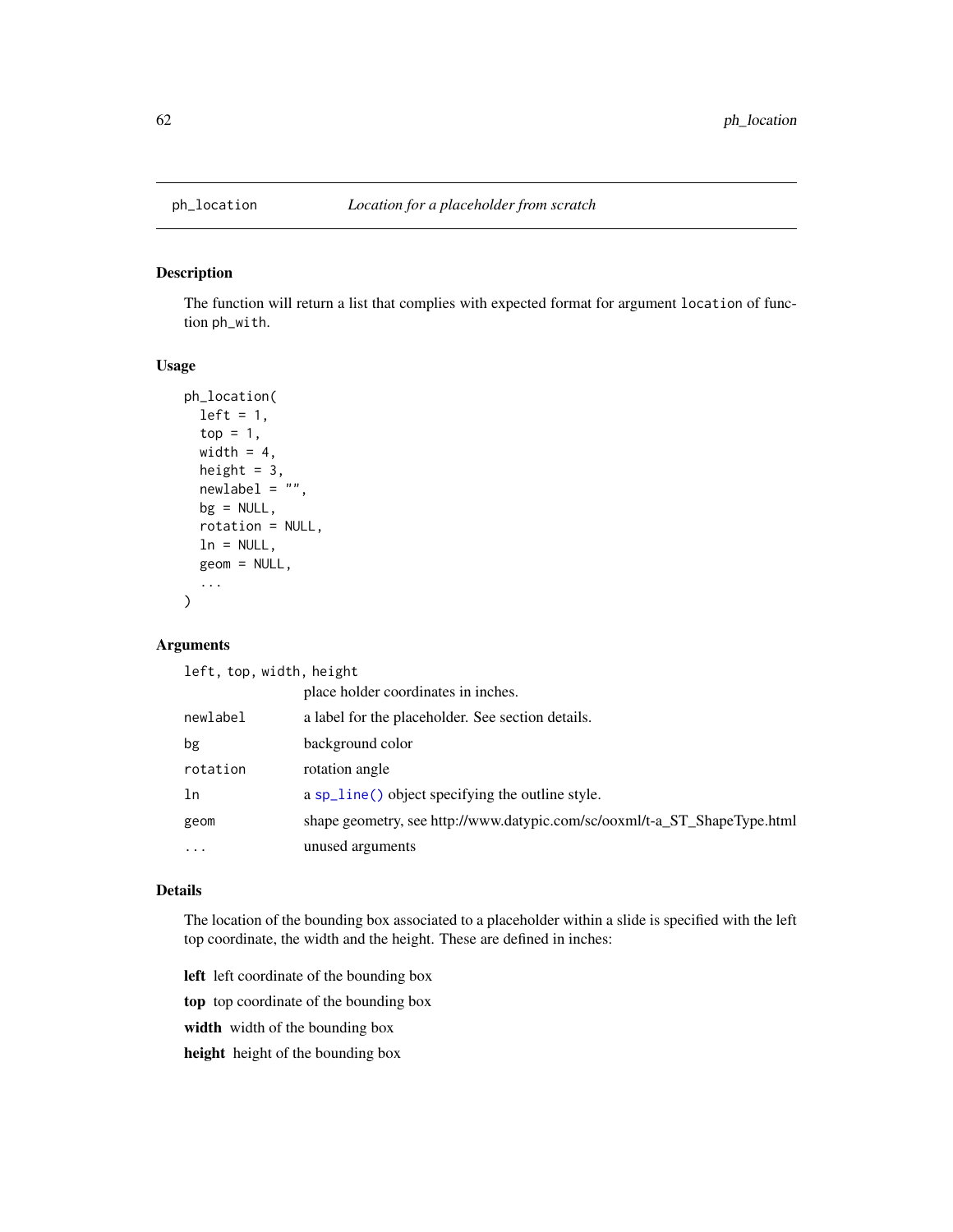### ph\_location\_fullsize 63

In addition to these attributes, a label can be associated with the shape. Shapes, text boxes, images and other objects will be identified with that label in the Selection Pane of PowerPoint. This label can then be reused by other functions such as ph\_location\_label(). It can be set with argument newlabel.

### See Also

Other functions for placeholder location: [ph\\_location\\_fullsize\(](#page-62-0)), [ph\\_location\\_label\(](#page-63-0)), [ph\\_location\\_left\(](#page-64-0)), [ph\\_location\\_right\(](#page-65-0)), [ph\\_location\\_template\(](#page-65-1)), [ph\\_location\\_type\(](#page-67-0))

## Examples

```
doc <- read_pptx()
doc <- add_slide(doc)
doc <- ph_with(doc, "Hello world",
 location = ph_location(width = 4, height = 3, newlabel = "hello") )
print(doc, target = tempfile(fileext = ".pptx") )
# Set geometry and outline
doc <- read_pptx()
doc <- add_slide(doc)
loc <- ph_location(left = 1, top = 1, width = 4, height = 3, bg = "steelblue",
                   ln = sp\_line(color = "red", lwd = 2.5),geom = "trapezoid")
doc < -ph_with(doc, "", loc = loc)print(doc, target = tempfile(fileext = ".pptx") )
```
<span id="page-62-0"></span>ph\_location\_fullsize *Location of a full size element*

### Description

The function will return the location corresponding to a full size display.

### Usage

```
ph\_location\_fullsize(newlabel = "", ...)
```
### Arguments

| newlabel | a label to associate with the placeholder. |
|----------|--------------------------------------------|
| $\cdots$ | unused arguments                           |

### See Also

Other functions for placeholder location: [ph\\_location\\_label\(](#page-63-0)), [ph\\_location\\_left\(](#page-64-0)), [ph\\_location\\_right\(](#page-65-0)), [ph\\_location\\_template\(](#page-65-1)), [ph\\_location\\_type\(](#page-67-0)), [ph\\_location\(](#page-61-0))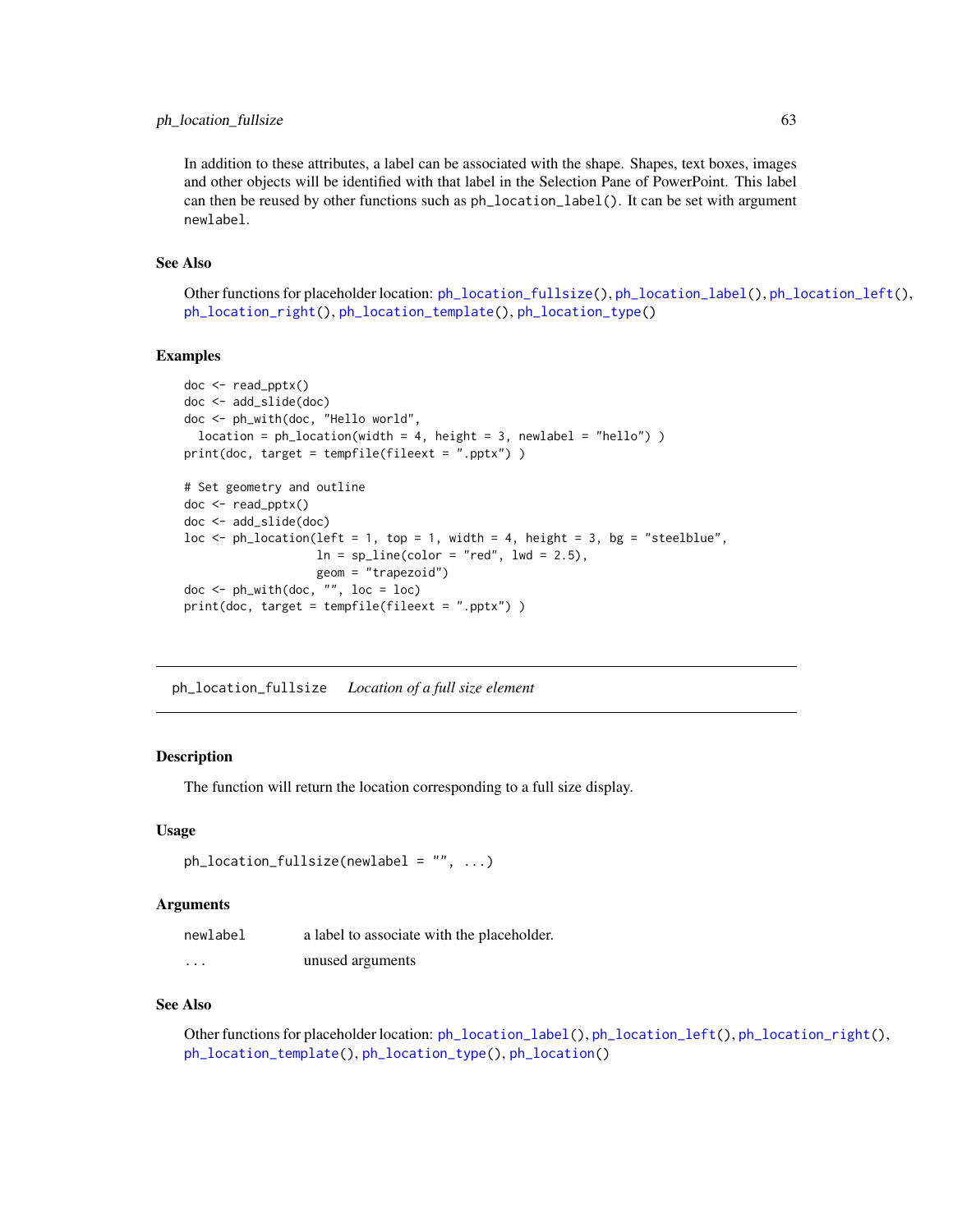### Examples

```
doc <- read_pptx()
doc <- add_slide(doc)
doc <- ph_with(doc, "Hello world", location = ph_location_fullsize() )
print(doc, target = tempfile(fileext = ".pptx") )
```
<span id="page-63-0"></span>ph\_location\_label *Location of a named placeholder*

### **Description**

The function will use the label of a placeholder to find the corresponding location.

#### Usage

```
ph\_location\_label(ph\_label, newlabel = NULL, ...)
```
### Arguments

| ph_label  | placeholder label of the used layout. It can be read in PowerPoint or with func-<br>tion layout_properties() in column ph_label. |
|-----------|----------------------------------------------------------------------------------------------------------------------------------|
| newlabel  | a label to associate with the placeholder.                                                                                       |
| $\ddotsc$ | unused arguments                                                                                                                 |

### Details

The location of the bounding box associated to a placeholder within a slide is specified with the left top coordinate, the width and the height. These are defined in inches:

- left left coordinate of the bounding box
- top top coordinate of the bounding box
- width width of the bounding box
- height height of the bounding box

In addition to these attributes, a label can be associated with the shape. Shapes, text boxes, images and other objects will be identified with that label in the Selection Pane of PowerPoint. This label can then be reused by other functions such as ph\_location\_label(). It can be set with argument newlabel.

#### See Also

Other functions for placeholder location: [ph\\_location\\_fullsize\(](#page-62-0)), [ph\\_location\\_left\(](#page-64-0)), [ph\\_location\\_right\(](#page-65-0)), [ph\\_location\\_template\(](#page-65-1)), [ph\\_location\\_type\(](#page-67-0)), [ph\\_location\(](#page-61-0))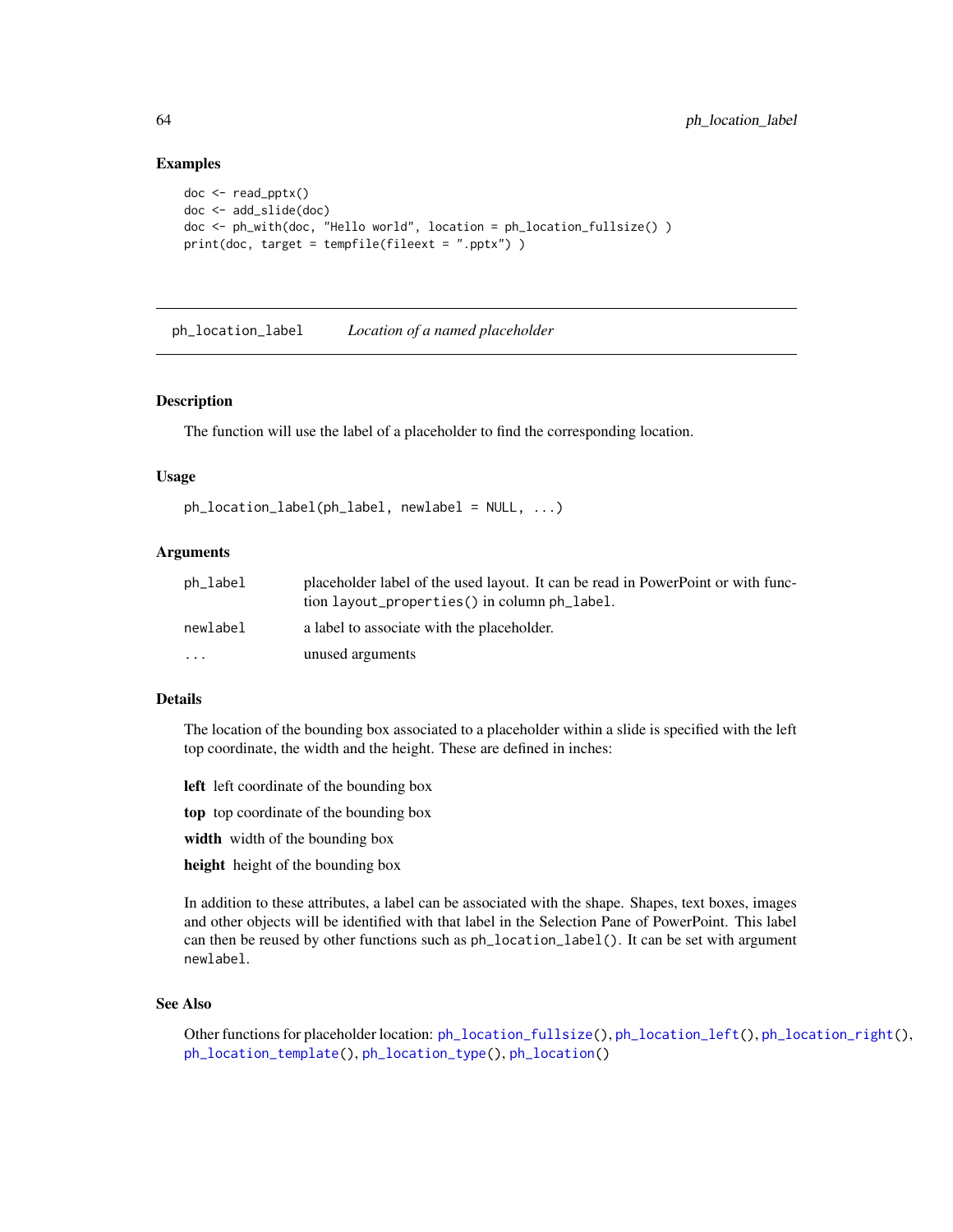# ph\_location\_left 65

### Examples

```
# ph_location_label demo ----
doc <- read_pptx()
doc <- add_slide(doc, layout = "Title and Content")
# all ph_label can be read here
layout_properties(doc, layout = "Title and Content")
doc <- ph_with(doc, head(iris),
  location = ph_location_label(ph_label = "Content Placeholder 2") )
doc <- ph_with(doc, format(Sys.Date()),
  location = ph_location_label(ph_label = "Date Placeholder 3") )
doc <- ph_with(doc, "This is a title",
  location = ph_location_label(ph_label = "Title 1") )
print(doc, target = tempfile(fileext = ".pptx"))
```
<span id="page-64-0"></span>ph\_location\_left *Location of a left body element*

#### **Description**

The function will return the location corresponding to a left bounding box. The function assume the layout 'Two Content' is existing. This is an helper function, if you don't have a layout named 'Two Content', use [ph\\_location\\_type\(\)](#page-67-0) and set arguments to your specific needs.

#### Usage

```
ph\_location\_left(newlabel = NULL, ...)
```
#### Arguments

| newlabel | a label to associate with the placeholder. |
|----------|--------------------------------------------|
| $\cdots$ | unused arguments                           |

### See Also

Other functions for placeholder location: [ph\\_location\\_fullsize\(](#page-62-0)), [ph\\_location\\_label\(](#page-63-0)), [ph\\_location\\_right\(](#page-65-0)), [ph\\_location\\_template\(](#page-65-1)), [ph\\_location\\_type\(](#page-67-0)), [ph\\_location\(](#page-61-0))

```
doc <- read_pptx()
doc <- add_slide(doc)
doc <- ph_with(doc, "Hello left", location = ph_location_left() )
doc <- ph_with(doc, "Hello right", location = ph_location_right() )
print(doc, target = tempfile(fileext = ".pptx") )
```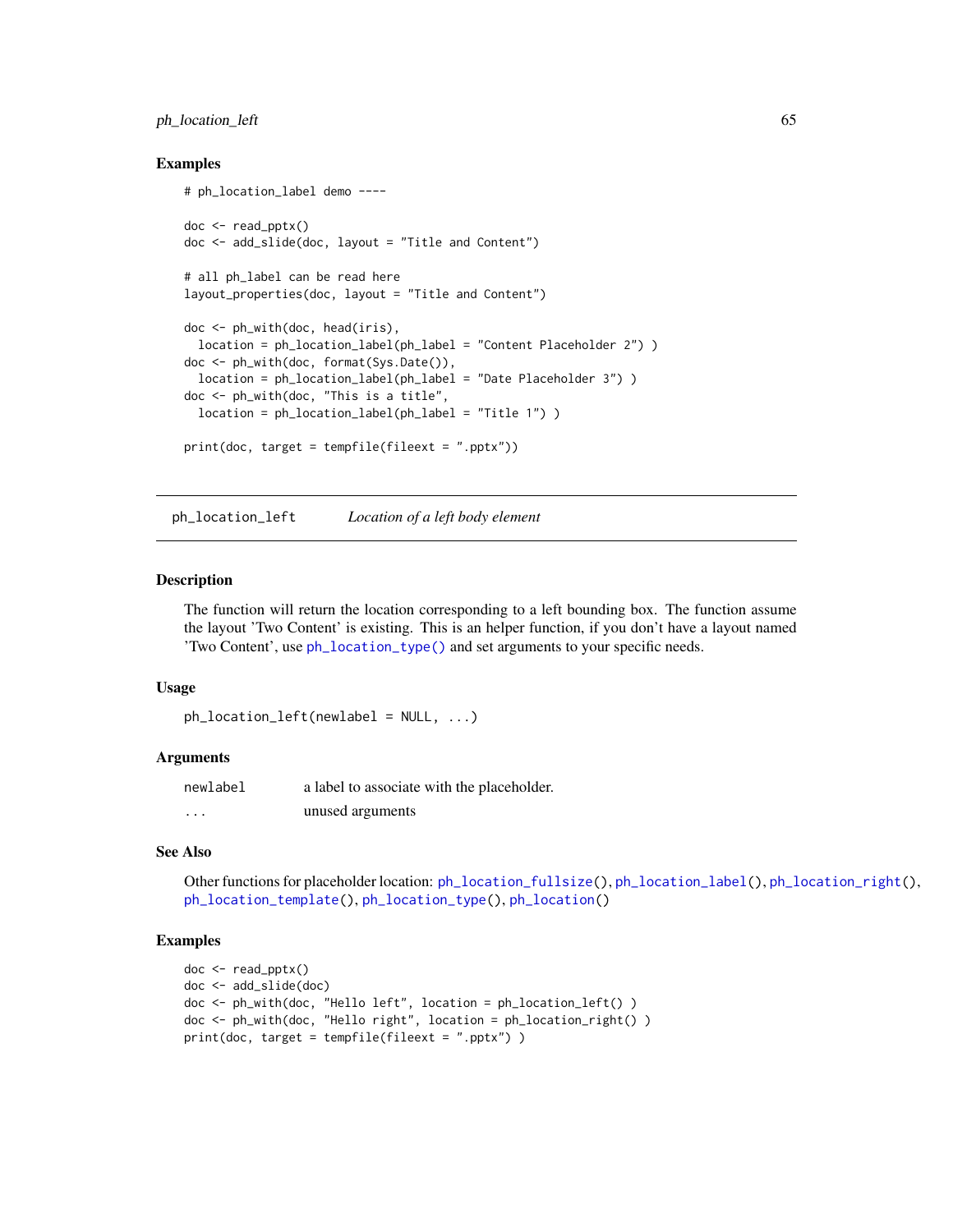<span id="page-65-0"></span>The function will return the location corresponding to a right bounding box. The function assume the layout 'Two Content' is existing. This is an helper function, if you don't have a layout named 'Two Content', use [ph\\_location\\_type\(\)](#page-67-0) and set arguments to your specific needs.

### Usage

```
ph_location_right(newlabel = NULL, ...)
```
### Arguments

| newlabel | a label to associate with the placeholder. |
|----------|--------------------------------------------|
| $\cdots$ | unused arguments                           |

## See Also

Other functions for placeholder location: [ph\\_location\\_fullsize\(](#page-62-0)), [ph\\_location\\_label\(](#page-63-0)), [ph\\_location\\_left\(](#page-64-0)), [ph\\_location\\_template\(](#page-65-1)), [ph\\_location\\_type\(](#page-67-0)), [ph\\_location\(](#page-61-0))

### Examples

```
doc <- read_pptx()
doc <- add_slide(doc)
doc <- ph_with(doc, "Hello left", location = ph_location_left() )
doc <- ph_with(doc, "Hello right", location = ph_location_right() )
print(doc, target = tempfile(fileext = ".pptx") )
```
<span id="page-65-1"></span>ph\_location\_template *Location for a placeholder based on a template*

### Description

The function will return a list that complies with expected format for argument location of function ph\_with. A placeholder will be used as template and its positions will be updated with values left, top, width, height.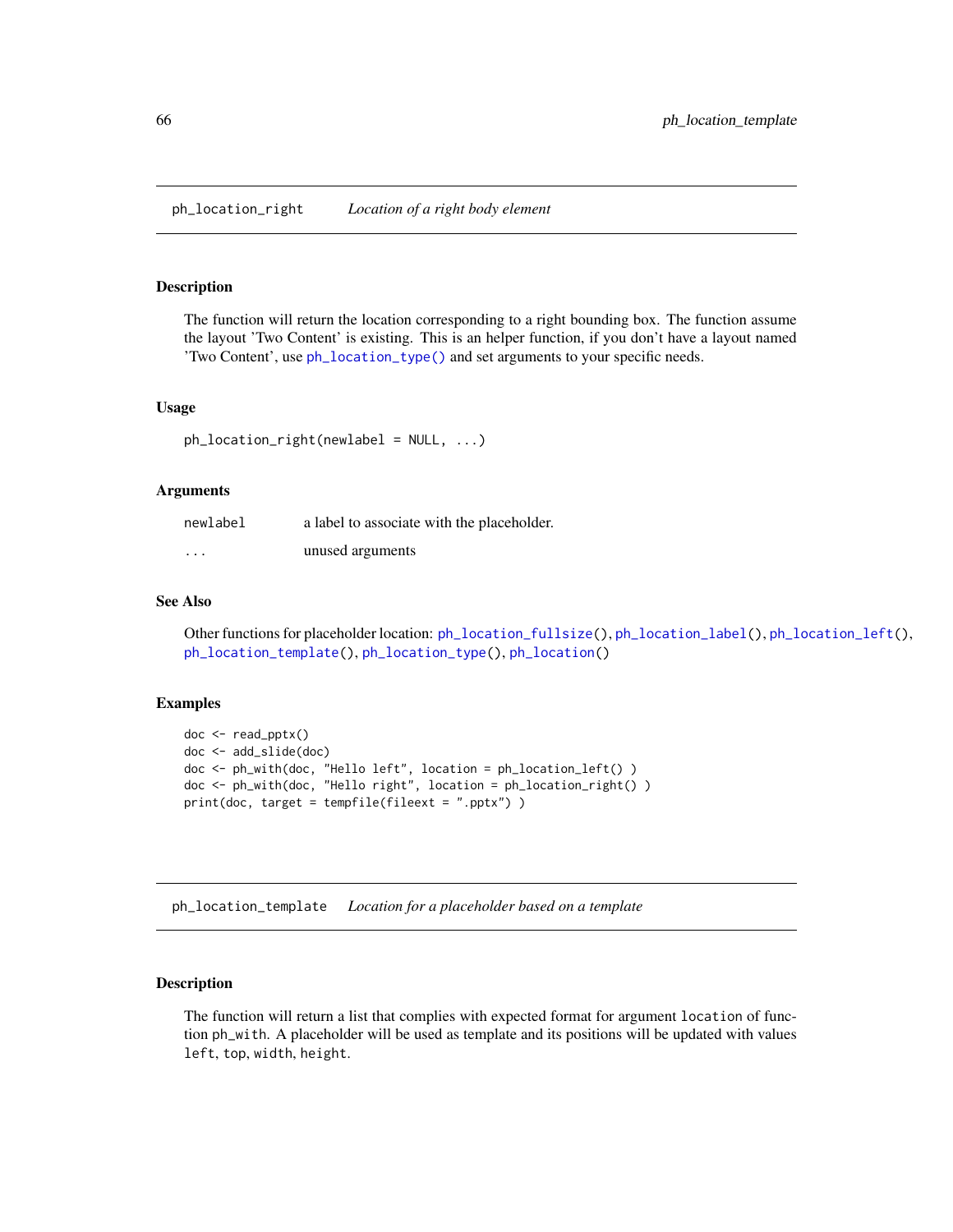ph\_location\_template 67

### Usage

```
ph_location_template(
  left = 1,top = 1,
 width = 4,
  height = 3,
  newlabel = "",
  type = NULL,
  id = 1,...
)
```
### Arguments

| left, top, width, height |                                                                                                                                                                               |
|--------------------------|-------------------------------------------------------------------------------------------------------------------------------------------------------------------------------|
|                          | place holder coordinates in inches.                                                                                                                                           |
| newlabel                 | a label for the placeholder. See section details.                                                                                                                             |
| type                     | placeholder type to look for in the slide layout, one of 'body', 'title', 'ctrTitle',<br>'subTitle', 'dt', 'ftr', 'sldNum'. It will be used as a template placeholder.        |
| id                       | index of the placeholder template. If two body placeholder, there can be two<br>different index: 1 and 2 for the first and second body placeholders defined in the<br>layout. |
| $\ddots$ .               | unused arguments                                                                                                                                                              |

# Details

The location of the bounding box associated to a placeholder within a slide is specified with the left top coordinate, the width and the height. These are defined in inches:

- left left coordinate of the bounding box
- top top coordinate of the bounding box
- width width of the bounding box
- height height of the bounding box

In addition to these attributes, a label can be associated with the shape. Shapes, text boxes, images and other objects will be identified with that label in the Selection Pane of PowerPoint. This label can then be reused by other functions such as  $ph\_location\_label()$ . It can be set with argument newlabel.

## See Also

Other functions for placeholder location: [ph\\_location\\_fullsize\(](#page-62-0)), [ph\\_location\\_label\(](#page-63-0)), [ph\\_location\\_left\(](#page-64-0)), [ph\\_location\\_right\(](#page-65-0)), [ph\\_location\\_type\(](#page-67-0)), [ph\\_location\(](#page-61-0))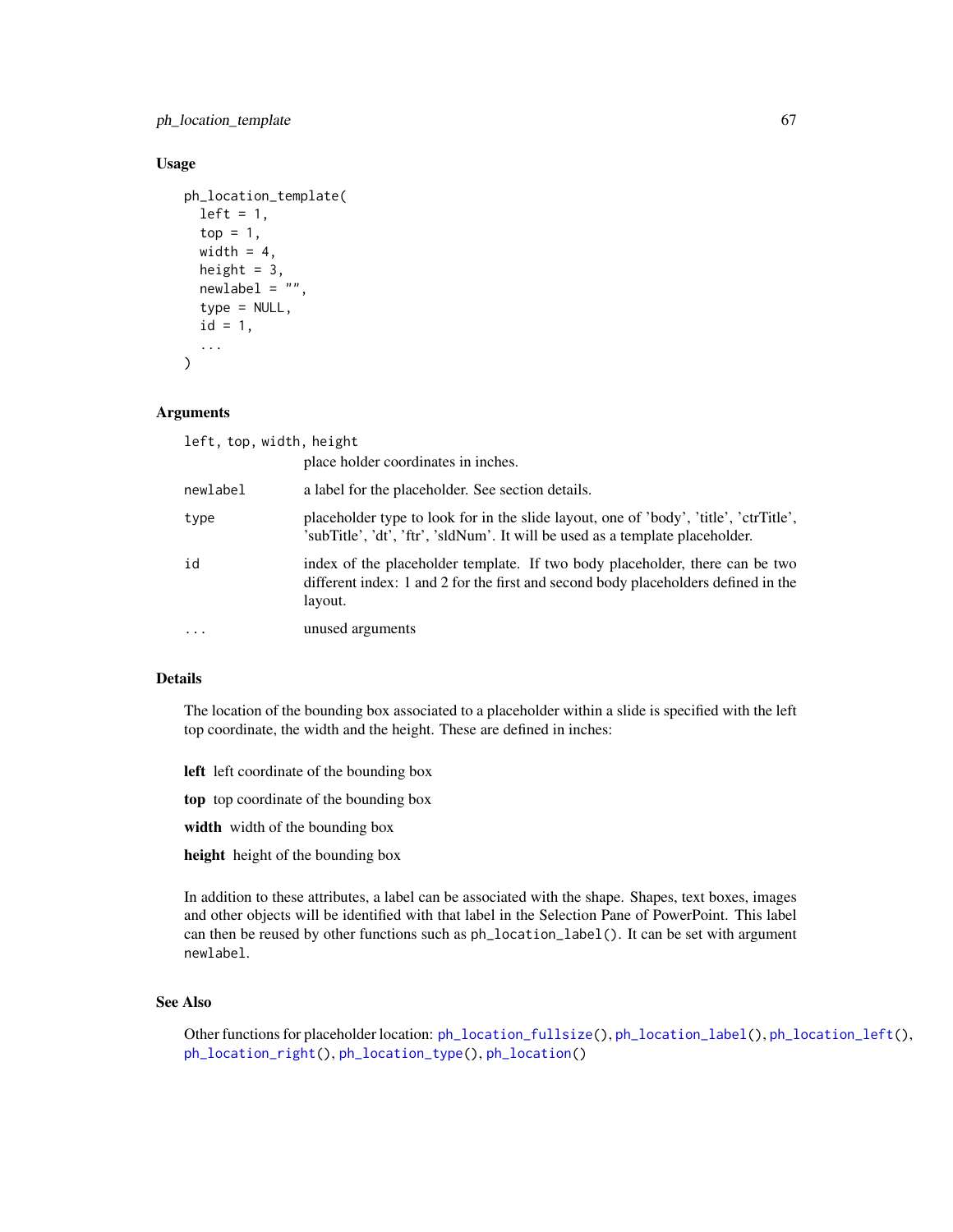# Examples

```
doc <- read_pptx()
doc <- add_slide(doc)
doc <- ph_with(doc, "Title",
 location = ph_location_type(type = "title") )
doc <- ph_with(doc, "Hello world",
   location = ph\_location\_template(top = 4, type = "title")print(doc, target = tempfile(fileext = ".pptx") )
```
<span id="page-67-0"></span>ph\_location\_type *Location of a placeholder based on a type*

## Description

The function will use the type name of the placeholder (e.g. body, title), the layout name and few other criterias to find the corresponding location.

# Usage

```
ph_location_type(
  type = "body",
 position_right = TRUE,
 position_top = TRUE,
 newlabel = NULL,
  id = NULL,...
)
```
## Arguments

| type           | placeholder type to look for in the slide layout, one of 'body', 'title', 'ctrTitle',<br>'subTitle', 'dt', 'ftr', 'sldNum'.                                                                                                                                                                                          |
|----------------|----------------------------------------------------------------------------------------------------------------------------------------------------------------------------------------------------------------------------------------------------------------------------------------------------------------------|
| position_right | the parameter is used when a selection with above parameters does not provide<br>a unique position (for example layout 'Two Content' contains two element of<br>type 'body'). If TRUE, the element the most on the right side will be selected,<br>otherwise the element the most on the left side will be selected. |
| position_top   | same than position_right but applied to top versus bottom.                                                                                                                                                                                                                                                           |
| newlabel       | a label to associate with the placeholder.                                                                                                                                                                                                                                                                           |
| id             | index of the placeholder. If two body placeholder, there can be two different<br>index: 1 and 2 for the first and second body placeholders defined in the layout.<br>If this argument is used, position_right and position_top will be ignored.                                                                      |
| $\ddots$ .     | unused arguments                                                                                                                                                                                                                                                                                                     |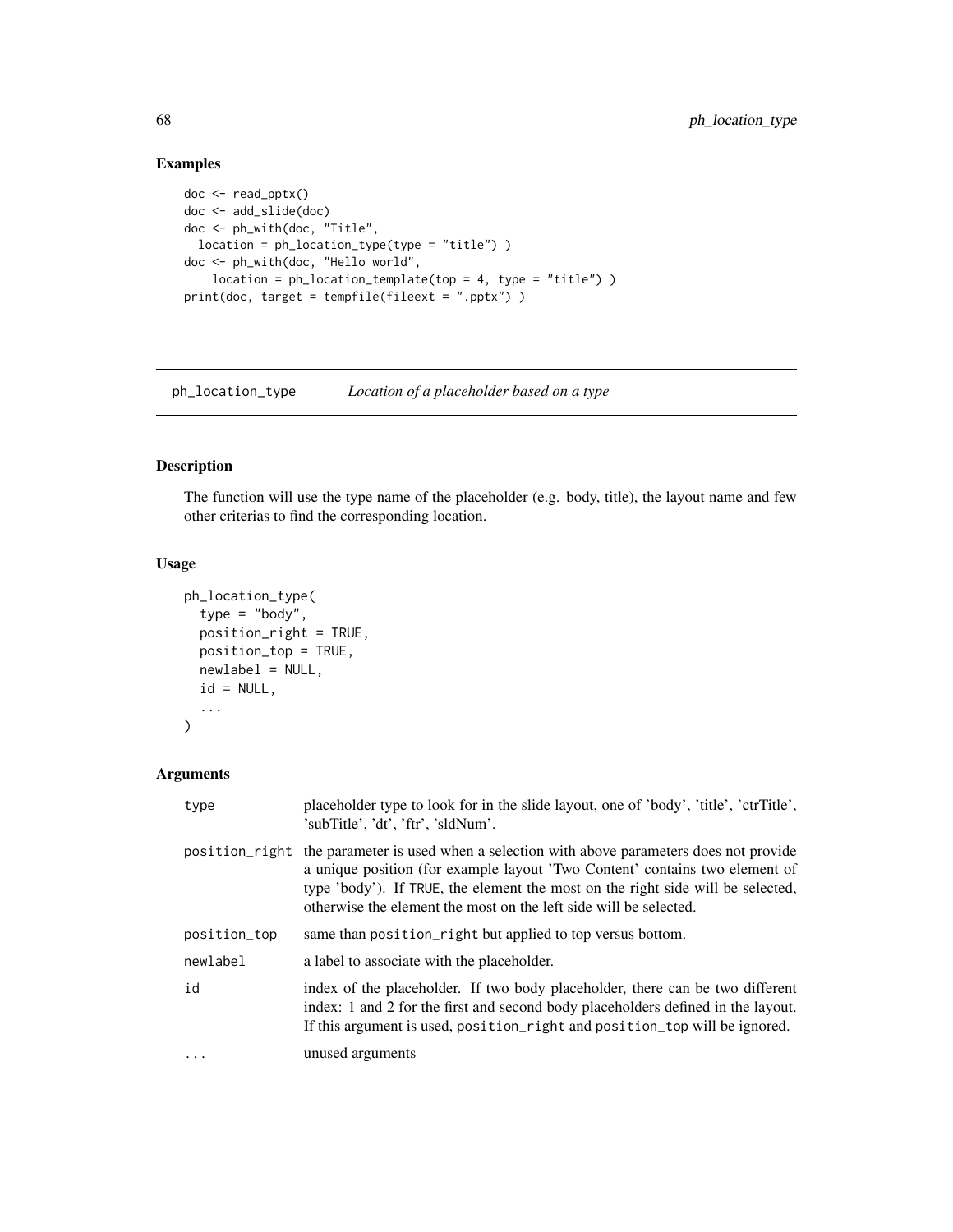#### ph\_location\_type 69

#### Details

The location of the bounding box associated to a placeholder within a slide is specified with the left top coordinate, the width and the height. These are defined in inches:

left left coordinate of the bounding box

top top coordinate of the bounding box

width width of the bounding box

height height of the bounding box

In addition to these attributes, a label can be associated with the shape. Shapes, text boxes, images and other objects will be identified with that label in the Selection Pane of PowerPoint. This label can then be reused by other functions such as ph\_location\_label(). It can be set with argument newlabel.

### See Also

Other functions for placeholder location: [ph\\_location\\_fullsize\(](#page-62-0)), [ph\\_location\\_label\(](#page-63-0)), [ph\\_location\\_left\(](#page-64-0)), [ph\\_location\\_right\(](#page-65-0)), [ph\\_location\\_template\(](#page-65-1)), [ph\\_location\(](#page-61-0))

#### Examples

# ph\_location\_type demo ----

```
loc_title <- ph_location_type(type = "title")
loc_footer <- ph_location_type(type = "ftr")
loc_d t \leq pl\_location\_type(type = "dt")loc_slidenum <- ph_location_type(type = "sldNum")
loc_body <- ph_location_type(type = "body")
```

```
doc <- read_pptx()
doc <- add_slide(doc)
doc \le ph_with(x = doc, "Un titre", location = loc_title)
doc <- ph_with(x = doc, "pied de page", location = loc_footer)
doc < -ph_with(x = doc, format(Sys.DataFrame()), location = loc_dt)
doc \le ph_with(x = doc, "slide 1", location = loc_slidenum)
doc < -ph_with(x = doc, letters[1:10], location = loc_body)loc_subtitle <- ph_location_type(type = "subTitle")
loc_ctrtitle <- ph_location_type(type = "ctrTitle")
doc <- add_slide(doc, layout = "Title Slide", master = "Office Theme")
doc <- ph_with(x = doc, "Un sous titre", location = loc_subtitle)
```
 $doc < -phi$ <sub>L</sub>with(x = doc, "Un titre", location = loc\_ctrtitle)

```
fileout <- tempfile(fileext = ".pptx")
```

```
print(doc, target = fileout)
```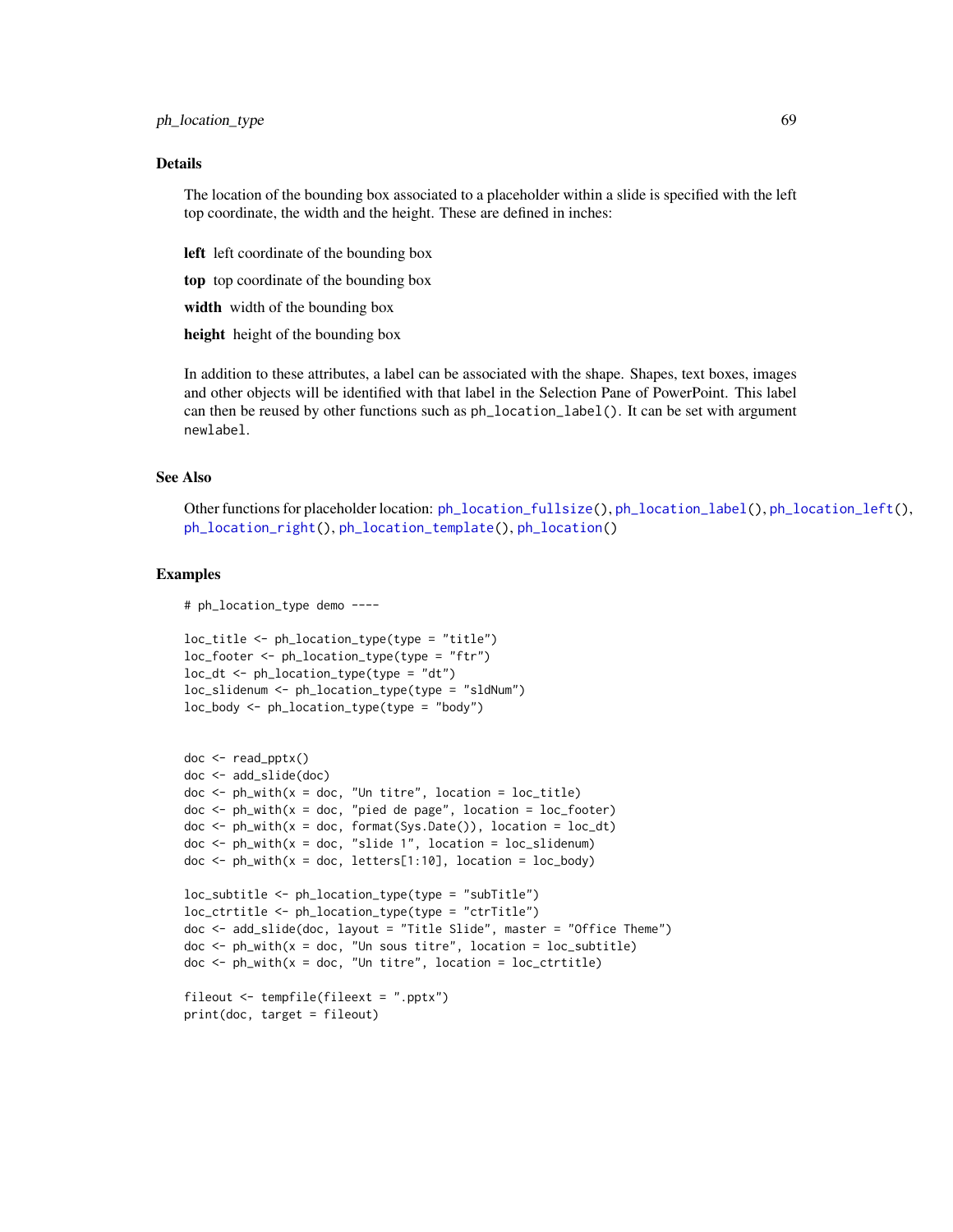<span id="page-69-0"></span>

Remove a shape in a slide.

### Usage

```
ph\_remove(x, type = "body", id = 1, ph\_label = NULL, id_chr = NULL)
```
### Arguments

| $\mathsf{x}$ | an rpptx object                                                                                                                                                                                                                                                                                                |
|--------------|----------------------------------------------------------------------------------------------------------------------------------------------------------------------------------------------------------------------------------------------------------------------------------------------------------------|
| type         | placeholder type                                                                                                                                                                                                                                                                                               |
| id           | placeholder index (integer) for a duplicated type. This is to be used when a<br>placeholder type is not unique in the layout of the current slide, e.g. two place-<br>holders with type 'body'. To add onto the first, use $id = 1$ and $id = 2$ for the<br>second one. Values can be read from slide_summary. |
| ph_label     | label associated to the placeholder. Use column ph_label of result returned by<br>slide_summary.                                                                                                                                                                                                               |
| id chr       | deprecated.                                                                                                                                                                                                                                                                                                    |

### See Also

### [ph\\_with](#page-71-0)

Other functions for placeholders manipulation: [ph\\_hyperlink\(](#page-60-0)), [ph\\_slidelink\(](#page-70-0))

```
fileout <- tempfile(fileext = ".pptx")
dummy_fun <- function(doc){
  doc <- add_slide(doc, layout = "Two Content",
   master = "Office Theme")
  doc \leq ph_with(x = doc, value = "Un titre",
   location = ph_location_type(type = "title"))
  doc \leq ph_with(x = doc, value = "Un corps 1",
   location = ph\_location\_type(type = "body", id = 1))doc \leq ph_with(x = doc, value = "Un corps 2",
   location = ph\_location\_type(type = "body", id = 2))doc
}
doc <- read_pptx()
for(i in 1:3)doc <- dummy_fun(doc)
doc <- on_slide(doc, index = 1)
```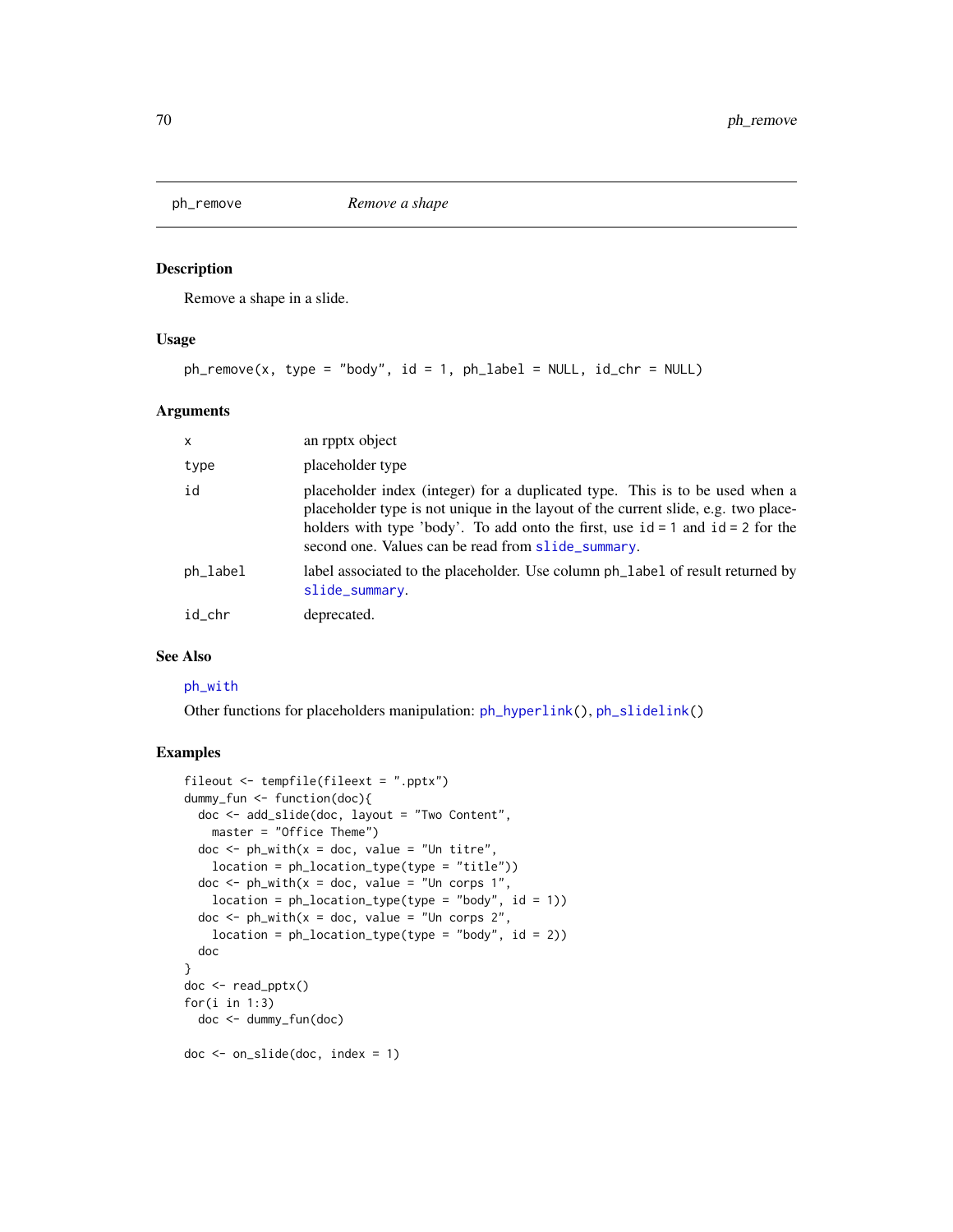# ph\_slidelink 71

```
doc < -ph_{remove}(x = doc, type = "title")doc <- on_slide(doc, index = 2)
doc \le - ph_remove(x = doc, type = "body", id = 2)
doc <- on_slide(doc, index = 3)
doc \le- ph_remove(x = doc, type = "body", id = 1)
print(doc, target = fileout )
```
<span id="page-70-0"></span>ph\_slidelink *Slide link to a placeholder*

# Description

Add slide link to a placeholder in the current slide.

### Usage

```
ph_slidelink(
  x,
  type = "body",
  id = 1,id_chr = NULL,
  ph_label = NULL,
  slide_index
\mathcal{L}
```
### Arguments

| $\mathsf{x}$ | an rpptx object                                                                                                                                                                                                                                                                                                |
|--------------|----------------------------------------------------------------------------------------------------------------------------------------------------------------------------------------------------------------------------------------------------------------------------------------------------------------|
| type         | placeholder type                                                                                                                                                                                                                                                                                               |
| id           | placeholder index (integer) for a duplicated type. This is to be used when a<br>placeholder type is not unique in the layout of the current slide, e.g. two place-<br>holders with type 'body'. To add onto the first, use $id = 1$ and $id = 2$ for the<br>second one. Values can be read from slide_summary. |
| id_chr       | deprecated.                                                                                                                                                                                                                                                                                                    |
| ph_label     | label associated to the placeholder. Use column ph_label of result returned by<br>slide_summary.                                                                                                                                                                                                               |
| slide_index  | slide index to reach                                                                                                                                                                                                                                                                                           |

### See Also

# [ph\\_with](#page-71-0)

Other functions for placeholders manipulation: [ph\\_hyperlink\(](#page-60-0)), [ph\\_remove\(](#page-69-0))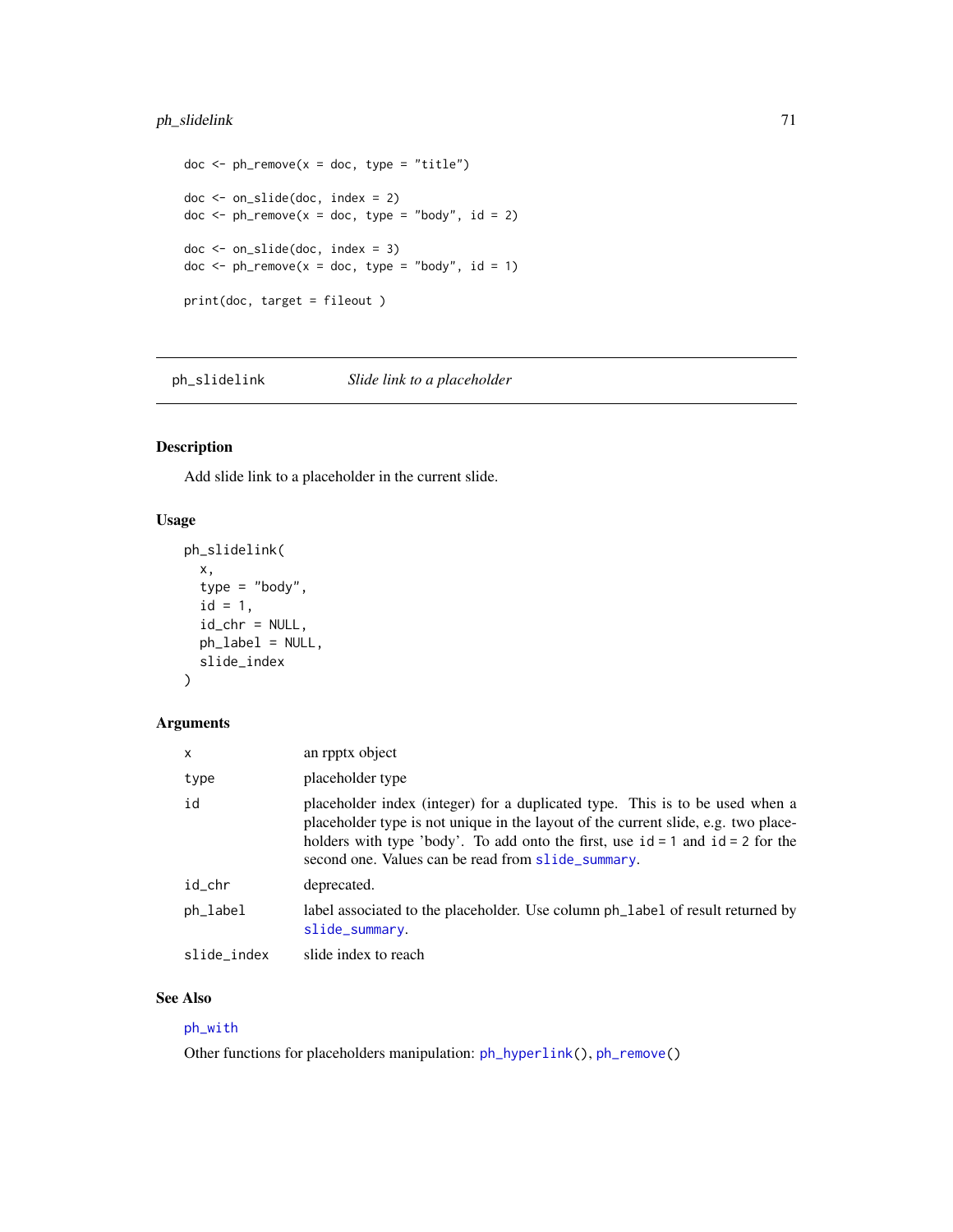### Examples

```
fileout <- tempfile(fileext = ".pptx")
loc_title <- ph_location_type(type = "title")
doc <- read_pptx()
doc <- add_slide(doc)
doc < -ph_with(x = doc, "Un titre 1", location = loc\_title)doc <- add_slide(doc)
doc \leq ph_with(x = doc, "Un titre 2", location = loc_title)
doc <- on_slide(doc, 1)
slide_summary(doc) # read column ph_label here
doc \le ph_slidelink(x = doc, ph_label = "Title 1", slide_index = 2)
print(doc, target = fileout )
```
### <span id="page-71-0"></span>ph\_with *Add objects on the current slide*

#### Description

add object into a new shape in the current slide. This function is able to add all supported outputs to a presentation. See section Methods (by class) to see supported outputs.

#### Usage

```
ph_with(x, value, location, ...)
## S3 method for class 'character'
ph_with(x, value, location, ...)
## S3 method for class 'numeric'
ph_with(x, value, location, format_fun = format, ...)
## S3 method for class 'factor'
ph_with(x, value, location, ...)
## S3 method for class 'logical'
ph_with(x, value, location, format_fun = format, ...)
## S3 method for class 'block_list'
ph_with(x, value, location, level_list = integer(0), ...)## S3 method for class 'unordered_list'
ph_with(x, value, location, ...)
## S3 method for class 'data.frame'
ph_with(
 x,
```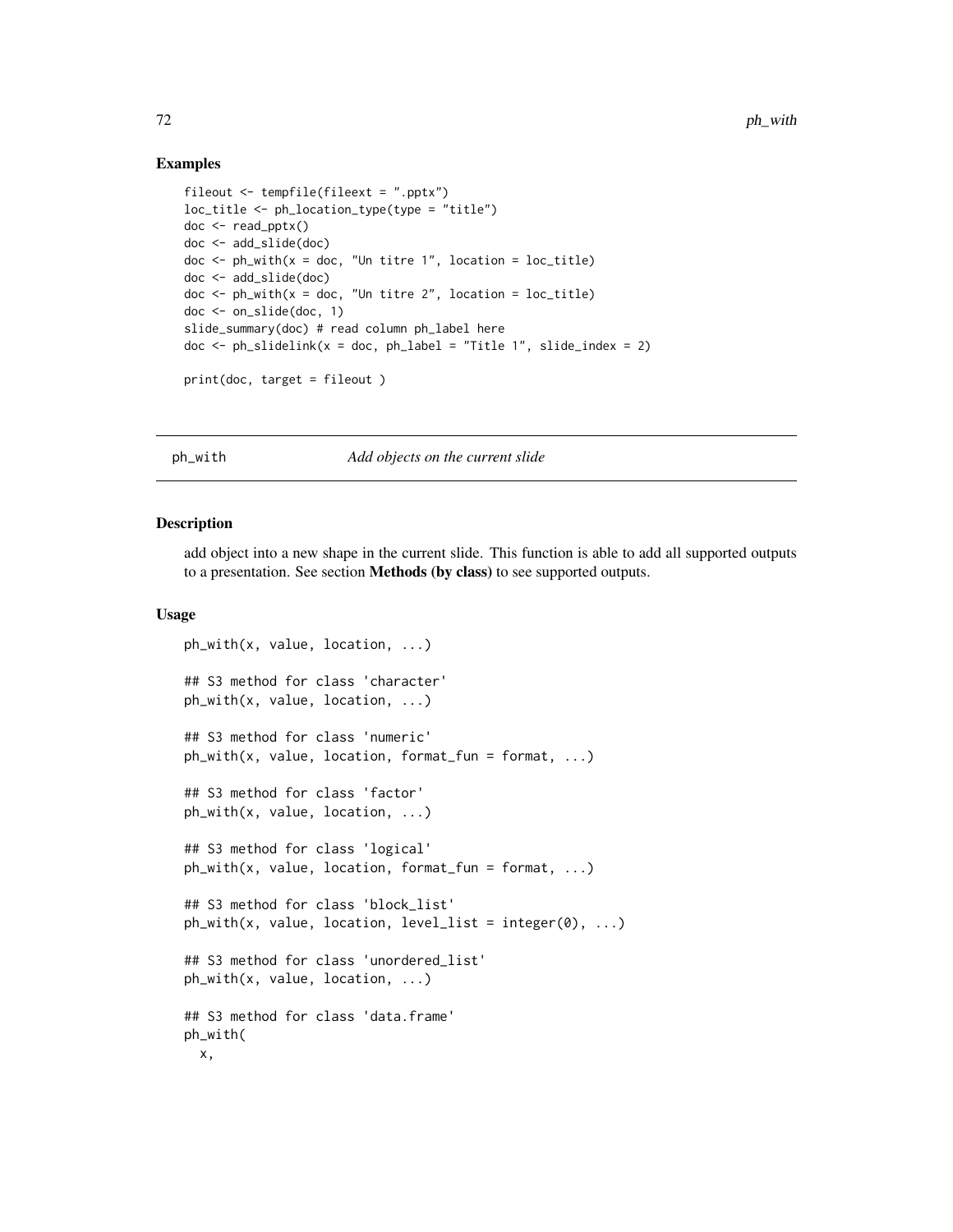```
value,
 location,
 header = TRUE,
 tcf = table_conditional_formatting(),
  alignment = NULL,
  ...
\mathcal{L}## S3 method for class 'gg'
ph_with(x, value, location, res = 300, alt\_text, scale = 1, ...)## S3 method for class 'plot_instr'
ph_with(x, value, location, res = 300, ...)## S3 method for class 'external_img'
ph_with(x, value, location, use_loc_size = TRUE, ...)
## S3 method for class 'fpar'
ph_with(x, value, location, ...)
## S3 method for class 'empty_content'
ph_with(x, value, location, ...)
## S3 method for class 'xml_document'
```
ph\_with(x, value, location, ...)

# Arguments

| $\times$   | an rpptx object                                                                                                                                                                                                                                                                         |
|------------|-----------------------------------------------------------------------------------------------------------------------------------------------------------------------------------------------------------------------------------------------------------------------------------------|
| value      | object to add as a new shape. Supported objects are vectors, data.frame, graph-<br>ics, block of formatted paragraphs, unordered list of formatted paragraphs, pretty<br>tables with package flextable, editable graphics with package rvg, 'Microsoft'<br>charts with package mschart. |
| location   | a placeholder location object. It will be used to specify the location of the new<br>shape. This location can be defined with a call to one of the ph_location func-<br>tions. See section "see also".                                                                                  |
|            | further arguments passed to or from other methods. When adding a ggplot<br>object or plot_instr, these arguments will be used by png function.                                                                                                                                          |
| format_fun | format function for non character vectors                                                                                                                                                                                                                                               |
| level_list | The list of levels for hierarchy structure as integer values. If used the object is<br>formated as an unordered list. If 1 and 2, item 1 level will be 1, item 2 level will<br>be 2.                                                                                                    |
| header     | display header if TRUE                                                                                                                                                                                                                                                                  |
| tcf        | conditional formatting settings defined by table_conditional_formatting()                                                                                                                                                                                                               |
| alignment  | alignment for each columns, 'l' for left, 'r' for right and 'c' for center. Default<br>to NULL.                                                                                                                                                                                         |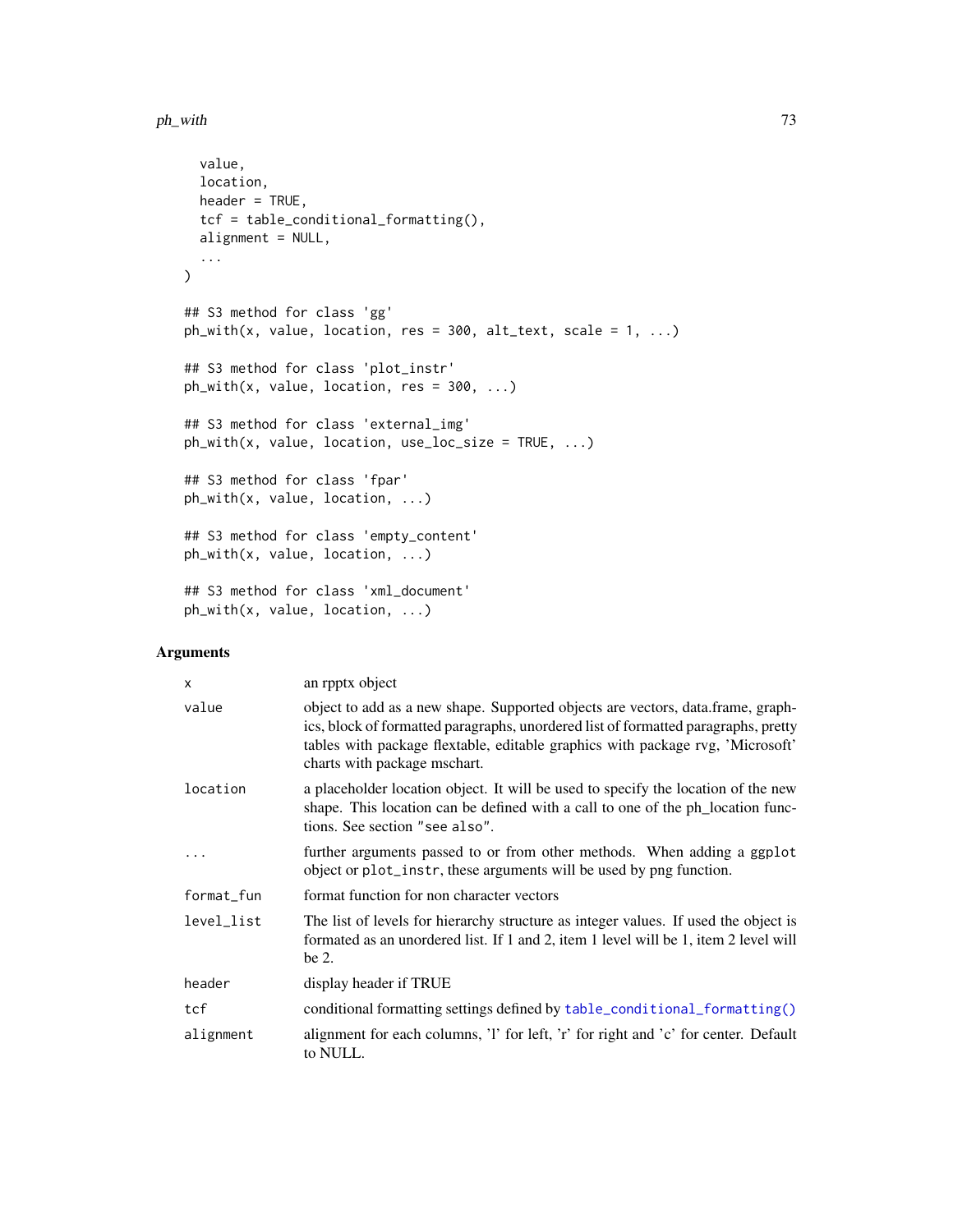| res          | resolution of the png image in ppi                           |
|--------------|--------------------------------------------------------------|
| alt text     | Alt-text for screen-readers                                  |
| scale        | Multiplicative scaling factor, same as in ggsave             |
| use loc size | if set to FALSE, external_img width and height will be used. |

#### Methods (by class)

- character: add a character vector to a new shape on the current slide, values will be added as paragraphs.
- numeric: add a numeric vector to a new shape on the current slide, values will be be first formatted then added as paragraphs.
- factor: add a factor vector to a new shape on the current slide, values will be be converted as character and then added as paragraphs.
- block\_list: add a [block\\_list](#page-7-0) made of [fpar](#page-41-0) to a new shape on the current slide.
- unordered\_list: add a [unordered\\_list](#page-106-0) made of [fpar](#page-41-0) to a new shape on the current slide.
- data.frame: add a data.frame to a new shape on the current slide with function [block\\_table\(\)](#page-10-0). Use package flextable instead for more advanced formattings.
- gg: add a ggplot object to a new shape on the current slide. Use package rvg for more advanced graphical features.
- plot\_instr: add an R plot to a new shape on the current slide. Use package rvg for more advanced graphical features.
- external\_img: add a [external\\_img](#page-40-0) to a new shape on the current slide.

When value is a external\_img object, image will be copied into the PowerPoint presentation. The width and height specified in call to external\_img will be ignored, their values will be those of the location, unless use loc size is set to FALSE.

- fpar: add an [fpar](#page-41-0) to a new shape on the current slide as a single paragraph in a [block\\_list](#page-7-0).
- empty\_content: add an [empty\\_content](#page-39-0) to a new shape on the current slide.
- xml\_document: add an xml\_document object to a new shape on the current slide. This function is to be used to add custom openxml code.

### Illustrations

### See Also

[ph\\_location\\_type,](#page-67-0) [ph\\_location,](#page-61-0) [ph\\_location\\_label,](#page-63-0) [ph\\_location\\_left,](#page-64-0) [ph\\_location\\_right,](#page-65-0) [ph\\_location\\_fullsize,](#page-62-0) [ph\\_location\\_template](#page-65-1)

```
# this name will be used to print the file
# change it to "youfile.pptx" to write the pptx
# file in your working directory.
fileout <- tempfile(fileext = ".pptx")
```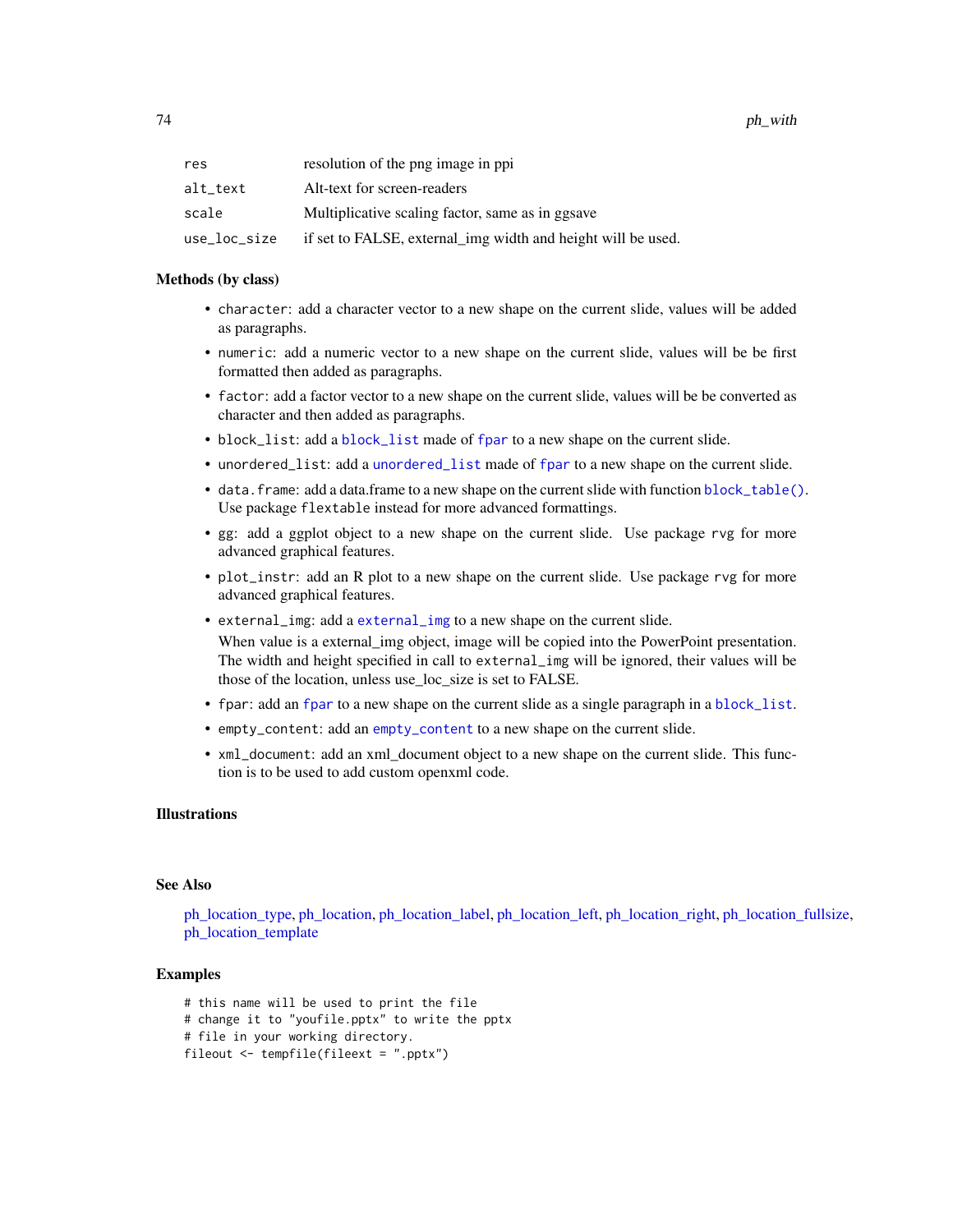```
doc_1 < - read_pptx()
sz <- slide_size(doc_1)
# add text and a table ----
doc_1 <- add_slide(doc_1, layout = "Two Content", master = "Office Theme")
doc_1 < -ph_with(x = doc_1, value = c("Table cars"),location = ph_location_type(type = "title") )
doc_1 \leftarrow ph\_with(x = doc_1, value = names(cars),location = ph_location_left() )
doc_1 < -ph_with(x = doc_1, value = cars,location = ph_location_right() )
# add a base plot ----
anyplot \leq plot_instr(code = {
  col <- c("#440154FF", "#443A83FF", "#31688EFF",
           "#21908CFF", "#35B779FF", "#8FD744FF", "#FDE725FF")
 barplot(1:7, col = col, yaxt="n")
})
doc_1 <- add_slide(doc_1)
doc_1 <- ph_with( doc_1, anyplot,
 location = ph_location_fullsize(),
 bg = "#006699")
# add a ggplot2 plot ----
if( require("ggplot2") ){
 doc_1 <- add_slide(doc_1)
 gg_plot <- ggplot(data = iris ) +
   geom_point(mapping = aes(Sepal.Length, Petal.Length),
               size = 3) +
   theme_minimal()
 doc_1 < -ph_with(x = doc_1, value = gg_plot,location = ph_location_type(type = "body"),
                   bg = "transparent")
 doc_1 \leftarrow ph\_with(x = doc_1, value = "graphic title",location = ph_location_type(type="title") )
}
# add a external images ----
doc_1 <- add_slide(doc_1, layout = "Title and Content",
                   master = "Office Theme")
doc_1 < -ph_with(x = doc_1, value = empty_count(t),location = ph\_location(left = 0, top = 0,width = sz$width, height = sz$height, bg = "black") )
svg_file <- file.path(R.home(component = "doc"), "html/Rlogo.svg")
if( require("rsvg") ){
 doc_1 \leftarrow ph\_with(x = doc_1, value = "External images",location = ph_location_type(type = "title") )
 doc_1 <- ph_with(x = doc_1, external_img(svg_file, 100/72, 76/72),
                   location = ph_location_right(), use_loc_size = FALSE )
 doc_1 \leftarrow ph\_with(x = doc_1, external_img(sys_file),
```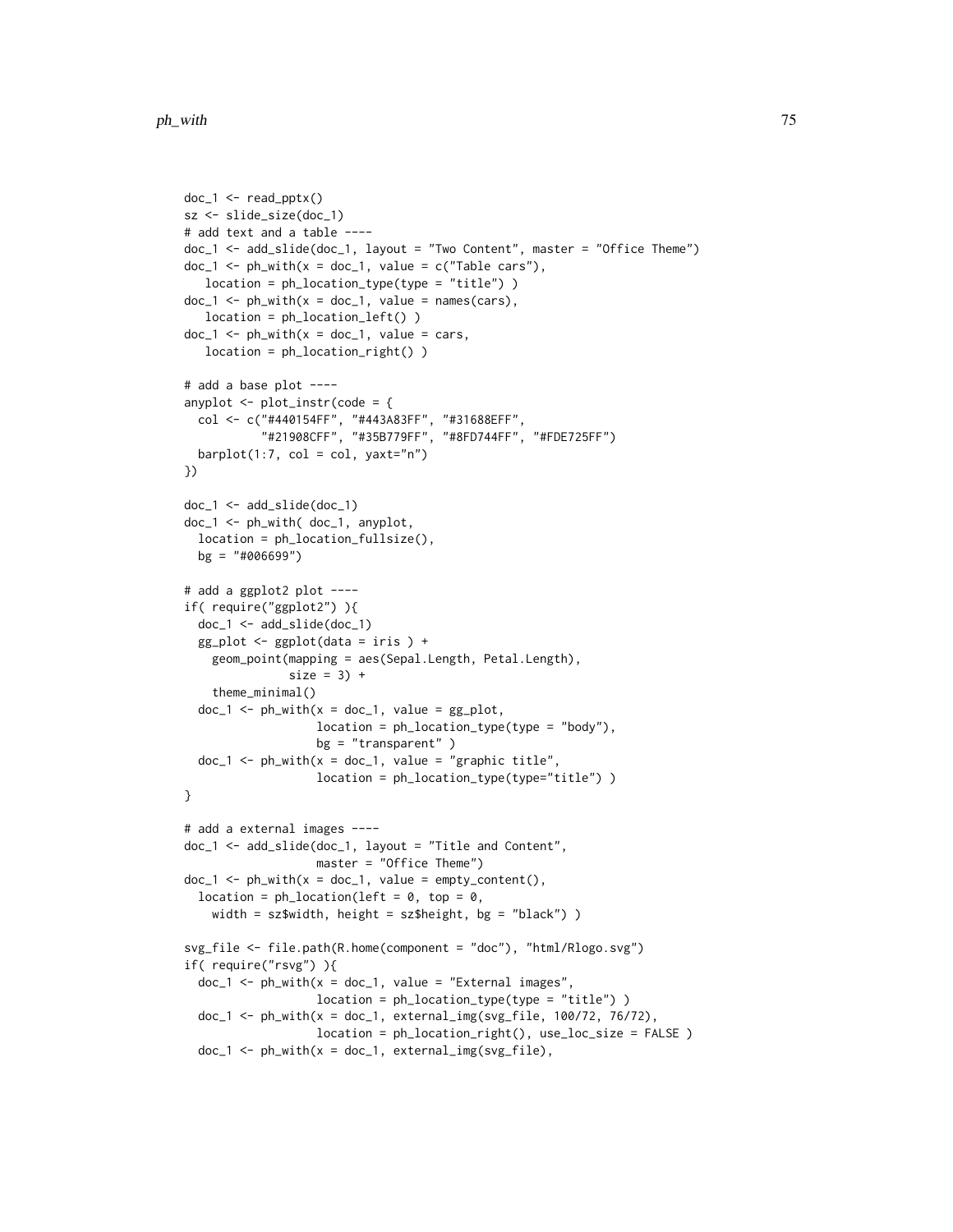```
location = ph_location_left(),
                   use_loc_size = TRUE )
}
# add a block_list ----
dummy_text <- readLines(system.file(package = "officer",
 "doc_examples/text.txt"))
fp_1 \leftarrow fp_text(bold = TRUE, color = "pink", font.size = 0)fp_2 \leftarrow fp_text(bold = TRUE, font.size = 0)fp_3 \leftarrow fp_text(italic = TRUE, color='red", font.size = 0)bl <- block_list(
 fpar(ftext("hello world", fp_1)),
 fpar(
   ftext("hello", fp_2),
   ftext("hello", fp_3)
 ),
 dummy_text
\mathcal{L}doc_1 <- add_slide(doc_1)
doc_1 < -ph_with(x = doc_1, value = bl,location = ph_location_type(type="body") )
# fpar ------
fpt <- fp_text(bold = TRUE, font.family = "Bradley Hand",
      font.size = 150, color = "#F5595B")
hw \leftarrow fpar(
 ftext("hello ", fpt),
 hyperlink_ftext(
   href = "https://cran.r-project.org/index.html",
   text = "cran", prop = fpt)\mathcal{L}doc_1 <- add_slide(doc_1)
doc_1 < -ph_with(x = doc_1, value = hw,location = ph_location_type(type="body") )
# unordered_list ----
ul <- unordered_list(
 level_list = c(1, 2, 2, 3, 3, 1),str_list = c("Level1", "Level2", "Level2", "Level3", "Level3", "Level1"),
 style = fp_{text{(color = "red", font.size = 0)}doc_1 <- add_slide(doc_1)
doc_1 < -ph_with(x = doc_1, value = ul,location = ph_location_type() )
print(doc_1, target = fileout )
```
<span id="page-75-0"></span>plot\_instr *Wrap plot instructions for png plotting in Powerpoint or Word*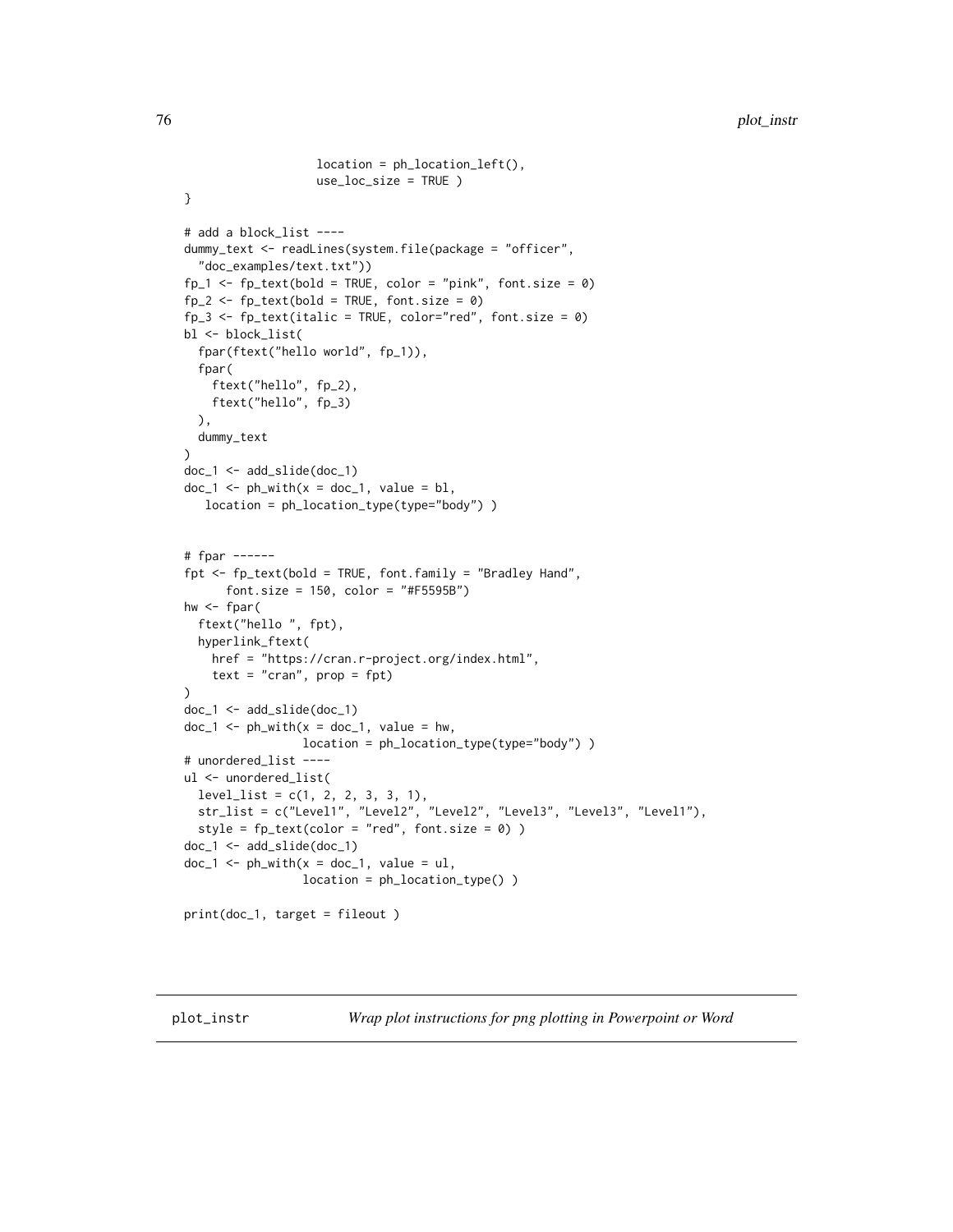A simple wrapper to capture plot instructions that will be executed and copied in a document. It produces an object of class 'plot\_instr' with a corresponding method [ph\\_with\(\)](#page-71-0) and [body\\_add\\_plot\(\)](#page-19-0).

The function enable usage of any R plot with argument code. Wrap your code between curly bracket if more than a single expression.

#### Usage

plot\_instr(code)

#### Arguments

code plotting instructions

### See Also

[ph\\_with\(\)](#page-71-0), [body\\_add\\_plot\(\)](#page-19-0)

Other block functions for reporting: [block\\_caption\(](#page-6-0)), [block\\_list\(](#page-7-0)), [block\\_pour\\_docx\(](#page-8-0)), [block\\_section\(](#page-9-0)), [block\\_table\(](#page-10-0)), [block\\_toc\(](#page-11-0)), [fpar\(](#page-41-0)), [unordered\\_list\(](#page-106-0))

### Examples

```
# plot_instr demo ----
anyplot <- plot_instr(code = {
 barplot(1:5, col = 2:6)})
doc <- read_docx()
doc < - body\_add(doc, anyplot, width = 5, height = 4)print(doc, target = template(fileext = ".docx"))doc <- read_pptx()
doc <- add_slide(doc)
doc <- ph_with(
 doc, anyplot,
 location = ph_location_fullsize(),
 bg = "#00000066", pointsize = 12)
print(doc, target = tempfile(fileext = ".pptx"))
```
<span id="page-76-0"></span>plot\_layout\_properties

*Slide layout properties plot*

#### Description

Plot slide layout properties and print informations into defined placeholders. This can be useful to help visualise placeholders locations and identifier.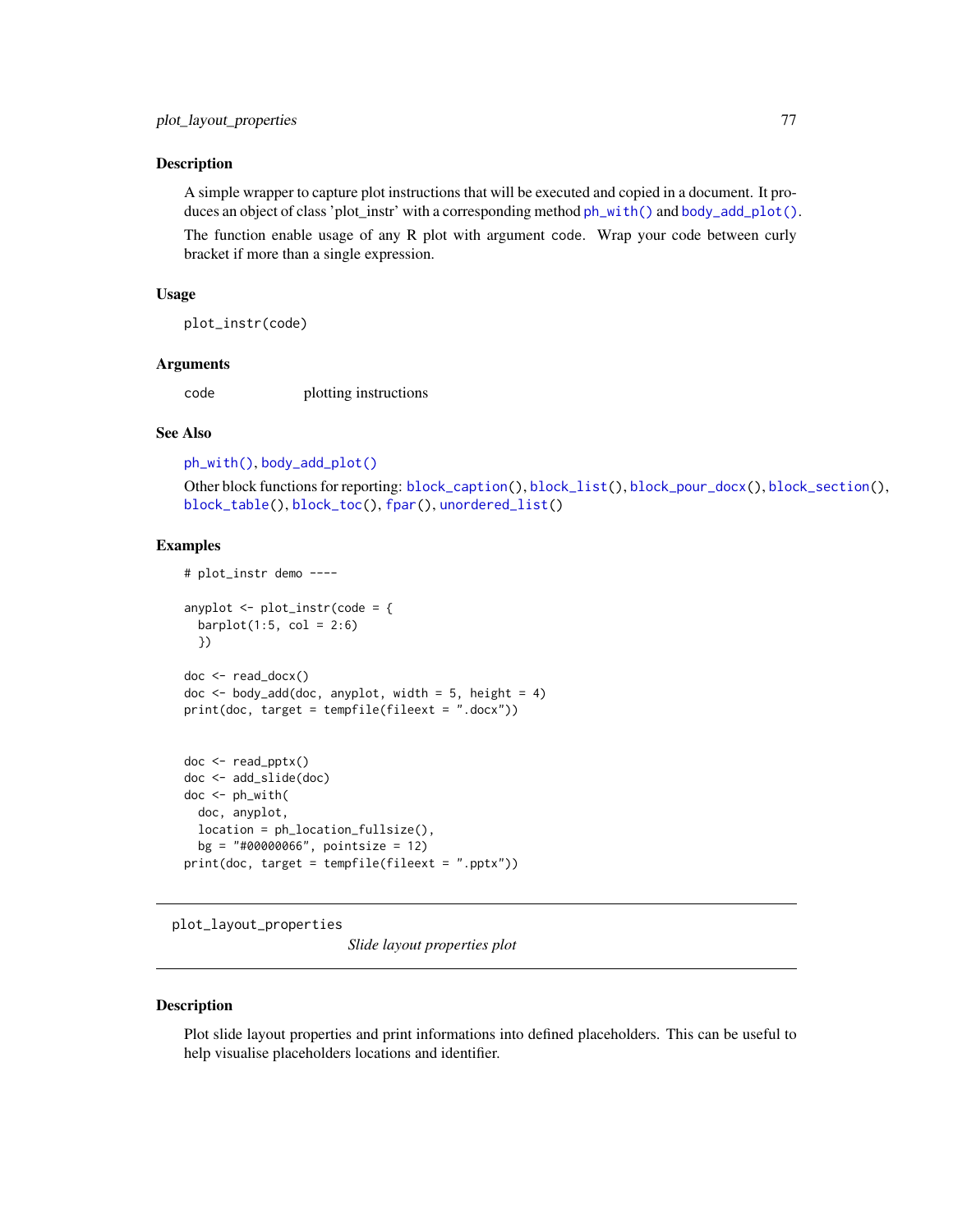#### Usage

plot\_layout\_properties(x, layout = NULL, master = NULL, labels = TRUE)

#### Arguments

| $\mathsf{x}$ | an rpptx object                                                                                             |
|--------------|-------------------------------------------------------------------------------------------------------------|
| layout       | slide layout name to use                                                                                    |
| master       | master layout name where layout is located                                                                  |
| labels       | if TRUE, placeholder labels will be printed, if FALSE placeholder types and<br>identifiers will be printed. |

## See Also

Other functions for reading presentation informations: [annotate\\_base\(](#page-4-0)), [color\\_scheme\(](#page-33-0)), [doc\\_properties\(](#page-38-0)), [layout\\_properties\(](#page-51-0)), [layout\\_summary\(](#page-51-1)), [length.rpptx\(](#page-53-0)), [slide\\_size\(](#page-97-0)), [slide\\_summary\(](#page-98-0))

#### Examples

```
x <- read_pptx()
plot_layout_properties(x = x, layout = "Title Slide",
 master = "Office Theme" )
plot_layout_properties( x = x, layout = "Two Content" )
```
pptx\_summary *PowerPoint content in a data.frame*

#### Description

Read content of a PowerPoint document and return a dataset representing the document.

### Usage

pptx\_summary(x)

#### Arguments

x an rpptx object

```
example_pptx <- system.file(package = "officer",
  "doc_examples/example.pptx")
doc <- read_pptx(example_pptx)
pptx_summary(doc)
pptx_summary(example_pptx)
```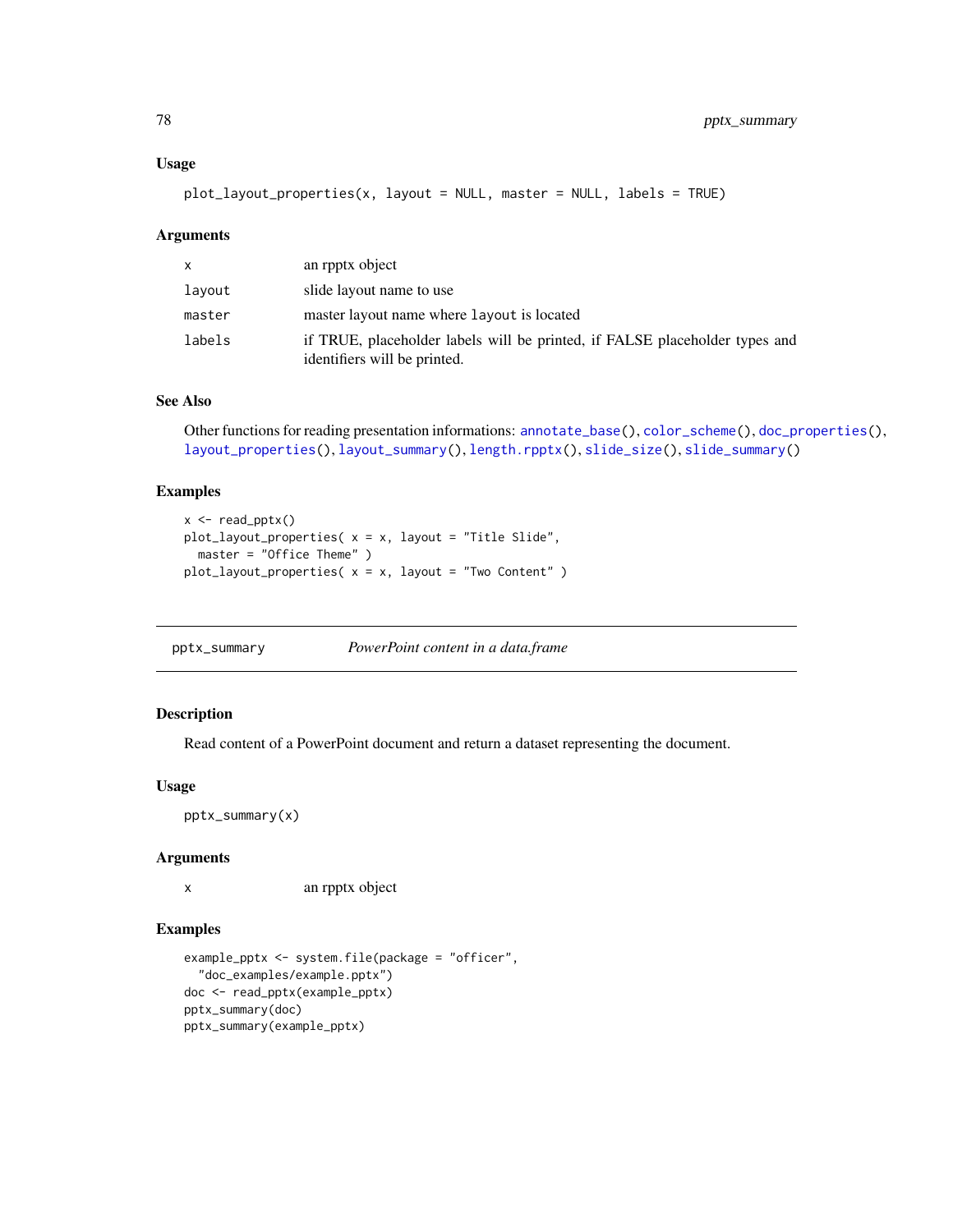<span id="page-78-0"></span>

Write a 'PowerPoint' file with an object of class 'rpptx' (created with [read\\_pptx\(\)](#page-82-0)).

### Usage

```
## S3 method for class 'rpptx'
print(x, target = NULL, ...)
```
#### Arguments

| $\mathsf{x}$ | an rpptx object                |
|--------------|--------------------------------|
| target       | path to the pptx file to write |
| $\cdot$      | unused                         |

# See Also

[read\\_pptx](#page-82-0)

## Examples

```
# write a rdocx object in a docx file ----
file <- tempfile(fileext = ".pptx")
doc <- read_pptx()
print(doc, target = file)
```
<span id="page-78-1"></span>prop\_section *Section properties*

#### Description

A section is a grouping of blocks (ie. paragraphs and tables) that have a set of properties that define pages on which the text will appear.

A Section properties object stores information about page composition, such as page size, page orientation, borders and margins.

### Usage

```
prop_section(
  page_size = NULL,
  page_margins = NULL,
  type = NULL,
  section_columns = NULL
\mathcal{E}
```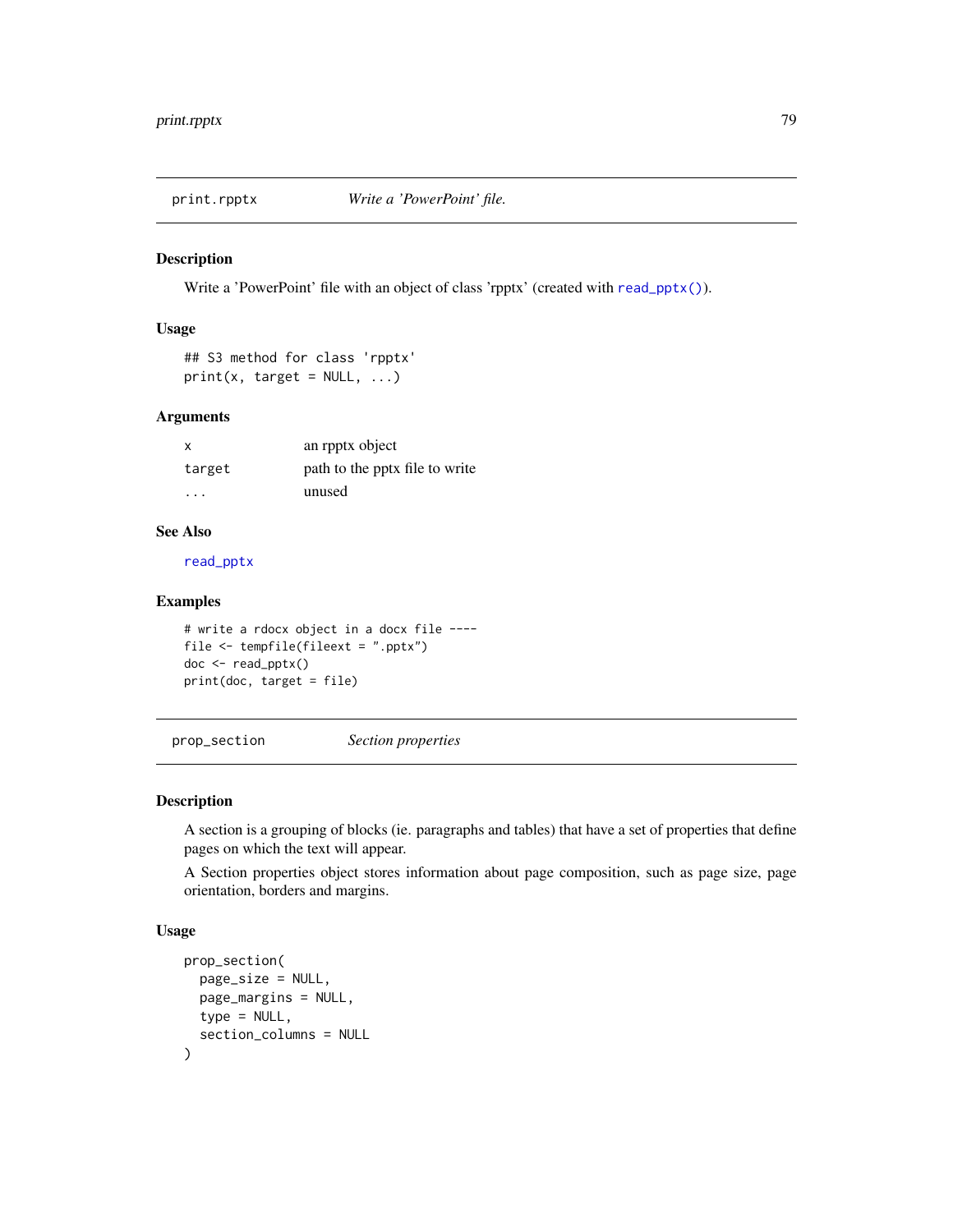#### Arguments

| page_size       | page dimensions, an object generated with function page_size.                                                                                                                                                                                                                                                                                                                                             |
|-----------------|-----------------------------------------------------------------------------------------------------------------------------------------------------------------------------------------------------------------------------------------------------------------------------------------------------------------------------------------------------------------------------------------------------------|
| page_margins    | page margins, an object generated with function page mar.                                                                                                                                                                                                                                                                                                                                                 |
| type            | Section type. It defines how the contents of the section will be placed relative<br>to the previous section. Available types are "continuous" (begins the section<br>on the next paragraph), "evenPage" (begins on the next even-numbered page),<br>"nextColumn" (begins on the next column on the page), "nextPage" (begins on<br>the following page), "oddPage" (begins on the next odd-numbered page). |
| section_columns |                                                                                                                                                                                                                                                                                                                                                                                                           |
|                 | section columns, an object generated with function section columns.                                                                                                                                                                                                                                                                                                                                       |

#### Illustrations

#### Note

There is no support yet for header and footer contents definition.

### See Also

#### block section

Other functions for section definition: [page\\_mar\(](#page-58-0)), [page\\_size\(](#page-59-0)), [section\\_columns\(](#page-92-0))

```
library(officer)
landscape_one_column <- block_section(
  prop_section(
    page_size = page_size(orient = "landscape"), type = "continuous"
  )
)
landscape_two_columns <- block_section(
  prop_section(
   page_size = page_size(orient = "landscape"), type = "continuous",
    section_columns = section_columns(widths = c(4.75, 4.75))
  )
)
doc_1 <- read_docx()
# there starts section with landscape_one_column
doc_1 <- body_add_table(doc_1, value = mtcars[1:10,], style = "table_template")
doc_1 <- body_end_block_section(doc_1, value = landscape_one_column)
# there stops section with landscape_one_column
# there starts section with landscape_two_columns
```

```
doc_1 \leftarrow body\_add\_par(doc_1, value = paste(rep(letters, 50), collapse = ""))doc_1 <- body_end_block_section(doc_1, value = landscape_two_columns)
```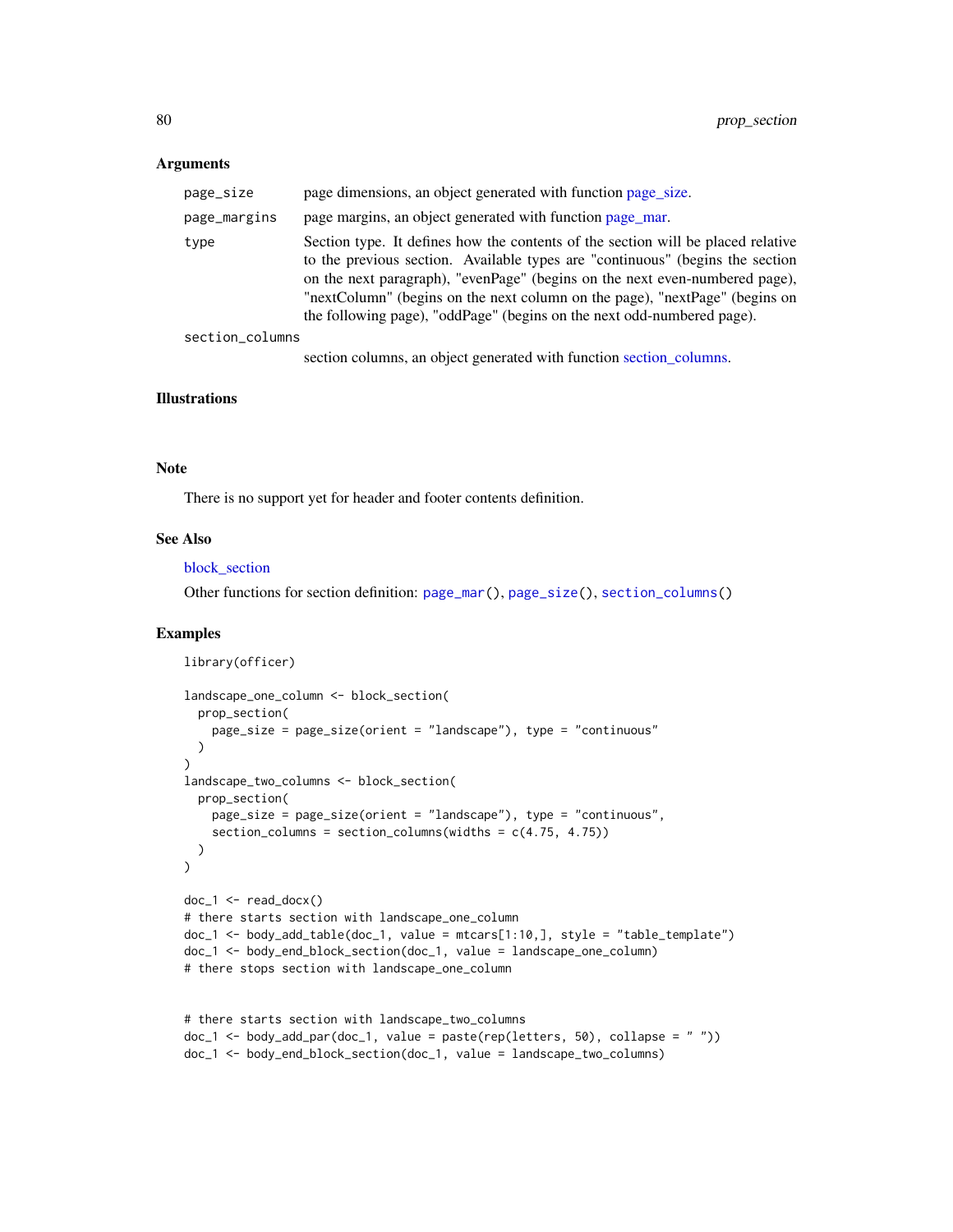```
# there stops section with landscape_two_columns
doc_1 <- body_add_table(doc_1, value = mtcars[1:25,], style = "table_template")
print(doc_1, target = tempfile(fileext = ".docx"))
```
<span id="page-80-0"></span>prop\_table *Table properties*

### Description

Define table properties such as fixed or autofit layout, table width in the document, eventually column widths.

# Usage

```
prop_table(
  style = NA_character_,
  layout = table_layout(),
 width = table_width(),
  stylenames = table_stylenames(),
  colwidths = table_colwidths(),
  tcf = table_conditional_formatting(),
  align = "center"
\lambda
```
## Arguments

| style      | table style to be used to format table                                    |
|------------|---------------------------------------------------------------------------|
| layout     | layout defined by $table\_layout()$ ,                                     |
| width      | table width in the document defined by $table\_width()$                   |
| stylenames | columns styles defined by table_stylenames()                              |
| colwidths  | column widths defined by table_colwidths()                                |
| tcf        | conditional formatting settings defined by table_conditional_formatting() |
| align      | table alignment (one of left, center or right)                            |

### See Also

Other functions for table definition: [table\\_colwidths\(](#page-103-1)), [table\\_conditional\\_formatting\(](#page-103-0)), [table\\_layout\(](#page-104-0)), [table\\_stylenames\(](#page-105-0)), [table\\_width\(](#page-106-1))

```
prop_table()
to_wml(prop_table())
```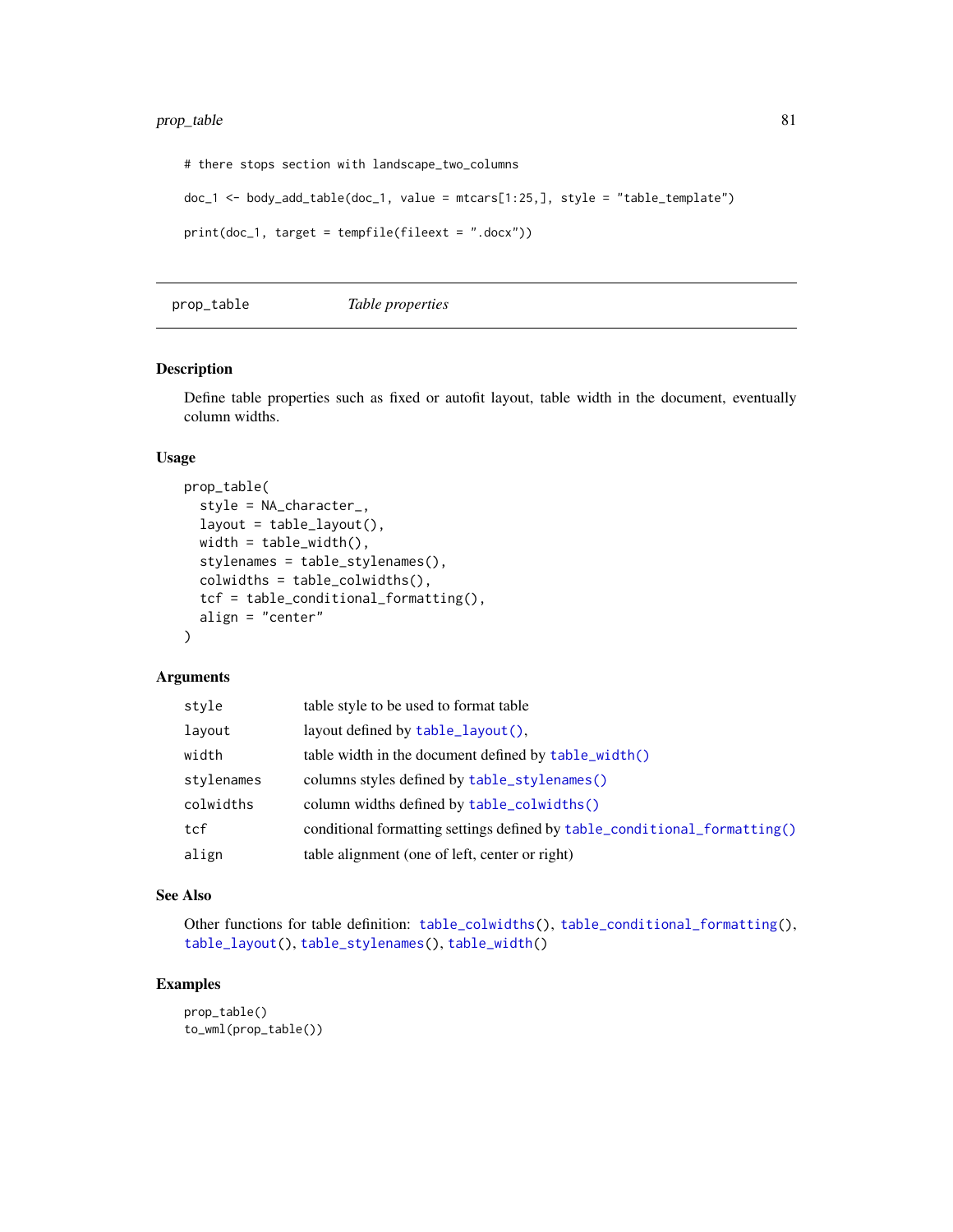read and import a docx file as an R object representing the document. When no file is specified, it uses a default empty file.

Use then this object to add content to it and create Word files from R.

#### Usage

read\_docx(path = NULL)

## S3 method for class 'rdocx'  $print(x, target = NULL, ...)$ 

### **Arguments**

| path   | path to the docx file to use as base document. |
|--------|------------------------------------------------|
| x      | an rdocx object                                |
| target | path to the docx file to write                 |
|        | unused                                         |

## Value

an object of class rdocx.

# Methods (by generic)

• print: write docx to a file. It returns the path of the result file.

### styles

read\_docx() uses a Word file as the initial document. This is the original Word document from which the document layout, paragraph styles, or table styles come.

You will be able to add formatted text, change the paragraph style with the R api but also use the styles from the original document.

See body\_add\_\* functions to add content.

### Illustrations

# See Also

[body\\_add\\_par,](#page-18-0) [body\\_add\\_plot,](#page-19-0) [body\\_add\\_table](#page-20-0)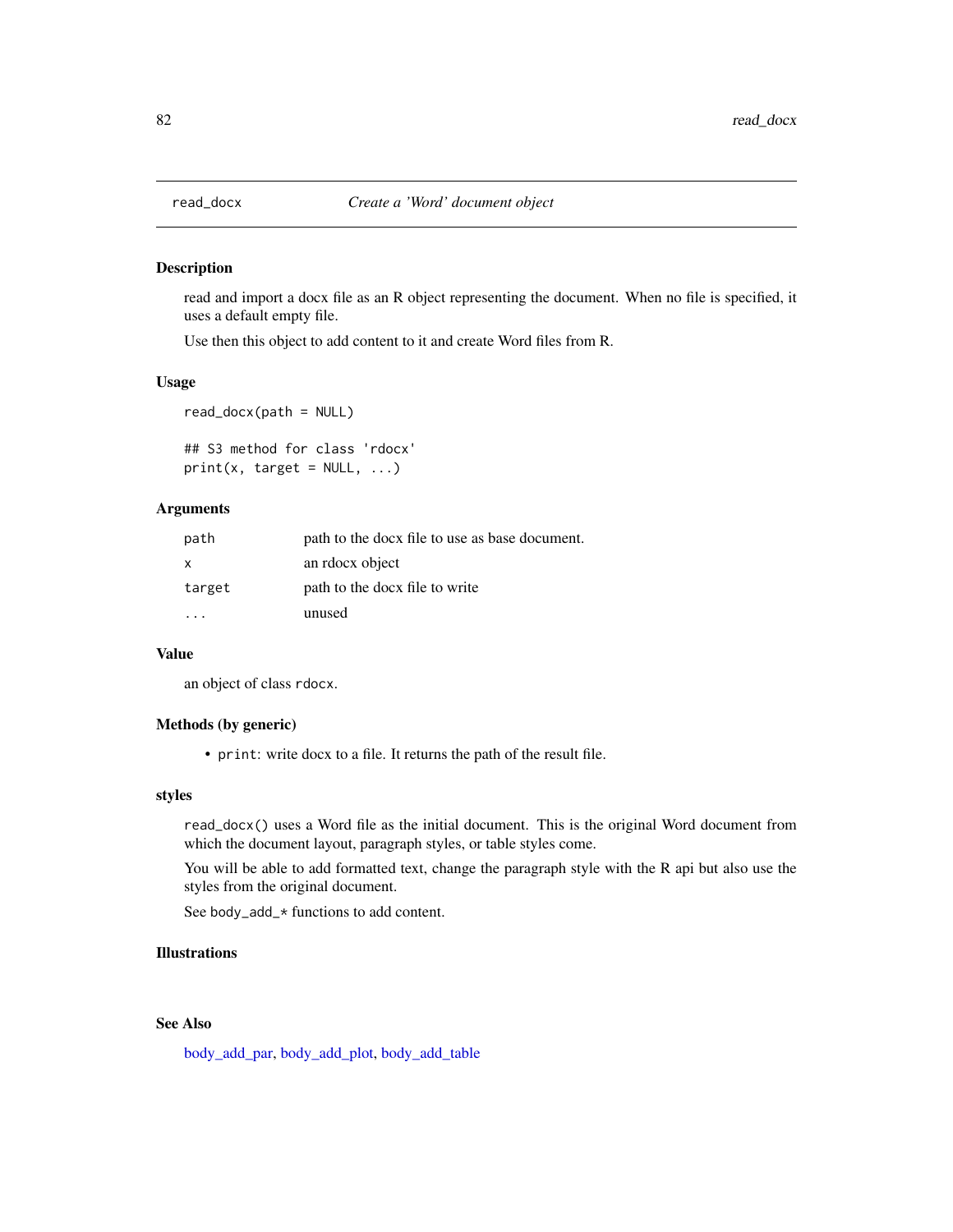#### read\_pptx 83

### Examples

```
library(officer)
pinst <- plot_instr({
  z < -c(rnorm(100), rnorm(50, mean = 5))
  plot(density(z))
})
doc_1 < - read_docx()
doc_1 <- body_add_par(doc_1, "This is a table", style = "heading 2")
doc_1 <- body_add_table(doc_1, value = mtcars, style = "table_template")
doc_1 <- body_add_par(doc_1, "This is a plot", style = "heading 2")
doc_1 <- body_add_plot(doc_1, pinst)
docx_file_1 < - printdoc_1, target = template(fileext = "docx"))template <- system.file(package = "officer",
  "doc_examples", "landscape.docx")
doc_2 < - read\_docx(path = template)doc_2 <- body_add_par(doc_2, "This is a table", style = "heading 2")
doc_2 <- body_add_table(doc_2, value = mtcars)
doc_2 <- body_add_par(doc_2, "This is a plot", style = "heading 2")
doc_2 <- body_add_plot(doc_2, pinst)
docx_file_2 \leftarrow printdoc_2, target = tempfile(fileext = ".docx"))
```
<span id="page-82-0"></span>read\_pptx *Create a 'PowerPoint' document object*

#### Description

Read and import a pptx file as an R object representing the document.

The function is called read\_pptx because it allows you to initialize an object of class rpptx from an existing PowerPoint file. Content will be added to the existing presentation. By default, an empty document is used.

### Usage

read\_pptx(path = NULL)

#### Arguments

path path to the pptx file to use as base document.

#### master layouts and slide layouts

read\_pptx() uses a PowerPoint file as the initial document. This is the original PowerPoint document where all slide layouts, placeholders for shapes and styles come from. Major points to be aware of are: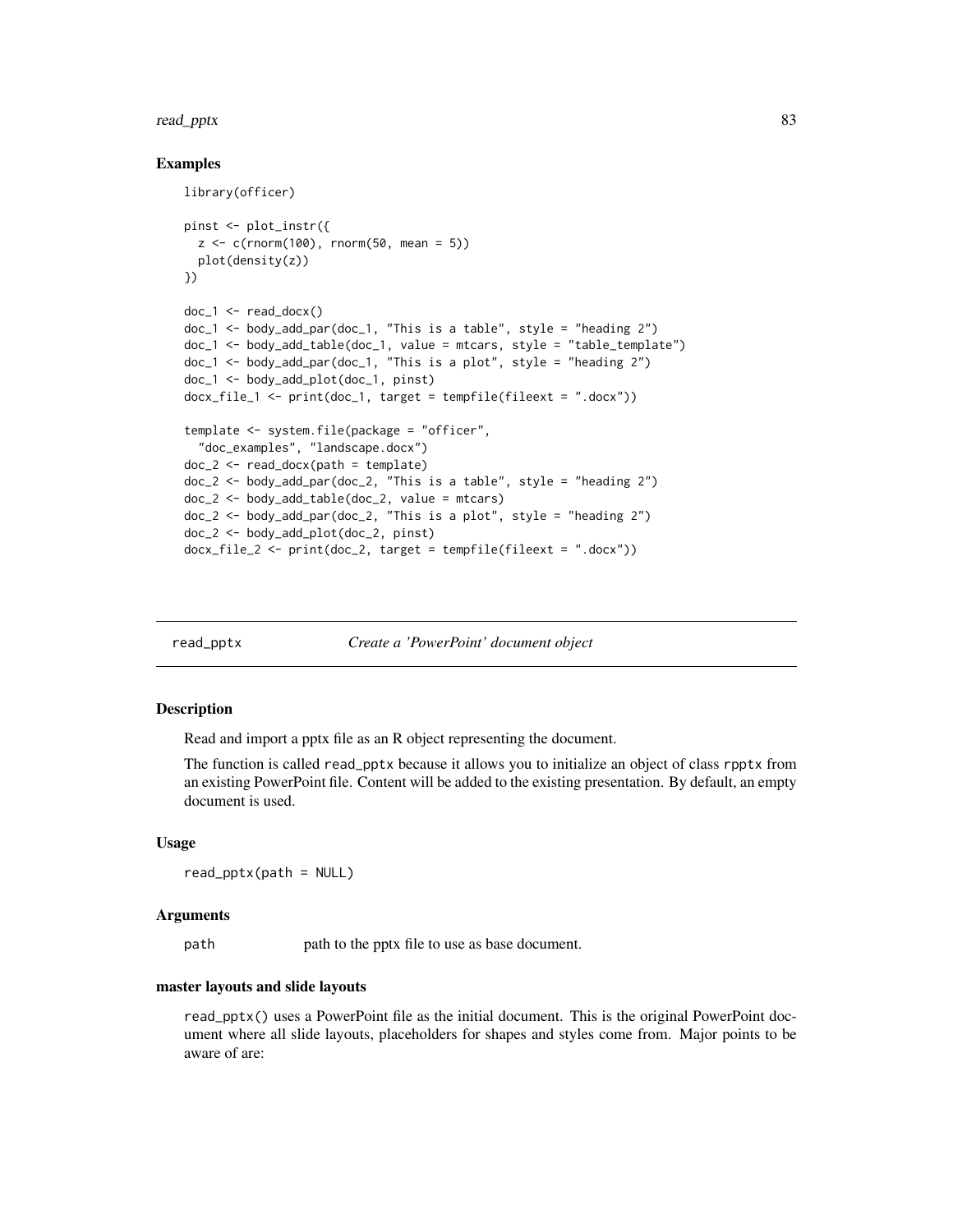- Slide layouts are relative to a master layout. A document can contain one or more master layouts; a master layout can contain one or more slide layouts.
- A slide layout inherits design properties from its master layout but some properties can be overwritten.
- Designs and formatting properties of layouts and shapes (placeholders in a layout) are defined within the initial document. There is no R function to modify these values - they must be defined in the initial document.

### See Also

```
print.rpptx(), add_slide(), plot_layout_properties(), ph_with()
```
#### Examples

read\_pptx()

read\_xlsx *Create an 'Excel' document object*

#### Description

Read and import an xlsx file as an R object representing the document. This function is experimental.

## Usage

```
read_xlsx(path = NULL)
```
## S3 method for class 'rxlsx' length(x)

```
## S3 method for class 'rxlsx'
print(x, target = NULL, ...)
```
# Arguments

| path   | path to the xlsx file to use as base document. |
|--------|------------------------------------------------|
| x      | an rxlsx object                                |
| target | path to the xlsx file to write                 |
|        | unused                                         |

```
read_xlsx()
x \leftarrow \text{read\_xlsx}()print(x, target = template(fileext = ".xlsx"))
```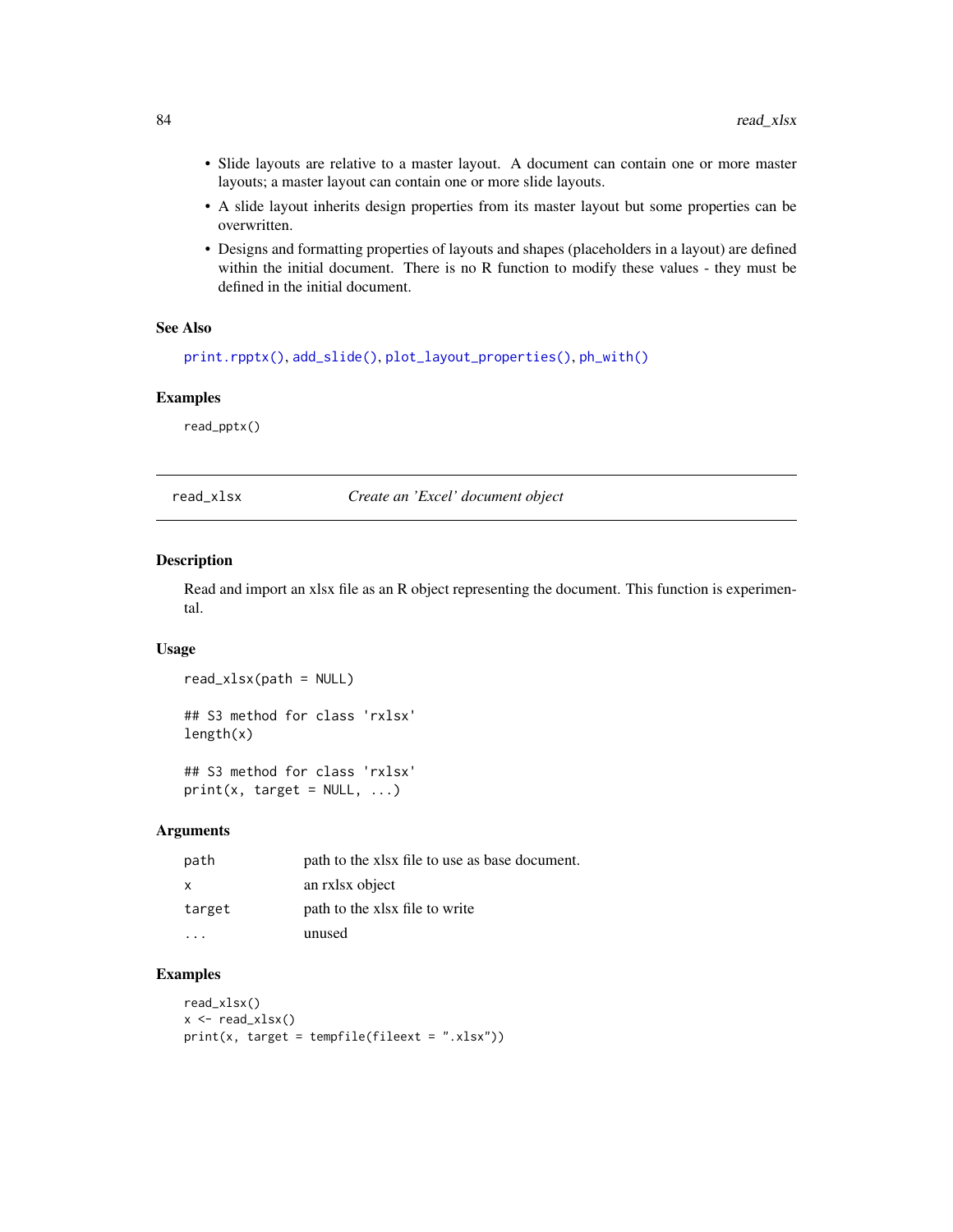<span id="page-84-1"></span>remove\_slide *Remove a slide*

### Description

Remove a slide from a pptx presentation.

### Usage

remove\_slide(x, index = NULL)

#### Arguments

| X     | an rpptx object                                 |
|-------|-------------------------------------------------|
| index | slide index, default to current slide position. |

## Note

cursor is set on the last slide.

### See Also

```
read_pptx(), ph_with(), ph_remove()
```
Other functions slide manipulation: [add\\_slide\(](#page-4-1)), [move\\_slide\(](#page-54-0)), [on\\_slide\(](#page-57-0)), [set\\_notes\(](#page-95-0))

# Examples

```
my_pres <- read_pptx()
my_pres <- add_slide(my_pres)
my_pres <- remove_slide(my_pres)
```
<span id="page-84-0"></span>run\_autonum *Auto number*

### Description

Create an autonumbered chunk, i.e. a string representation of a sequence, each item will be numbered. These runs can also be bookmarked and be used later for cross references.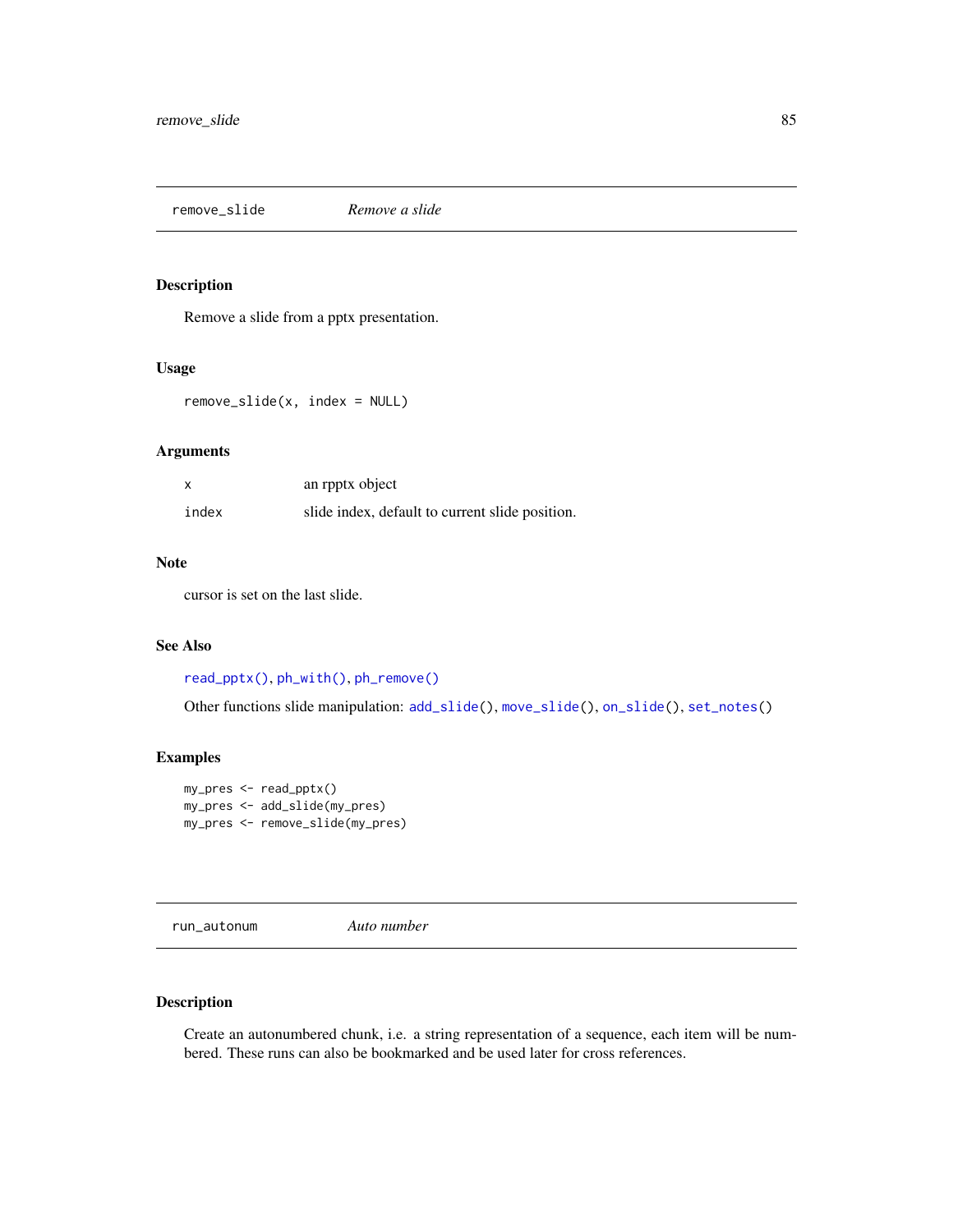# Usage

```
run_autonum(
  seq_id = "table",pre_label = "Table ",
 post\_label = ": "bkm = NULL,bkm_a11 = FALSE,prop = NULL,
  start_at = NULL,
  tnd = \theta,
  tns = "-"
)
```
### Arguments

| seq_id                | sequence identifier                                                                                                                                                                                                                                                                                                       |
|-----------------------|---------------------------------------------------------------------------------------------------------------------------------------------------------------------------------------------------------------------------------------------------------------------------------------------------------------------------|
| pre_label, post_label |                                                                                                                                                                                                                                                                                                                           |
|                       | text to add before and after number                                                                                                                                                                                                                                                                                       |
| bkm                   | bookmark id to associate with autonumber run. If NULL, no bookmark is added.<br>Value can only be made of alpha numeric characters, $\cdot$ , $\cdot$ , and $\cdot$ .                                                                                                                                                     |
| bkm_all               | if TRUE, the bookmark will be set on the whole string, if FALSE, the bookmark<br>will be set on the number only. Default to FALSE. As an effect when a reference<br>to this bookmark is used, the text can be like "Table 1" or "1" (pre_label is not<br>included in the referenced text).                                |
| prop                  | formatting text properties returned by fp_text.                                                                                                                                                                                                                                                                           |
| start_at              | If not NULL, it must be a positive integer, it specifies the new number to use, at<br>which number the auto numbering will restart.                                                                                                                                                                                       |
| tnd                   | <i>title number depth</i> , a positive integer (only applies if positive) that specify the<br>depth (or heading of level <i>depth</i> ) to use for prefixing the caption number with<br>this last reference number. For example, setting tnd=2 will generate numbered<br>captions like '4.3-2' (figure 2 of chapter 4.3). |
| tns                   | separator to use between title number and table number. Default is "-".                                                                                                                                                                                                                                                   |

### usage

You can use this function in conjunction with [fpar](#page-41-0) to create paragraphs consisting of differently formatted text parts. You can also use this function as an *r chunk* in an R Markdown document made with package officedown.

# See Also

Other run functions for reporting: [external\\_img\(](#page-40-0)), [ftext\(](#page-49-0)), [hyperlink\\_ftext\(](#page-50-0)), [run\\_bookmark\(](#page-86-0)), [run\\_columnbreak\(](#page-87-0)), [run\\_footnoteref\(](#page-88-0)), [run\\_footnote\(](#page-87-1)), [run\\_linebreak\(](#page-89-0)), [run\\_pagebreak\(](#page-90-0)), [run\\_reference\(](#page-90-1)), [run\\_word\\_field\(](#page-91-0))

Other Word computed fields: [run\\_reference\(](#page-90-1)), [run\\_word\\_field\(](#page-91-0))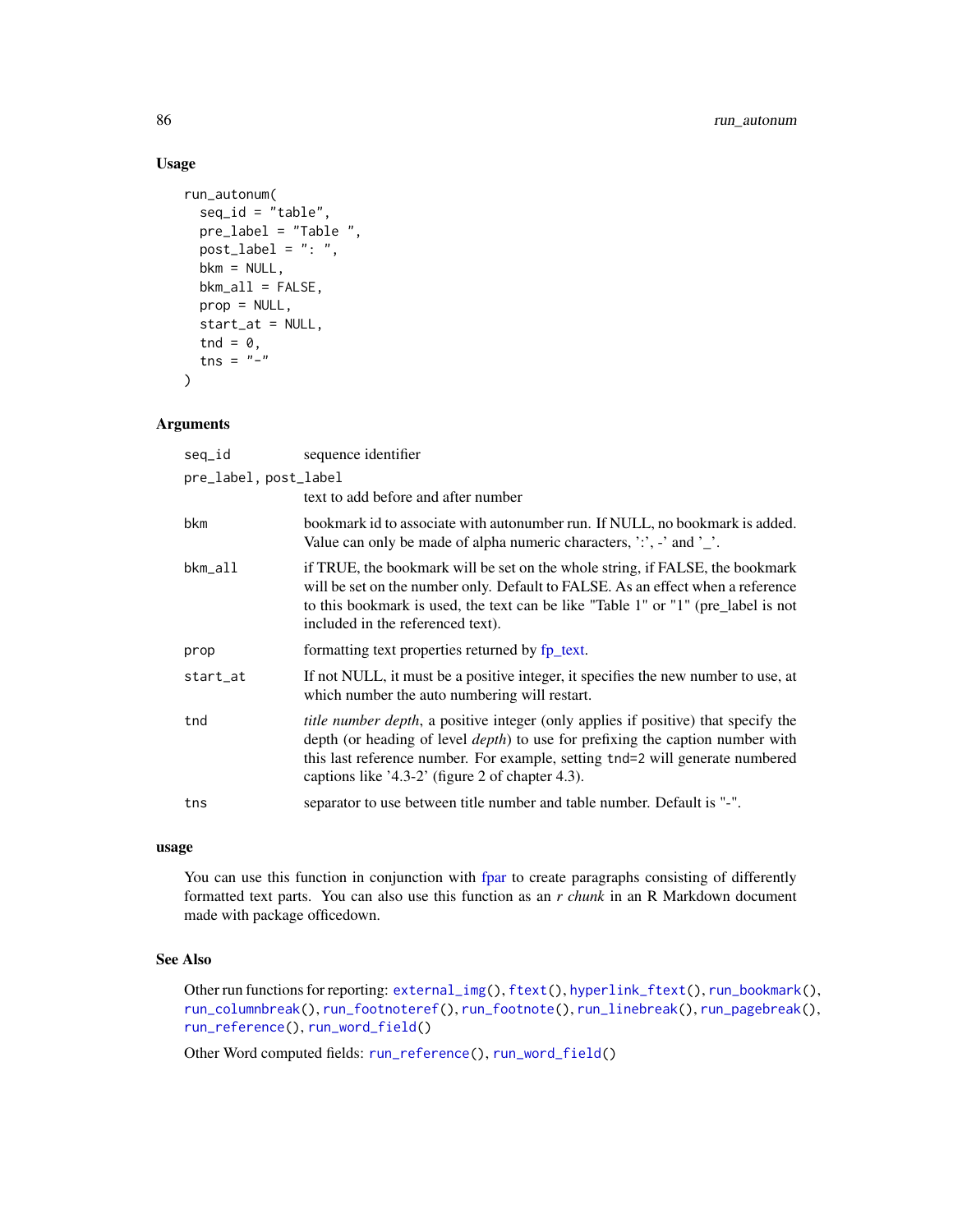# run\_bookmark 87

#### Examples

```
run_autonum()
run_autonum(seq_id = "fig", pre_label = "fig. ")
run_autonum(seq_id = "tab", pre_label = "Table ", bkm = "anytable")
run_autonum(seq_id = "tab", pre_label = "Table ", bkm = "anytable",
  tnd = 2, tns = " " )
```
<span id="page-86-0"></span>

run\_bookmark *Bookmark for 'Word'*

# Description

Add a bookmark on a run object.

#### Usage

run\_bookmark(bkm, run)

#### Arguments

| bkm | bookmark id to associate with run. Value can only be made of alpha numeric<br>characters, $\cdot$ and $\cdot$ $\cdot$ . |
|-----|-------------------------------------------------------------------------------------------------------------------------|
| run | a run object, made with a call to one of the "run functions for reporting".                                             |

### usage

You can use this function in conjunction with [fpar](#page-41-0) to create paragraphs consisting of differently formatted text parts. You can also use this function as an *r chunk* in an R Markdown document made with package officedown.

#### See Also

Other run functions for reporting: [external\\_img\(](#page-40-0)), [ftext\(](#page-49-0)), [hyperlink\\_ftext\(](#page-50-0)), [run\\_autonum\(](#page-84-0)), [run\\_columnbreak\(](#page-87-0)), [run\\_footnoteref\(](#page-88-0)), [run\\_footnote\(](#page-87-1)), [run\\_linebreak\(](#page-89-0)), [run\\_pagebreak\(](#page-90-0)), [run\\_reference\(](#page-90-1)), [run\\_word\\_field\(](#page-91-0))

```
ft < - fp\_text(font.size = 12, bold = TRUE)run_bookmark("par1", ftext("some text", ft))
```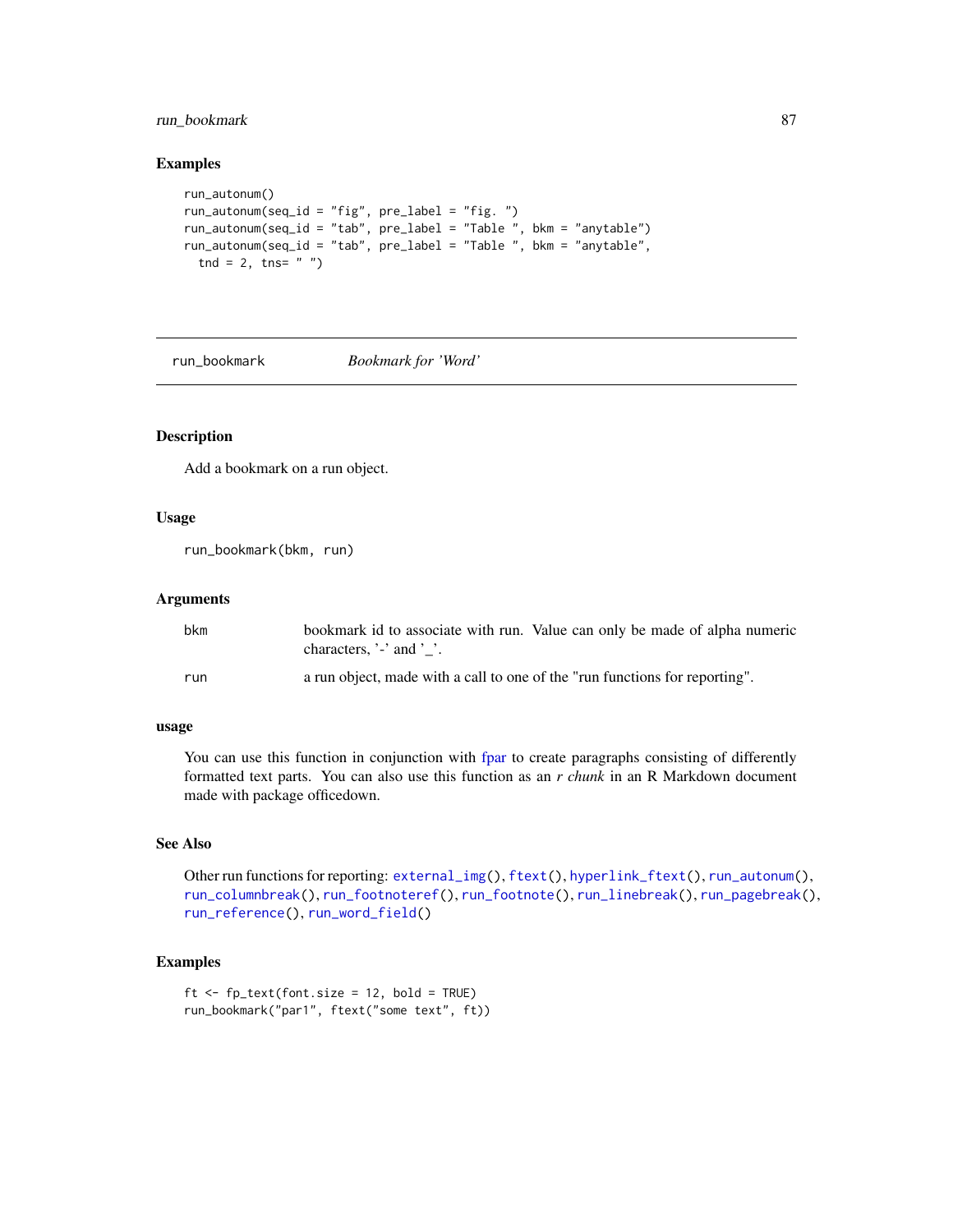<span id="page-87-0"></span>

Create a representation of a column break.

#### Usage

run\_columnbreak()

### usage

You can use this function in conjunction with [fpar](#page-41-0) to create paragraphs consisting of differently formatted text parts. You can also use this function as an *r chunk* in an R Markdown document made with package officedown.

#### See Also

```
Other run functions for reporting: external_img(), ftext(), hyperlink_ftext(), run_autonum(),
run_bookmark(), run_footnoteref(), run_footnote(), run_linebreak(), run_pagebreak(),
run_reference(), run_word_field()
```
#### Examples

run\_columnbreak()

<span id="page-87-1"></span>run\_footnote *Footnote for 'Word'*

### Description

Wraps a footnote in an object that can then be inserted as a run/chunk with [fpar\(\)](#page-41-0) or within an R Markdown document.

#### Usage

run\_footnote(x, prop = NULL)

#### Arguments

| X    | a set of blocks to be used as footnote content returned by function block_list(). |
|------|-----------------------------------------------------------------------------------|
| prop | formatting text properties returned by fp_text_lite() or fp_text(). It also       |
|      | can be NULL in which case, no formatting is defined (the default is applied).     |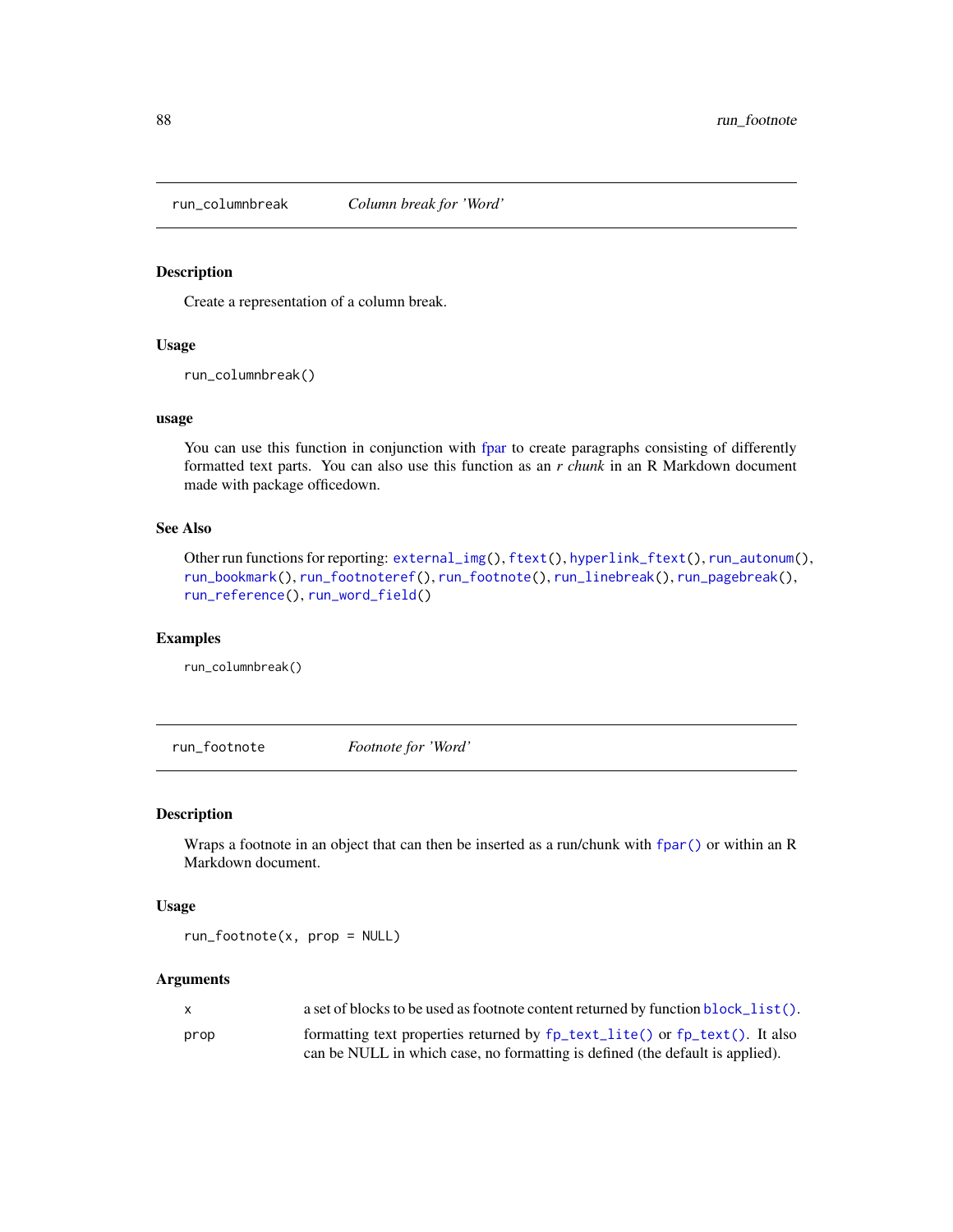## run\_footnoteref 89

## See Also

```
Other run functions for reporting: external_img(), ftext(), hyperlink_ftext(), run_autonum(),
run_bookmark(), run_columnbreak(), run_footnoteref(), run_linebreak(), run_pagebreak(),
run_reference(), run_word_field()
```
### Examples

```
library(officer)
```

```
fp_bold <- fp_text_lite(bold = TRUE)
fp_refnote <- fp_text_lite(vertical.align = "superscript")
img.file <- file.path( R.home("doc"), "html", "logo.jpg" )
bl <- block_list(
  fpar(ftext("hello", fp_bold)),
  fpar(
    ftext("hello world", fp_bold),
    external_img(src = img.file, height = 1.06, width = 1.39)
  )
\mathcal{L}a_par <- fpar(
  "this paragraph contains a note ",
  run_footnote(x = bl, prop = fp_refnote),"''.
\lambdadoc <- read_docx()
doc <- body_add_fpar(doc, value = a_par, style = "Normal")
print(doc, target = tempfile(fileext = ".docx"))
```
<span id="page-88-0"></span>run\_footnoteref *Word footnote reference*

#### Description

Wraps a footnote reference in an object that can then be inserted as a run/chunk with [fpar\(\)](#page-41-0) or within an R Markdown document.

### Usage

```
run_footnoteref(prop = NULL)
```
#### Arguments

prop formatting text properties returned by [fp\\_text\\_lite\(\)](#page-46-1) or [fp\\_text\(\)](#page-46-0). It also can be NULL in which case, no formatting is defined (the default is applied).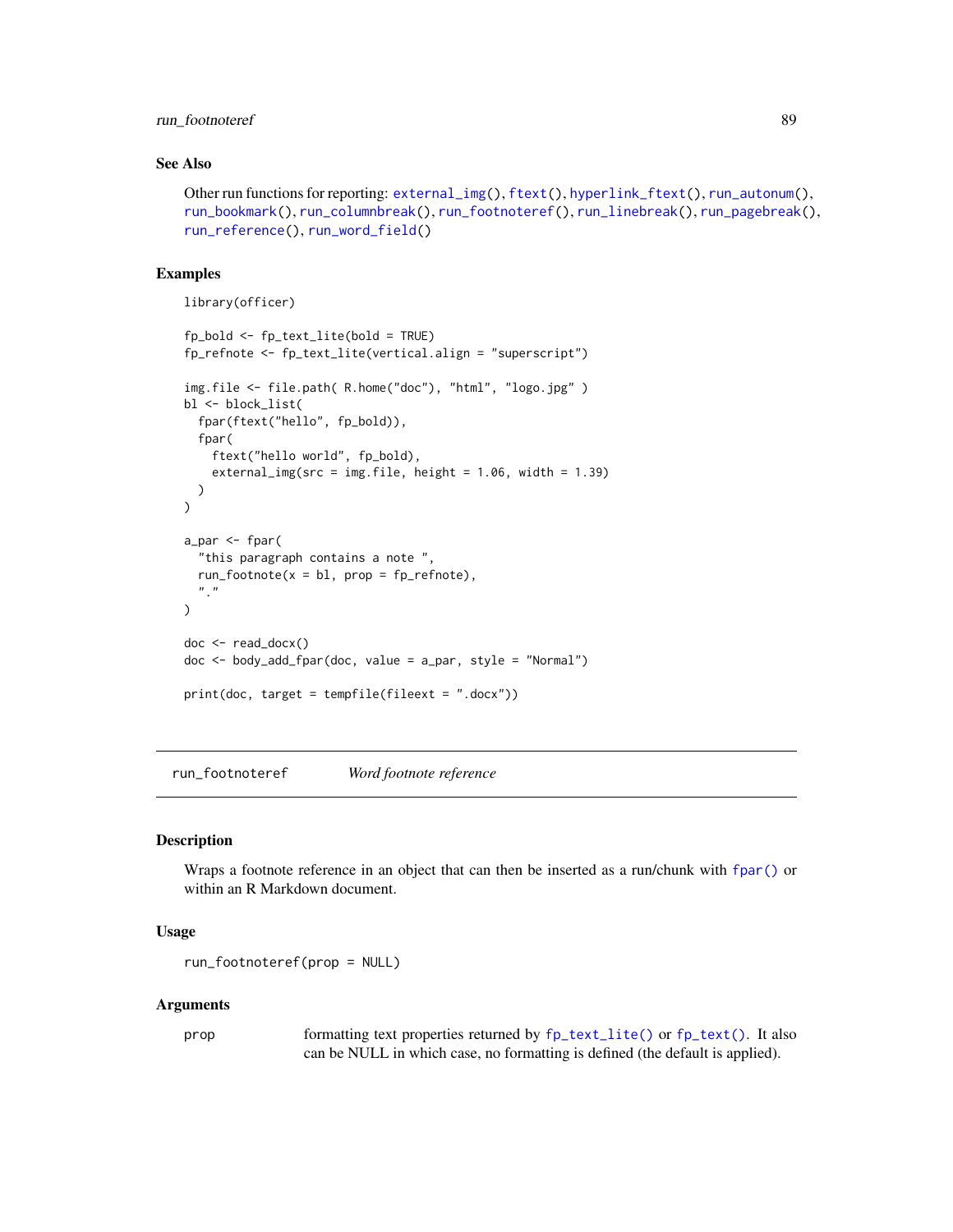### See Also

```
Other run functions for reporting: external_img(), ftext(), hyperlink_ftext(), run_autonum(),
run_bookmark(), run_columnbreak(), run_footnote(), run_linebreak(), run_pagebreak(),
run_reference(), run_word_field()
```
# Examples

```
run_footnoteref()
to_wml(run_footnoteref())
```
<span id="page-89-0"></span>run\_linebreak *Page break for 'Word'*

### Description

Object representing a line break for a Word document. The result must be used within a call to [fpar.](#page-41-0)

#### Usage

```
run_linebreak()
```
#### usage

You can use this function in conjunction with [fpar](#page-41-0) to create paragraphs consisting of differently formatted text parts. You can also use this function as an *r chunk* in an R Markdown document made with package officedown.

### See Also

Other run functions for reporting: [external\\_img\(](#page-40-0)), [ftext\(](#page-49-0)), [hyperlink\\_ftext\(](#page-50-0)), [run\\_autonum\(](#page-84-0)), [run\\_bookmark\(](#page-86-0)), [run\\_columnbreak\(](#page-87-0)), [run\\_footnoteref\(](#page-88-0)), [run\\_footnote\(](#page-87-1)), [run\\_pagebreak\(](#page-90-0)), [run\\_reference\(](#page-90-1)), [run\\_word\\_field\(](#page-91-0))

```
fp_t \leftarrow fp_text(font.size = 12, bold = TRUE)an_fpar <- fpar("let's add a line break", run_linebreak(), ftext("and blah blah!", fp_t))
x \leftarrow \text{read\_docx}()x \le body_add(x, an_fpar)
print(x, target = template(fileext = ".docx"))
```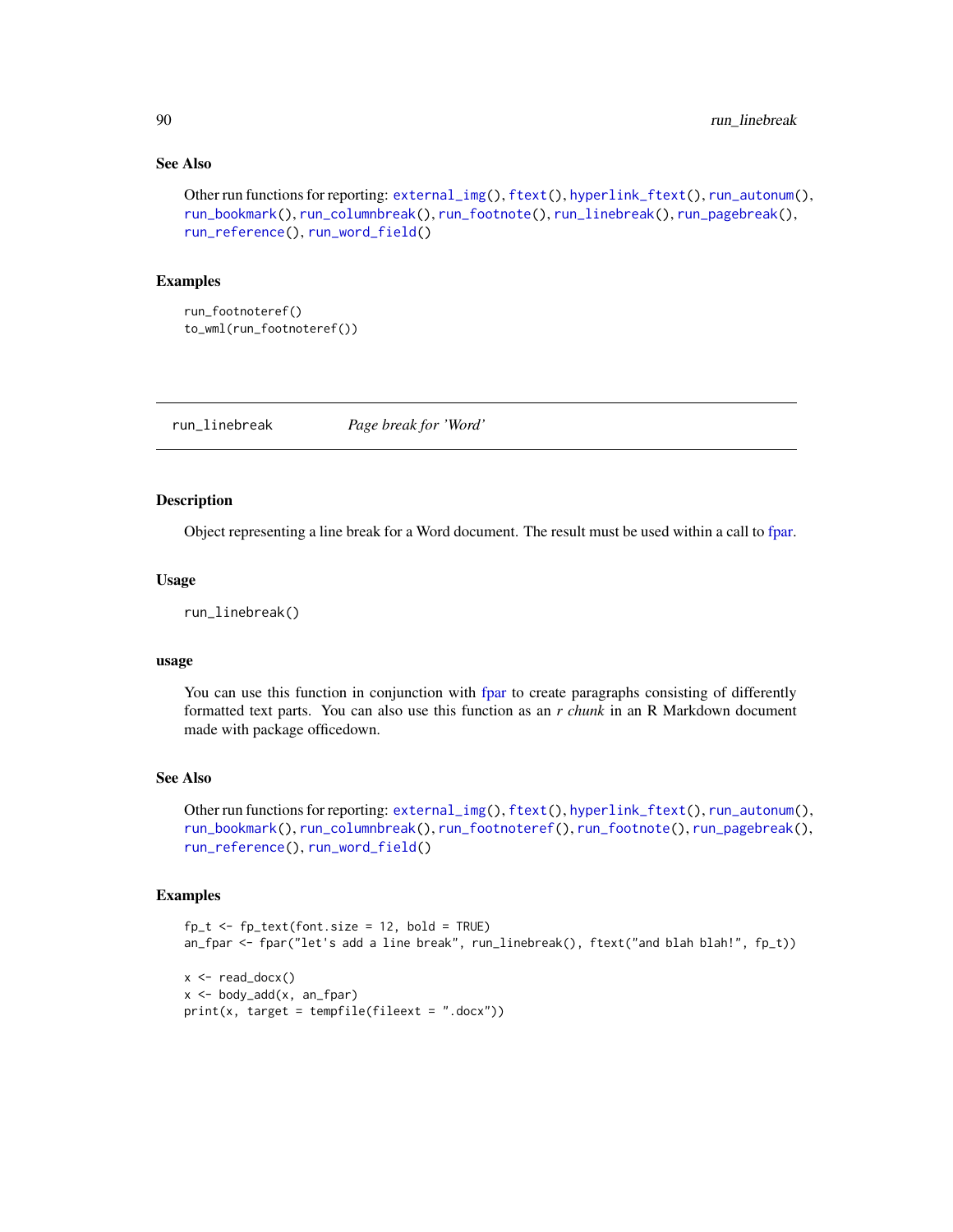<span id="page-90-0"></span>

Object representing a page break for a Word document.

# Usage

run\_pagebreak()

### usage

You can use this function in conjunction with [fpar](#page-41-0) to create paragraphs consisting of differently formatted text parts. You can also use this function as an *r chunk* in an R Markdown document made with package officedown.

#### See Also

```
Other run functions for reporting: external_img(), ftext(), hyperlink_ftext(), run_autonum(),
run_bookmark(), run_columnbreak(), run_footnoteref(), run_footnote(), run_linebreak(),
run_reference(), run_word_field()
```
### Examples

 $fp_t \leftarrow fp_text(font.size = 12, bold = TRUE)$ an\_fpar <- fpar("let's add a break page", run\_pagebreak(), ftext("and blah blah!", fp\_t))

 $x \leftarrow \text{read\_docx}()$  $x \le$  body\_add(x, an\_fpar)  $print(x, target = template(fileext = ".docx"))$ 

<span id="page-90-1"></span>run\_reference *Cross reference*

#### Description

Create a representation of a reference

### Usage

run\_reference(id, prop = NULL)

#### Arguments

| id   | reference id, a string                          |
|------|-------------------------------------------------|
| prop | formatting text properties returned by fp_text. |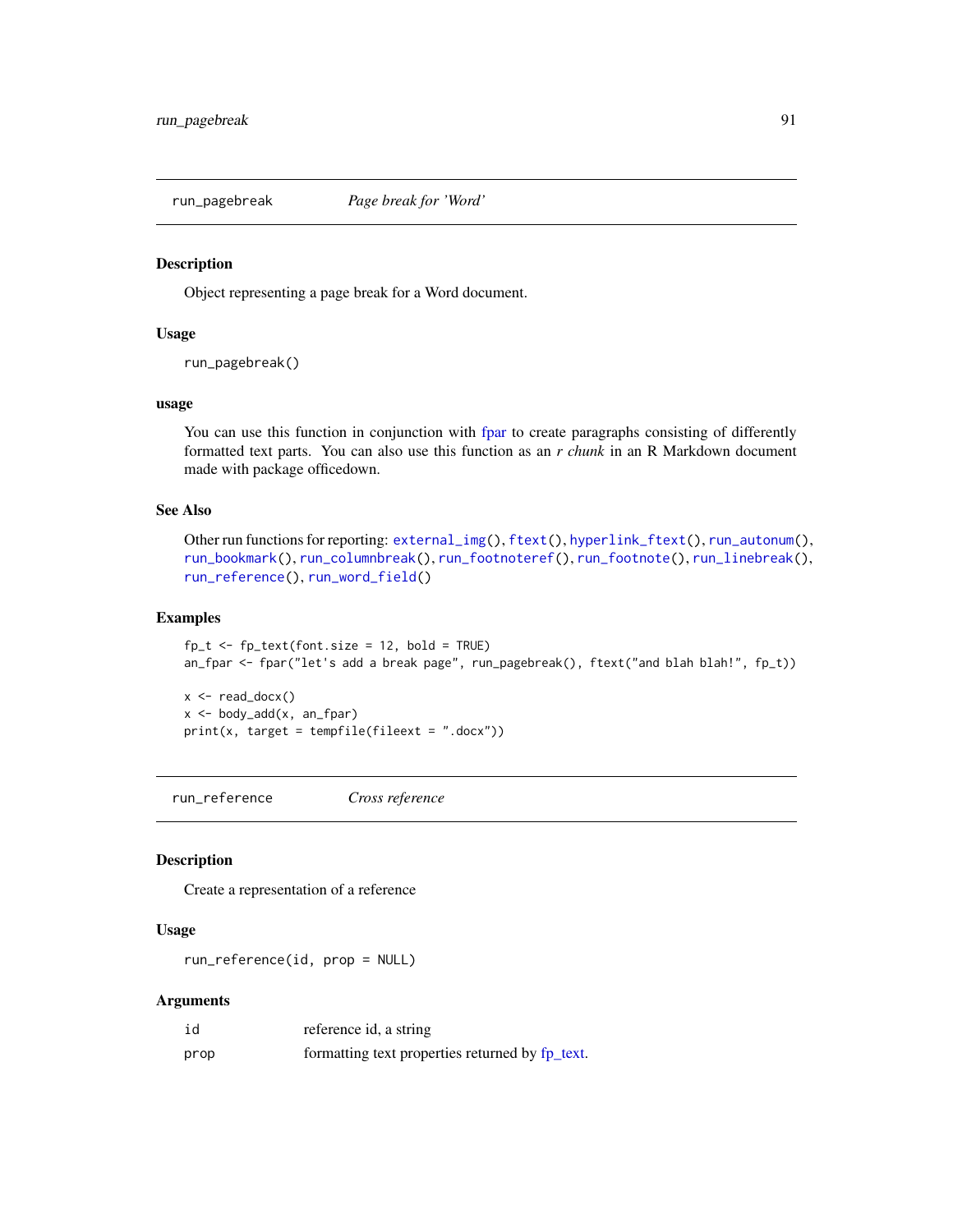#### usage

You can use this function in conjunction with [fpar](#page-41-0) to create paragraphs consisting of differently formatted text parts. You can also use this function as an *r chunk* in an R Markdown document made with package officedown.

## See Also

Other run functions for reporting: [external\\_img\(](#page-40-0)), [ftext\(](#page-49-0)), [hyperlink\\_ftext\(](#page-50-0)), [run\\_autonum\(](#page-84-0)), [run\\_bookmark\(](#page-86-0)), [run\\_columnbreak\(](#page-87-0)), [run\\_footnoteref\(](#page-88-0)), [run\\_footnote\(](#page-87-1)), [run\\_linebreak\(](#page-89-0)), [run\\_pagebreak\(](#page-90-0)), [run\\_word\\_field\(](#page-91-0))

Other Word computed fields: [run\\_autonum\(](#page-84-0)), [run\\_word\\_field\(](#page-91-0))

### Examples

```
run_reference('a_ref')
```
<span id="page-91-0"></span>run\_word\_field *'Word' computed field*

### **Description**

Create a 'Word' computed field.

#### Usage

```
run_word_field(field, prop = NULL, seqfield = field)
```
run\_seqfield(field, prop = NULL, seqfield = field)

### Arguments

field, seqfield

computed field string (seqfield will be totally superseded by field in the future).

prop formatting text properties returned by [fp\\_text.](#page-46-0)

### usage

You can use this function in conjunction with [fpar](#page-41-0) to create paragraphs consisting of differently formatted text parts. You can also use this function as an *r chunk* in an R Markdown document made with package officedown.

#### Note

In the previous version, this function was called run\_seqfield but the name was wrong and should have been run\_word\_field.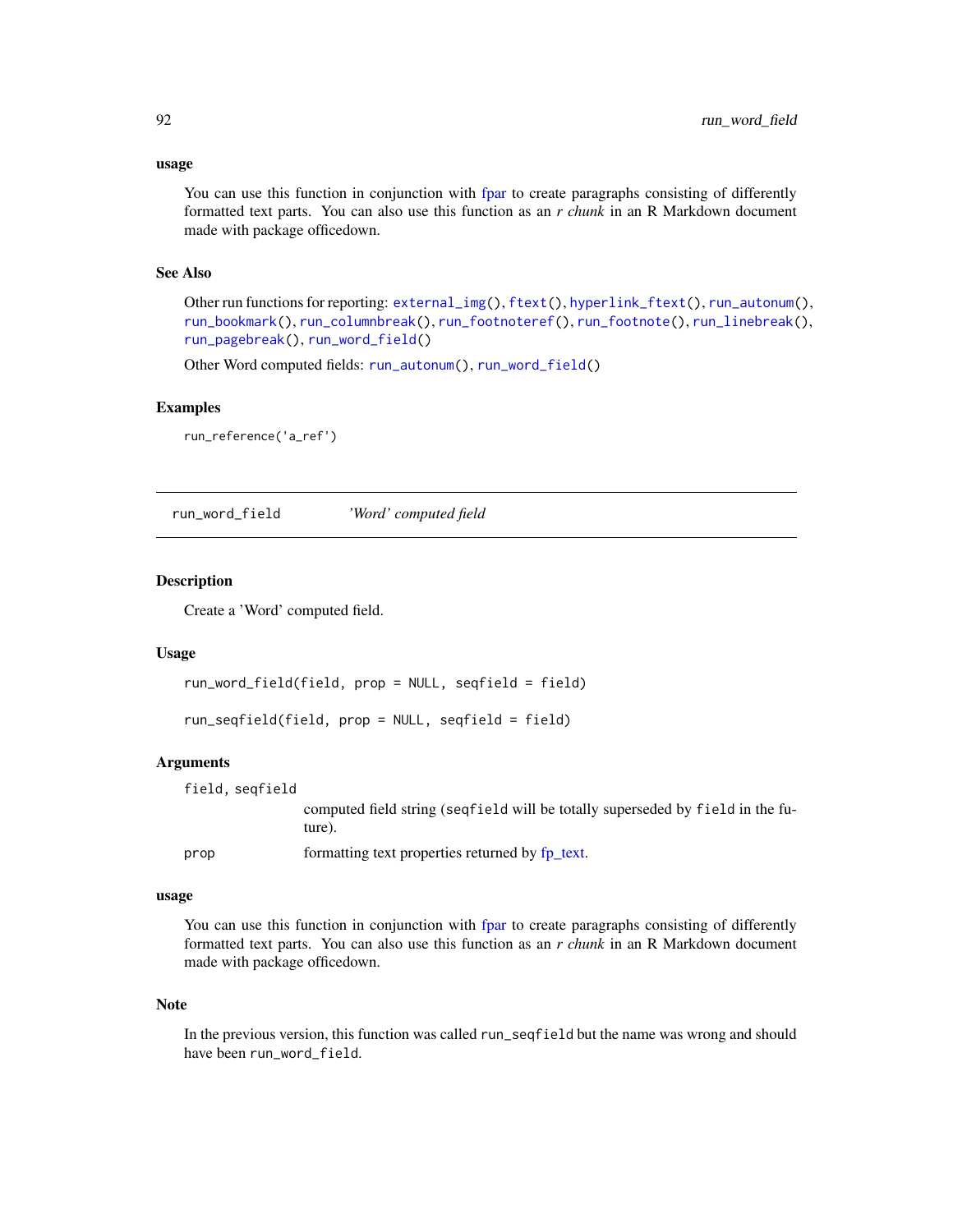# section\_columns 93

## See Also

Other run functions for reporting: [external\\_img\(](#page-40-0)), [ftext\(](#page-49-0)), [hyperlink\\_ftext\(](#page-50-0)), [run\\_autonum\(](#page-84-0)), [run\\_bookmark\(](#page-86-0)), [run\\_columnbreak\(](#page-87-0)), [run\\_footnoteref\(](#page-88-0)), [run\\_footnote\(](#page-87-1)), [run\\_linebreak\(](#page-89-0)), [run\\_pagebreak\(](#page-90-0)), [run\\_reference\(](#page-90-1))

Other Word computed fields: [run\\_autonum\(](#page-84-0)), [run\\_reference\(](#page-90-1))

# Examples

```
run_word_field(field = "PAGE \\* MERGEFORMAT")
run_word_field(field = "Date \\@ \"MMMM d yyyy\"")
```
<span id="page-92-0"></span>section\_columns *Section columns*

### Description

The function creates a representation of the columns of a section.

#### Usage

```
section_columns(widths = c(2.5, 2.5), space = 0.25, sep = FALSE)
```
## Arguments

| widths | columns widths in inches. If 3 values, 3 columns will be produced. |
|--------|--------------------------------------------------------------------|
| space  | space in inches between columns.                                   |
| sep    | if TRUE a line is separating columns.                              |

## See Also

Other functions for section definition: [page\\_mar\(](#page-58-0)), [page\\_size\(](#page-59-0)), [prop\\_section\(](#page-78-1))

# Examples

section\_columns()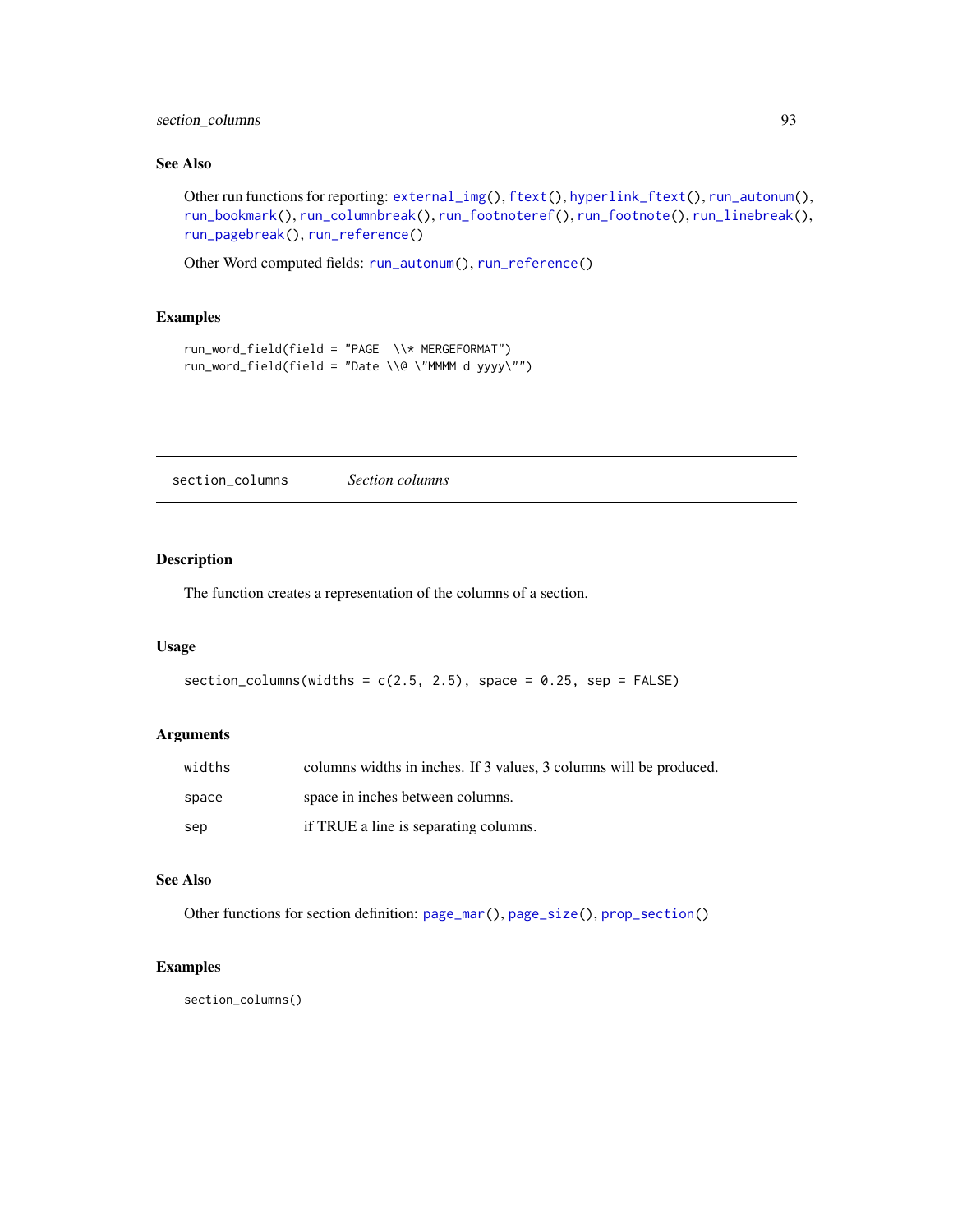set\_autonum\_bookmark *Update bookmark of an autonumber run*

### Description

This function lets recycling a object made by [run\\_autonum\(\)](#page-84-0) by changing the bookmark value. This is useful to avoid calling run\_autonum() several times because of many tables.

#### Usage

 $set_autonum\_bookmark(x, bkm = NULL)$ 

#### Arguments

|     | an object of class run_autonum()                                                                                      |
|-----|-----------------------------------------------------------------------------------------------------------------------|
| bkm | bookmark id to associate with autonumber run. Value can only be made of alpha<br>numeric characters, ':', -' and ' '. |

#### See Also

[run\\_autonum\(\)](#page-84-0)

#### Examples

```
z <- run_autonum(seq_id = "tab", pre_label = "Table ",
 bkm = "anytable")
set_autonum_bookmark(z, bkm = "anothertable")
```
<span id="page-93-0"></span>set\_doc\_properties *Set document properties*

#### Description

set Word or PowerPoint document properties. These are not visible in the document but are available as metadata of the document.

Any character property can be added as a document property. It provides an easy way to insert arbitrary fields. Given the challenges that can be encountered with find-and-replace in word with officer, the use of document fields and quick text fields provides a much more robust approach to automatic document generation from R.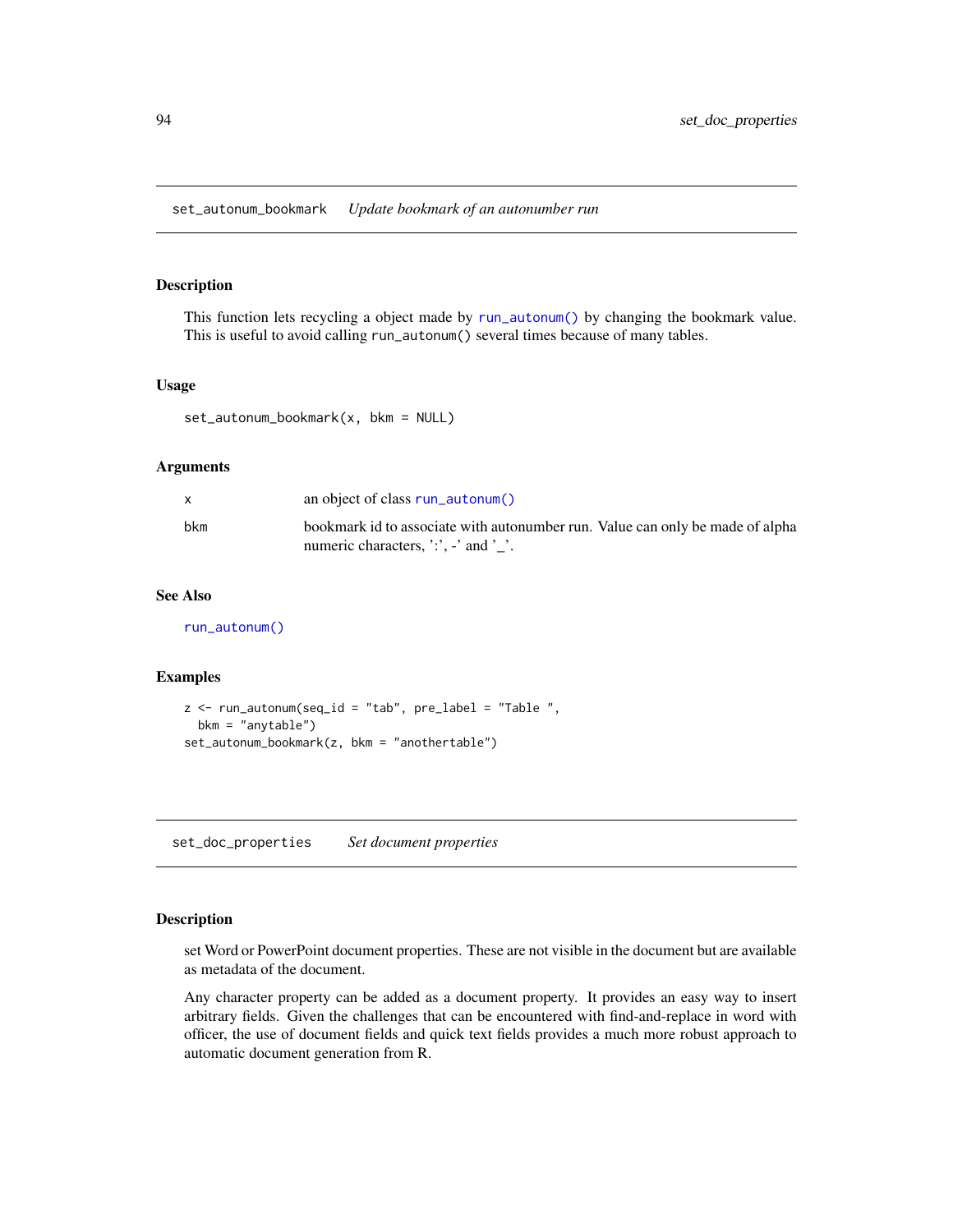set\_doc\_properties 95

# Usage

```
set_doc_properties(
 x,
 title = NULL,
 subject = NULL,
 creator = NULL,
 description = NULL,
 created = NULL,
  ...,
 values = NULL
```

```
)
```
## Arguments

| x          | an rdocx or rpptx object                                                                                                                                                                             |
|------------|------------------------------------------------------------------------------------------------------------------------------------------------------------------------------------------------------|
|            | title, subject, creator, description<br>text fields                                                                                                                                                  |
| created    | a date object                                                                                                                                                                                        |
| $\ddots$ . | named arguments (names are field names), each element is a single character<br>value specifying value associated with the corresponding field name.                                                  |
| values     | a named list (names are field names), each element is a single character value<br>specifying value associated with the corresponding field name. If values is<br>provided, argument will be ignored. |

## Note

The "last modified" and "last modified by" fields will be automatically be updated when the file is written.

## See Also

Other functions for Word document informations: [doc\\_properties\(](#page-38-0)), [docx\\_bookmarks\(](#page-35-0)), [docx\\_dim\(](#page-36-0)), [length.rdocx\(](#page-52-0)), [styles\\_info\(](#page-102-0))

```
x <- read_docx()
x <- set_doc_properties(x, title = "title",
  subject = "document subject", creator = "Me me me",
  description = "this document is empty",
 created = Sys.time(),
 yoyo = "yok yok",
  glop = "pas glop")x <- doc_properties(x)
```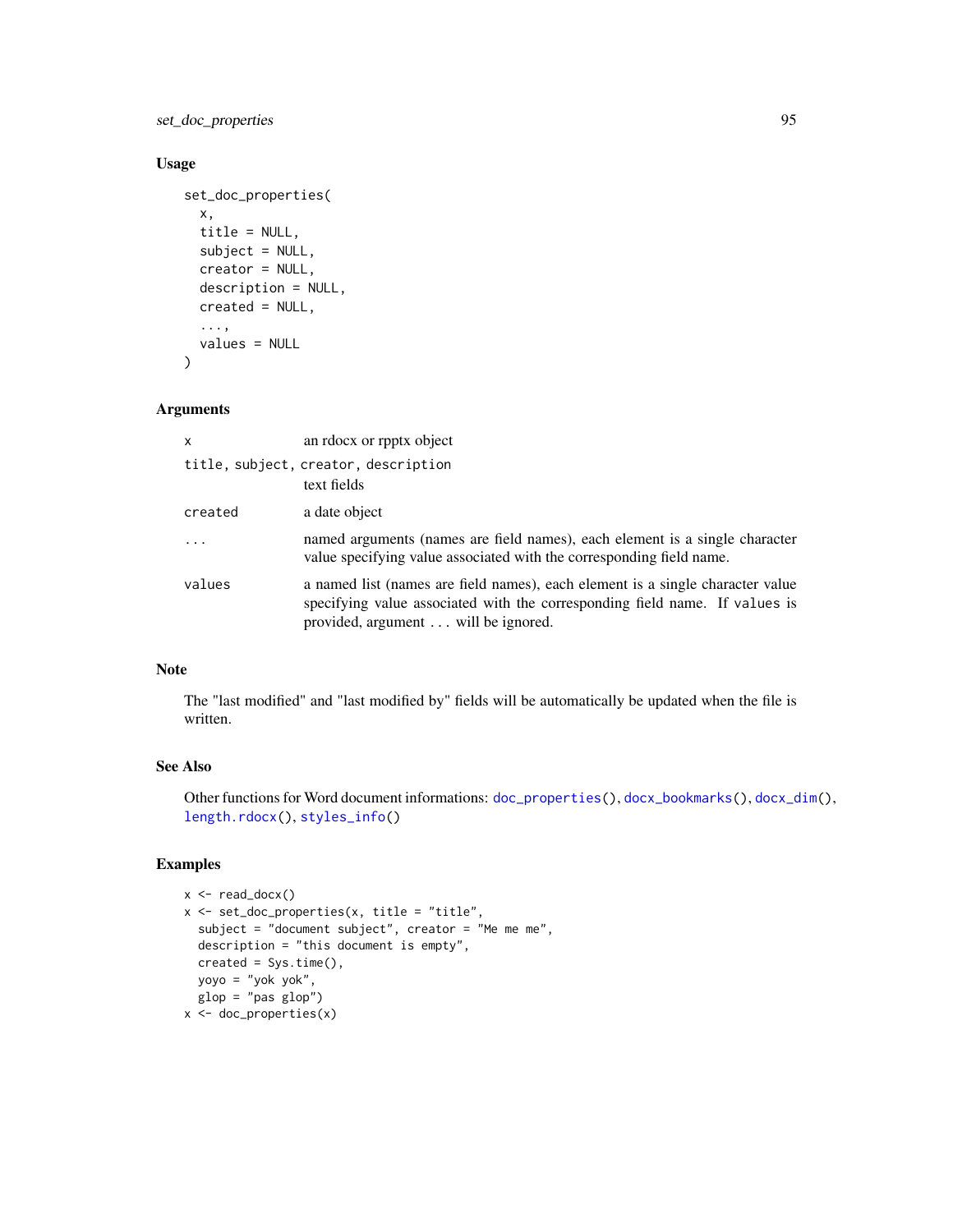<span id="page-95-0"></span>

Set speaker notes for the current slide in a pptx presentation.

### Usage

```
set_notes(x, value, location, ...)
## S3 method for class 'character'
set_notes(x, value, location, ...)
## S3 method for class 'block_list'
set_notes(x, value, location, ...)
```
## Arguments

| $\mathsf{x}$ | an rpptx object                                                                                                                                                                                   |
|--------------|---------------------------------------------------------------------------------------------------------------------------------------------------------------------------------------------------|
| value        | text to be added to notes                                                                                                                                                                         |
| location     | a placeholder location object. It will be used to specify the location of the new<br>shape. This location can be defined with a call to one of the notes ph functions.<br>See section "see also". |
| $\cdot$      | further arguments passed to or from other methods.                                                                                                                                                |

### Methods (by class)

- character: add a character vector to a place holder in the notes on the current slide, values will be added as paragraphs.
- block\_list: add a [block\\_list\(\)](#page-7-0) to a place holder in the notes on the current slide.

### See Also

```
print.rpptx(), read_pptx(), add_slide(), notes_location_label(), notes_location_type()
Other functions slide manipulation: add_slide(), move_slide(), on_slide(), remove_slide()
```

```
# this name will be used to print the file
# change it to "youfile.pptx" to write the pptx
# file in your working directory.
fileout <- tempfile(fileext = ".pptx")
fpt_blue_bold <- fp_text_lite(color = "#006699", bold = TRUE)
doc <- read_pptx()
# add a slide with some text ----
doc <- add_slide(doc, layout = "Title and Content", master = "Office Theme")
```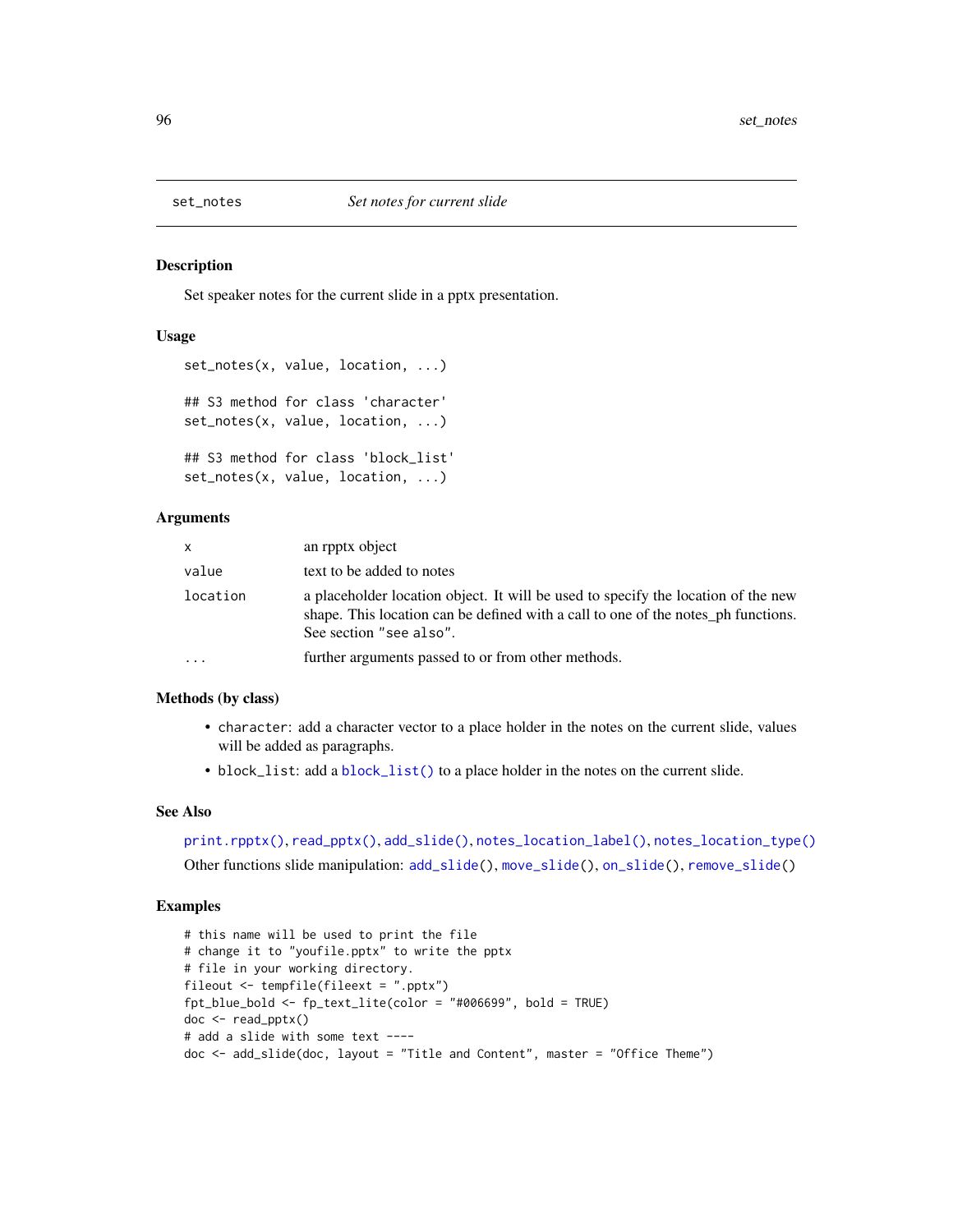# sheet\_select 97

```
doc \le ph_with(x = doc, value = "Slide Title 1",
  location = ph_location_type(type = "title") )
# set speaker notes for the slide ----
doc <- set_notes(doc, value = "This text will only be visible for the speaker.",
  location = notes_location_type("body"))
# add a slide with some text ----
doc <- add_slide(doc, layout = "Title and Content", master = "Office Theme")
doc \leq ph_with(x = doc, value = "Slide Title 2",
  location = ph_location_type(type = "title") )
bl <- block_list(
  fpar(ftext("hello world", fpt_blue_bold)),
  fpar(ftext("Turlututu chapeau pointu", fpt_blue_bold))
)
doc <- set_notes(doc, value = bl,
   location = notes_location_type("body"))
print(doc, target = fileout)
```
sheet\_select *Select sheet*

## Description

Set a particular sheet selected when workbook will be edited.

### Usage

```
sheet_select(x, sheet)
```
# Arguments

| X     | rxlsx object |
|-------|--------------|
| sheet | sheet name   |

```
my_ws <- read_xlsx()
my_pres <- add_sheet(my_ws, label = "new sheet")
my_pres <- sheet_select(my_ws, sheet = "new sheet")
print(my_ws, target = tempfile(fileext = ".xlsx") )
```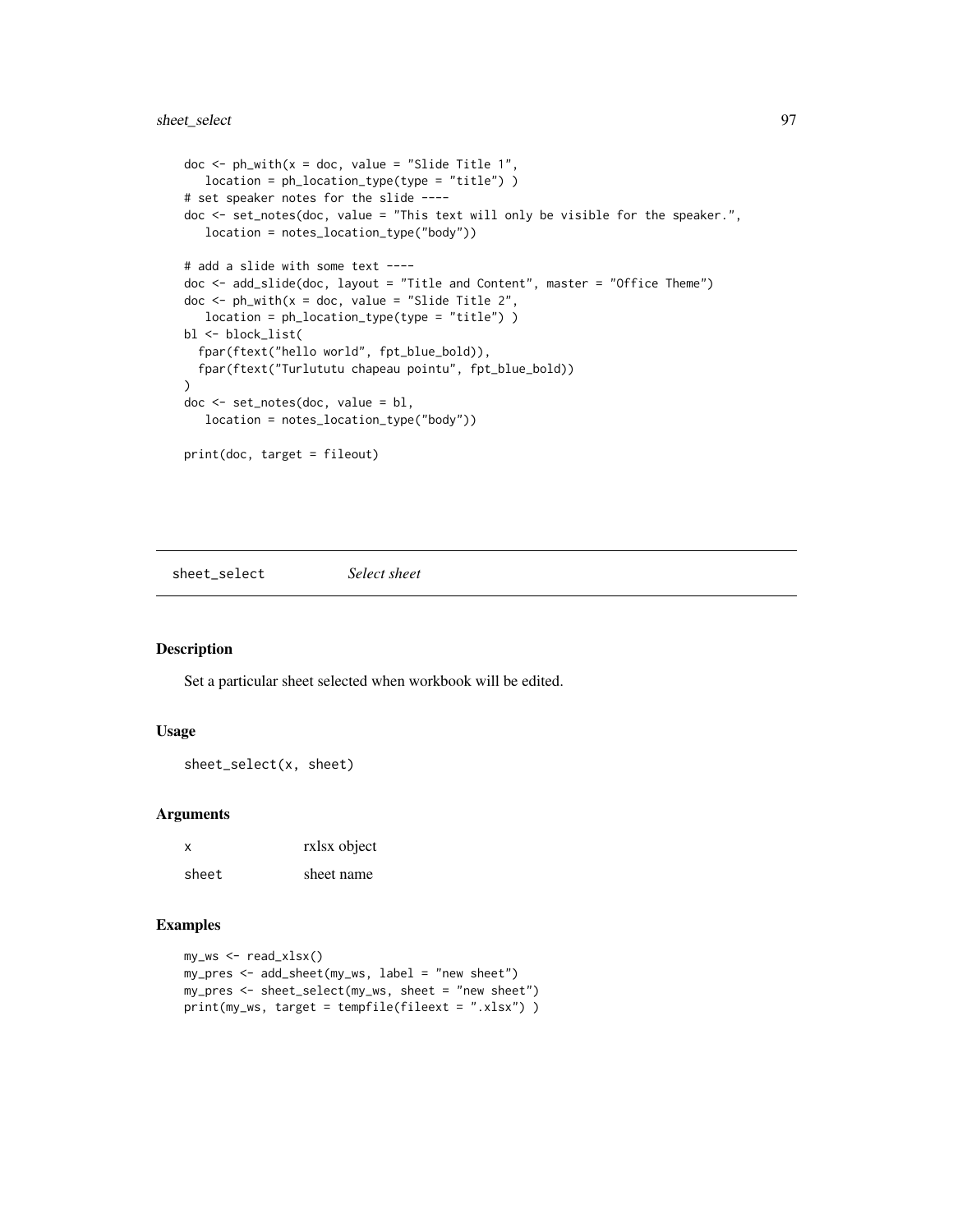Shortcuts for fp\_text, fp\_par, fp\_cell and fp\_border.

### Usage

shortcuts

## Examples

```
shortcuts$fp_bold()
shortcuts$fp_italic()
shortcuts$b_null()
```
<span id="page-97-0"></span>slide\_size *Slides width and height*

# Description

Get the width and height of slides in inches as a named vector.

### Usage

slide\_size(x)

### Arguments

x an rpptx object

# See Also

Other functions for reading presentation informations: [annotate\\_base\(](#page-4-0)), [color\\_scheme\(](#page-33-0)), [doc\\_properties\(](#page-38-0)), [layout\\_properties\(](#page-51-0)), [layout\\_summary\(](#page-51-1)), [length.rpptx\(](#page-53-0)), [plot\\_layout\\_properties\(](#page-76-0)), [slide\\_summary\(](#page-98-0))

```
my_pres <- read_pptx()
my_pres <- add_slide(my_pres,
  layout = "Two Content", master = "Office Theme")
slide_size(my_pres)
```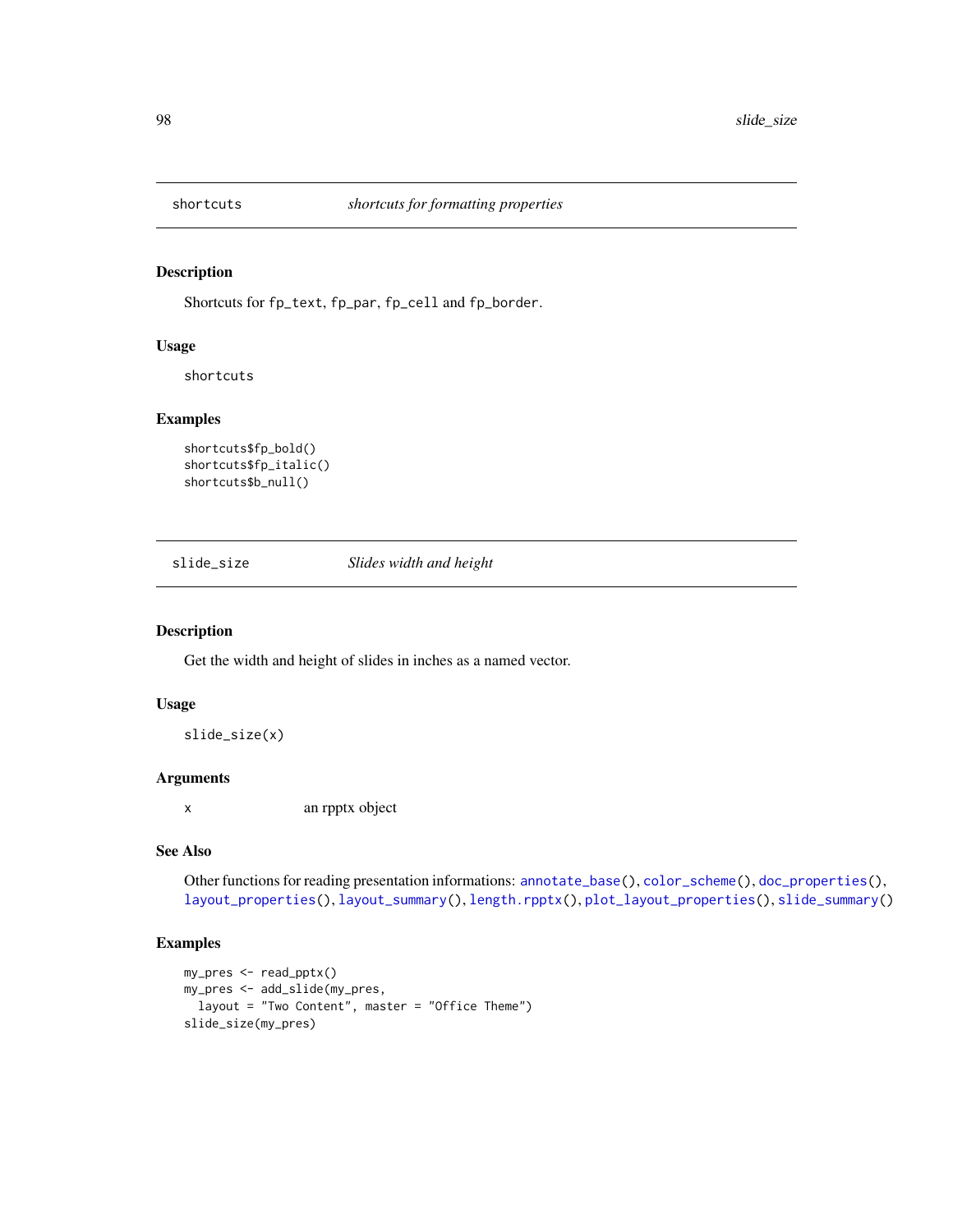<span id="page-98-0"></span>

Get content and positions of current slide into a data.frame. Data for any tables, images, or paragraphs are imported into the resulting data.frame.

#### Usage

slide\_summary(x, index = NULL)

#### Arguments

| X     | an rpptx object |
|-------|-----------------|
| index | slide index     |

### Note

The column id of the result is not to be used by users. This is a technical string id whose value will be used by office when the document will be rendered. This is not related to argument index required by functions ph\_with.

## See Also

Other functions for reading presentation informations: [annotate\\_base\(](#page-4-0)), [color\\_scheme\(](#page-33-0)), [doc\\_properties\(](#page-38-0)), [layout\\_properties\(](#page-51-0)), [layout\\_summary\(](#page-51-1)), [length.rpptx\(](#page-53-0)), [plot\\_layout\\_properties\(](#page-76-0)), [slide\\_size\(](#page-97-0))

```
my_pres <- read_pptx()
my_pres <- add_slide(my_pres)
my_pres <- ph_with(my_pres, format(Sys.Date()),
 location = ph_location_type(type="dt"))
my_pres <- add_slide(my_pres)
my_pres <- ph_with(my_pres, iris[1:2,],
  location = ph_location_type(type="body"))
slide_summary(my_pres)
slide_summary(my_pres, index = 1)
```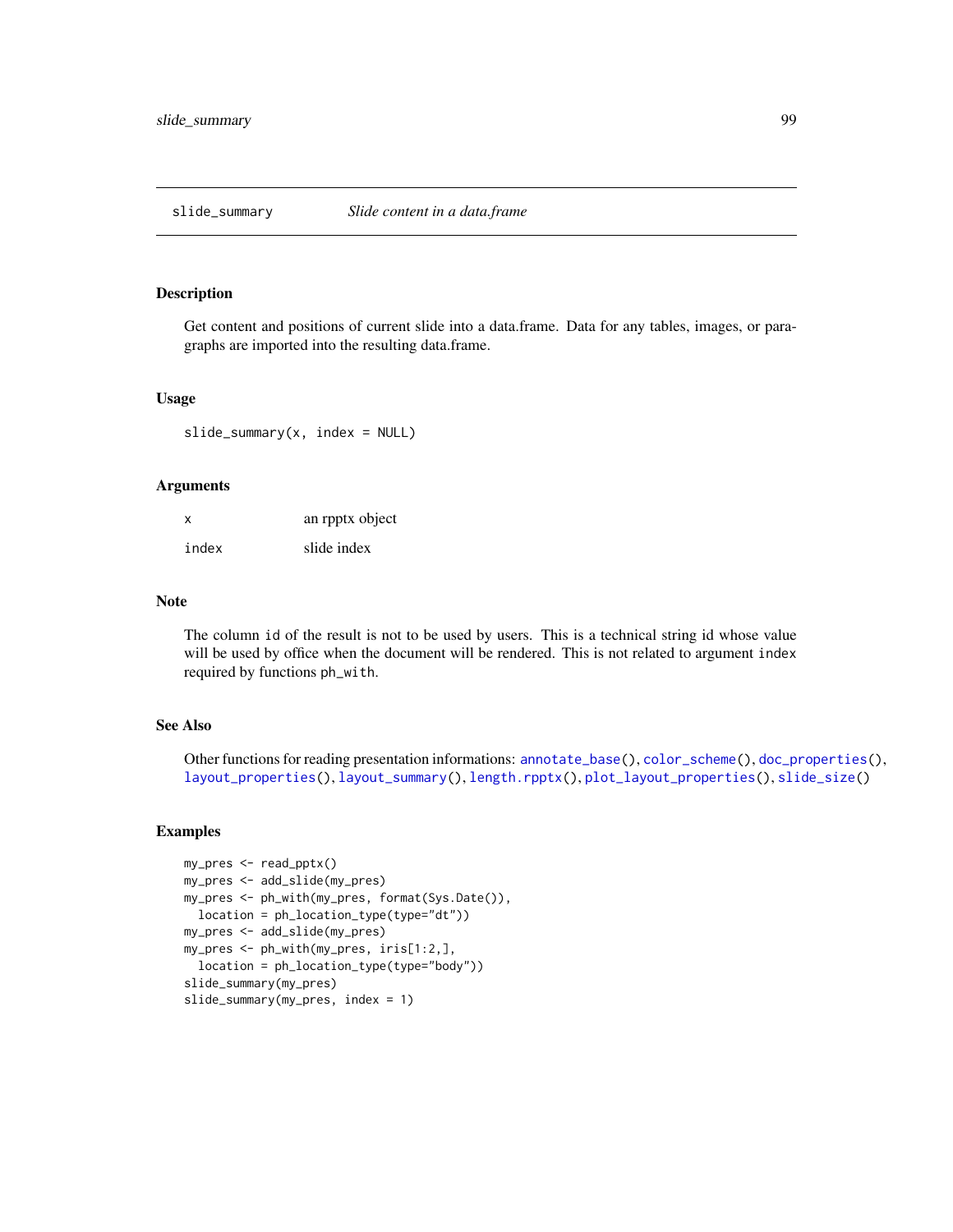slip\_in\_footnote *append a footnote*

## Description

append a new footnote into a paragraph of an rdocx object

# Usage

 $slip_in_footnote(x, style = NULL, blocks, pos = "after")$ 

# Arguments

| set of blocks to be used as footnote content returned by function block_list. |
|-------------------------------------------------------------------------------|
| where to add the new element relative to the cursor, "after" or "before".     |
|                                                                               |

## Note

This function will be deprecated in the next release because it is not efficient and make users write complex code. Use instead [fpar\(\)](#page-41-0) to build formatted paragraphs.

<span id="page-99-0"></span>

| sp_line | Line properties |
|---------|-----------------|
|         |                 |

# Description

Create a sp\_line object that describes line properties.

### Usage

```
sp_line(
  color = "transparent",
  1wd = 1,lty = "solid",
  linecmpd = "sng",
  lineend = "rnd",linejoin = "round",
  headend = sp\_linear(type = "none"),
  tailend = sp\_linear(type = "none"))
## S3 method for class 'sp_line'
print(x, \ldots)
```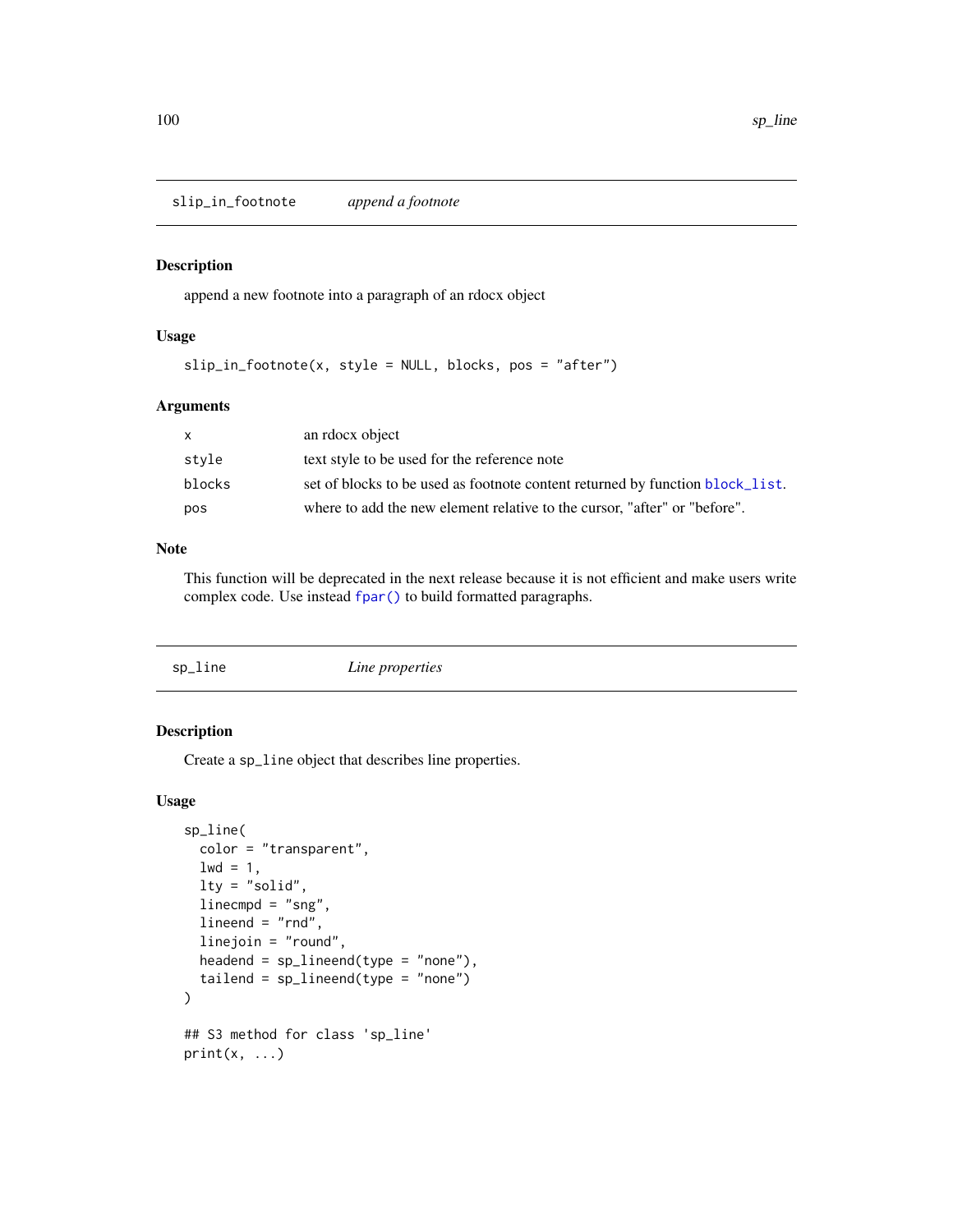#### sp\_line 101

```
## S3 method for class 'sp_line'
update(
 object,
 color,
 lwd,
 lty,
 linecmpd,
 lineend,
 linejoin,
 headend,
  tailend,
  ...
)
```
# Arguments

| color     | line color - a single character value specifying a valid color (e.g. "#000000" or<br>"black").                                                                                                                                                              |
|-----------|-------------------------------------------------------------------------------------------------------------------------------------------------------------------------------------------------------------------------------------------------------------|
| lwd       | line width (in point) - 0 or positive integer value.                                                                                                                                                                                                        |
| lty       | single character value specifying the line type. Expected value is one of the<br>following: default 'solid' or 'dot' or 'dash' or 'lgDash' or 'dashDot' or<br>'lgDashDot' or 'lgDashDotDot' or 'sysDash' or 'sysDot' or 'sysDashDot'<br>or 'sysDashDotDot'. |
| linecmpd  | single character value specifying the compound line type. Expected value is<br>one of the following: default 'sng' or 'dbl' or 'tri' or 'thinThick' or<br>'thickThin'                                                                                       |
| lineend   | single character value specifying the line end style Expected value is one of the<br>following: default 'rnd' or 'sq' or 'flat'                                                                                                                             |
| linejoin  | single character value specifying the line join style Expected value is one of the<br>following: default 'round' or 'bevel' or 'miter'                                                                                                                      |
| headend   | a sp_lineend object specifying line head end style                                                                                                                                                                                                          |
| tailend   | a sp_lineend object specifying line tail end style                                                                                                                                                                                                          |
| x, object | sp_line object                                                                                                                                                                                                                                              |
| $\cdots$  | further arguments - not used                                                                                                                                                                                                                                |

# Value

a sp\_line object

# See Also

# [sp\\_lineend](#page-101-0)

Other functions for defining shape properties: [sp\\_lineend\(](#page-101-0))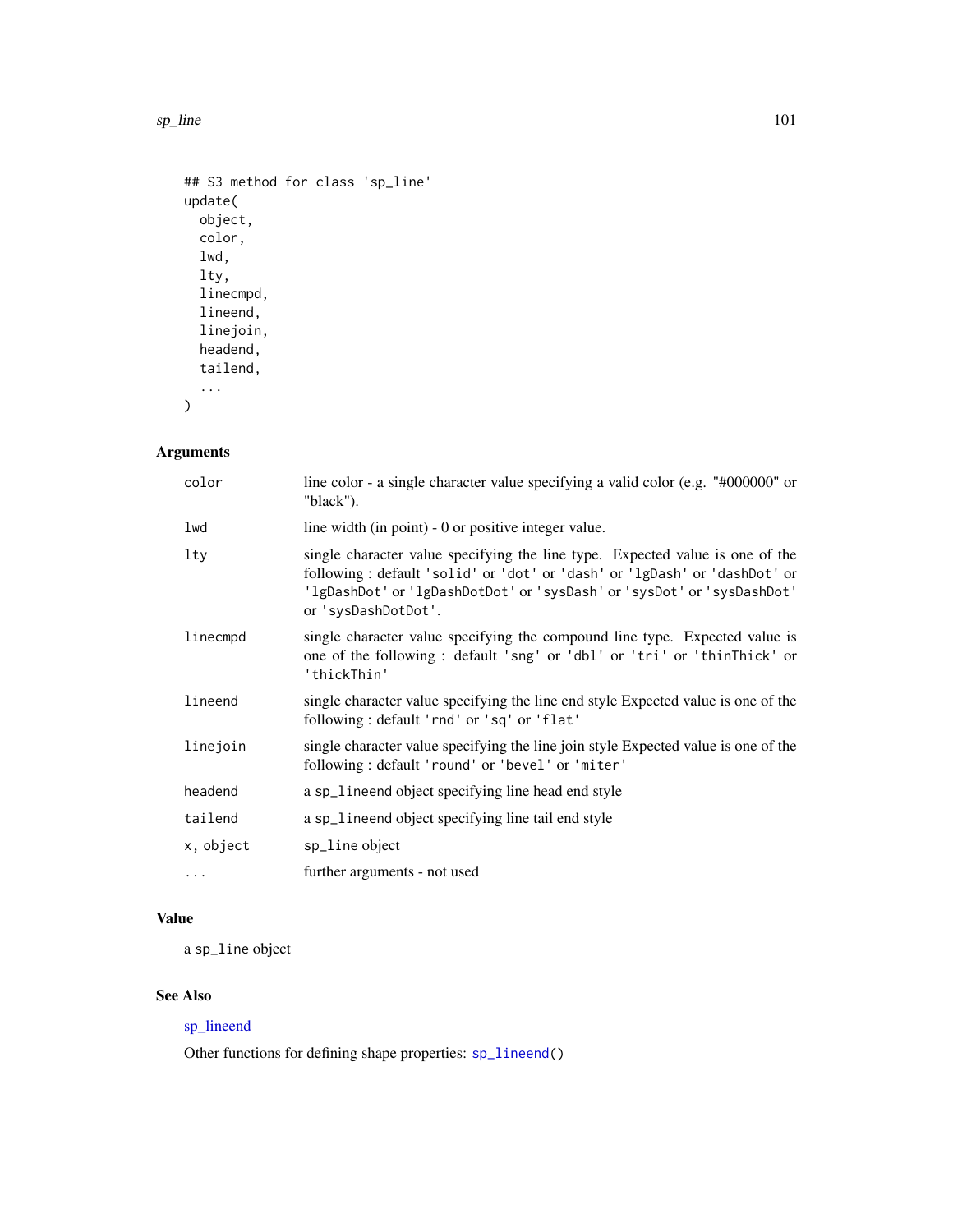# Examples

```
sp_line()
sp\_line(color = "red", lwd = 2)sp\_line(lty = "dot", linecmpd = "dbl")print( sp_line (color="red", lwd = 2) )
obj <- sp_line (color="red", lwd = 2)
update( obj, linecmpd = "dbl" )
```
<span id="page-101-0"></span>sp\_lineend *Line end properties*

# Description

Create a sp\_lineend object that describes line end properties.

### Usage

```
sp\_linear(type = "none", width = "med", length = "med")## S3 method for class 'sp_lineend'
print(x, \ldots)## S3 method for class 'sp_lineend'
update(object, type, width, length, ...)
```
### Arguments

| type      | single character value specifying the line end type. Expected value is one of<br>the following: default 'none' or 'triangle' or 'stealth' or 'diamond' or<br>'oval' or 'arrow' |
|-----------|--------------------------------------------------------------------------------------------------------------------------------------------------------------------------------|
| width     | single character value specifying the line end width Expected value is one of the<br>following: default 'sm' or 'med' or 'lg'                                                  |
| length    | single character value specifying the line end length Expected value is one of<br>the following: default 'sm' or 'med' or 'lg'                                                 |
| x, object | sp_lineend object                                                                                                                                                              |
| $\cdot$   | further arguments - not used                                                                                                                                                   |

# Value

a sp\_lineend object

### See Also

# [sp\\_line](#page-99-0)

Other functions for defining shape properties: [sp\\_line\(](#page-99-0))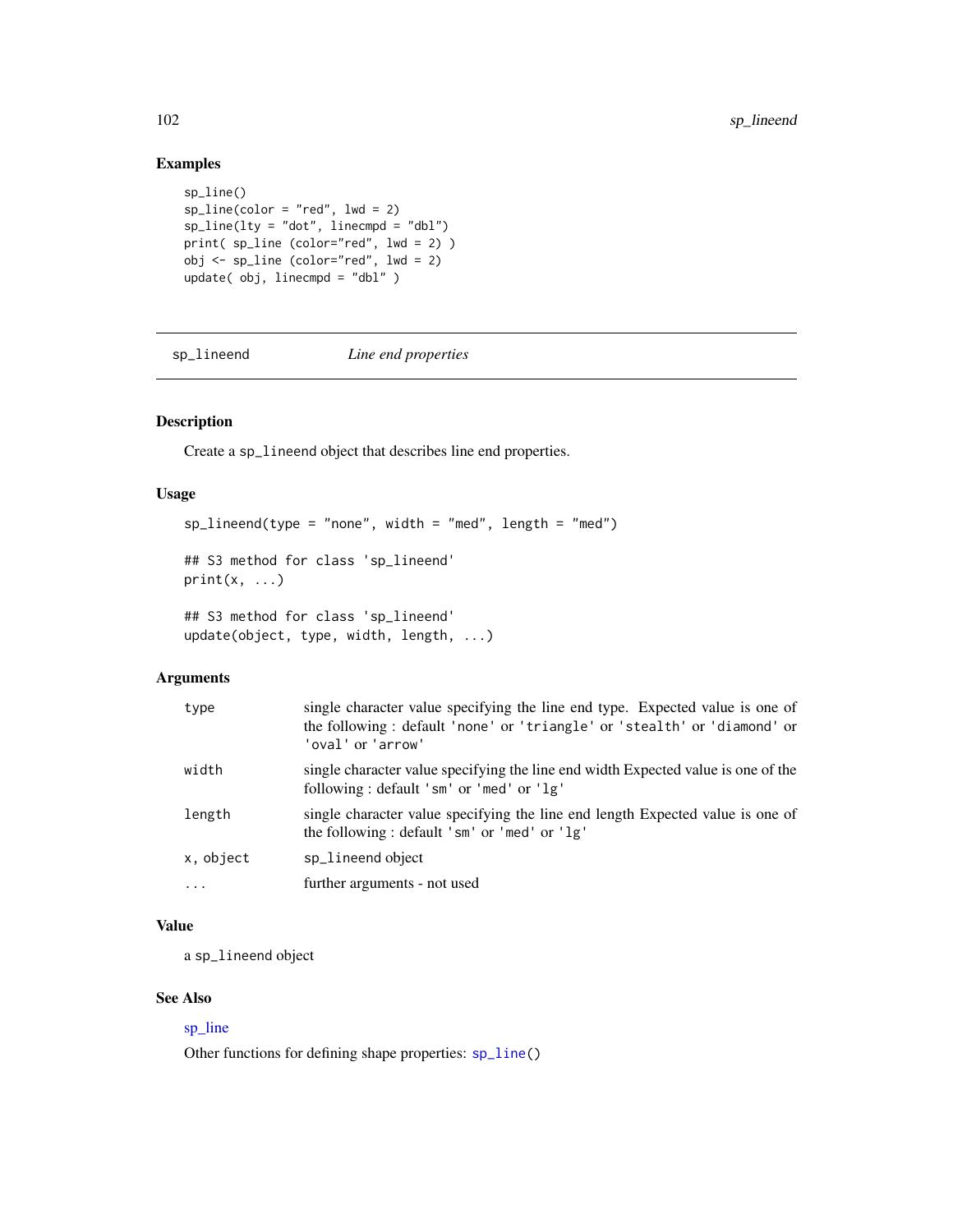# styles\_info 103

# Examples

```
sp_lineend()
sp_lineend(type = "triangle")
sp\_linear(type = "arrow", width = "lg", length = "lg")print( sp_lineend (type="triangle", width = "lg") )
obj <- sp_lineend (type="triangle", width = "lg")
update( obj, type = "arrow" )
```
<span id="page-102-0"></span>styles\_info *Read 'Word' styles*

#### Description

read Word styles and get results in a data.frame.

# Usage

```
styles_info(
  x,
  type = c("paragraph", "character", "table", "numbering"),
  is\_default = c(TRUE, FALSE))
```
## Arguments

x an rdocx object type, is\_default subsets for types (i.e. paragraph) and default style (when is\_default is TRUE or FALSE)

### See Also

Other functions for Word document informations: [doc\\_properties\(](#page-38-0)), [docx\\_bookmarks\(](#page-35-0)), [docx\\_dim\(](#page-36-0)), [length.rdocx\(](#page-52-0)), [set\\_doc\\_properties\(](#page-93-0))

```
x \leftarrow \text{read\_docx}()styles_info(x)
styles_info(x, type = "paragraph", is_default = TRUE)
```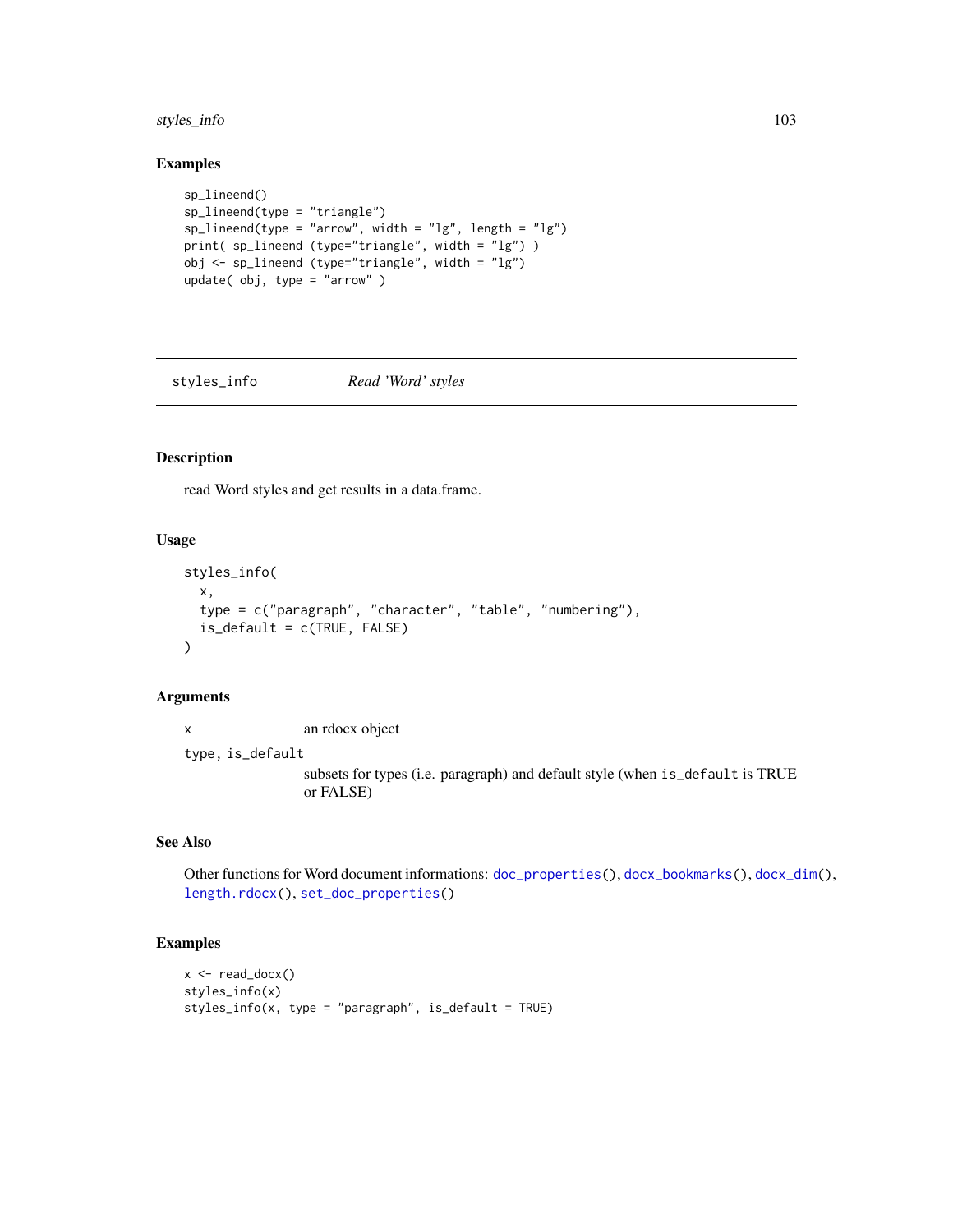<span id="page-103-1"></span>table\_colwidths *Column widths of a table*

#### Description

The function defines the size of each column of a table.

### Usage

```
table_colwidths(widths = NULL)
```
# Arguments

widths Column widths expressed in inches.

## See Also

Other functions for table definition: [prop\\_table\(](#page-80-0)), [table\\_conditional\\_formatting\(](#page-103-0)), [table\\_layout\(](#page-104-0)), [table\\_stylenames\(](#page-105-0)), [table\\_width\(](#page-106-1))

<span id="page-103-0"></span>table\_conditional\_formatting *Table conditional formatting*

### Description

Tables can be conditionally formatted based on few properties as whether the content is in the first row, last row, first column, or last column, or whether the rows or columns are to be banded.

#### Usage

```
table_conditional_formatting(
  first_row = TRUE,
  first_column = FALSE,
  last_row = FALSE,
  last_column = FALSE,
 no_hband = FALSE,
  no_vband = TRUE
)
```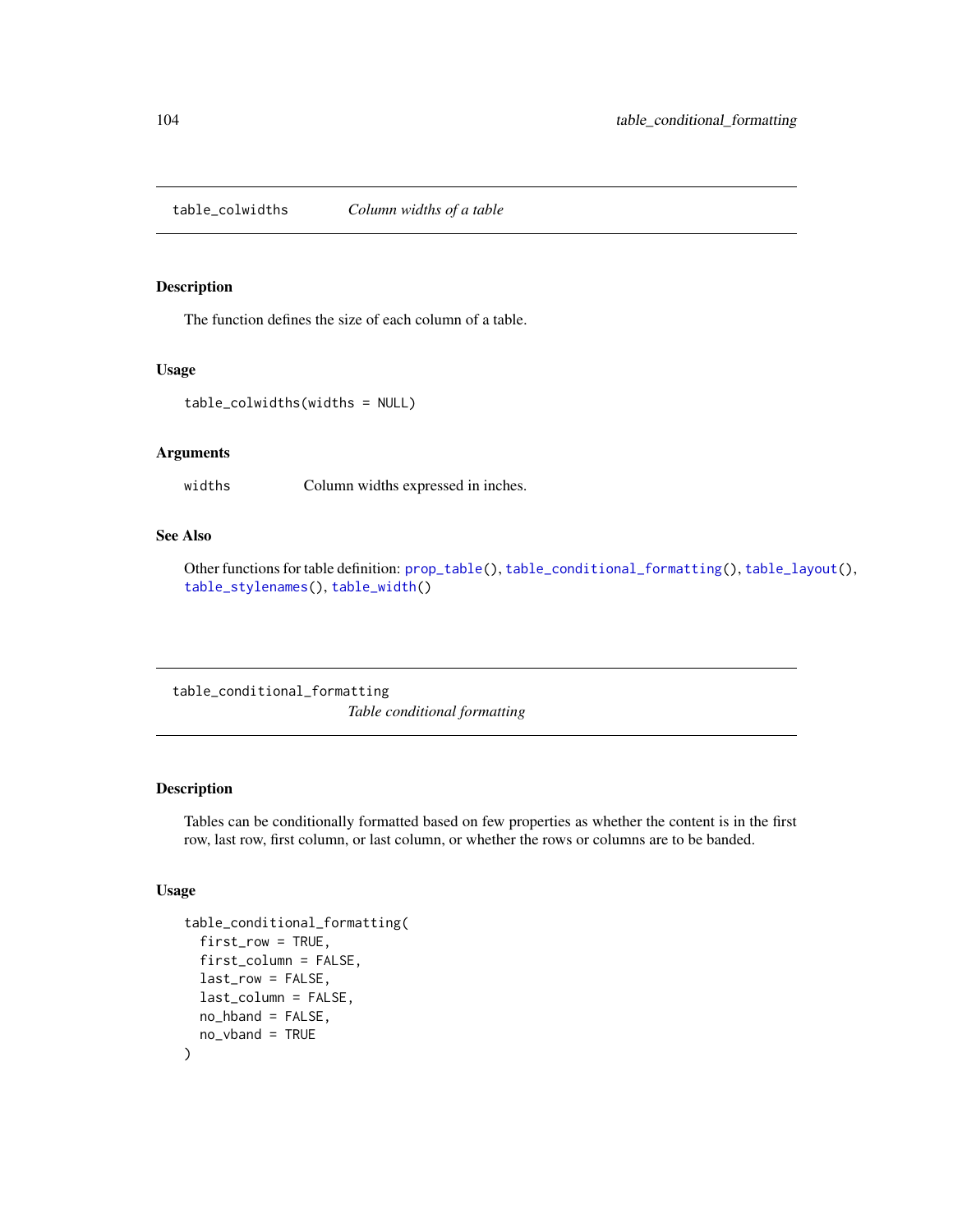# table\_layout 105

#### Arguments

first\_row, last\_row apply or remove formatting from the first or last row in the table. first\_column, last\_column apply or remove formatting from the first or last column in the table. no\_hband, no\_vband don't display odd and even rows or columns with alternating shading for ease of reading.

# Note

You must define a format for first\_row, first\_column and other properties if you need to use them. The format is defined in a docx template.

#### See Also

Other functions for table definition: [prop\\_table\(](#page-80-0)), [table\\_colwidths\(](#page-103-1)), [table\\_layout\(](#page-104-0)), [table\\_stylenames\(](#page-105-0)), [table\\_width\(](#page-106-1))

### Examples

```
table_conditional_formatting(first_row = TRUE, first_column = TRUE)
```
<span id="page-104-0"></span>table\_layout *Algorithm for table layout*

### Description

When a table is displayed in a document, it can either be displayed using a fixed width or autofit layout algorithm:

- fixed: uses fixed widths for columns. The width of the table is not changed regardless of the contents of the cells.
- autofit: uses the contents of each cell and the table width to determine the final column widths.

#### Usage

```
table_layout(type = "autofit")
```
#### Arguments

type 'autofit' or 'fixed' algorithm. Default to 'autofit'.

#### See Also

Other functions for table definition: [prop\\_table\(](#page-80-0)), [table\\_colwidths\(](#page-103-1)), [table\\_conditional\\_formatting\(](#page-103-0)), [table\\_stylenames\(](#page-105-0)), [table\\_width\(](#page-106-1))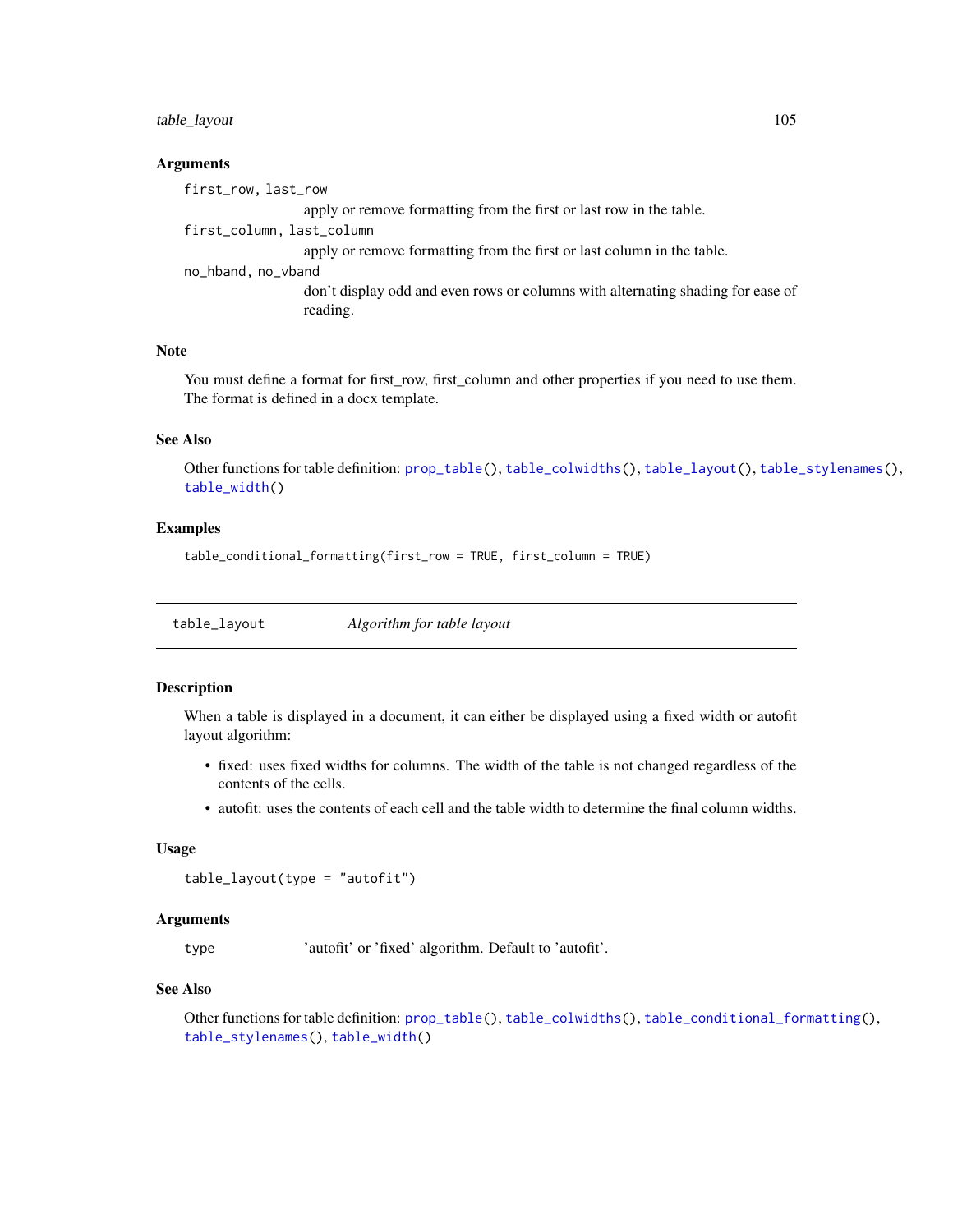<span id="page-105-0"></span>table\_stylenames *Paragraph styles for columns*

#### Description

The function defines the paragraph styles for columns.

# Usage

```
table_stylenames(stylenames = list())
```
#### Arguments

stylenames a named character vector, names are column names, values are paragraph styles associated with each column. If a column is not specified, default value 'Normal' is used. Another form is as a named list, the list names are the styles and the contents are column names to be formatted with the corresponding style.

#### See Also

Other functions for table definition: [prop\\_table\(](#page-80-0)), [table\\_colwidths\(](#page-103-1)), [table\\_conditional\\_formatting\(](#page-103-0)), [table\\_layout\(](#page-104-0)), [table\\_width\(](#page-106-1))

```
library(officer)
stylenames <- c(
  vs = "centered", am = "centered",gear = "centered", carb = "centered"
)
doc_1 < - read_docx()
doc_1 <- body_add_table(doc_1,
  value = mtcars, style = "table_template",
  stylenames = table_stylenames(stylenames = stylenames)
)
print(doc_1, target = tempfile(fileext = ".docx"))
stylenames <- list(
  "centered" = c("vs", "am", "gear", "carb")
)
doc_2 < - read\_docx()doc_2 <- body_add_table(doc_2,
  value = mtcars, style = "table_template",
  stylenames = table_stylenames(stylenames = stylenames)
```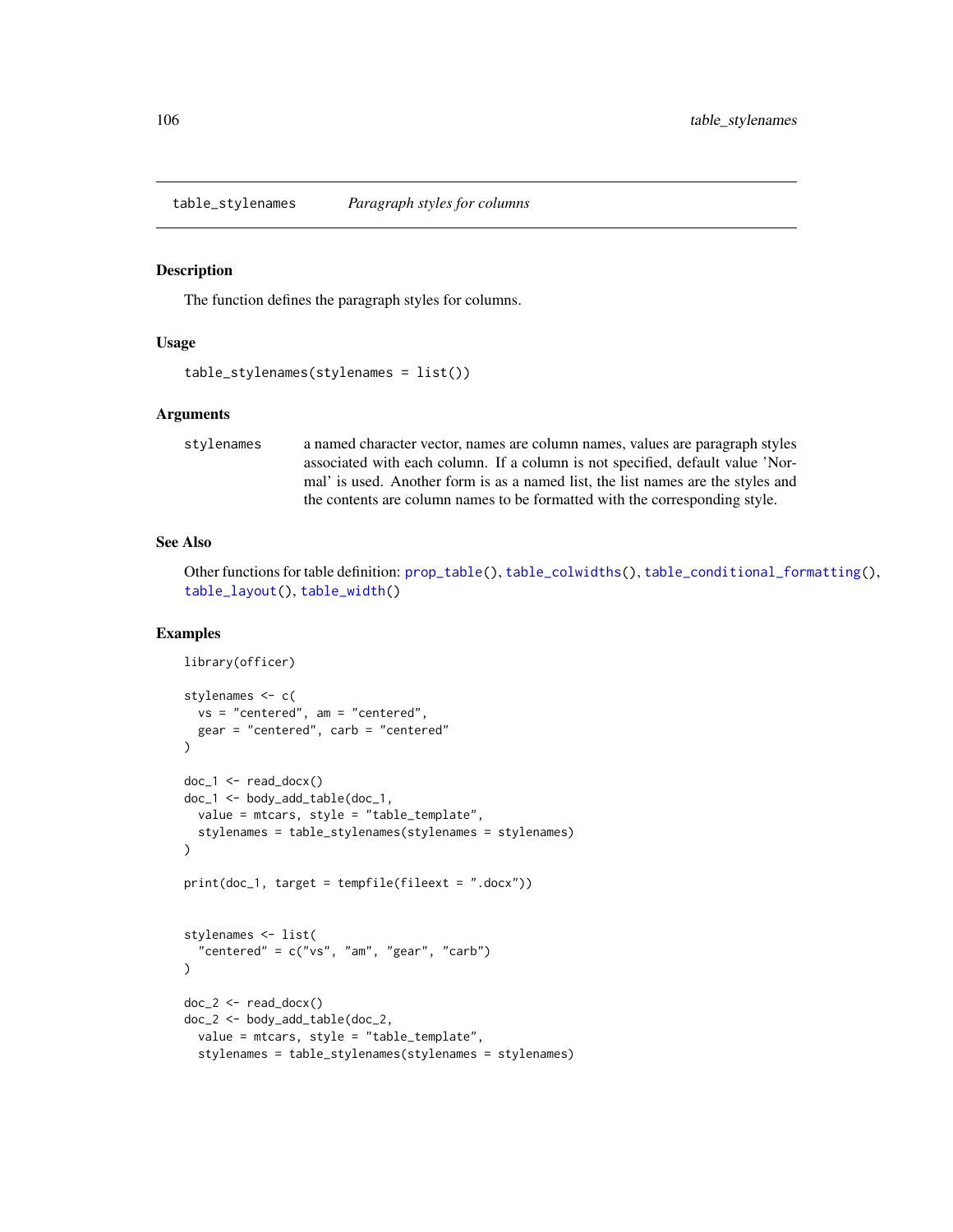# table\_width 107

```
\overline{)}print(doc_2, target = tempfile(fileext = ".docx"))
```
<span id="page-106-1"></span>table\_width *Preferred width for a table*

## Description

Define the preferred width for a table.

# Usage

 $table\_width(width = 1, unit = "pot")$ 

### Arguments

| width | value of the preferred width of the table.                               |
|-------|--------------------------------------------------------------------------|
| unit  | unit of the width. Possible values are 'in' (inches) and 'pct' (percent) |

# Word

All widths in a table are considered preferred because widths of columns can conflict and the table layout rules can require a preference to be overridden.

### See Also

Other functions for table definition: [prop\\_table\(](#page-80-0)), [table\\_colwidths\(](#page-103-1)), [table\\_conditional\\_formatting\(](#page-103-0)), [table\\_layout\(](#page-104-0)), [table\\_stylenames\(](#page-105-0))

<span id="page-106-0"></span>unordered\_list *Unordered list*

### Description

unordered list of text for PowerPoint presentations. Each text is associated with a hierarchy level.

### Usage

```
undered\_list(str\_list = character(0), level\_list = integer(0), style = NULL)
```
# Arguments

| str_list   | list of strings to be included in the object                                                                                                                 |
|------------|--------------------------------------------------------------------------------------------------------------------------------------------------------------|
| level list | list of levels for hierarchy structure. Use 0 for 'no bullet', 1 for level 1, 2 for<br>level 2 and so on.                                                    |
| style      | text style, a fp_text object list or a single fp_text objects. Use fp_text (font. size<br>$= 0, \ldots$ ) to inherit from default sizes of the presentation. |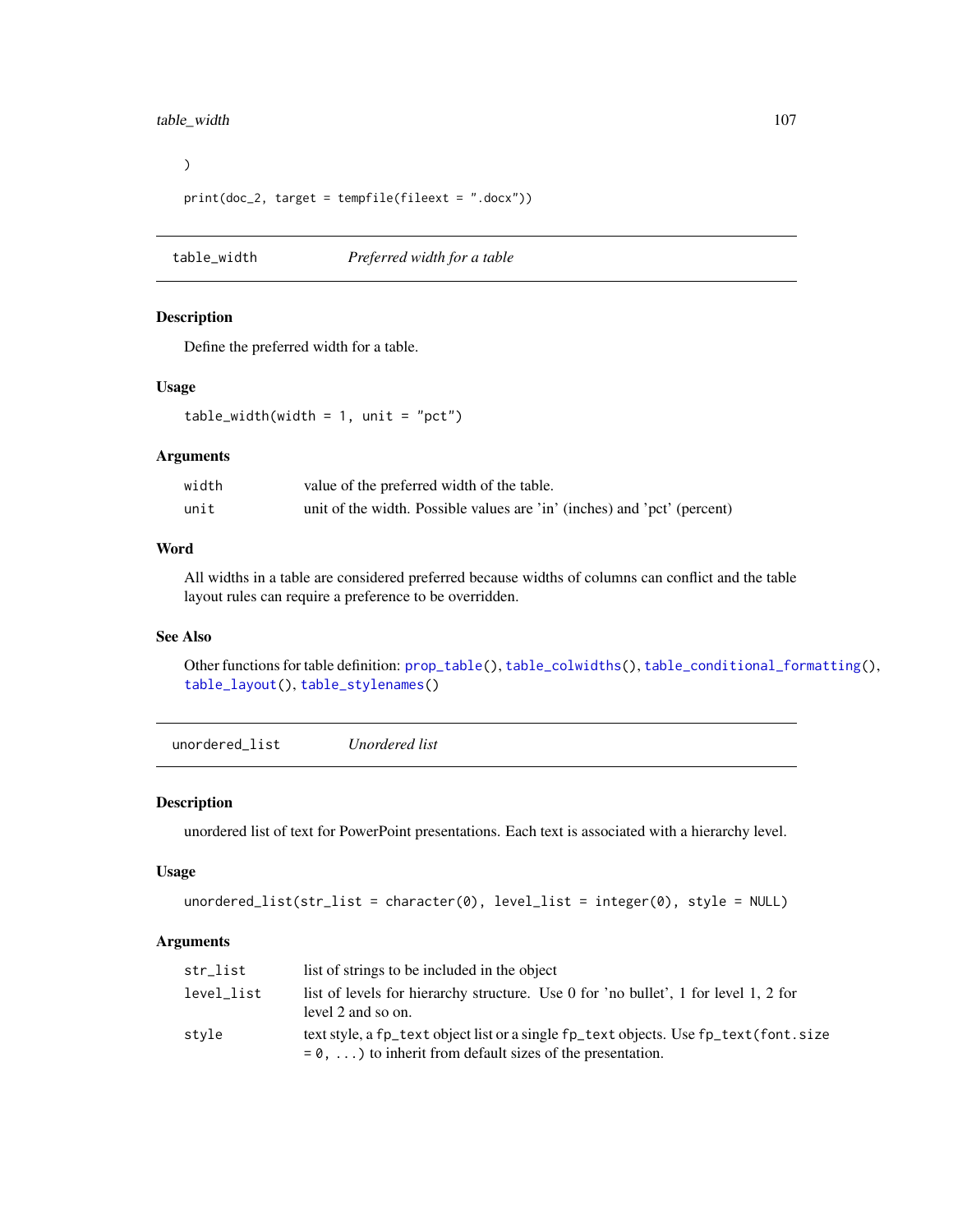# See Also

#### [ph\\_with](#page-71-0)

```
Other block functions for reporting: block_caption(), block_list(), block_pour_docx(), block_section(),
block_table(), block_toc(), fpar(), plot_instr()
```

```
unordered_list(
level_list = c(1, 2, 2, 3, 3, 1),str_list = c("Level1", "Level2", "Level2", "Level3", "Level3", "Level1"),
style = f<sub>p</sub>text(color = "red", font.size = 0))
unordered_list(
level_list = c(1, 2, 1),str_list = c("Level1", "Level2", "Level1"),
style = list(
  fp_{text{(color = "red", font.size = 0)},fp\_text(color = "pink", font.size = 0),fp_text(color = "orange", font.size = 0)
  ))
```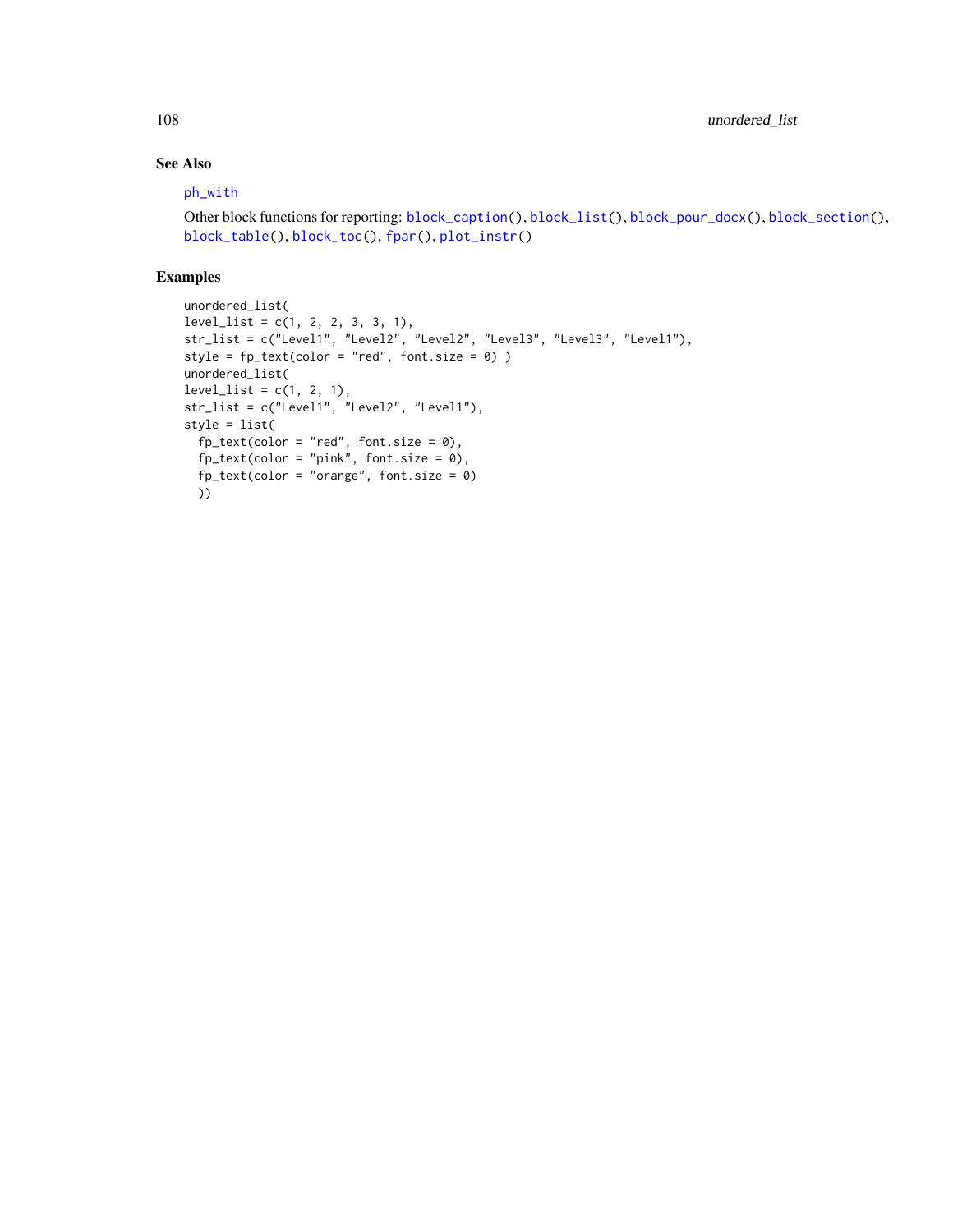## **Index**

∗ Word computed fields run\_autonum, [85](#page-84-0) run\_reference, [91](#page-90-0) run\_word\_field, [92](#page-91-0) ∗ block functions for reporting block\_caption, [7](#page-6-0) block\_list, [8](#page-7-0) block\_pour\_docx, [9](#page-8-0) block\_section, [10](#page-9-0) block\_table, [11](#page-10-0) block\_toc, [12](#page-11-0) fpar, [42](#page-41-0) plot\_instr, [76](#page-75-0) unordered\_list, [107](#page-106-0) ∗ functions for Word document informations doc\_properties, [39](#page-38-0) docx\_bookmarks, [36](#page-35-0) docx\_dim, [37](#page-36-0) length.rdocx, [53](#page-52-0) set\_doc\_properties, [94](#page-93-0) styles\_info, [103](#page-102-0) ∗ functions for Word sections body\_end\_block\_section, [23](#page-22-0) body\_end\_section\_columns, [24](#page-23-0) body\_end\_section\_columns\_landscape, [25](#page-24-0) body\_end\_section\_continuous, [26](#page-25-0) body\_end\_section\_landscape, [27](#page-26-0) body\_end\_section\_portrait, [28](#page-27-0) body\_set\_default\_section, [32](#page-31-0) ∗ functions for adding content body\_add\_blocks, [12](#page-11-0) body\_add\_break, [13](#page-12-0) body\_add\_caption, [14](#page-13-0) body\_add\_docx, [15](#page-14-0) body\_add\_fpar, [16](#page-15-0) body\_add\_gg, [17](#page-16-0) body\_add\_img, [18](#page-17-0)

body\_add\_par, [19](#page-18-0) body\_add\_plot, [20](#page-19-0) body\_add\_table, [21](#page-20-0) body\_add\_toc, [22](#page-21-0) ∗ functions for defining formatting properties fp\_border, [43](#page-42-0) fp\_cell, [44](#page-43-0) fp\_par, [46](#page-45-0) fp\_text, [47](#page-46-0) ∗ functions for defining shape properties sp\_line, [100](#page-99-0) sp lineend, [102](#page-101-0) ∗ functions for placeholder location ph\_location, [62](#page-61-0) ph\_location\_fullsize, [63](#page-62-0) ph\_location\_label, [64](#page-63-0) ph\_location\_left, [65](#page-64-0) ph\_location\_right, [66](#page-65-0) ph\_location\_template, [66](#page-65-0) ph\_location\_type, [68](#page-67-0) ∗ functions for placeholders manipulation ph\_hyperlink, [61](#page-60-0) ph\_remove, [70](#page-69-0) ph\_slidelink, [71](#page-70-0) ∗ functions for reading presentation informations annotate\_base, [5](#page-4-0) color\_scheme, [34](#page-33-0) doc\_properties, [39](#page-38-0) layout\_properties, [52](#page-51-0) layout\_summary, [52](#page-51-0) length.rpptx, [54](#page-53-0) plot\_layout\_properties, [77](#page-76-0) slide\_size, [98](#page-97-0) slide\_summary, [99](#page-98-0) ∗ functions for section definition page\_mar, [59](#page-58-0) page\_size, [60](#page-59-0)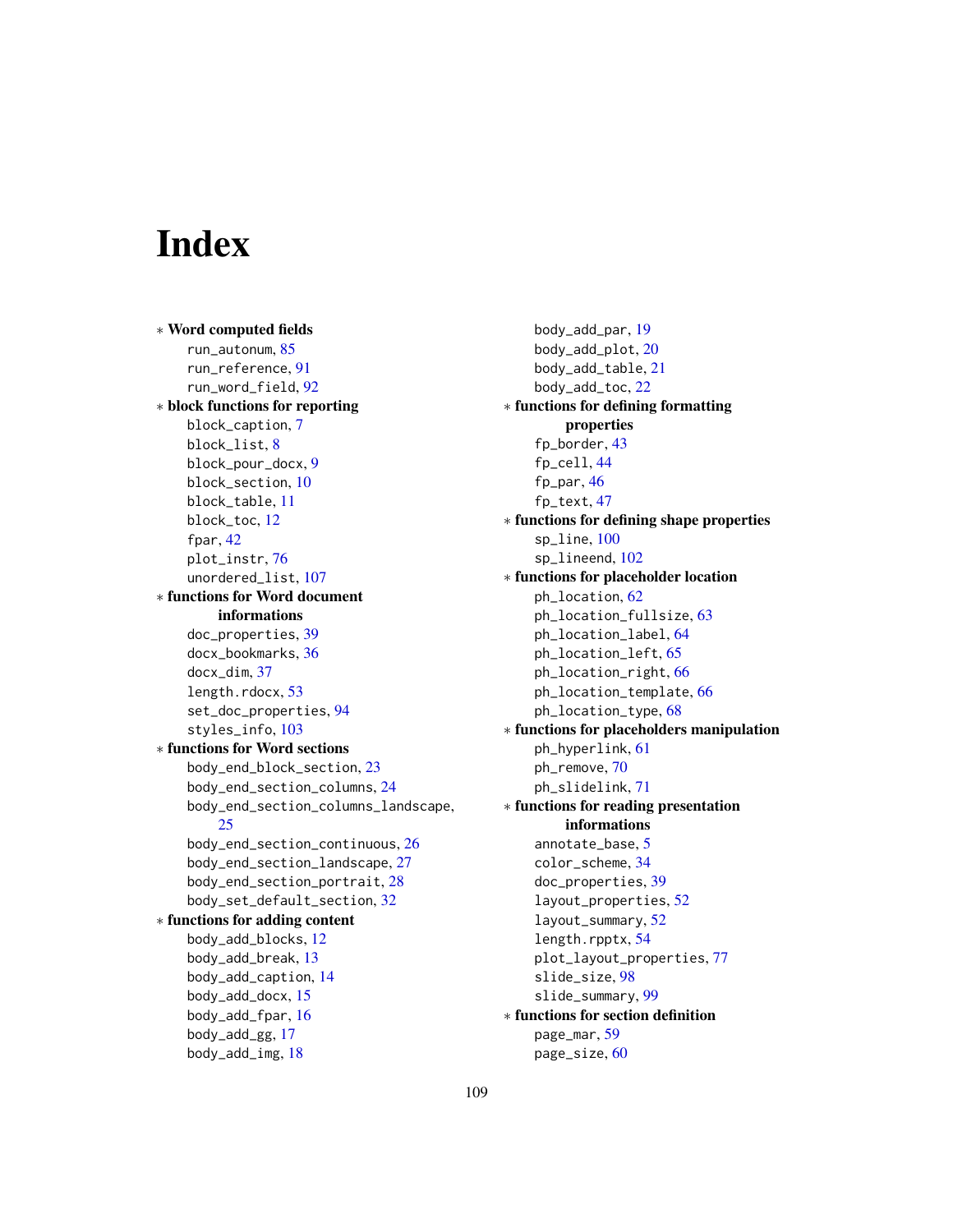prop\_section, [79](#page-78-0) section\_columns, [93](#page-92-0) ∗ functions for table definition prop\_table, [81](#page-80-0) table\_colwidths, [104](#page-103-0) table\_conditional\_formatting, [104](#page-103-0) table\_layout, [105](#page-104-0) table\_stylenames, [106](#page-105-0) table\_width, [107](#page-106-0) ∗ functions slide manipulation add\_slide, [5](#page-4-0) move\_slide, [55](#page-54-0) on\_slide, [58](#page-57-0) remove\_slide, [85](#page-84-0) set\_notes, [96](#page-95-0) ∗ run functions for reporting external\_img, [41](#page-40-0) ftext, [50](#page-49-0) hyperlink\_ftext, [51](#page-50-0) run\_autonum, [85](#page-84-0) run\_bookmark, [87](#page-86-0) run\_columnbreak, [88](#page-87-0) run\_footnote, [88](#page-87-0) run\_footnoteref, [89](#page-88-0) run\_linebreak, [90](#page-89-0) run\_pagebreak, [91](#page-90-0) run\_reference, [91](#page-90-0) run\_word\_field, [92](#page-91-0) add\_sheet, [4](#page-3-0) add\_slide, [5,](#page-4-0) *[55](#page-54-0)*, *[59](#page-58-0)*, *[85](#page-84-0)*, *[96](#page-95-0)* add\_slide(), *[84](#page-83-0)*, *[96](#page-95-0)* annotate\_base, [5,](#page-4-0) *[34](#page-33-0)*, *[40](#page-39-0)*, *[52–](#page-51-0)[54](#page-53-0)*, *[78](#page-77-0)*, *[98,](#page-97-0) [99](#page-98-0)*

```
block_caption, 7, 8–12, 42, 77, 108
block_caption(), 8, 14, 57
block_list, 7, 8, 9–12, 42, 74, 77, 100, 108
block_list(), 13, 42, 88, 96
block_pour_docx, 7, 8, 9, 10–12, 42, 77, 108
block_pour_docx(), 8
block_section, 7–9, 10, 11, 12, 23, 42, 77,
         80, 108
block_section(), 8
block_table, 7–10, 11, 12, 42, 77, 108
block_table(), 8, 74
block_toc, 7–11, 12, 42, 77, 108
block_toc(), 8
body_add, 41
```
as.matrix.rpptx, [6](#page-5-0)

body\_add\_blocks, [12,](#page-11-0) *[14](#page-13-0)[–20](#page-19-0)*, *[22](#page-21-0)* body\_add\_blocks(), *[8](#page-7-0)*, *[40](#page-39-0)* body\_add\_break, *[13](#page-12-0)*, [13,](#page-12-0) *[14](#page-13-0)[–20](#page-19-0)*, *[22](#page-21-0)* body\_add\_caption, *[13,](#page-12-0) [14](#page-13-0)*, [14,](#page-13-0) *[15](#page-14-0)[–20](#page-19-0)*, *[22](#page-21-0)* body\_add\_docx, *[13,](#page-12-0) [14](#page-13-0)*, [15,](#page-14-0) *[16](#page-15-0)[–20](#page-19-0)*, *[22](#page-21-0)* body\_add\_fpar, *[13](#page-12-0)[–15](#page-14-0)*, [16,](#page-15-0) *[17](#page-16-0)[–20](#page-19-0)*, *[22](#page-21-0)* body\_add\_fpar(), *[42](#page-41-0)* body\_add\_gg, *[13](#page-12-0)[–16](#page-15-0)*, [17,](#page-16-0) *[18](#page-17-0)[–20](#page-19-0)*, *[22](#page-21-0)* body\_add\_img, *[13](#page-12-0)[–17](#page-16-0)*, [18,](#page-17-0) *[19,](#page-18-0) [20](#page-19-0)*, *[22](#page-21-0)* body\_add\_par, *[13](#page-12-0)[–18](#page-17-0)*, [19,](#page-18-0) *[20](#page-19-0)*, *[22](#page-21-0)*, *[82](#page-81-0)* body\_add\_plot, *[13](#page-12-0)[–19](#page-18-0)*, [20,](#page-19-0) *[22](#page-21-0)*, *[82](#page-81-0)* body\_add\_plot(), *[77](#page-76-0)* body\_add\_table, *[13](#page-12-0)[–20](#page-19-0)*, [21,](#page-20-0) *[22](#page-21-0)*, *[82](#page-81-0)* body\_add\_toc, *[13](#page-12-0)[–20](#page-19-0)*, *[22](#page-21-0)*, [22](#page-21-0) body\_bookmark, [23](#page-22-0) body\_end\_block\_section, [23,](#page-22-0) *[25](#page-24-0)[–28](#page-27-0)*, *[33](#page-32-0)* body\_end\_block\_section(), *[24](#page-23-0)* body\_end\_section\_columns, *[24](#page-23-0)*, [24,](#page-23-0) *[26](#page-25-0)[–28](#page-27-0)*, *[33](#page-32-0)* body\_end\_section\_columns\_landscape, *[24,](#page-23-0) [25](#page-24-0)*, [25,](#page-24-0) *[26](#page-25-0)[–28](#page-27-0)*, *[33](#page-32-0)* body\_end\_section\_continuous, *[24](#page-23-0)[–26](#page-25-0)*, [26,](#page-25-0) *[27,](#page-26-0) [28](#page-27-0)*, *[33](#page-32-0)* body\_end\_section\_landscape, *[24](#page-23-0)[–26](#page-25-0)*, [27,](#page-26-0) *[28](#page-27-0)*, *[33](#page-32-0)* body\_end\_section\_portrait, *[24](#page-23-0)[–27](#page-26-0)*, [28,](#page-27-0) *[33](#page-32-0)* body\_remove, [28](#page-27-0) body\_replace\_all\_text, [29,](#page-28-0) *[38](#page-37-0)* body\_replace\_img\_at\_bkm *(*body\_replace\_text\_at\_bkm*)*, [31](#page-30-0) body\_replace\_text\_at\_bkm, [31](#page-30-0) body\_set\_default\_section, *[24](#page-23-0)[–28](#page-27-0)*, [32](#page-31-0)

change\_styles, [33](#page-32-0) color\_scheme, *[6](#page-5-0)*, [34,](#page-33-0) *[40](#page-39-0)*, *[52](#page-51-0)[–54](#page-53-0)*, *[78](#page-77-0)*, *[98,](#page-97-0) [99](#page-98-0)* cursor\_backward *(*cursor\_begin*)*, [35](#page-34-0) cursor\_begin, [35](#page-34-0) cursor\_bookmark *(*cursor\_begin*)*, [35](#page-34-0) cursor\_end *(*cursor\_begin*)*, [35](#page-34-0) cursor\_forward *(*cursor\_begin*)*, [35](#page-34-0) cursor\_reach *(*cursor\_begin*)*, [35](#page-34-0)

doc\_properties, *[6](#page-5-0)*, *[34](#page-33-0)*, *[37,](#page-36-0) [38](#page-37-0)*, [39,](#page-38-0) *[52](#page-51-0)[–54](#page-53-0)*, *[78](#page-77-0)*, *[95](#page-94-0)*, *[98,](#page-97-0) [99](#page-98-0)*, *[103](#page-102-0)* docx\_bookmarks, [36,](#page-35-0) *[38](#page-37-0)*, *[40](#page-39-0)*, *[53](#page-52-0)*, *[95](#page-94-0)*, *[103](#page-102-0)* docx\_dim, *[37](#page-36-0)*, [37,](#page-36-0) *[40](#page-39-0)*, *[53](#page-52-0)*, *[95](#page-94-0)*, *[103](#page-102-0)* docx\_show\_chunk, *[30,](#page-29-0) [31](#page-30-0)*, [38](#page-37-0) docx\_summary, [39](#page-38-0)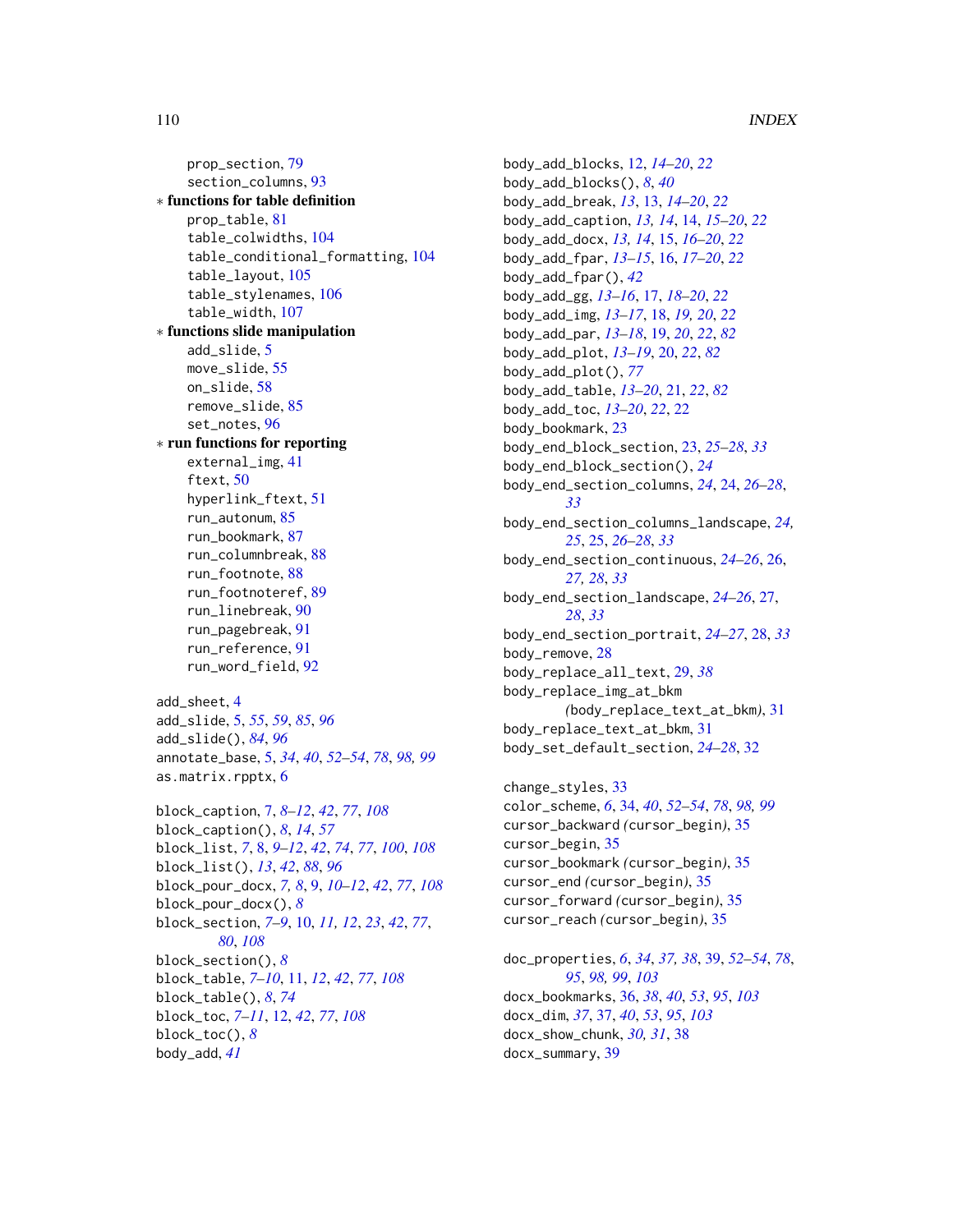## INDEX 111

empty\_content, [40,](#page-39-0) *[74](#page-73-0)* external\_img, [41,](#page-40-0) *[50,](#page-49-0) [51](#page-50-0)*, *[74](#page-73-0)*, *[86–](#page-85-0)[93](#page-92-0)* external\_img(), *[8](#page-7-0)*, *[42](#page-41-0)* footers\_replace\_all\_text *(*body\_replace\_all\_text*)*, [29](#page-28-0) footers\_replace\_img\_at\_bkm *(*body\_replace\_text\_at\_bkm*)*, [31](#page-30-0) footers\_replace\_text\_at\_bkm *(*body\_replace\_text\_at\_bkm*)*, [31](#page-30-0) format.fp\_cell *(*fp\_cell*)*, [44](#page-43-0) format.fp\_text *(*fp\_text*)*, [47](#page-46-0) fp\_border, [43,](#page-42-0) *[45](#page-44-0)*, *[47](#page-46-0)*, *[49](#page-48-0)* fp\_cell, *[43](#page-42-0)*, [44,](#page-43-0) *[47](#page-46-0)*, *[49](#page-48-0)* fp\_par, *[43](#page-42-0)*, *[45](#page-44-0)*, [46,](#page-45-0) *[49](#page-48-0)* fp\_par(), *[42](#page-41-0)* fp\_text, *[43](#page-42-0)*, *[45](#page-44-0)*, *[47](#page-46-0)*, [47,](#page-46-0) *[50,](#page-49-0) [51](#page-50-0)*, *[86](#page-85-0)*, *[91,](#page-90-0) [92](#page-91-0)* fp\_text(), *[42](#page-41-0)*, *[88,](#page-87-0) [89](#page-88-0)* fp\_text\_lite *(*fp\_text*)*, [47](#page-46-0) fp\_text\_lite(), *[88,](#page-87-0) [89](#page-88-0)* fpar, *[7](#page-6-0)[–12](#page-11-0)*, *[16](#page-15-0)*, *[41](#page-40-0)*, [42,](#page-41-0) *[47](#page-46-0)*, *[49–](#page-48-0)[51](#page-50-0)*, *[74](#page-73-0)*, *[77](#page-76-0)*, *[86](#page-85-0)[–88](#page-87-0)*, *[90](#page-89-0)[–92](#page-91-0)*, *[108](#page-107-0)* fpar(), *[8](#page-7-0)*, *[88,](#page-87-0) [89](#page-88-0)*, *[100](#page-99-0)* ftext, *[41](#page-40-0)*, *[49](#page-48-0)*, [50,](#page-49-0) *[51](#page-50-0)*, *[86–](#page-85-0)[93](#page-92-0)* ftext(), *[42](#page-41-0)* grep, *[31](#page-30-0)* grepl, *[29](#page-28-0)* gsub, *[29](#page-28-0)* headers\_replace\_all\_text *(*body\_replace\_all\_text*)*, [29](#page-28-0) headers\_replace\_img\_at\_bkm *(*body\_replace\_text\_at\_bkm*)*, [31](#page-30-0) headers\_replace\_text\_at\_bkm *(*body\_replace\_text\_at\_bkm*)*, [31](#page-30-0) hyperlink\_ftext, *[41](#page-40-0)*, *[50](#page-49-0)*, [51,](#page-50-0) *[86–](#page-85-0)[93](#page-92-0)* layout\_properties, *[6](#page-5-0)*, *[34](#page-33-0)*, *[40](#page-39-0)*, [52,](#page-51-0) *[53,](#page-52-0) [54](#page-53-0)*, *[78](#page-77-0)*, *[98,](#page-97-0) [99](#page-98-0)* layout\_summary, *[6](#page-5-0)*, *[34](#page-33-0)*, *[40](#page-39-0)*, *[52](#page-51-0)*, [52,](#page-51-0) *[54](#page-53-0)*, *[78](#page-77-0)*, *[98,](#page-97-0) [99](#page-98-0)* layout\_summary(), *[5](#page-4-0)* length.rdocx, *[37,](#page-36-0) [38](#page-37-0)*, *[40](#page-39-0)*, [53,](#page-52-0) *[95](#page-94-0)*, *[103](#page-102-0)* length.rpptx, *[6](#page-5-0)*, *[34](#page-33-0)*, *[40](#page-39-0)*, *[52,](#page-51-0) [53](#page-52-0)*, [54,](#page-53-0) *[78](#page-77-0)*, *[98,](#page-97-0) [99](#page-98-0)* length.rxlsx *(*read\_xlsx*)*, [84](#page-83-0) media\_extract, [54](#page-53-0)

move\_slide, *[5](#page-4-0)*, [55,](#page-54-0) *[59](#page-58-0)*, *[85](#page-84-0)*, *[96](#page-95-0)*

notes\_location\_label, [56](#page-55-0) notes\_location\_label(), *[96](#page-95-0)* notes\_location\_type, [56](#page-55-0) notes\_location\_type(), *[96](#page-95-0)*

officer, [57](#page-56-0) officer-defunct, [58](#page-57-0) officer-package *(*officer*)*, [57](#page-56-0) on\_slide, *[5](#page-4-0)*, *[55](#page-54-0)*, [58,](#page-57-0) *[85](#page-84-0)*, *[96](#page-95-0)*

page\_mar, [59,](#page-58-0) *[60](#page-59-0)*, *[80](#page-79-0)*, *[93](#page-92-0)* page\_size, *[60](#page-59-0)*, [60,](#page-59-0) *[80](#page-79-0)*, *[93](#page-92-0)* ph\_hyperlink, [61,](#page-60-0) *[70,](#page-69-0) [71](#page-70-0)* ph\_location, [62,](#page-61-0) *[63](#page-62-0)[–67](#page-66-0)*, *[69](#page-68-0)*, *[74](#page-73-0)* ph\_location\_fullsize, *[63](#page-62-0)*, [63,](#page-62-0) *[64](#page-63-0)[–67](#page-66-0)*, *[69](#page-68-0)*, *[74](#page-73-0)* ph\_location\_label, *[63](#page-62-0)*, [64,](#page-63-0) *[65](#page-64-0)[–67](#page-66-0)*, *[69](#page-68-0)*, *[74](#page-73-0)* ph\_location\_left, *[63,](#page-62-0) [64](#page-63-0)*, [65,](#page-64-0) *[66,](#page-65-0) [67](#page-66-0)*, *[69](#page-68-0)*, *[74](#page-73-0)* ph\_location\_right, *[63](#page-62-0)[–65](#page-64-0)*, [66,](#page-65-0) *[67](#page-66-0)*, *[69](#page-68-0)*, *[74](#page-73-0)* ph\_location\_template, *[63](#page-62-0)[–66](#page-65-0)*, [66,](#page-65-0) *[69](#page-68-0)*, *[74](#page-73-0)* ph\_location\_type, *[63](#page-62-0)[–67](#page-66-0)*, [68,](#page-67-0) *[74](#page-73-0)* ph\_location\_type(), *[65,](#page-64-0) [66](#page-65-0)* ph\_remove, *[61](#page-60-0)*, [70,](#page-69-0) *[71](#page-70-0)* ph\_remove(), *[85](#page-84-0)* ph\_slidelink, *[61](#page-60-0)*, *[70](#page-69-0)*, [71](#page-70-0) ph\_with, *[41](#page-40-0)*, *[61](#page-60-0)*, *[70,](#page-69-0) [71](#page-70-0)*, [72,](#page-71-0) *[108](#page-107-0)* ph\_with(), *[5](#page-4-0)*, *[8](#page-7-0)*, *[40](#page-39-0)*, *[42](#page-41-0)*, *[59](#page-58-0)*, *[77](#page-76-0)*, *[84,](#page-83-0) [85](#page-84-0)* plot\_instr, *[7](#page-6-0)[–12](#page-11-0)*, *[42](#page-41-0)*, [76,](#page-75-0) *[108](#page-107-0)* plot\_instr(), *[8](#page-7-0)*, *[20](#page-19-0)* plot\_layout\_properties, *[6](#page-5-0)*, *[34](#page-33-0)*, *[40](#page-39-0)*, *[52](#page-51-0)[–54](#page-53-0)*, [77,](#page-76-0) *[98,](#page-97-0) [99](#page-98-0)* plot\_layout\_properties(), *[5](#page-4-0)*, *[84](#page-83-0)* pptx\_summary, [78](#page-77-0) print.fp\_cell *(*fp\_cell*)*, [44](#page-43-0) print.fp\_par *(*fp\_par*)*, [46](#page-45-0) print.fp\_text *(*fp\_text*)*, [47](#page-46-0) print.rdocx *(*read\_docx*)*, [82](#page-81-0) print.rpptx, [79](#page-78-0) print.rpptx(), *[5](#page-4-0)*, *[84](#page-83-0)*, *[96](#page-95-0)* print.rxlsx *(*read\_xlsx*)*, [84](#page-83-0) print.sp\_line *(*sp\_line*)*, [100](#page-99-0) print.sp\_lineend *(*sp\_lineend*)*, [102](#page-101-0) prop\_section, *[10](#page-9-0)*, *[32,](#page-31-0) [33](#page-32-0)*, *[60](#page-59-0)*, [79,](#page-78-0) *[93](#page-92-0)* prop\_table, [81,](#page-80-0) *[104](#page-103-0)[–107](#page-106-0)* prop\_table(), *[11](#page-10-0)*

read\_docx, [82](#page-81-0) read\_docx(), *[57](#page-56-0)* read\_pptx, *[79](#page-78-0)*, [83](#page-82-0)